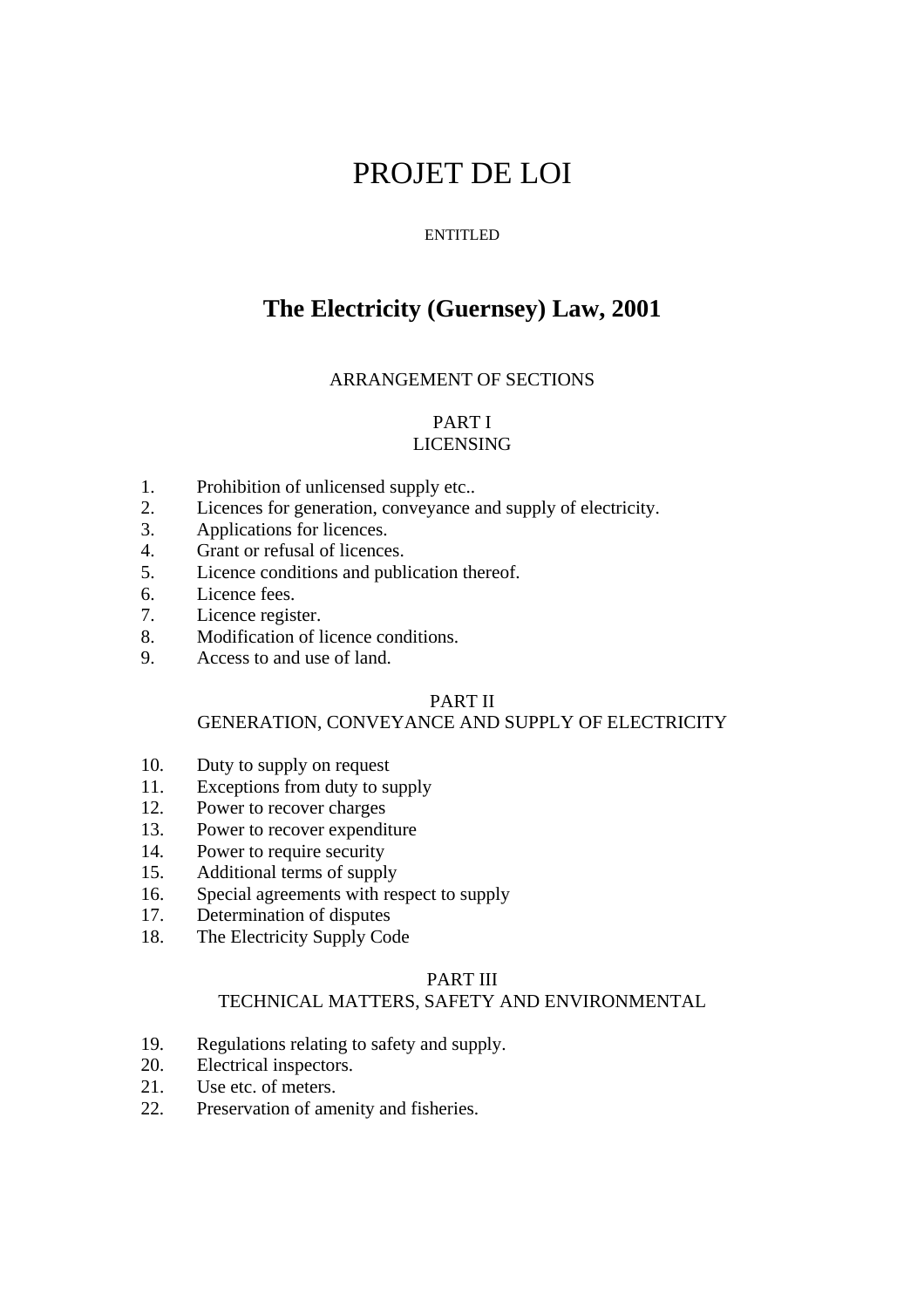## PART IV FIXING OF MAXIMUM CHARGES

23. Fixing of maximum charges for reselling of electricity.

## PART V

#### GENERAL OFFENCES

- 24. Offences in relation to unlicensed generation, etc of electricity.
- 25. Contraventions of directions under section 29.
- 26. Offences by bodies corporate.
- 27. Aiding and abetting, etc.
- 28. Defence of due diligence.

### PART VI

#### ENFORCEMENT

- 29. Enforcement of licence conditions, directions, etc.
- 30. Provisions as to revocation and suspension of licences and imposition of financial penalties.
- 31. Variation of financial penalties.
- 32. Search warrants.

## PART VII

## **MISCELLANEOUS**

- 33. Interpretation.
- 34. Transitional provisions as to licences.
- 35. Repeals, amendments and savings.
- 36. Power to amend by Ordinance.
- 37. Citation and commencement.

#### **SCHEDULES**

- Schedule 1: The Code for access to and use of land.
- Schedule 2: The Electricity Supply Code.
- Schedule 3: Use etc. of electricity meters.
- Schedule 4: Preservation of amenities and fisheries.
- Schedule 5: Repeal and amendment of enactments.

# PROJET DE LOI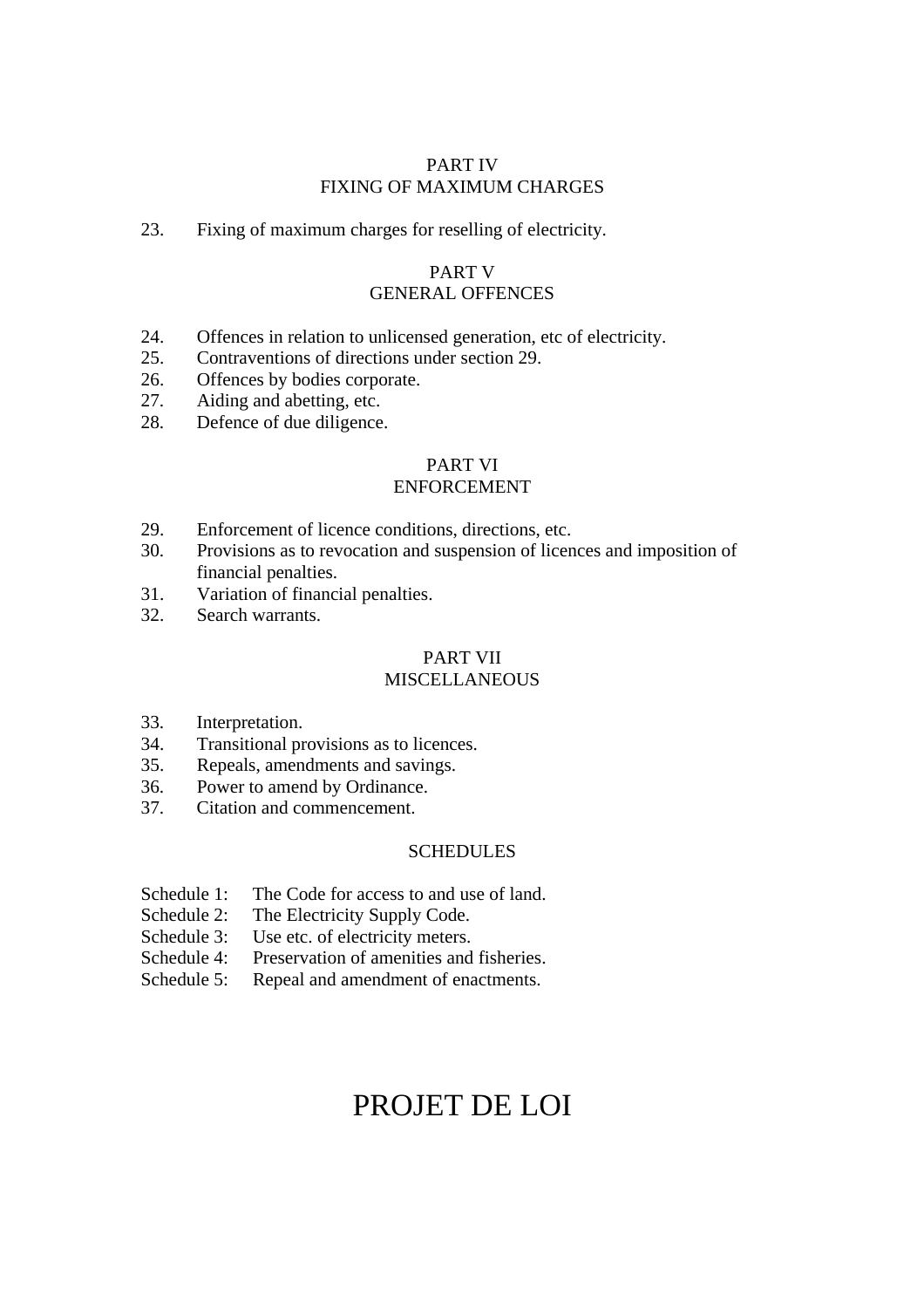#### ENTITLED

## **The Electricity (Guernsey) Law, 2001**

**THE STATES,** in pursuance of their Resolution of the 16th March, 2000<sup>a</sup>, have approved the following provisions which, subject to the Sanction of Her Most Excellent Majesty in Council, shall have force of law in the Island of Guernsey.

## PART I

#### LICENSING

## **Prohibition of unlicensed supply etc..**

- **1.** (1) Subject to the provisions of subsections (2), a person shall not-
	- (a) generate electricity for the purpose of giving a supply to any premises or enabling a supply to be so given;
	- (b) convey electricity through an electricity network for that purpose; or
	- (c) supply electricity to any premises,

in the Island of Guernsey except under the authority of and in accordance with the conditions of a licence granted by the Director General under this Part of this Law; and a person who contravenes any provision of this subsection shall be guilty of an offence and liable -

**a**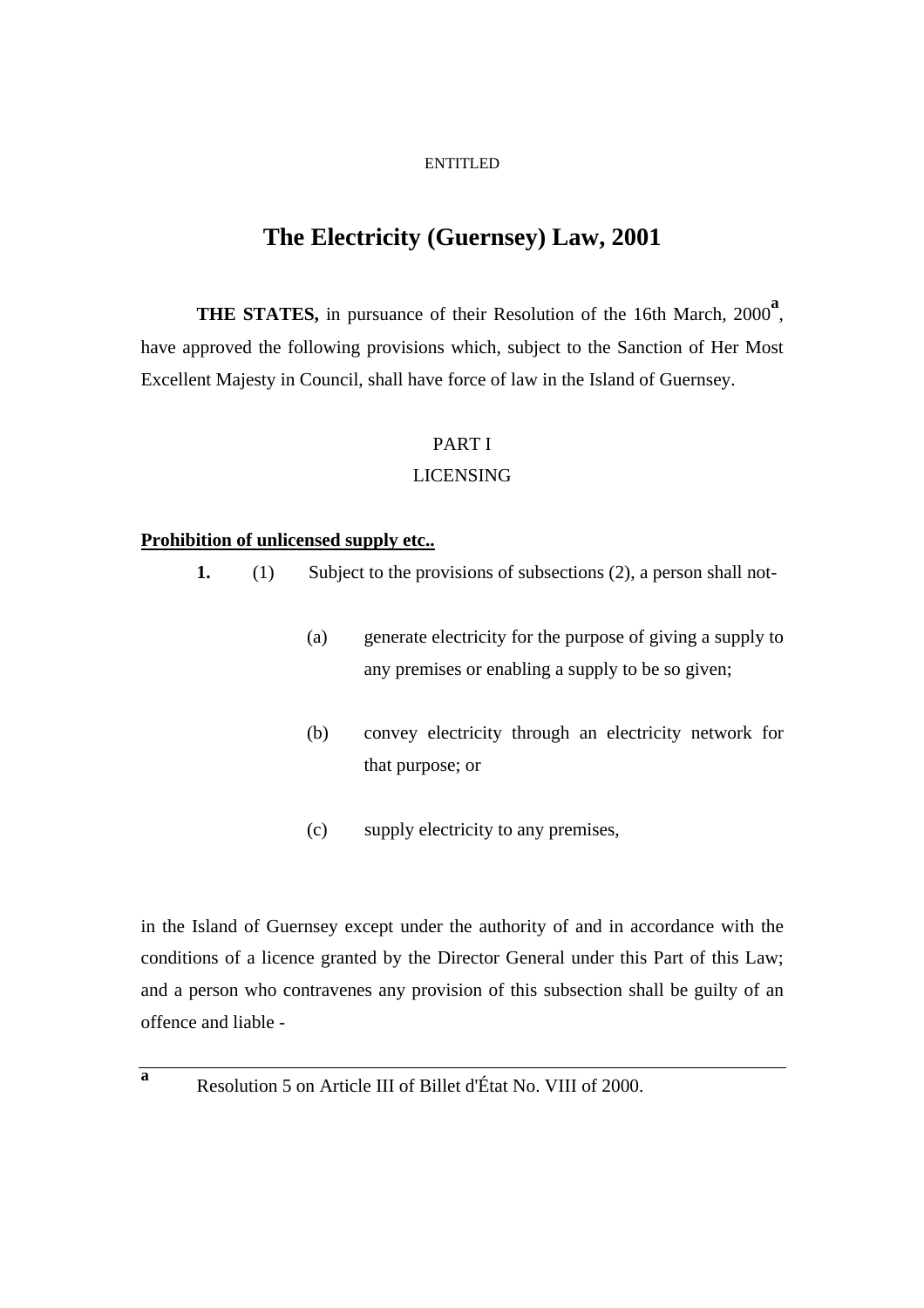- (i) on conviction on indictment, to imprisonment for a term not exceeding two years, or to a fine not exceeding £2,500,000 or 10% of the defendant's turnover (whichever is greater), or to both; or
- (ii) on summary conviction, to imprisonment for a term not exceeding six months, or to a fine not exceeding level 5 on the uniform scale, or to both.

 (2) The Director General may, having regard to the objectives set out in section 2 of the Regulation Law, and subject to the provisions of any States' Directions, by direction grant an exemption from subsection (1).

- (3) An exemption under subsection (2)
	- (a) may be granted to a particular person or particular class of persons;
	- (b) may be granted subject to such conditions as the Director General may think fit;
	- (c) when granted to a particular class of persons, shall be published; and
	- (d) unless previously revoked in accordance with any term contained in the exemption, shall continue in force for such period as may be specified in or determined by or under the exemption.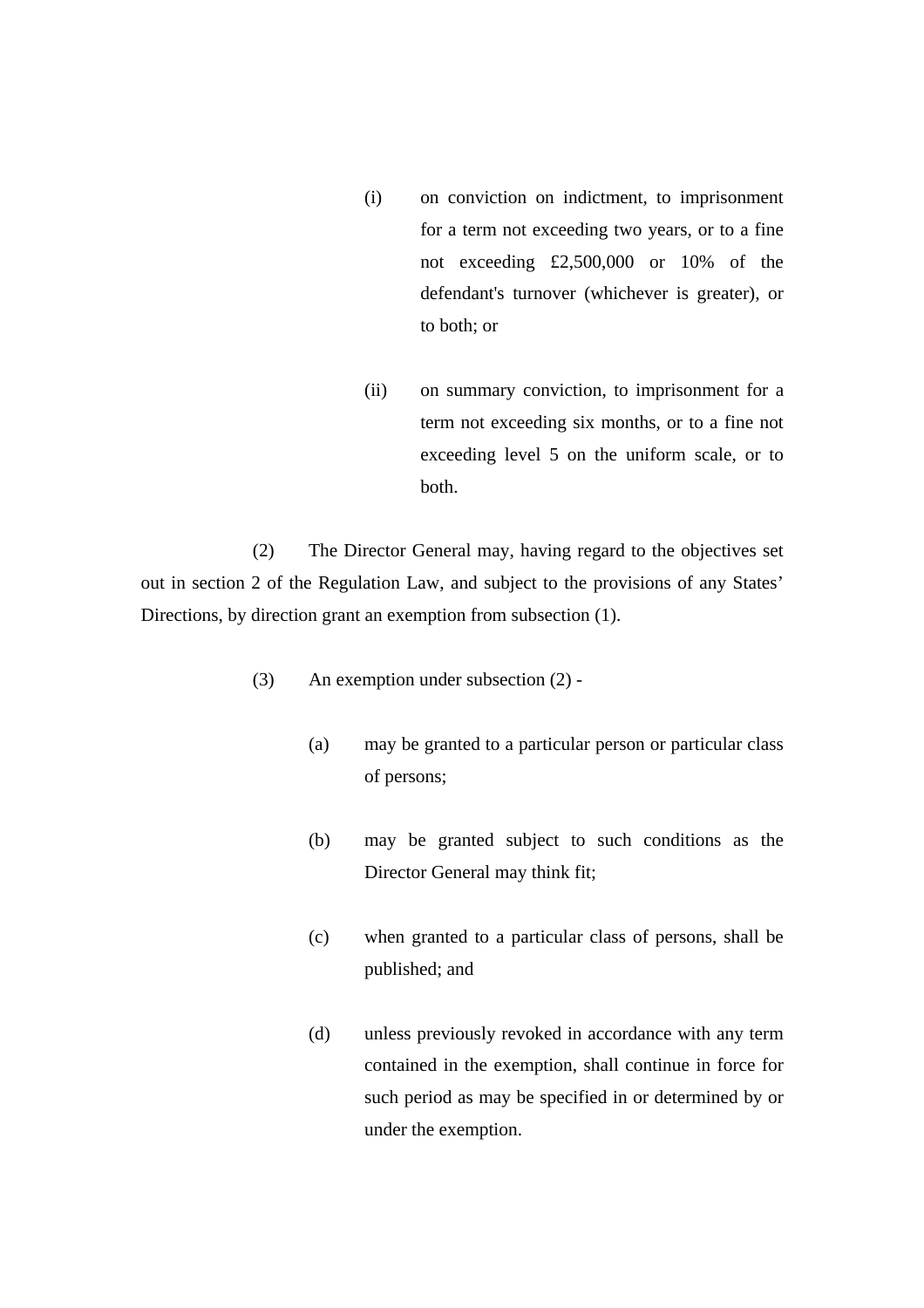## **Licences for generation, conveyance and supply of electricity.**

**2.** (1) Having regard to the objectives set out in section 2 of the Regulation Law, and subject to the provisions of any States' Directions, the Director General may -

- (a) grant a licence authorising any person
	- (i) to generate electricity for the purpose of giving a supply to any premises or enabling a supply to be so given (a **"generation licence"**);
	- (ii) to convey electricity for that purpose in that person's Authorised Area (a **"conveyance licence"**);
	- (iii) to supply electricity in that person's Authorised Area (a **"public electricity supply licence"**, the holder of a public electricity supply licence, being referred to as a "**public electricity supply licensee**"); or
	- (iv) to supply electricity to any premises specified or of a description specified in the licence (the holder of any such licence being referred to as a **"special supply licensee"**); or
- (b) refuse to grant any such licence.
- (2) A licence -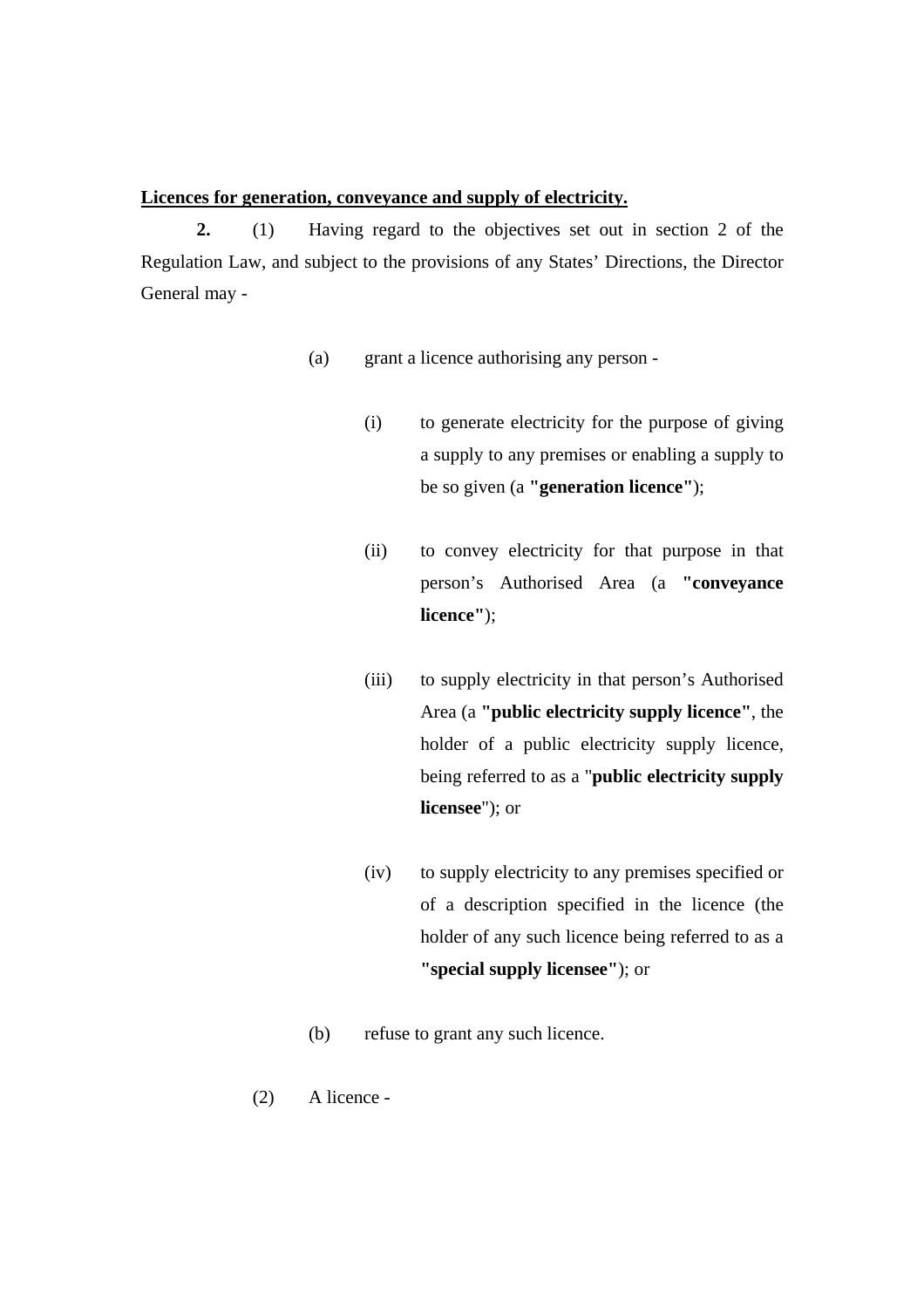- (a) shall be a class licence or an individual licence;
- (b) shall be in writing;
- (c) shall, unless previously revoked, suspended or surrendered, continue in force for any period specified in the licence; and
- (d) shall not be capable of being surrendered without the consent of the Director General.

(3) A licence granted under subsection  $(1)(a)(ii)$  or (iii), may be an exclusive licence.

(4) A licence granted under subsection  $(1)(a)(i)$ , may provide that the code shall have effect in relation to the licensee, for the purposes of supplying any premises with heat produced in association with electricity and steam produced from, and air and heat heated by, such heat.

## **Applications for licences.**

**3.** (1) The Director General shall publish -

- (a) details of the procedures to be followed and the criteria to be applied in relation to applications for, and the grant of, a licence (which procedures may, without limitation, include requirements as to the submission of information and documents with an application);
- (b) any changes made by him from time to time to such procedures, criteria and requirements.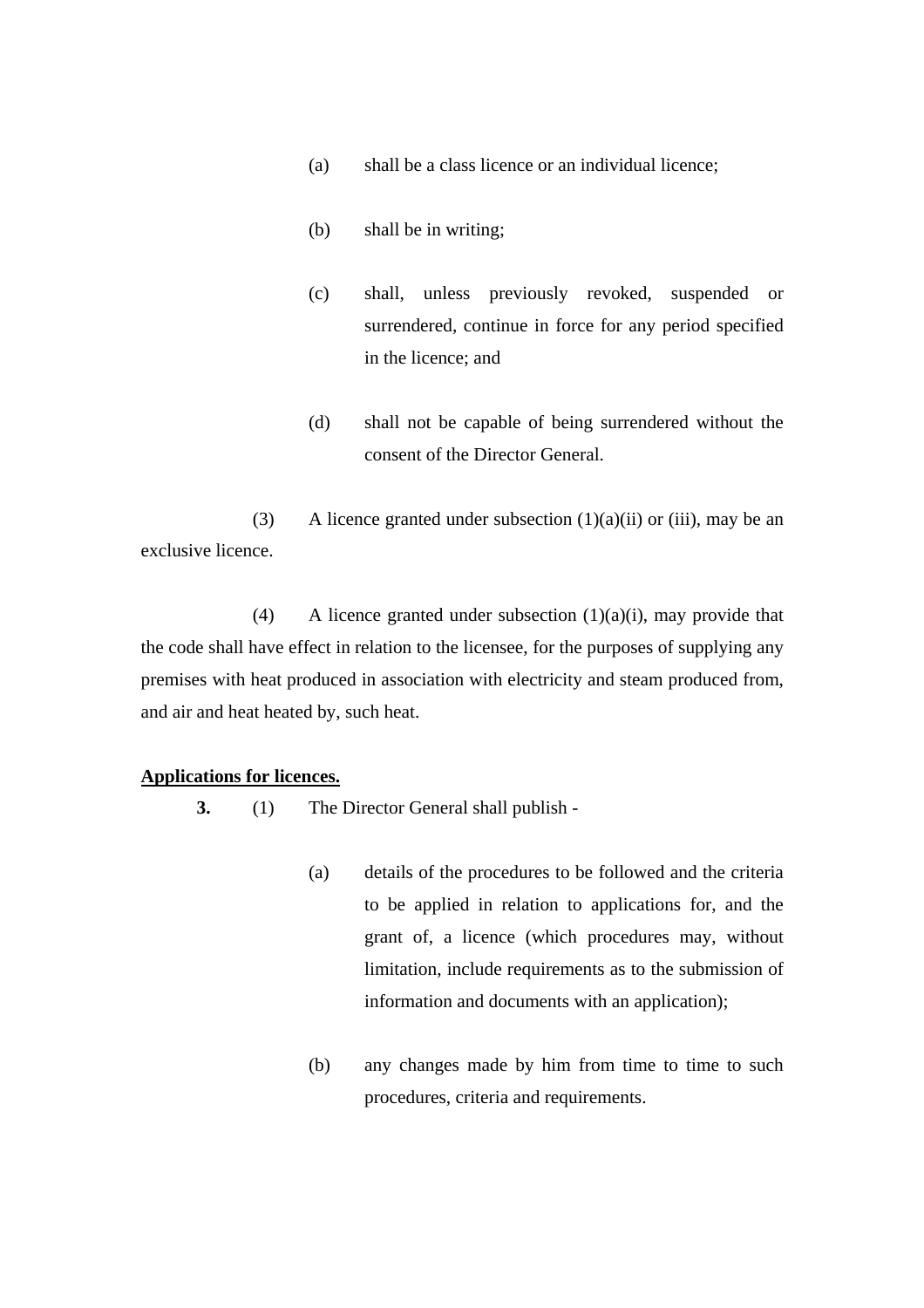(2) The Director General may, by notice in writing, require an applicant to provide such additional information and documents as he may reasonably require for the purpose of determining an application for a licence.

- (3) An application for a licence
	- (a) shall be accompanied by the appropriate fee or levy prescribed by the Director General under section 6;
	- (b) may be withdrawn by notice in writing to the Director General at any time before it is determined.

## **Grant or refusal of licences.**

**4.** (1) The Director General may, where he considers it appropriate, publish notice of a proposed decision to grant a licence.

 (2) Where the Director General proposes to refuse to grant an individual licence, he shall inform the applicant in writing of the reasons for the proposed refusal and specify a period within which representations may be made.

 (3) Where the Director General refuses to grant an individual licence, he shall inform the applicant of his reasons for the refusal in writing.

 (4) A person aggrieved by a refusal of the Director General to grant an individual licence may appeal against the refusal to the Utility Appeals Tribunal under and in accordance with the provisions of section 15 of the Regulation Law.

 (5) The grant of a licence shall not relieve the licensee of any obligation to obtain any other licence, consent, permission or waiver required from persons other than the Director General for any other purpose.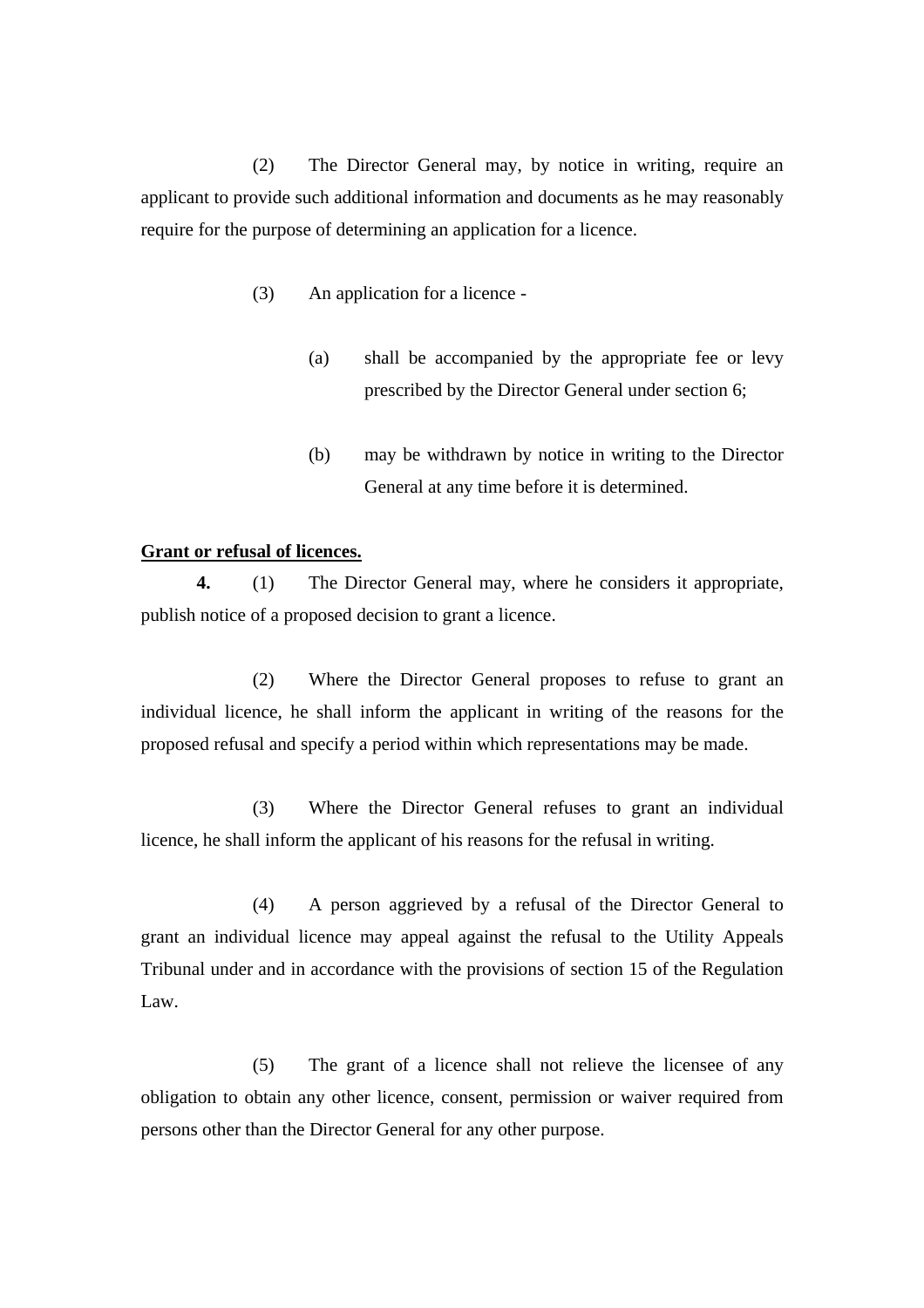## **Licence conditions and publication thereof.**

**5.** (1) A licence may, subject to the provisions of any States' Directions, include such conditions as appear to the Director General to be appropriate, having regard to the nature of the application for the licence, the objectives set out in section 2 of the Regulation Law and the enforcement of the Regulation Law and this Law; and, without prejudice to the generality of the foregoing, the Director General may include in any licence -

- (a) a condition requiring the licensee to comply with any direction given by the Director General under any power contained in this Law or in any condition of the licence;
- (b) conditions requiring the licensee to enter into agreements with other persons for the use of any of its electric lines and electrical plant (wherever situated and whether or not used for the purpose of carrying on the activities authorised by the licence) for such purposes as may be specified in the conditions;
- (c) conditions requiring the licensee-
	- (i) to set out in writing and to publish, in such manner as the Director General may direct, the terms and conditions upon which it will enter into agreements under subsection (1)(b), and
	- (ii) to disclose to the Director General, details of the terms and conditions of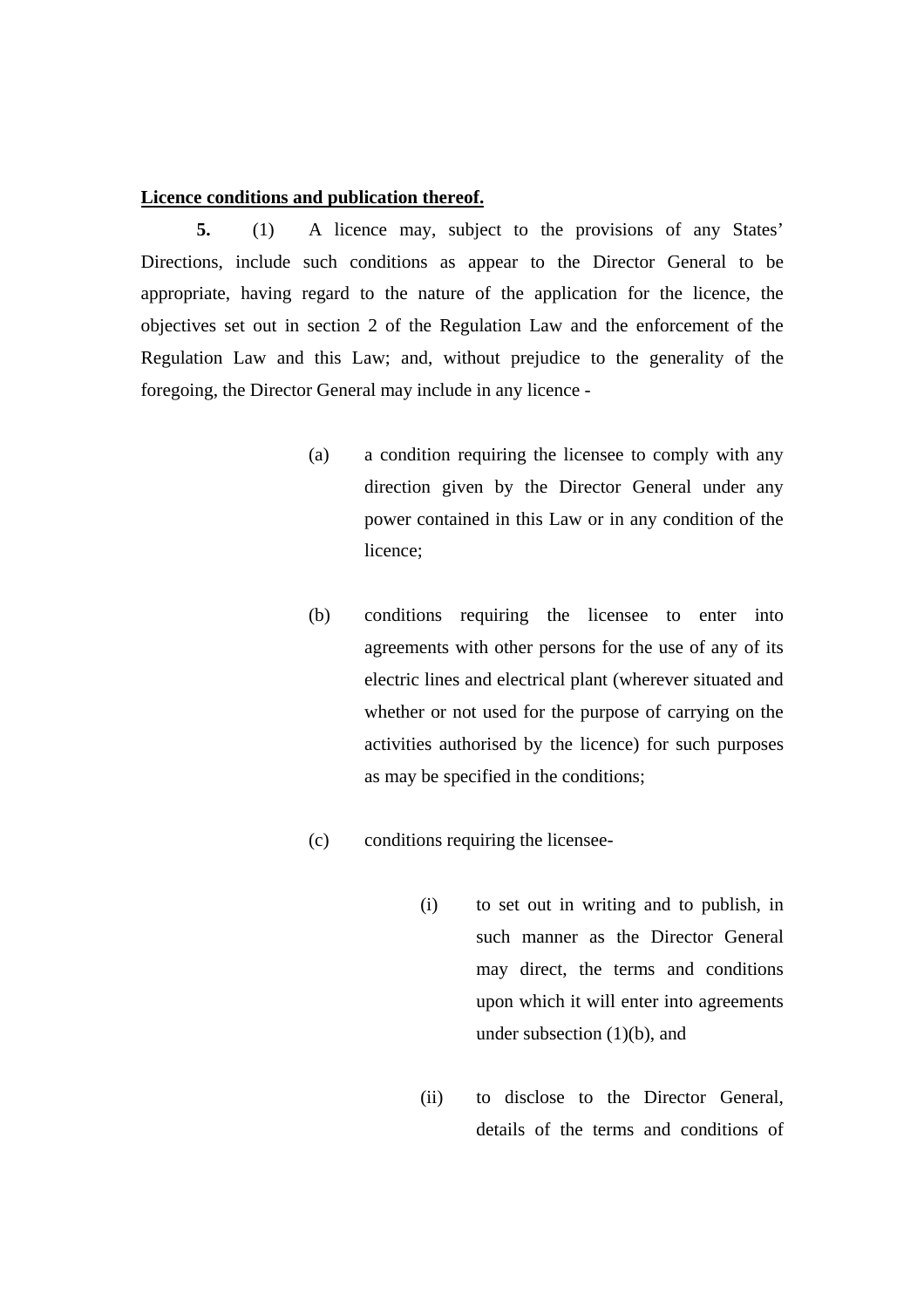any agreements concluded under subsection  $(1)(b)$ ;

- (d) conditions intended to prevent and control anticompetitive behaviour;
- (e) conditions relating to the grant of access to public land;
- (f) conditions regulating the prices, premiums and discounts that may be charged or (as the case may be) allowed by a licensee which has a dominant position in a relevant market;
- (g) conditions relating to the permanence, availability and quality of electric lines and electrical plant;
- (h) conditions relating to national security and the investigation of crime;
- (i) conditions relating to the enforcement, revocation and suspension of the licence and to the imposition of financial penalties; and
- (j) conditions relating to the provision of documents, accounts and information.

(2) Without prejudice to the generality of subsection (1), a conveyance licence may-

> (a) require the licensee to engage in the economic purchase of electricity and other goods and services whilst taking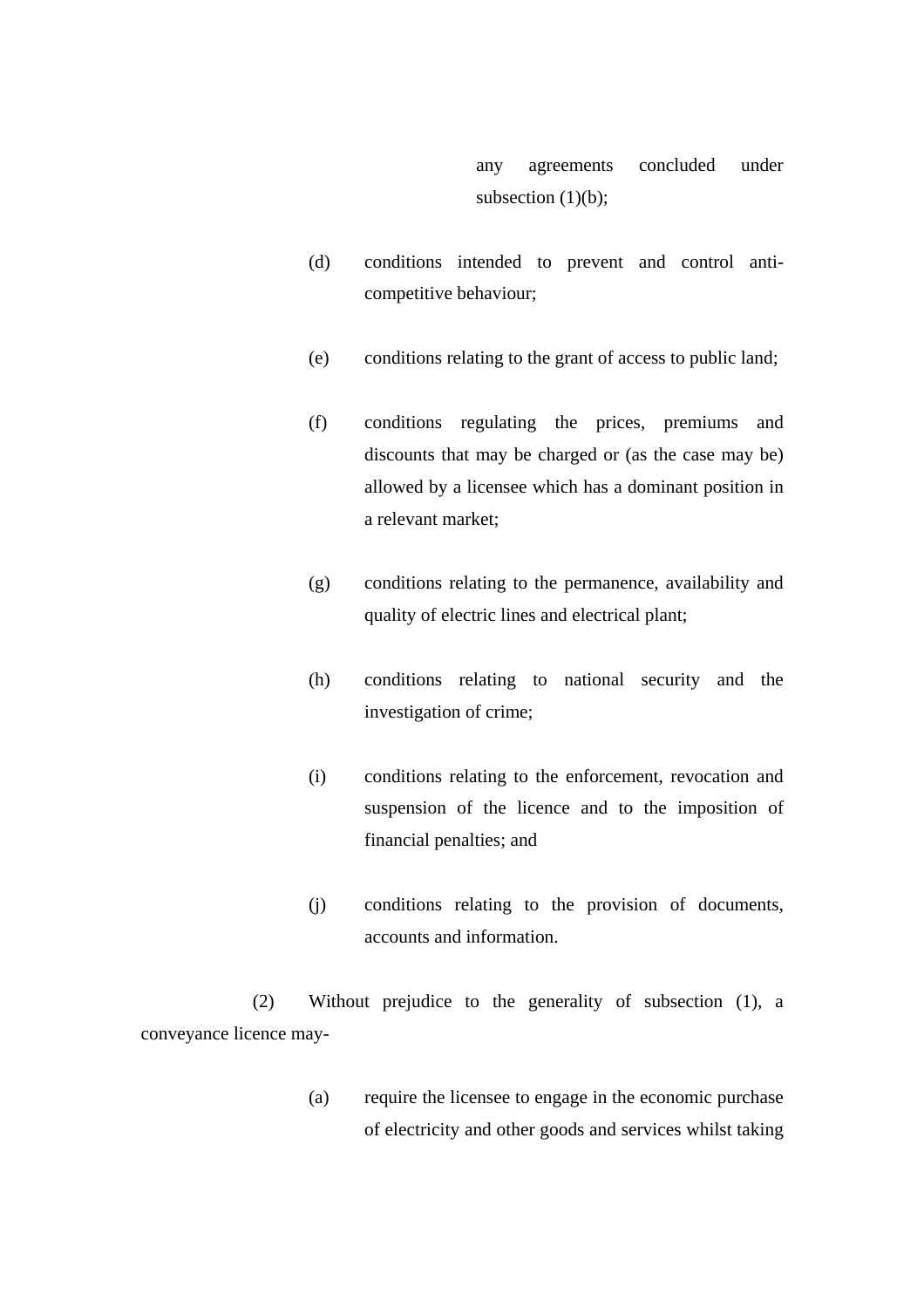into account any reserve capacity obligations it has contracted for in order to maintain a strategic security of supply;

- (b) relate to the establishment of tariffs the licensee may charge consumers of electricity and tariffs for the use of the electricity network by generators and their calculation from time to time;
- (c) require the licensee to maintain separate accounts in respect of distinct parts of its business and prohibit cross subsidy between those parts;
- (d) require the licensee to implement and maintain an operational code in relation to the electricity network;
- (e) require the licensee to offer terms to persons requiring a connection to the electricity network*;*
- (f) require the licensee to develop and maintain an efficient, co-ordinated and economical system for electricity; and
- (g) require the licensee to develop and maintain electric lines or electrical plant or both.

(3) Without prejudice to the generality of subsection (1), a public electricity supply licence may include conditions requiring the licensee to publish codes of practice in relation to-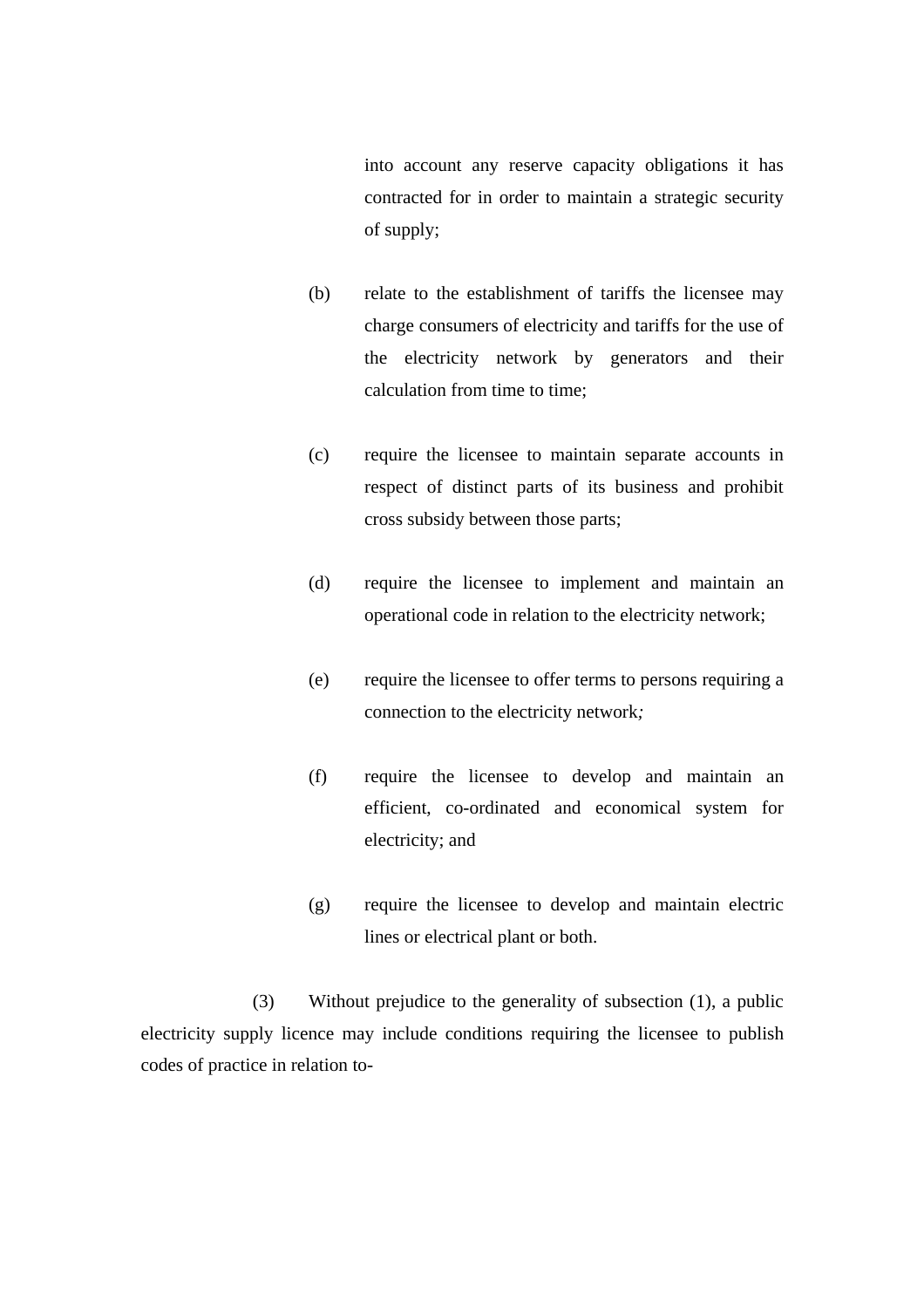- (a) the payment of bills by consumers and the disconnection of consumers;
- (b) the provision of services to the elderly and disabled;
- (c) the efficient use of electricity by consumers; and
- (d) the handling of consumer complaints.
- (4) The Director General shall publish notice
	- (a) of a proposed decision as to whether a person has a dominant position in a relevant market and of the conditions, if any, proposed to be included in the licence granted or to be granted to that person in relation to the control of that dominant position;
	- (b) of a proposed decision to regulate the prices, premiums and discounts that may be charged or (as the case may be) allowed by a licensee which has a dominant position in a relevant market; and
	- (c) of a proposed decision to include quality of service conditions in any licence.

(5) Notice under subsection (4) of a proposed decision shall specify the time (not being less than 7 days from the date of publication of the notice) within which written representations or objections in respect of the proposed decision may be made by interested parties; and the Director General shall -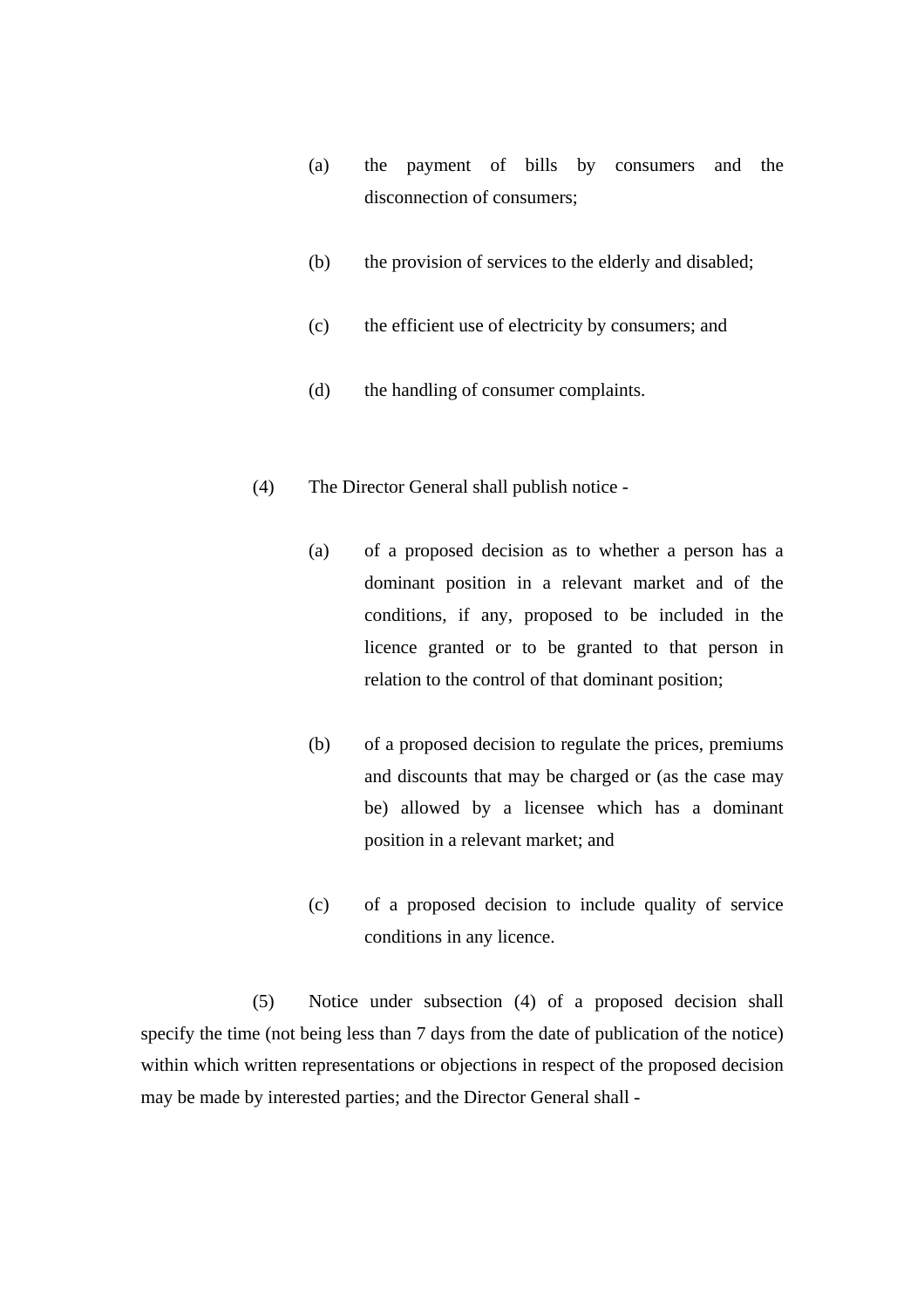- (a) before making the decision, consider any representations or objections received from any interested party; and
- (b) having followed the procedure set out in subsection (4) and in this subsection, make his decision and publish notice thereof.
- (6) Any condition included in a licence may be time-limited.

## **Licence fees.**

**6.** (1) The Director General shall, subject to the provisions of section 4(3) of the Regulation Law, determine, prescribe and publish the fees and levies payable on an application for, and on the grant and renewal of, and over the term of, a licence and the interest and penalties payable in the event of default in the due payment of fees or levies.

 (2) The fees, levies, interest and penalties determined and prescribed by the Director General under subsection (1) shall, without prejudice to any other remedy in respect of any default in payment, be recoverable as a civil debt due to the Director General.

## **Licence register.**

**7.** (1) The Director General shall maintain a public register of licences containing -

- (a) the names and addresses of all licensees to whom an individual licence has been granted; and
- (b) a copy of every licence granted by him.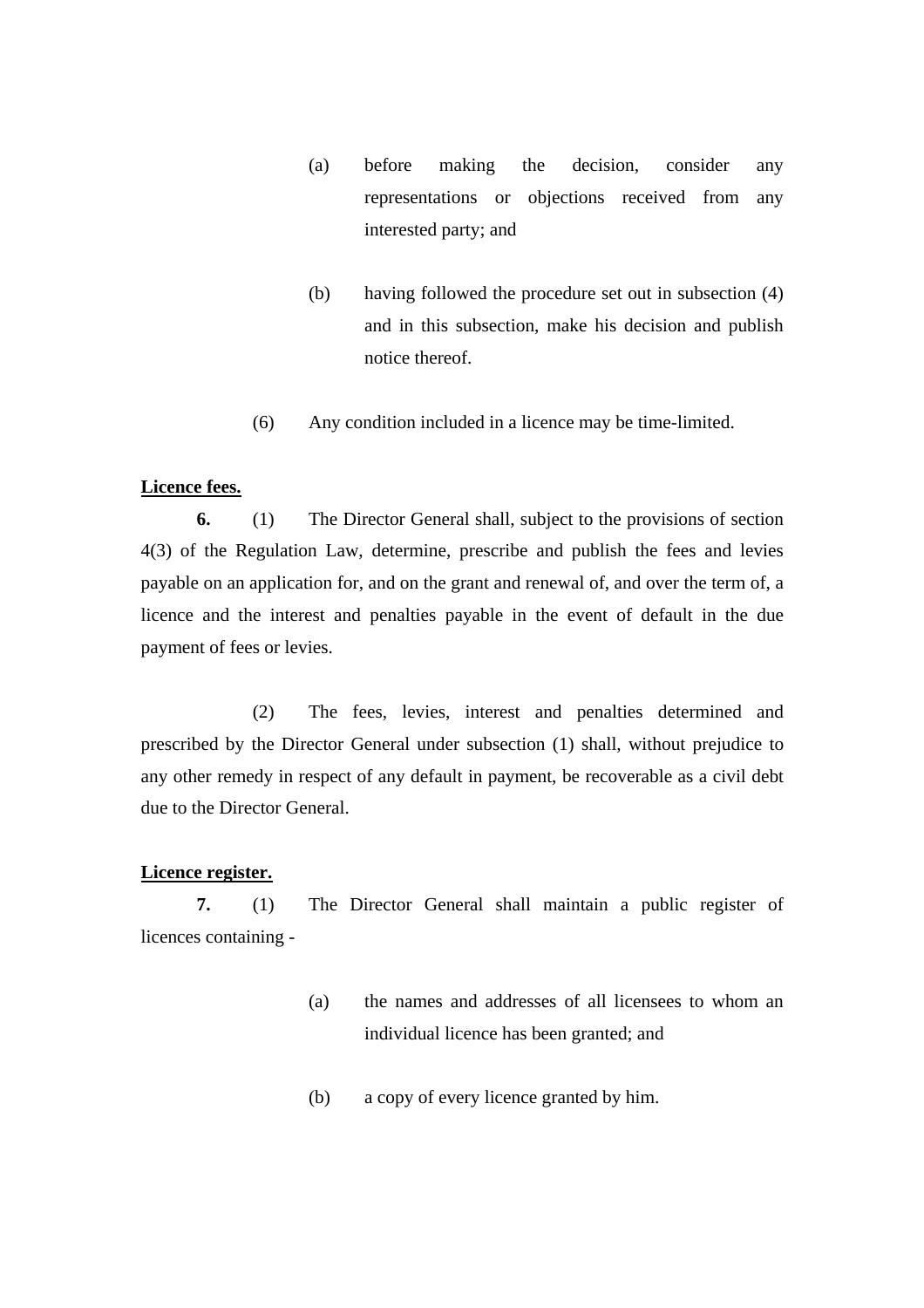(2) The public register referred to in subsection (1) shall be made available by the Director General for public inspection at his offices during normal office hours.

 (3) The Director General may withhold any information from the public register referred to in subsection (1) if he considers it to be confidential.

#### **Modification of licence conditions.**

**8.** (1) Having regard to the objectives set out in section 2 of the Regulation Law, and subject to the provisions of any States' Directions and the following provisions of this section, the Director General may modify a licence by amending or revoking any condition included in it or by adding any condition to it (including, subject to the provisions of section 9, any condition as to the application in relation to the licensee of the code).

 (2) Before making modifications under this section to a licence, the Director General shall publish, and (in the case of an individual licence) give to the holder of the licence, notice -

- (a) stating the modifications which he proposes to make;
- (b) stating the reasons why he proposes to make those modifications; and
- (c) specifying the time (not being less than 7 days from the date of publication of the notice) within which written representations or objections in respect of the proposed modifications may be made by interested parties;

and he shall -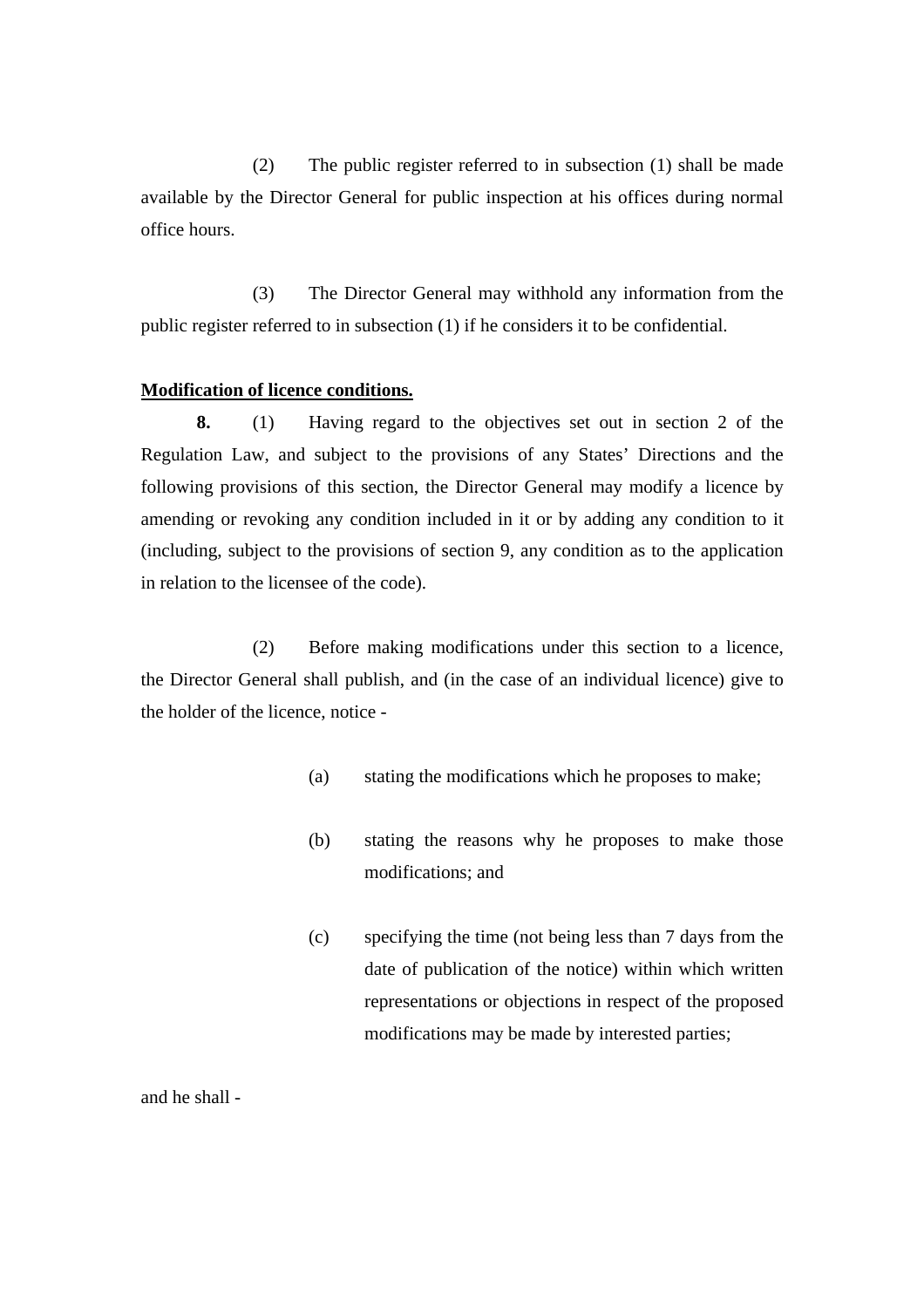- (i) before making the modification, consider any representations or objections received from any interested party; and
- (ii) having followed the procedure set out in this subsection, modify the licence (and publish notice of the modification) or decide not to modify the licence (and publish notice of that decision).

 (3) A modification to a licence shall take effect from such time as the Director General directs, not being earlier than the expiry of the period specified by the Director General in accordance with subsection (2)(c).

#### **Access to and use of land.**

**9.** (1) Subject to the provisions of this section, the code of rights, powers, duties and obligations set out in Schedule 1 to this Law (referred to in this Law as "the code") shall apply in relation to a licensee if and to the extent that its provisions are applied in relation to him by a condition in his licence.

 (2) Subject to section 2(4), the code shall only be applied in relation to a licensee -

- (a) who has an individual licence; and
- (b) where, in the opinion of the Director General, it is not technically or economically feasible for the electricity network of that licensee to be established, operated or maintained without the application of the code.
- (3) Where the code is applied in relation to a licensee, it shall have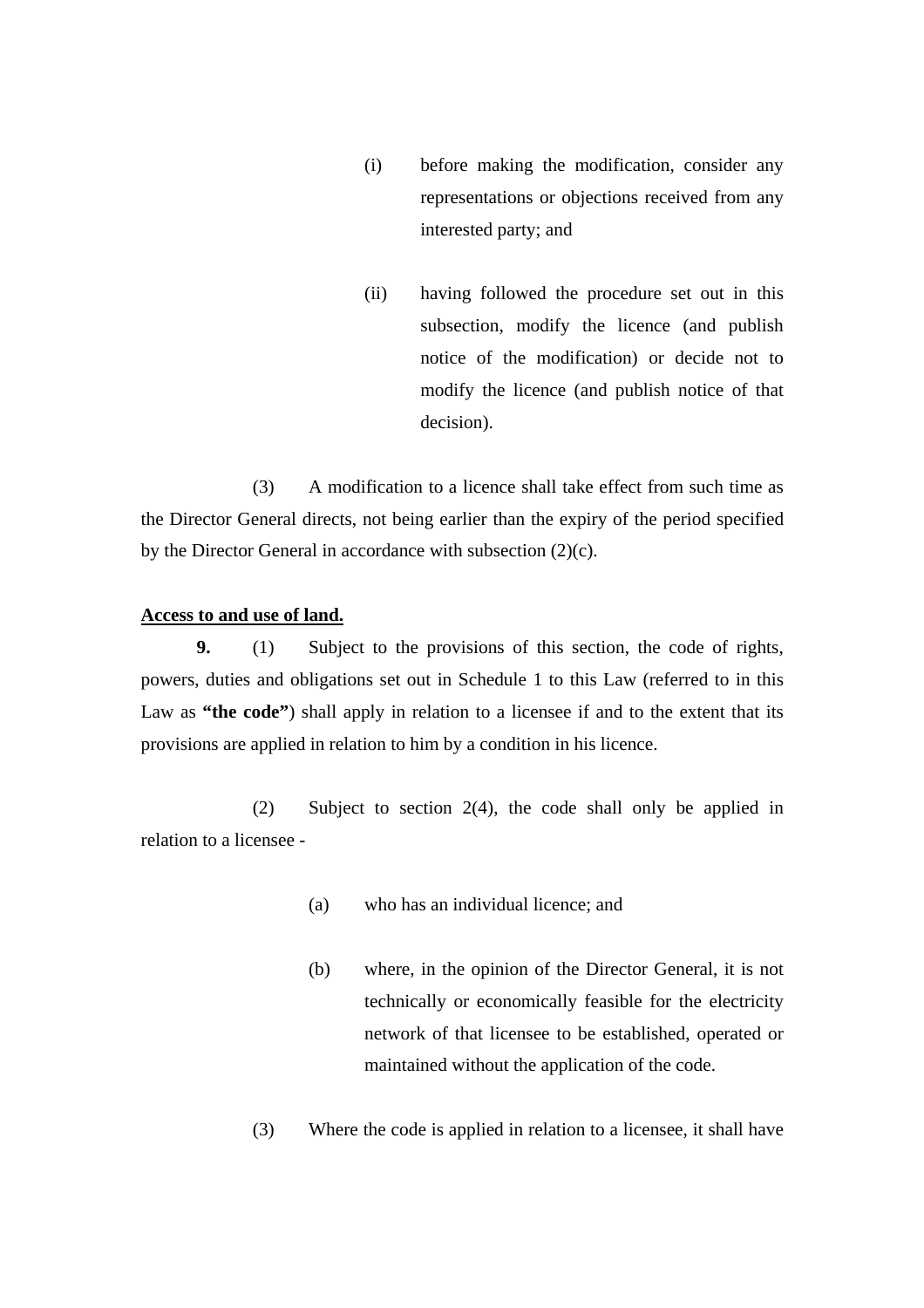effect in relation to him subject to such modifications and conditions as may be specified in the licence, including (without limitation) modifications and conditions -

- (a) for the protection of the environment;
- (b) to ensure that there is no greater damage to public highways or interference with traffic than is reasonably necessary; and
- (c) to ensure that the licensee has sufficient funds available to meet any liabilities which may arise from the exercise of any right or power afforded by, or from any duty or obligation imposed by, the code;

and any such modification or condition may also require a licensee in relation to whom the code is applied to comply with any directions given by the Director General in the manner specified in the modification or condition.

- (4) The Director General shall publish a notice
	- (a) stating that he proposes to apply the code in relation to a particular person and setting out the modifications and conditions subject to which, under subsection (3), the code will have effect;
	- (b) specifying the time (not being less than 7 days from the date of publication of the notice) within which written representations or objections in respect of the application of the code or the proposed modifications and conditions may be made by interested parties;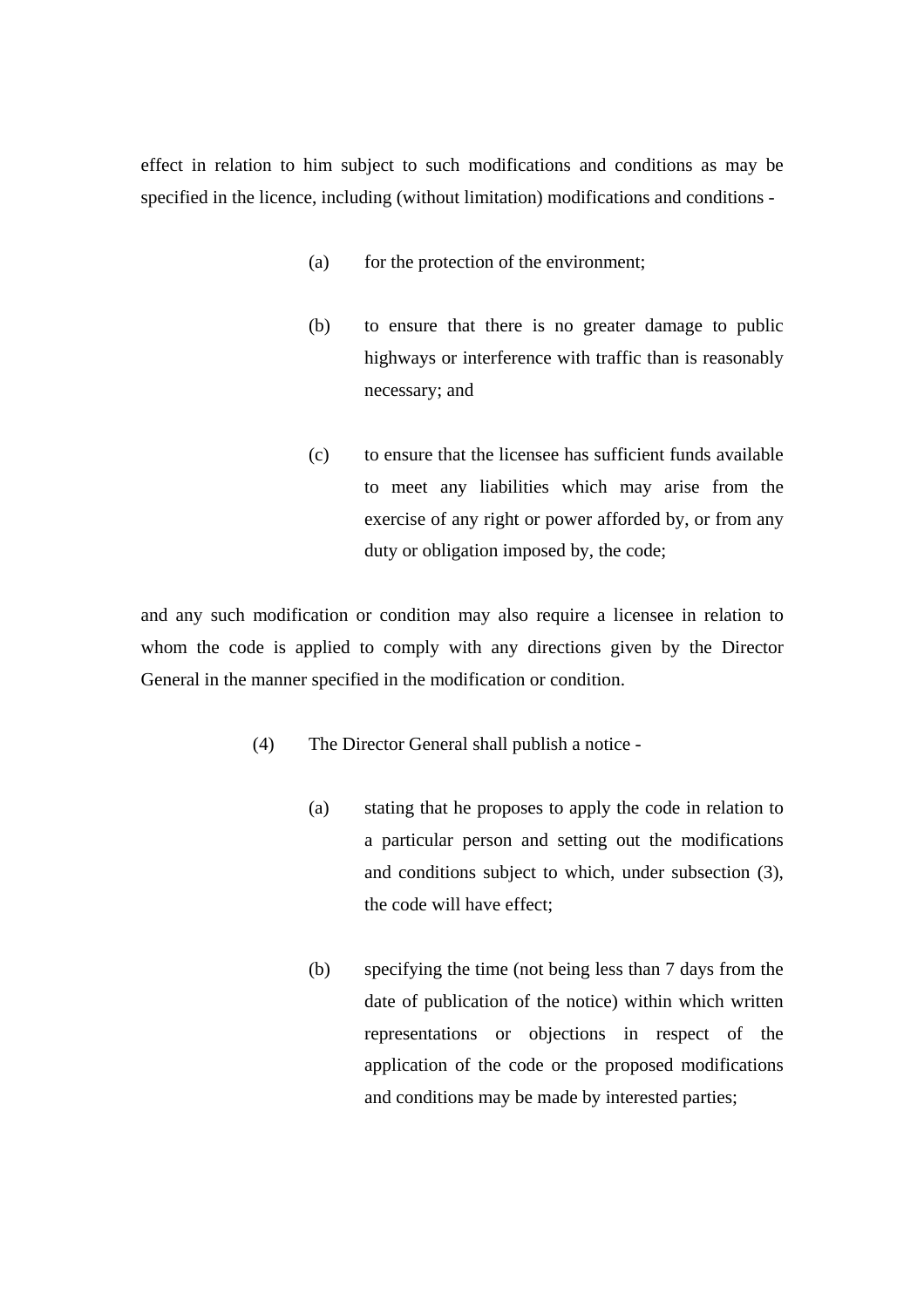and he shall -

- (i) before applying the code, consider any representations or objections received from any interested party; and
- (ii) having followed the procedure set out in this subsection, publish a notice stating that the code has or has not been applied in relation to a particular licensee and, where the code is applied, setting out the modifications and conditions subject to which the code will have effect.

 (5) No right, power, duty or obligation conferred or imposed by or under the code shall be exercisable in relation to any property belonging to Her Majesty in right of the Crown except with the consent of Her Majesty's Receiver General.

 (6) A consent given for the purposes of subsection (5) may be given subject to such financial and other conditions as Her Majesty's Receiver General may think fit.

 (7) The provisions of subsections (5) and (6) are in addition to, and not in derogation from, the other provisions of this section.

 (8) The provisions of this section are without prejudice to the provisions of the Public Thoroughfares (Guernsey) Law, 1958<sup>b</sup>.

**b** Ordres en Conseil Vol. XVII, p. 440; section 5 is amended by Ordres en Conseil Vol. XXIII, p. 395 and by paragraph 6 of Schedule 2 to this Law.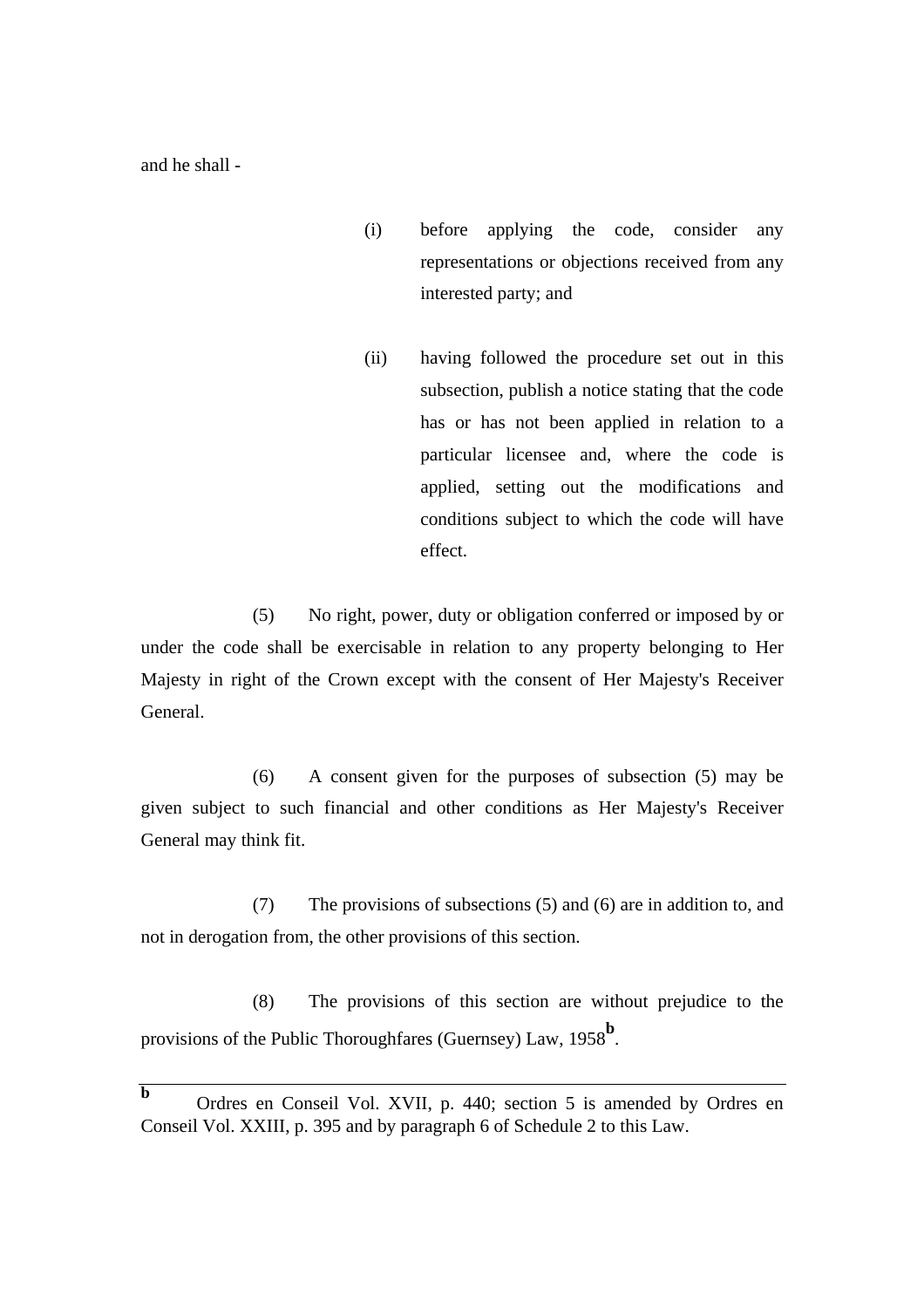## PART II

#### GENERATION, CONVEYANCE AND SUPPLY OF ELECTRICITY

#### **Duty to supply on request**

**10.** (1) Subject to the following provisions of this Part and any regulations made under those provisions, a public electricity supply licensee shall, upon being required to do so by the owner or occupier of any premises-

- (a) give a supply of electricity to those premises; and
- (b) so far as may be necessary for that purpose, provide electric lines or electrical plant or both.

(2) Where any person requires a supply of electricity in pursuance of subsection (1), he shall give to the relevant public electricity supply licensee a notice specifying-

- (a) the premises in respect of which the supply is required;
- (b) the day on which the supply is required to commence;
- (c) the maximum power which may be required at any time; and
- (d) the minimum period for which the supply is required to be given.

(3) Where a public electricity supply licensee receives from any person a notice under subsection (2) requiring it to give a supply of electricity to any premises and-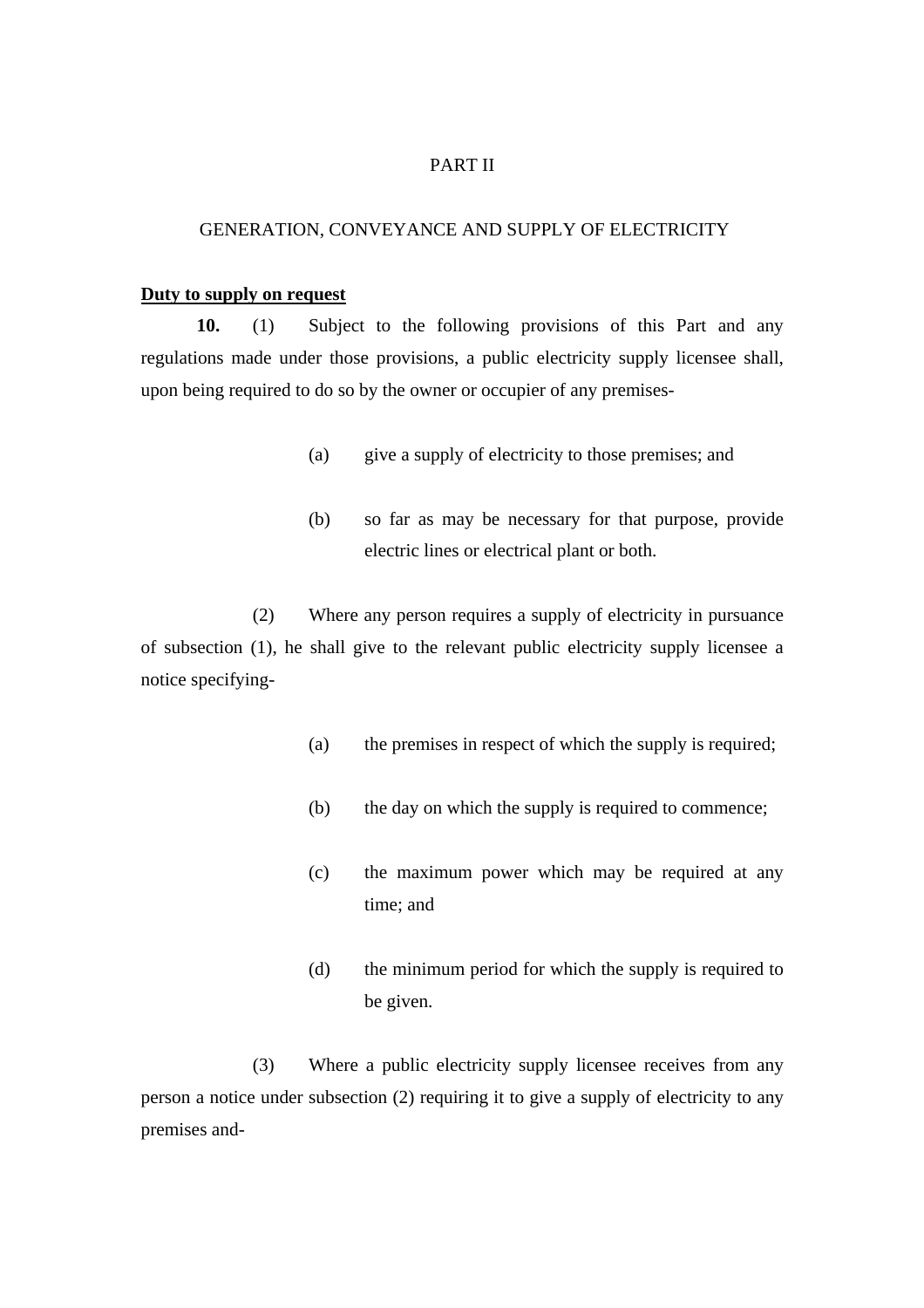- (a) it has not previously given a supply of electricity to those premises; or
- (b) the giving of the supply requires the provision of electric lines or electrical plant or both; or
- (c) other circumstances exist which make it necessary or expedient for it to do so,

it shall, as soon as practicable after receiving that notice, give to that person a notice under subsection (4).

(4) A notice from a public electricity supply licensee under this subsection shall-

- (a) state the extent to which the proposals specified in the other person's notice under subsection (2) are acceptable to the public electricity supply licensee and specify any counter proposals made by the public electricity supply licensee;
- (b) state whether the prices to be charged by the public electricity supply licensee will be determined by a tariff under section 12, or a special agreement under section 16, and specify the tariff or the proposed terms of the agreement;
- (c) specify any payment which that person will be required to make under section 13(1), or under directions made under section 13(2);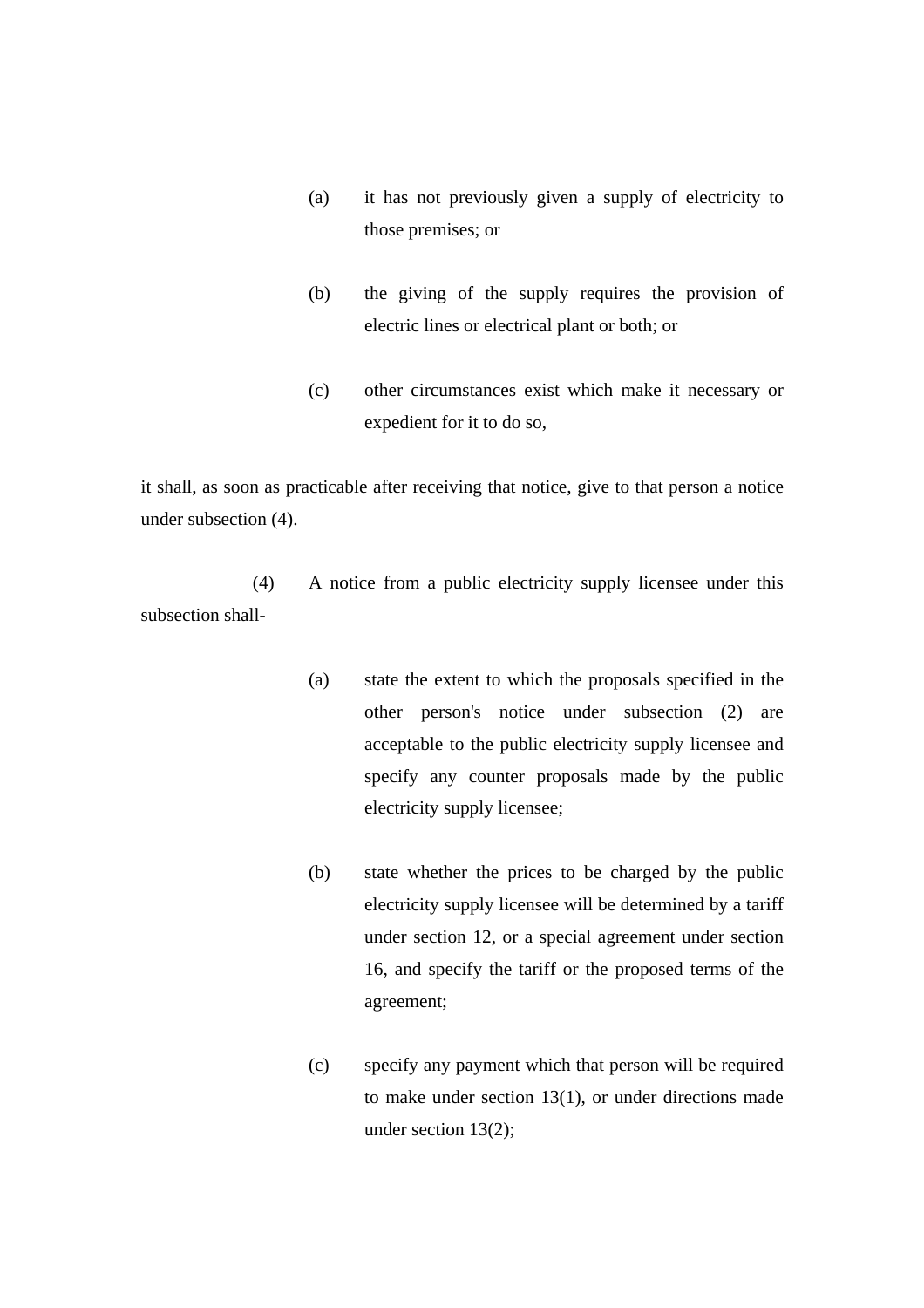- (d) specify any other terms which that person will be required to accept under section 10; and
- (e) state the effect of section 17.
- (5) In this section and in sections 11 to 17-
	- (a) any reference to giving a supply of electricity includes a reference to continuing to give such a supply;
	- (b) any reference to requiring a supply of electricity includes a reference to requiring such a supply to continue to be given; and
	- (c) any reference to the provision of an electric line or an item of electrical plant is a reference to the provision of such a line or item either by the installation of a new one or by the modification of an existing one.

## **Exceptions from duty to supply**

**11.** (1) A public electricity supply licensee shall not be required to give a supply of electricity to any premises pursuant to section  $10(1)$  if-

- (a) such a supply is being given to the premises by a special supply licensee; and
- (b) that supply is given (wholly or partly) through the electric lines and electrical plant of the holder of a conveyance licence.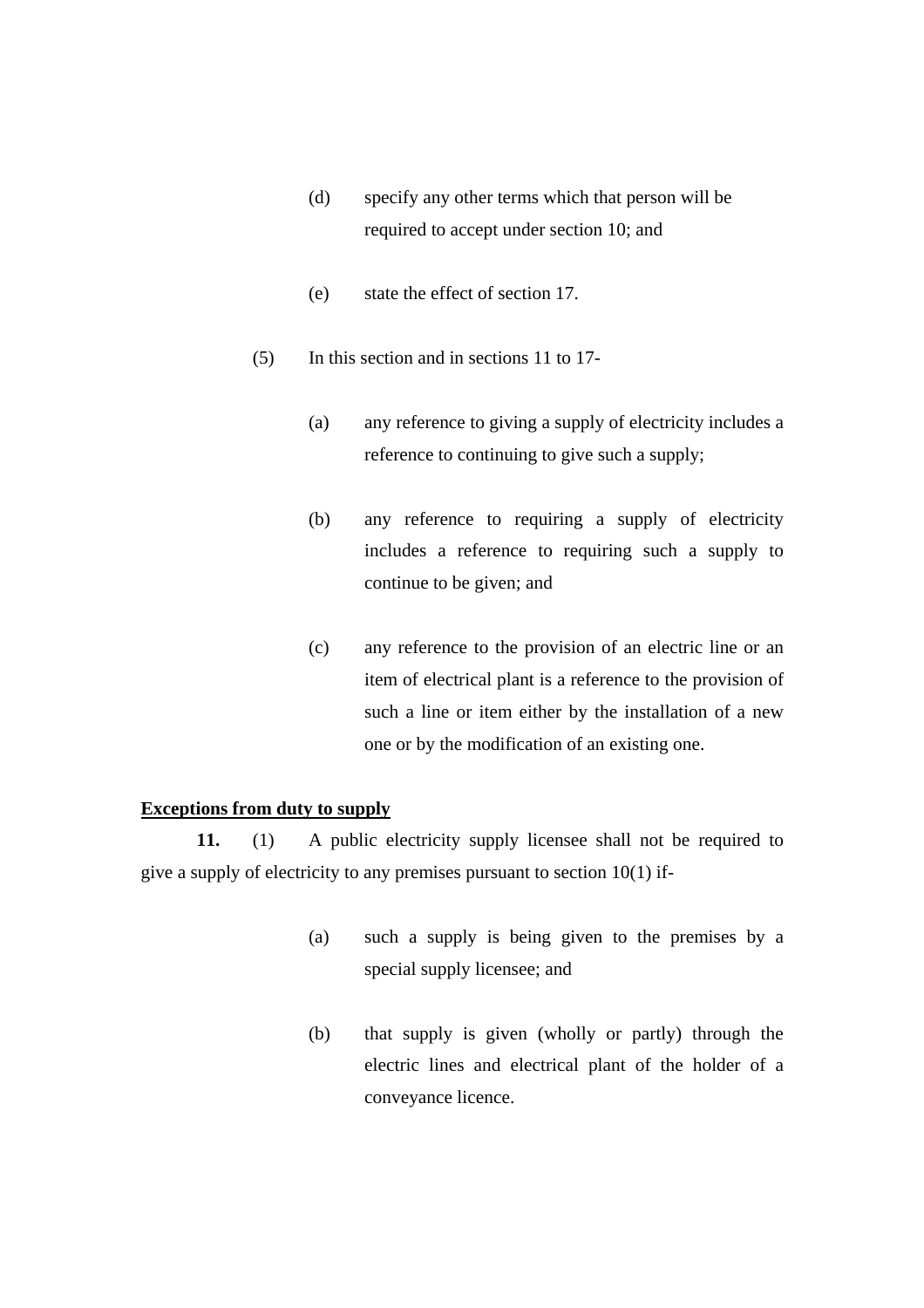(2) A public electricity supply licensee shall not be required to give a supply of electricity to any premises pursuant to section 10(1) if and to the extent that-

- (a) it is prevented from doing so by circumstances not within its control:
- (b) circumstances exist by reason of which it doing so would or might involve it being in breach of regulations under section 19, and it has taken all such steps as it was reasonable to take both to prevent the circumstances from occurring and to prevent them from having that effect; or
- (c) it is not reasonable in all the circumstances for it to be required to do so.

(3) Subsection (2)(c) shall not apply in relation to a supply of electricity which is being given to any premises unless the public electricity supply licensee gives to the occupier, or to the owner if the premises are not occupied, not less than seven working days notice of its intention to discontinue the supply in pursuance of that subsection.

## **Power to recover charges**

**12.** (1) Subject to the following provisions of this section and section 23, the prices to be charged by a public electricity supply licensee for the supply of electricity by it pursuant to section  $10(1)$  shall be in accordance with such tariffs (which, subject to any condition included in its licence, may relate to the supply of electricity in different areas, cases, premises and circumstances) as may be fixed by him from time to time and approved by the Director General before they are levied.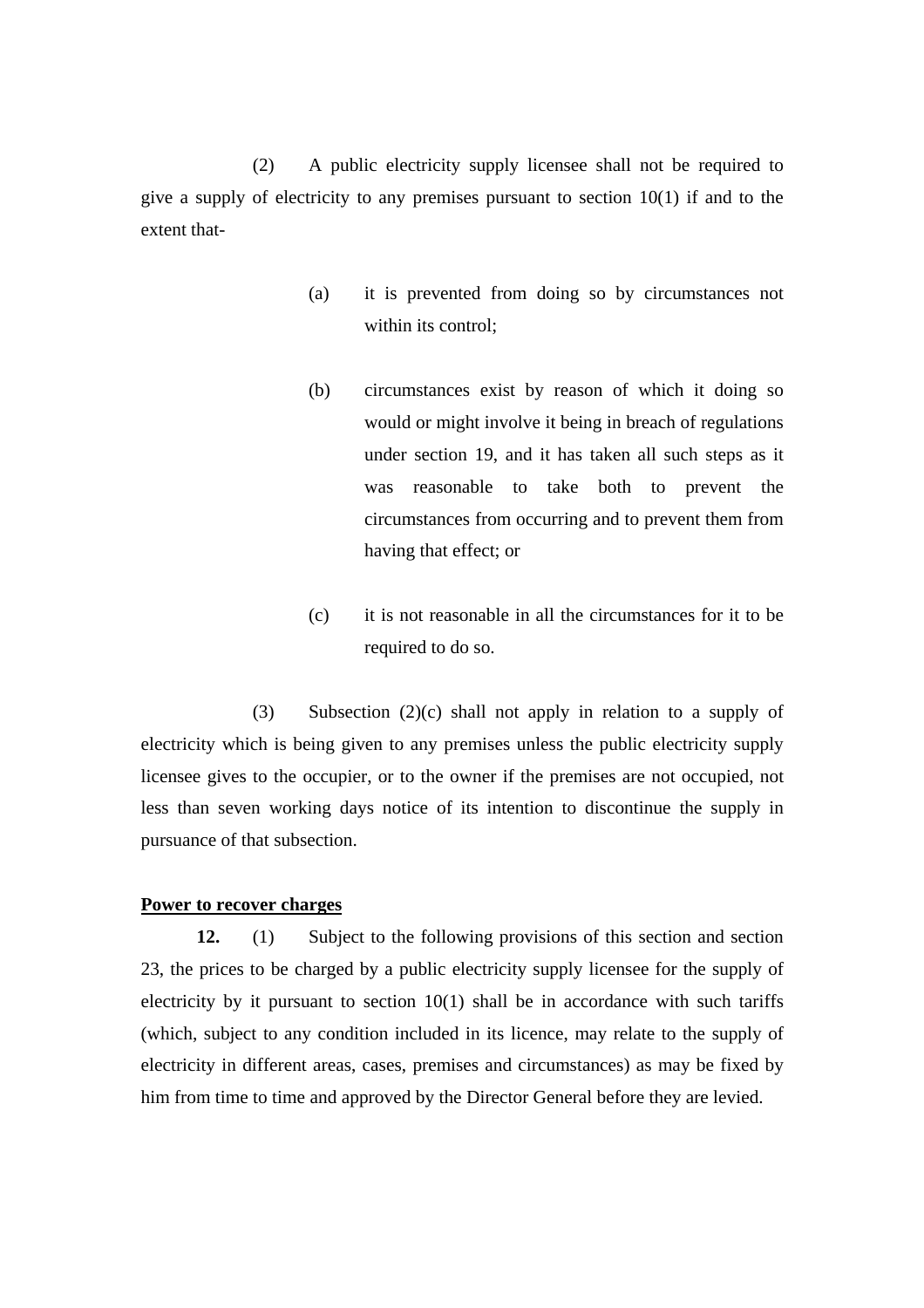(2) A tariff fixed by a public electricity supply licensee under subsection (1) may include-

- (a) a standing charge in addition to the charge for the actual electricity supplied;
- (b) a charge in respect of the availability of a supply of electricity; and
- (c) a rent or other charge in respect of any electricity meter or electrical plant provided by the public electricity supply licensee;

and such a charge as is mentioned in paragraph (b) may vary according to the extent to which the supply is taken up.

(3) In fixing tariffs under subsection (1), a public electricity supply licensee shall not show undue preference to any person or class of persons, and shall not exercise any undue discrimination against any person or class of persons.

(4) Any question relating to whether any act done or course of conduct pursued by a public electricity supply licensee amounts to such undue preference or such undue discrimination shall be determined by the Director General but nothing done in any manner by a public electricity supply licensee shall be regarded as undue preference or undue discrimination if and to the extent that the public electricity supply licensee is required or permitted to do the thing in that manner by or under any provisions of its licence.

## **Power to recover expenditure**

**13.** (1) Where any electric line or electrical plant is provided by a public electricity supply licensee pursuant to section 10, the public electricity supply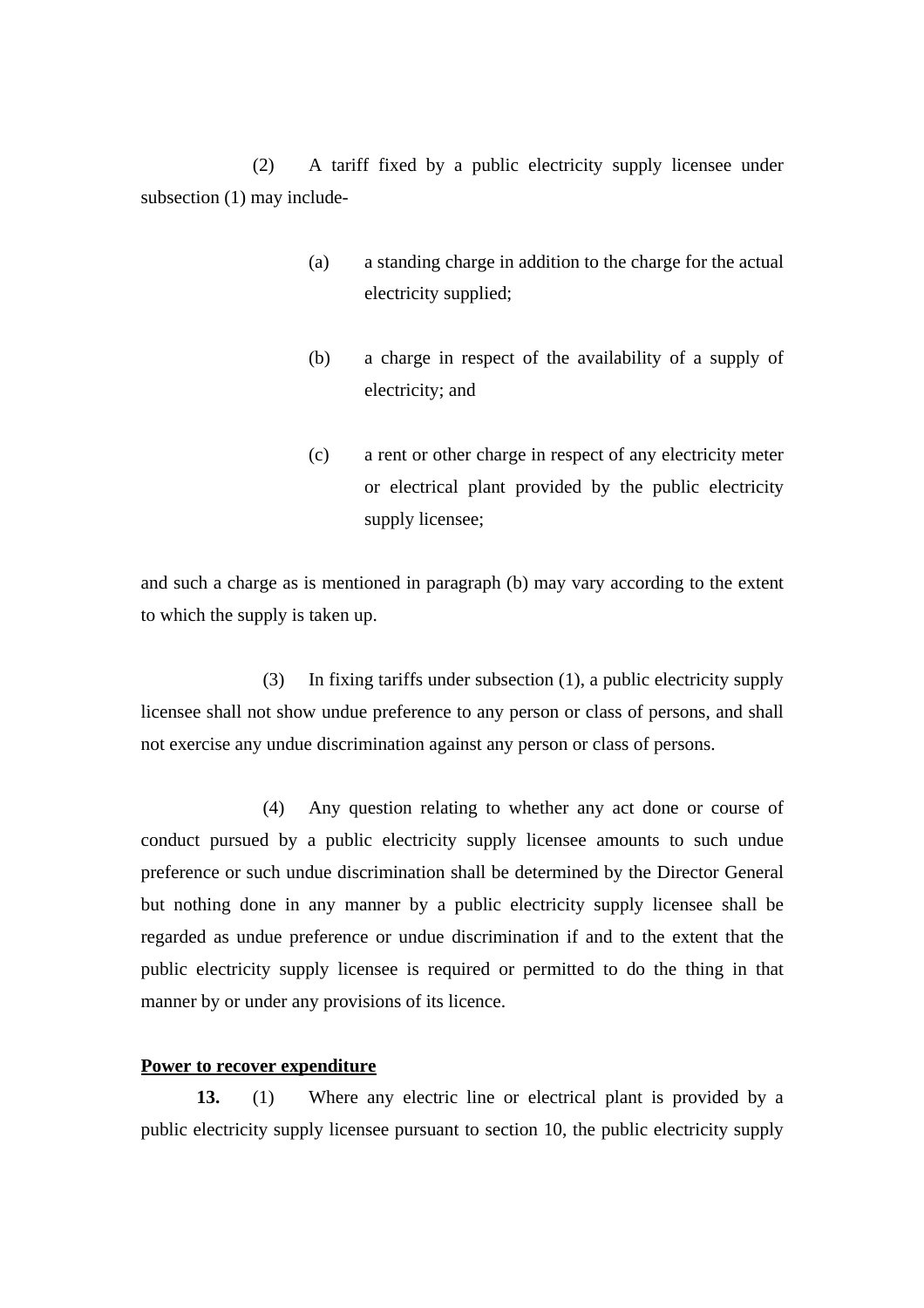licensee may require any expenses reasonably incurred in providing the line or plant to be defrayed by the person requiring the supply of electricity to such extent as is reasonable in all the circumstances.

(2) The Director General may direct a person requiring a supply of electricity pursuant to section 10 from a public electricity supply licensee to pay to the public electricity supply licensee, in respect of any expenses reasonably incurred in providing any electric line or electrical plant used for the purpose of giving that supply, such amount as may be reasonable in all the circumstances if-

- (a) the supply is required within the prescribed period after the provision of the line or plant; and
- (b) a person for the purpose of supplying whom the line or plant was provided (**"the initial contributor"**) has made a payment to the public electricity supply licensee in respect of those expenses.

(3) Directions under subsection (2) may require a public electricity supply licensee who, pursuant to this section or the directions, has recovered any amount in respect of expenses reasonably incurred in providing any electric line or electrical plant:-

- (a) to exercise its rights under the directions in respect of those expenses; and
- (b) to apply any payments received by it in the exercise of those rights in making such payments as may be appropriate towards reimbursing the initial contributor and any persons previously required to make payments under the directions.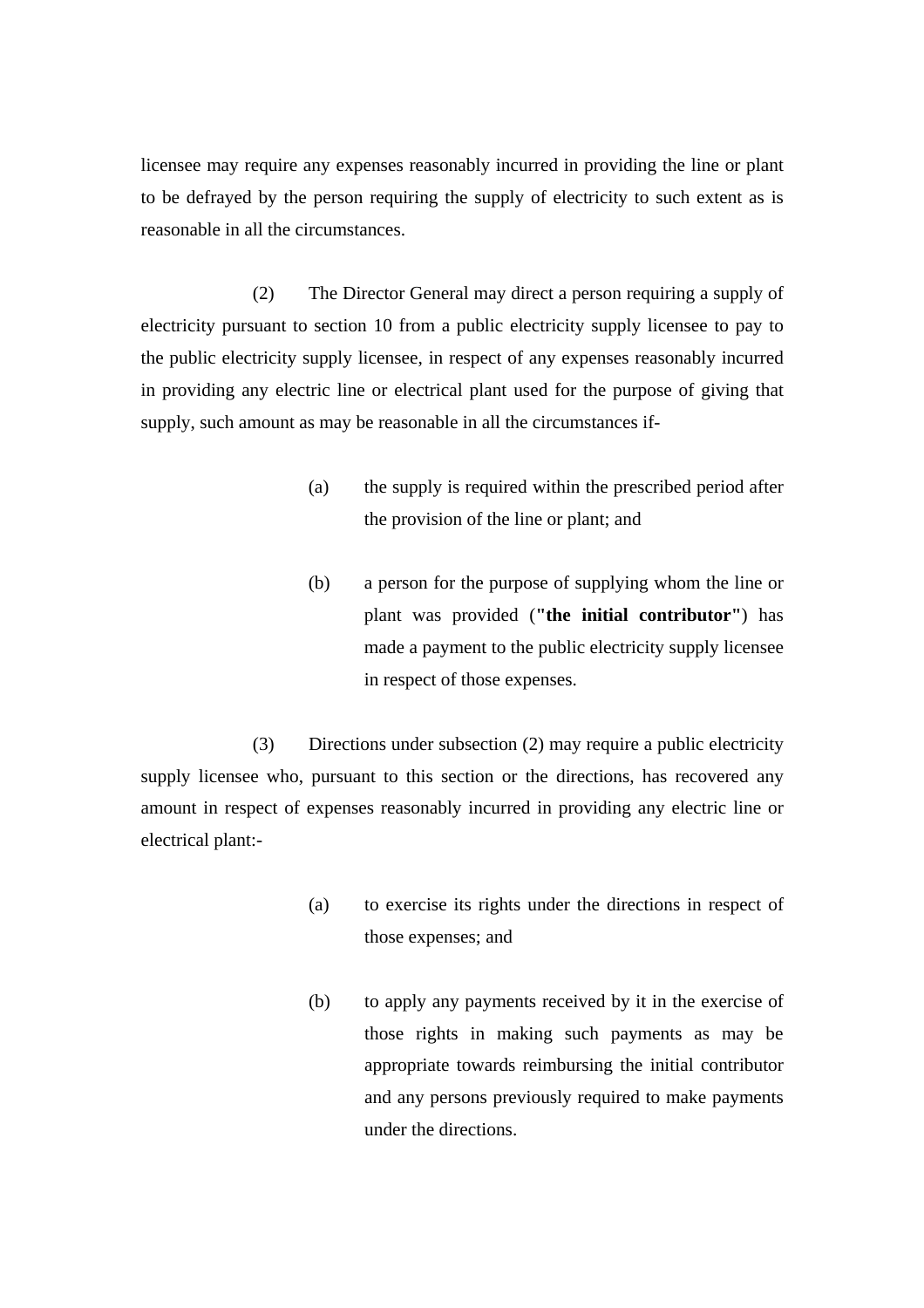(4) Any reference in this section to any expenses reasonably incurred in providing an electric line or electrical plant includes a reference to the capitalised value of any expenses likely to be so incurred in maintaining it, in so far as they will not be recoverable by the public electricity supply licensee as part of the charges made by it for the supply.

#### **Power to require security**

**14.** (1) Subject to the following provisions of this section, a public electricity supply licensee may require any person who requires a supply of electricity in pursuance of section 10(1) to give it reasonable security for the payment to it of all money which may become due to it-

- (a) in respect of the supply; or
- (b) where any electric line or electrical plant falls to be provided in pursuance of that subsection, in respect of the provision of the line or plant,

and if that person fails to give such security, the public electricity supply licensee may, if it thinks fit, refuse to give the supply, or refuse to provide the line or plant, for so long as the failure continues.

(2) Where any person has not given such security as is mentioned in subsection (1), or the security given by any person has become invalid or insufficient-

> (a) the public electricity supply licensee may by notice require that person, within seven days after the service of the notice, to give it reasonable security for the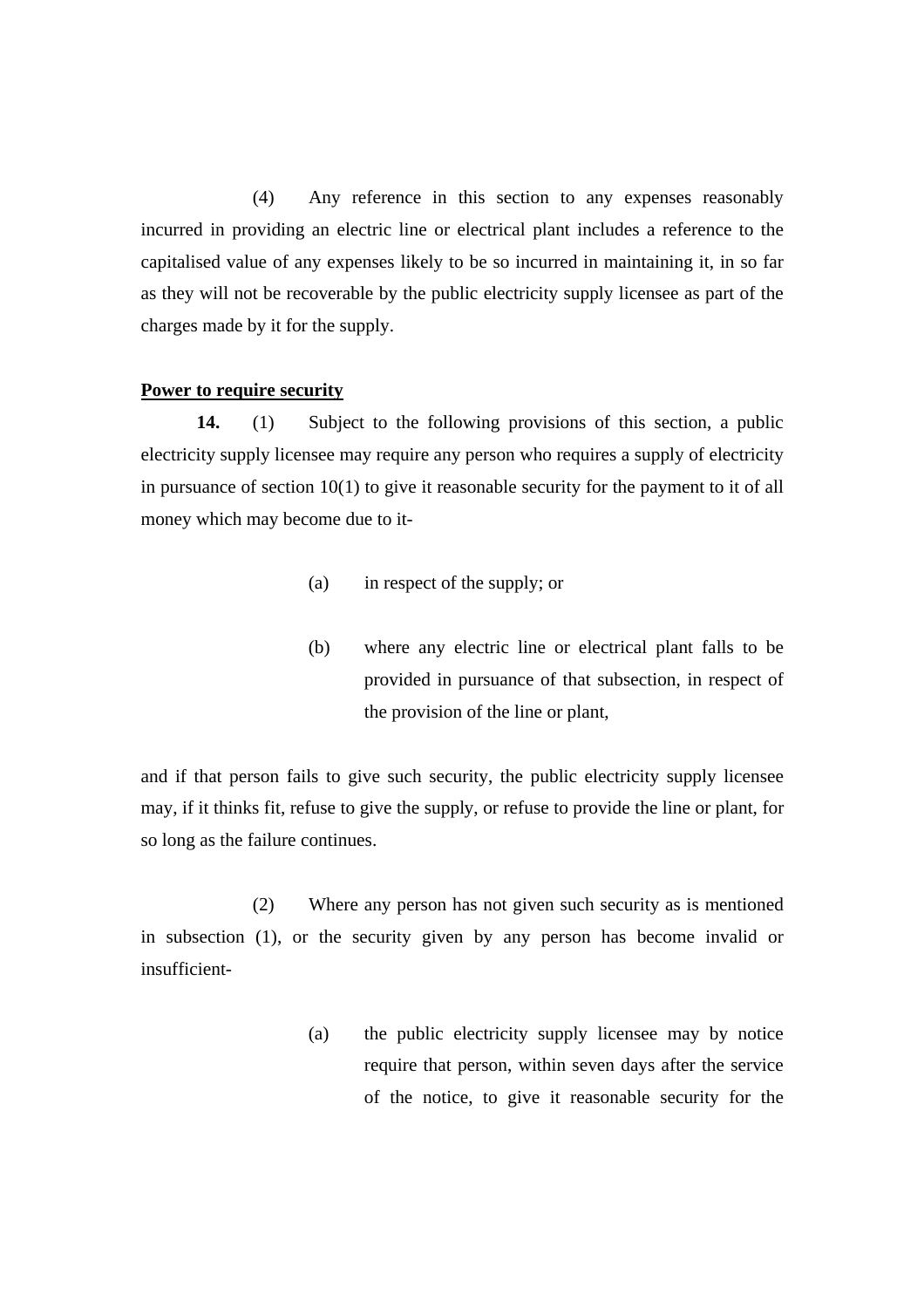payment of all money which may become due to it in respect of the supply; and

(b) if that person fails to give such security, the public electricity supply licensee may, if it thinks fit, discontinue the supply for so long as the failure continues,

and any notice under subsection (2)(a) shall state the effect of section 17.

(3) Where any money is deposited with a public electricity supply licensee by way of security in pursuance of this section, the public electricity supply licensee shall pay interest, at such rate as may from time to time be fixed by the public electricity supply licensee with the approval of the Director General, on every sum of money so deposited, for every three months (or such lesser period as the public electricity supply licensee may determine) during which it remains in the hands of the public electricity supply licensee.

(4) Payments of money made to a public electricity supply licensee by a customer by way of standing order with that customer's bank, shall not constitute monies deposited by way of security for the purposes of this section.

#### **Additional terms of supply**

**15.** (1) A public electricity supply licensee may require any person who requires a supply of electricity in pursuance of section 10(1) to accept in respect of the supply-

> (a) any terms requiring that person to continue to receive and pay for the supply of electricity for a minimum period of time and subject to minimum consumption requirements;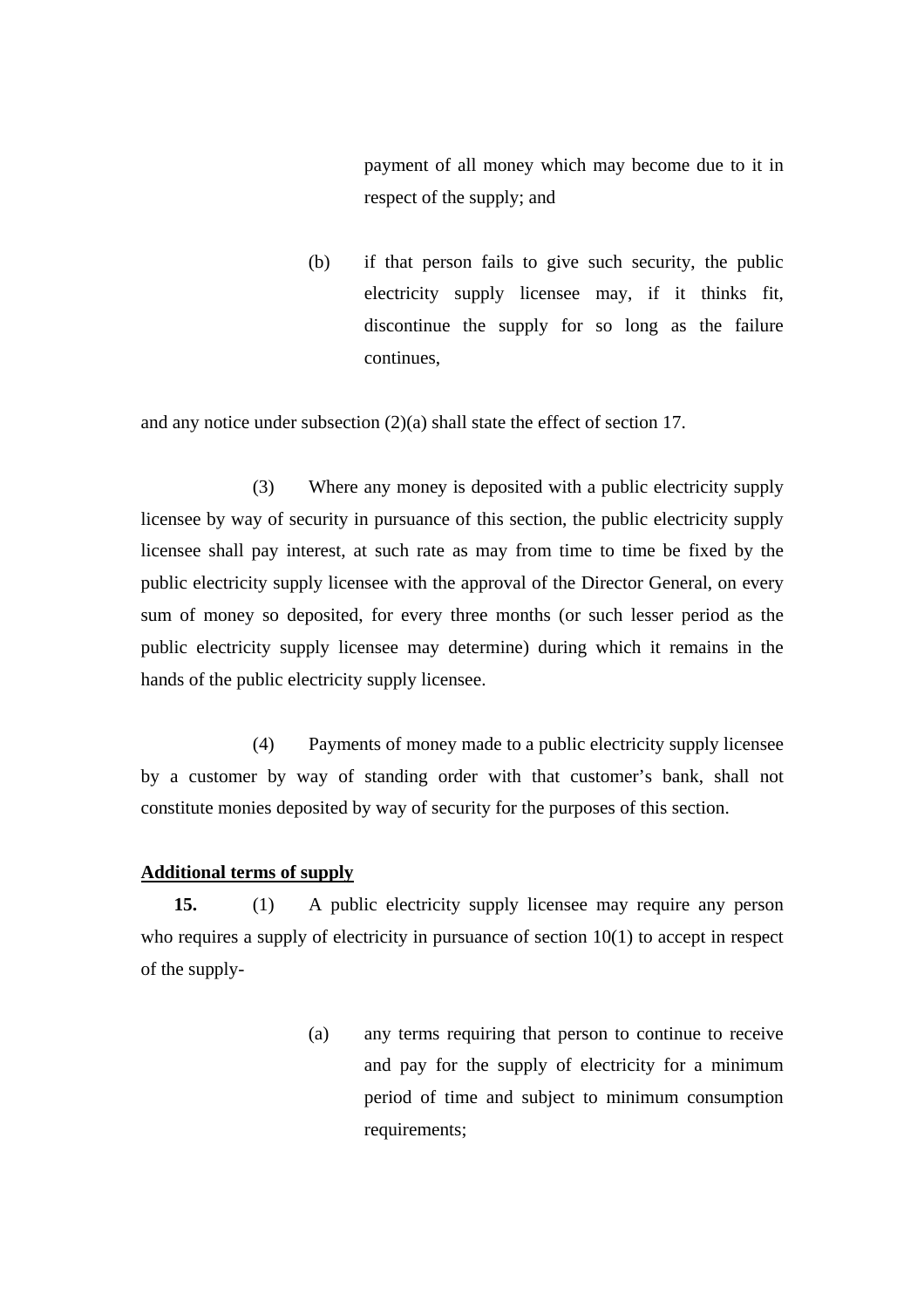- (b) any restrictions which must be imposed for the purpose of enabling the public electricity supply licensee to comply with regulations under section 19; and
- (c) any terms restricting any liability of the public electricity supply licensee for economic, consequential or other indirect loss however arising which it is considered reasonable by the Director General in all the circumstances for that person to be required to accept.
- (2) A public electricity supply licensee shall
	- (a) publish the terms and conditions upon which it supplies electricity; and
	- (b) notify its customers of those terms and conditions,

in such manner as the Director General may direct.

## **Special agreements with respect to supply**

**16.** (1) Notwithstanding anything in sections 10 to 15, a person who requires a supply of electricity in pursuance of section 10(1)-

- (a) may enter into a special agreement with a public electricity supply licensee for the supply on such terms as may be specified in the agreement; and
- (b) shall enter into such an agreement in any case where it is reasonable in all the circumstances for such an agreement to be entered into.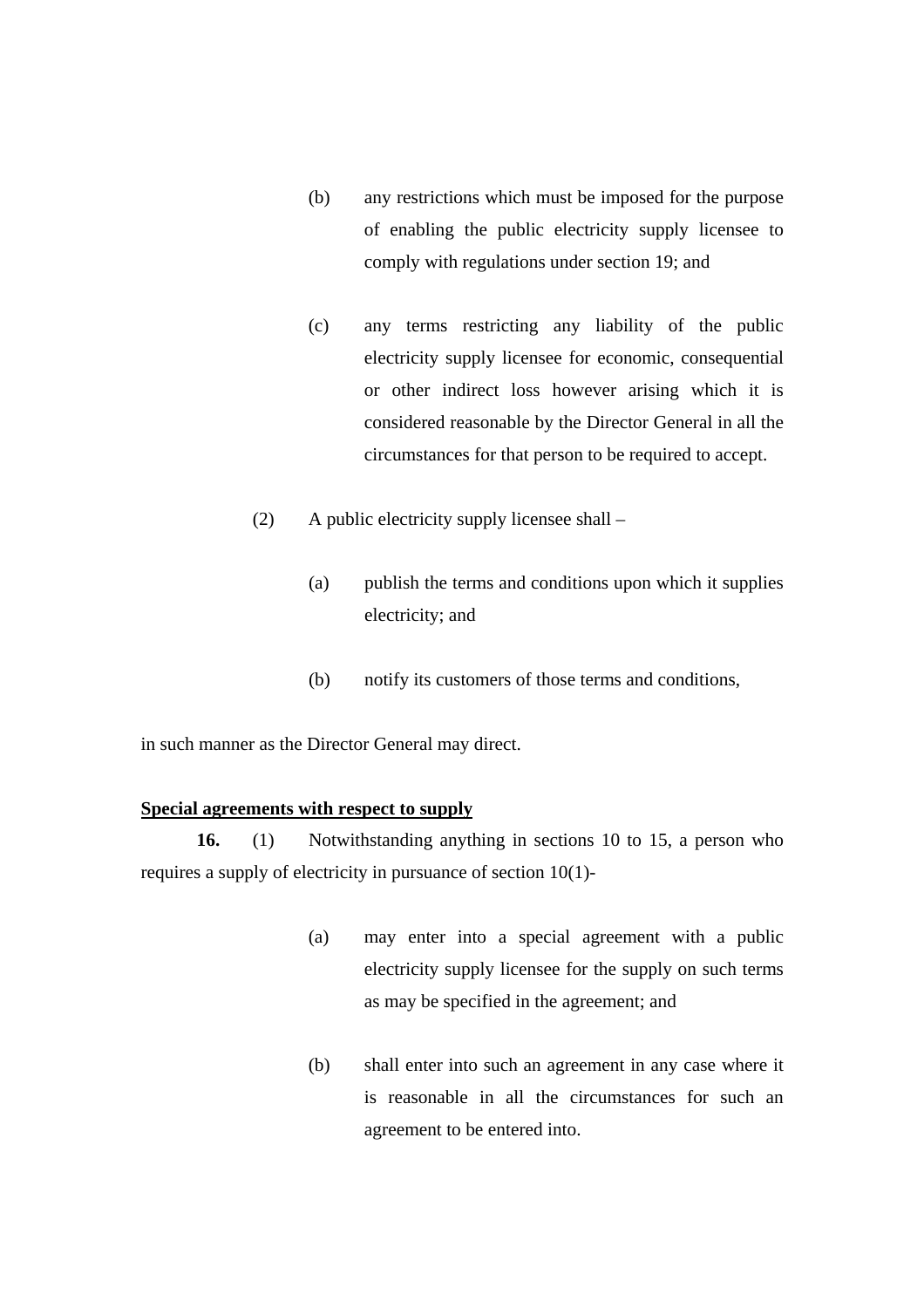(2) The rights and liabilities of the parties to an agreement as provided for in subsection (1) shall be those arising under the agreement and not those provided for by sections 10 to 15; but nothing in this subsection shall prejudice the giving of a notice under section 10(2) specifying as the day on which the supply is required to commence the day on which such an agreement ceases to be effective.

(3) In this Part, **"tariff customer"** means a person who requires a supply of electricity in pursuance of section  $10(1)$  and is supplied by a public electricity supply licensee otherwise than on the terms specified in such an agreement as is mentioned in subsection (1).

## **Determination of disputes**

**17.** (1) Any dispute arising under sections 10 to 16 which cannot be resolved between the relevant public electricity supply licensee and a person requiring a supply of electricity may be referred by either party to the Director General for resolution.

- (2) On the reference of a dispute to him under subsection (1)
	- (a) the Director General shall investigate the dispute within a reasonable period of time, and in any event within a period of 6 months from the date of the reference;
	- (b) the Director General shall resolve the dispute by issuing a direction; and
	- (c) if the Director General issues a direction under paragraph (b) that a supply shall be provided, he may issue a further direction as to the terms, conditions and charges that shall apply, having regard to the provisions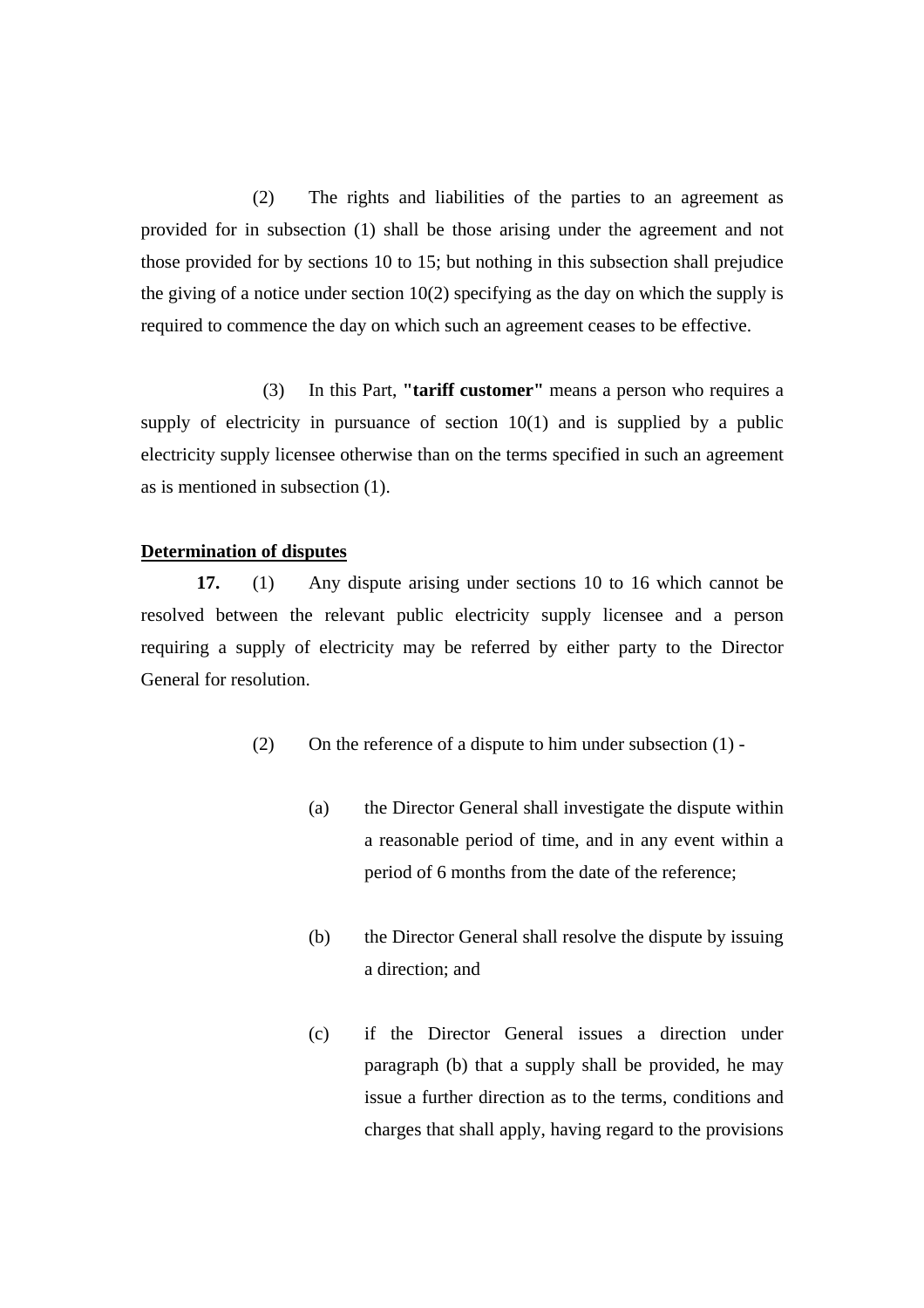## of this Part.

(3) Where any dispute arising under sections 10 to 16 between a public electricity supply licensee and a person requiring a supply of electricity to continue to be given falls to be determined under this section, the Director General may give directions as to the circumstances in which, and the terms on which, the public electricity supply licensee is to continue to give the supply pending the determination of the dispute.

(4) Where any dispute arising under section 14(1) falls to be determined under this section, the Director General may give directions as to the security (if any) to be given pending the determination of the dispute.

(5) Directions under subsections (3) or (4) may apply either in cases of particular descriptions or in particular cases.

#### **The Electricity Supply Code**

**18.** The provisions of Schedule 2 to this Law (which relate to the supply of electricity by a public electricity supply licensee) shall have effect.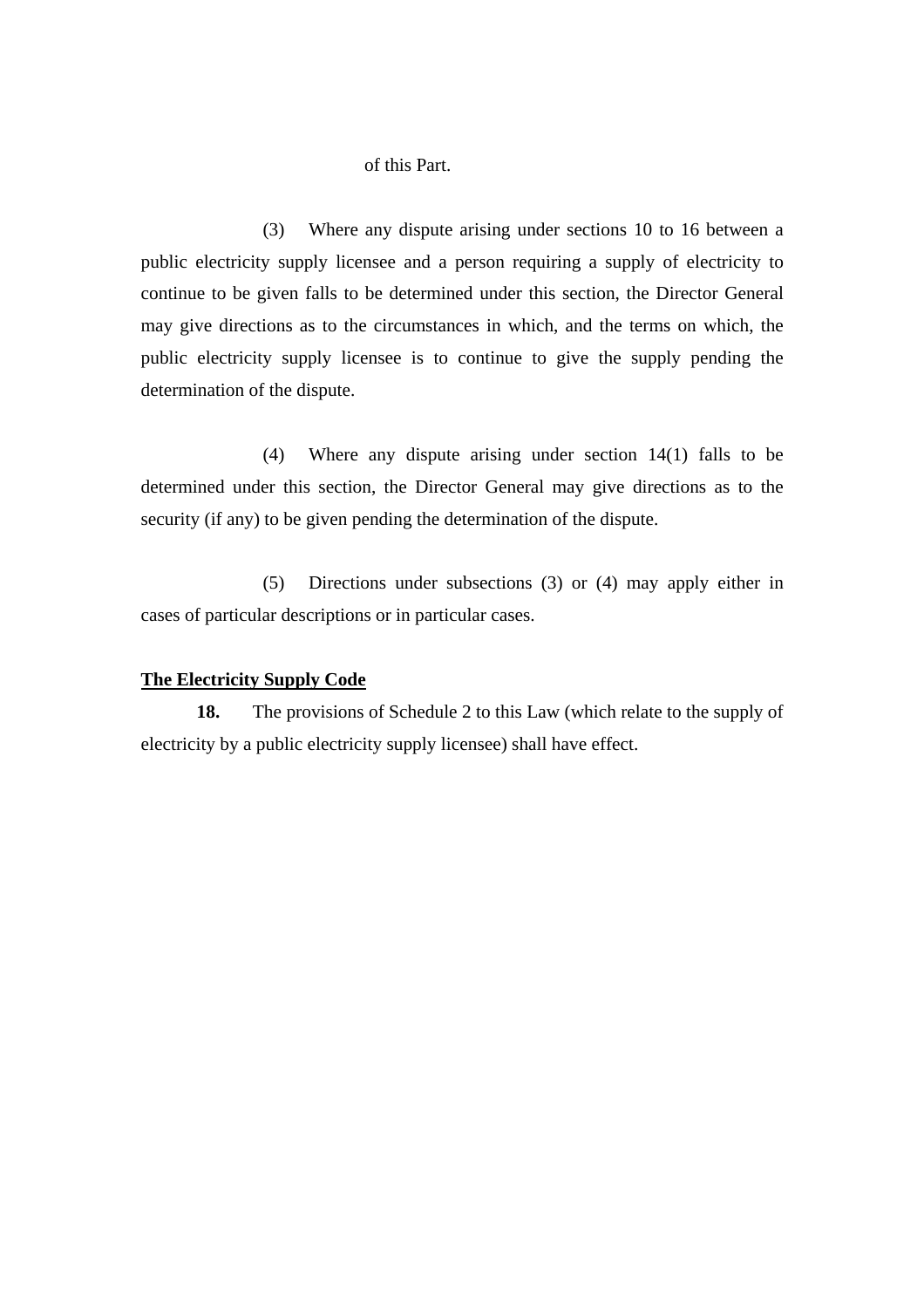#### PART III

## TECHNICAL MATTERS, SAFETY AND ENVIRONMENTAL

#### **Regulations relating to supply and safety**

**19.** (1) The Director General may make such regulations as he thinks fit for the purpose of-

- (a) securing that supplies of electricity are regular and efficient;
- (b) protecting the public from dangers arising from the generation, conveyance or supply of electricity, from the use of electricity supplied or from the installation, maintenance or use of any electric line or electrical plant; and
- (c) without prejudice to the generality of subsection  $(1)(b)$ , eliminating or reducing the risks of personal injury, or damage to property or interference with its use, arising as mentioned in that paragraph.

(2) Without prejudice to the generality of subsection (1), regulations made by the Director General under this section may-

- (a) prohibit the conveyance of electricity except by means of a system approved by the Director General;
- (b) make provision requiring notice in the prescribed form to be given to the Director General, in such cases as may be specified in the regulations, of accidents and failures of supplies or conveyance of electricity;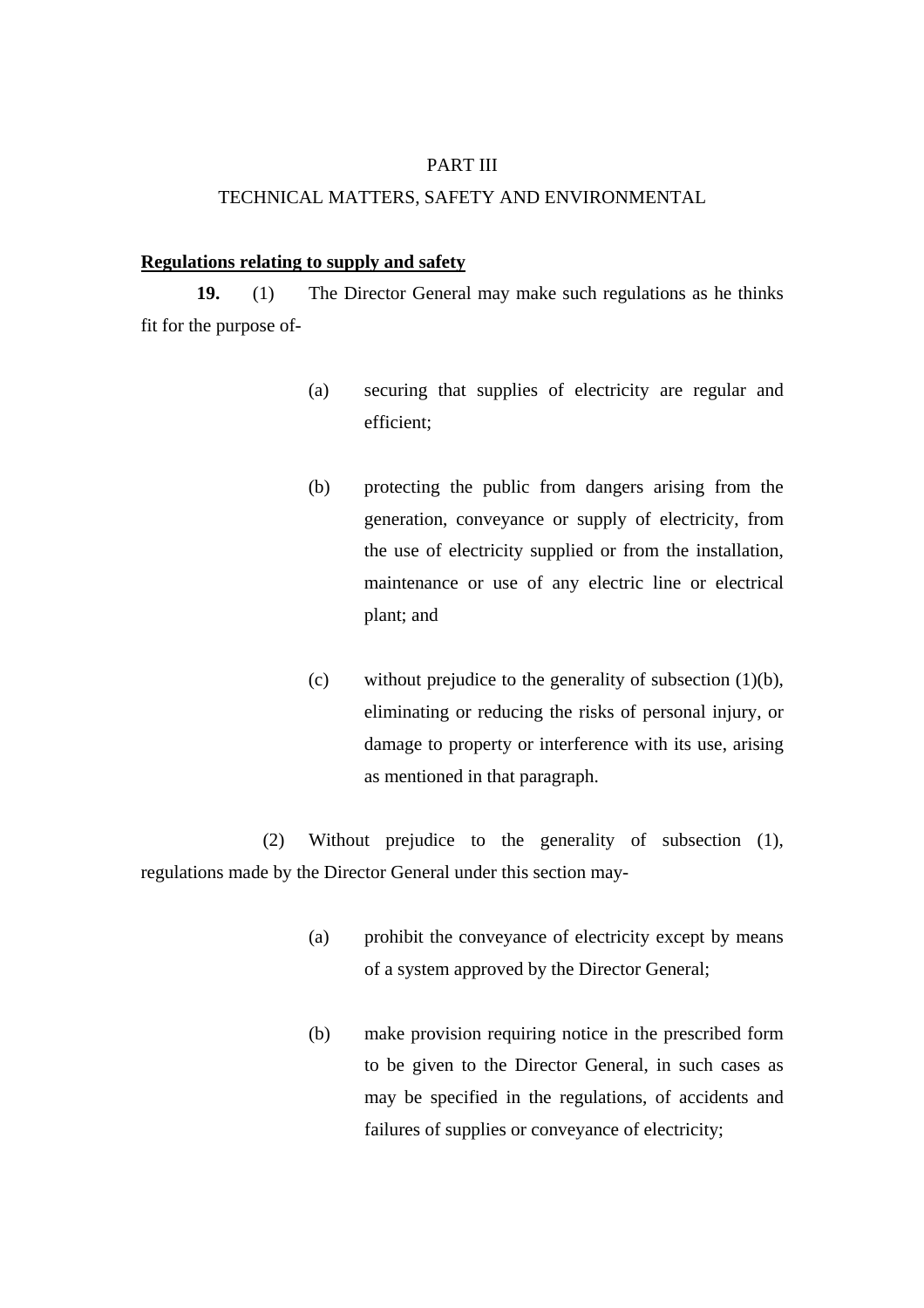- (c) make provision as to the keeping, by persons authorised by a licence or exemption to supply or convey electricity, of maps, plans and sections and as to their production (on payment, if so required, of a reasonable fee) for inspection or copying;
- (d) make provision for relieving persons authorised by a licence to supply electricity from any obligation to supply in such cases as may be prescribed;
- (e) make provision requiring compliance with notices given by the Director General specifying action to be taken in relation to any electric line or electrical plant, or any electrical appliance under the control of a consumer, for the purpose of-
	- (i) preventing or ending a breach of regulations under this section;
	- (ii) eliminating or reducing a risk of personal injury or damage to property or interference with its use;
- (f) provide for particular requirements of the regulations to be deemed to be complied with in the case of any electric line or electrical plant complying with specified standards or requirements; or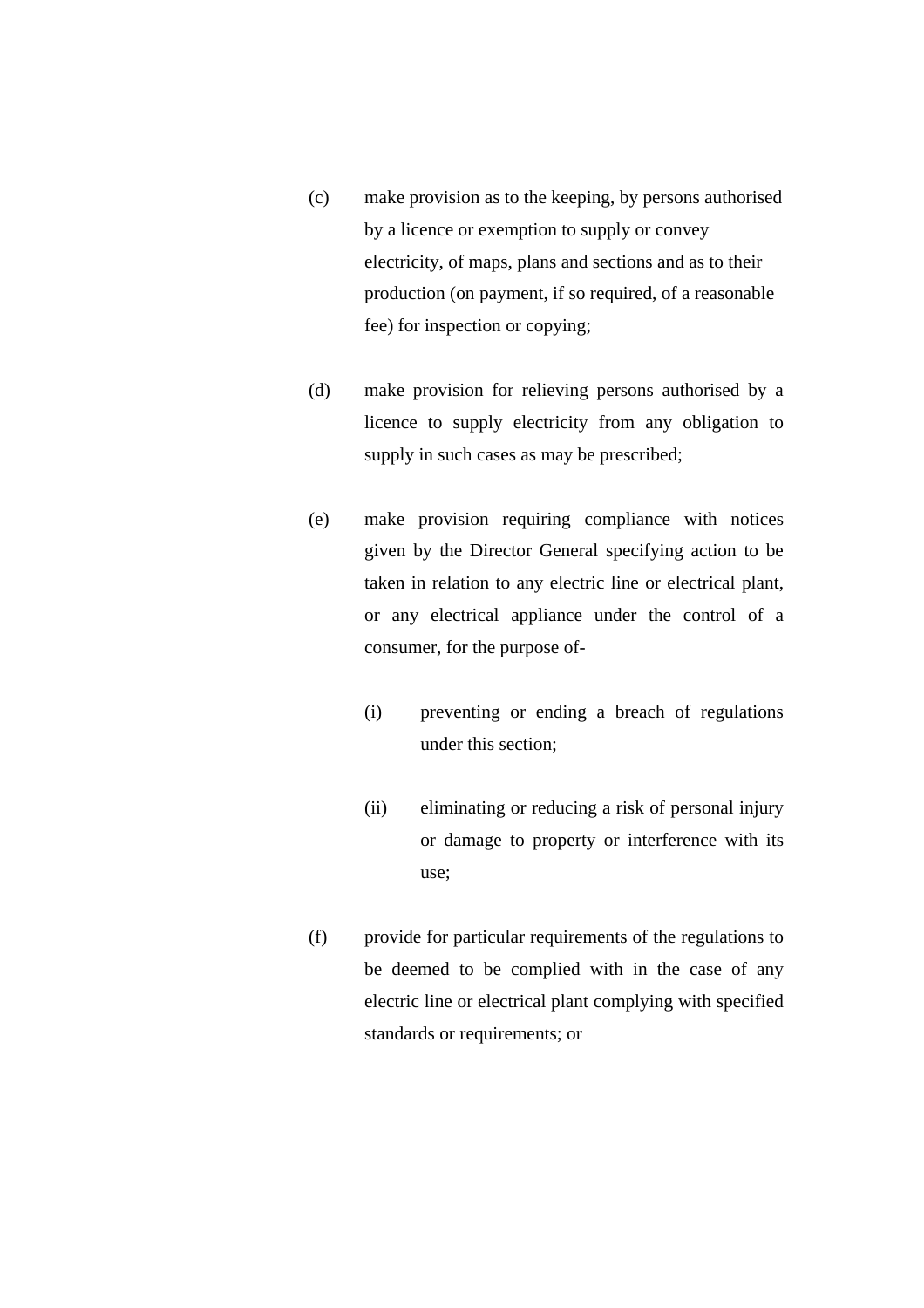- (g) provide for the granting of exemptions from any requirement of the regulations for such periods as may be determined by or under the regulations.
- (3) Regulations under this section may provide that any person-
	- (a) who contravenes any specified provision of the regulations; or
	- (b) who does so in specified circumstances,

shall be liable on summary conviction to imprisonment for a term not exceeding six months, or to a fine not exceeding level 5 on the uniform scale, or to both; but nothing in this subsection shall affect any liability of any such person to pay compensation in respect of any damage or injury which may have been caused by the contravention.

(4) In accordance with his statutory duties and powers the Director General may consult with, or refer to, any other party, including the holder of a licence, for the purpose of assisting him in preparing any regulations under this section.

## **Electrical inspectors**

**20.** (1) The Director General may by regulations make provision requiring any licensee to appoint competent and impartial persons to act as electrical inspectors, at the licensee's expense, under this Part for the purpose of-

> (a) the inspection and testing of electric lines and electrical plant belonging to persons authorised by a licence or exemption to generate, convey or supply electricity;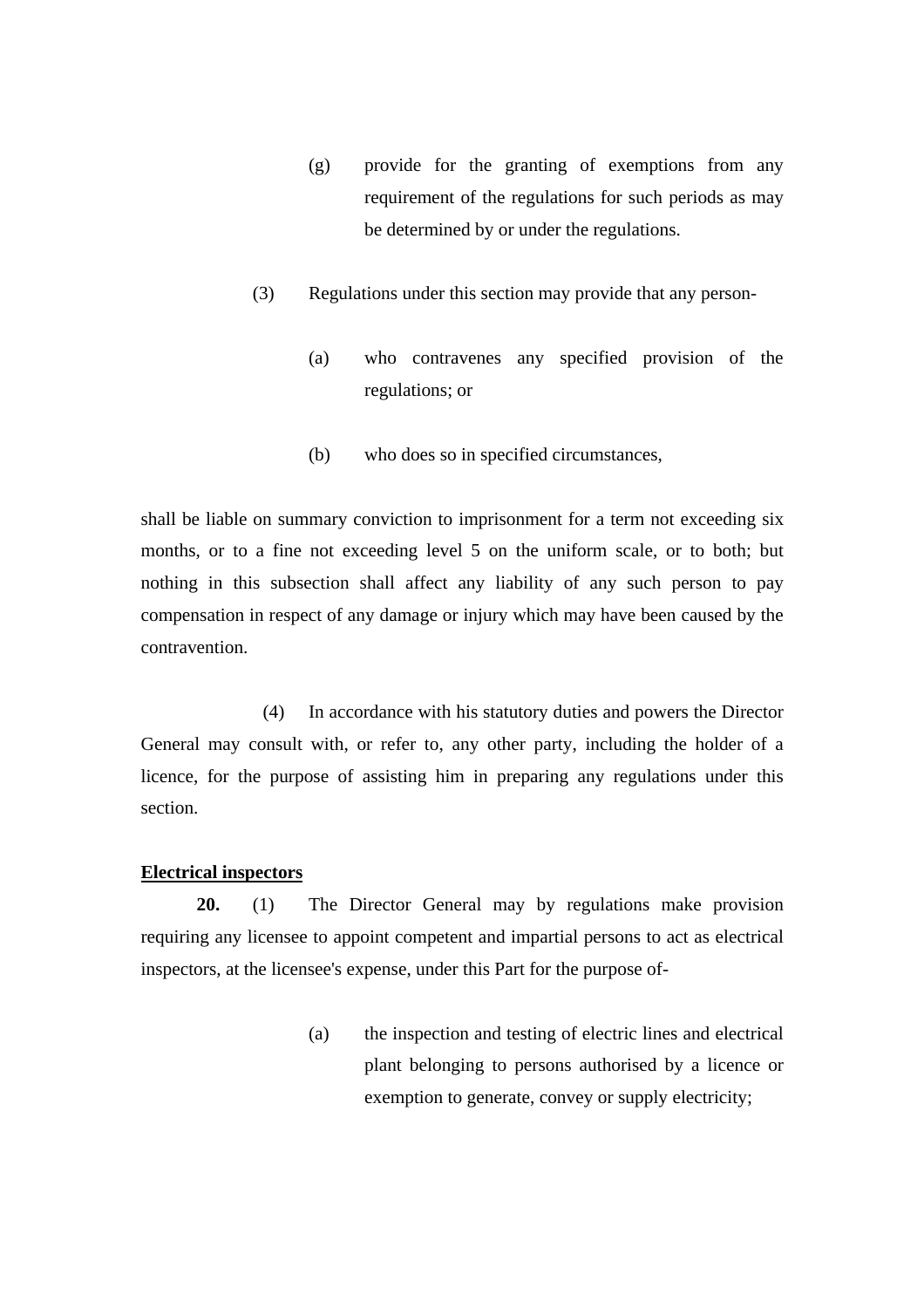- (b) the inspection and testing of electric lines and electrical plant on a consumer's premises for the purpose of determining whether any requirement imposed by or under this Law in respect of such lines or equipment or the supply of electricity through or by such equipment has been complied with;
- (c) the inspection and testing of electrical installations of such type and installed during such periods of time as may be prescribed, on a consumer's premises to ensure compliance with proper standards of installation practice as determined or approved by the Director General; and
- (d) undertaking such other duties as may be prescribed by regulations under this section or as the Director General may determine.

(2) Regulations made by the Director General under this section may make provision for such matters as the Director General sees fit so as to carry out his functions under this Law and the Regulation Law and may include, without limiting the generality of the powers of the Director General under this section, regulations-

- (a) prescribing the manner in which and the times at which any duties are to be performed by electrical inspectors;
- (b) requiring persons authorised by a licence or exemption to generate, convey or supply electricity-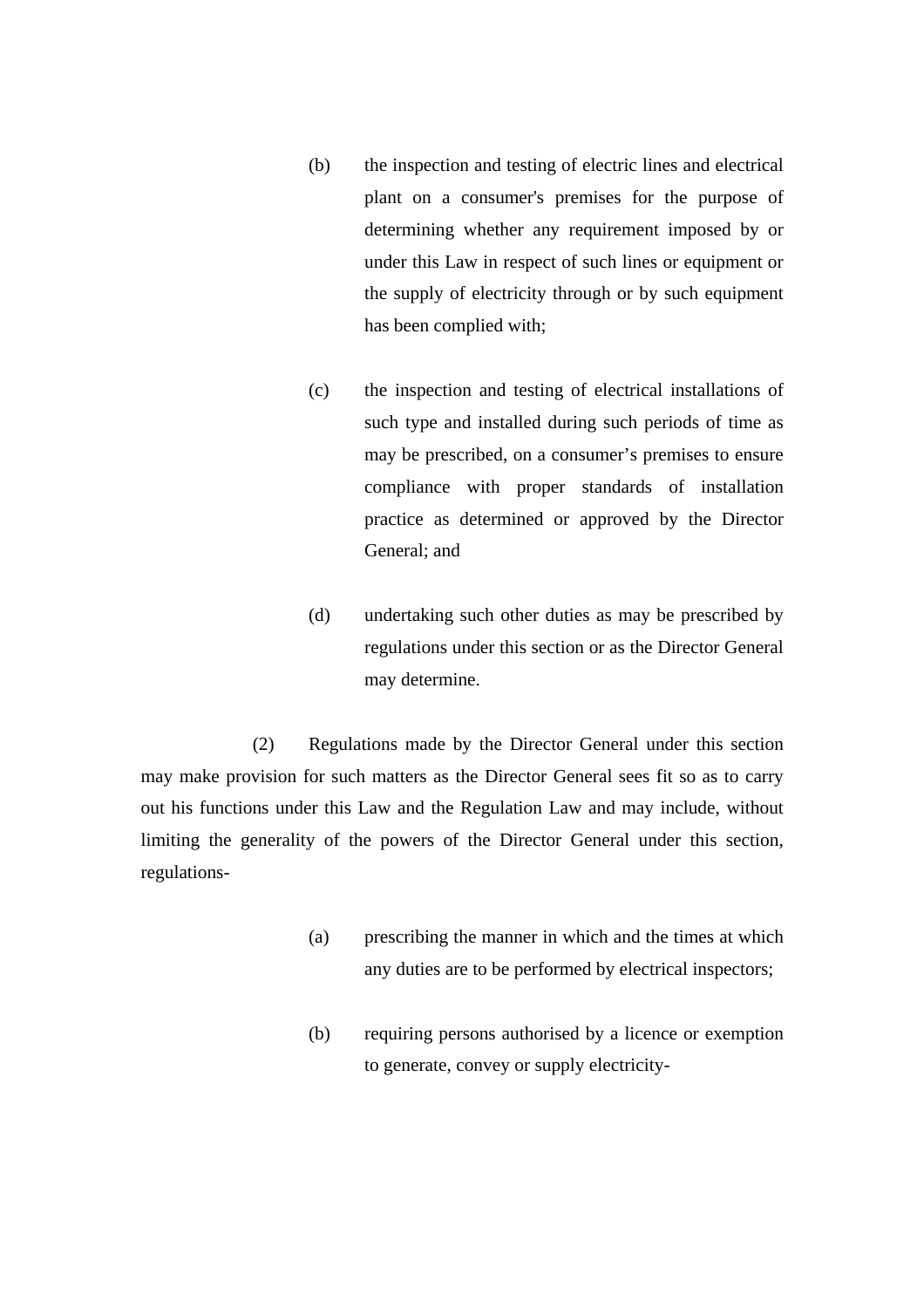- (i) to furnish electrical inspectors with records or other information; and
- (ii) to allow such inspectors access to premises and the use of electrical plant and other facilities;
- (c) making provision for relieving persons authorised by a licence to supply electricity from any obligations to supply in such cases as may be prescribed; and
- (d) prescribing the amount of the fees which are to be payable to such inspectors.

## **Use etc. of meters**

**21.** The provisions of Schedule 3 to this Law (which relate to the use, certification, testing and maintenance of electricity meters) shall have effect.

## **Preservation of amenity and fisheries**

**22.** The provisions of Schedule 4 to this Law (which relate to the preservation of amenities and fisheries) shall have effect.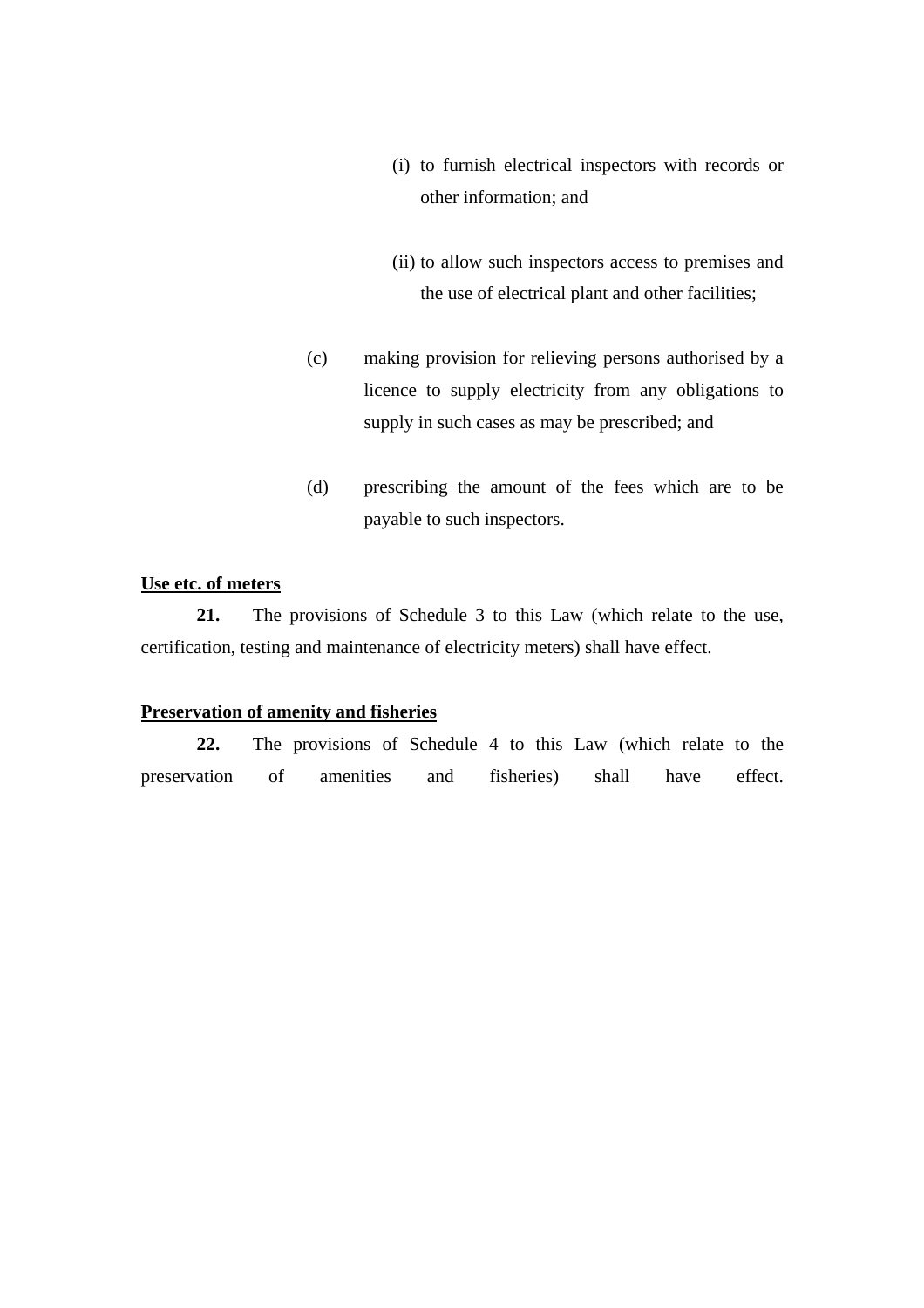#### PART IV

#### FIXING OF MAXIMUM CHARGES

#### **Fixing of maximum charges for reselling of electricity**

 **23.** (1) This section applies to electricity supplied to a consumer's premises by an authorised electricity supplier, that is to say, a person who is authorised by a licence or exemption to supply electricity.

 (2) The Director General shall fix maximum prices at which electricity to which this section applies may be resold and-

- (a) may publish any prices so fixed; and
- (b) may direct a licensee to publish such prices, in such manner as in the opinion of the Director General will secure adequate publicity for them.

 (3) Different prices may be fixed under this section in different classes or cases, which may be defined by reference to areas, tariffs applicable to electricity supplied by an authorised electricity supplier or any other relevant circumstances.

 (4) If any person resells electricity, to which this section applies, at a price exceeding a maximum price fixed under this section and applicable thereto, the excess shall be recoverable by the person to whom the electricity was resold as a civil debt.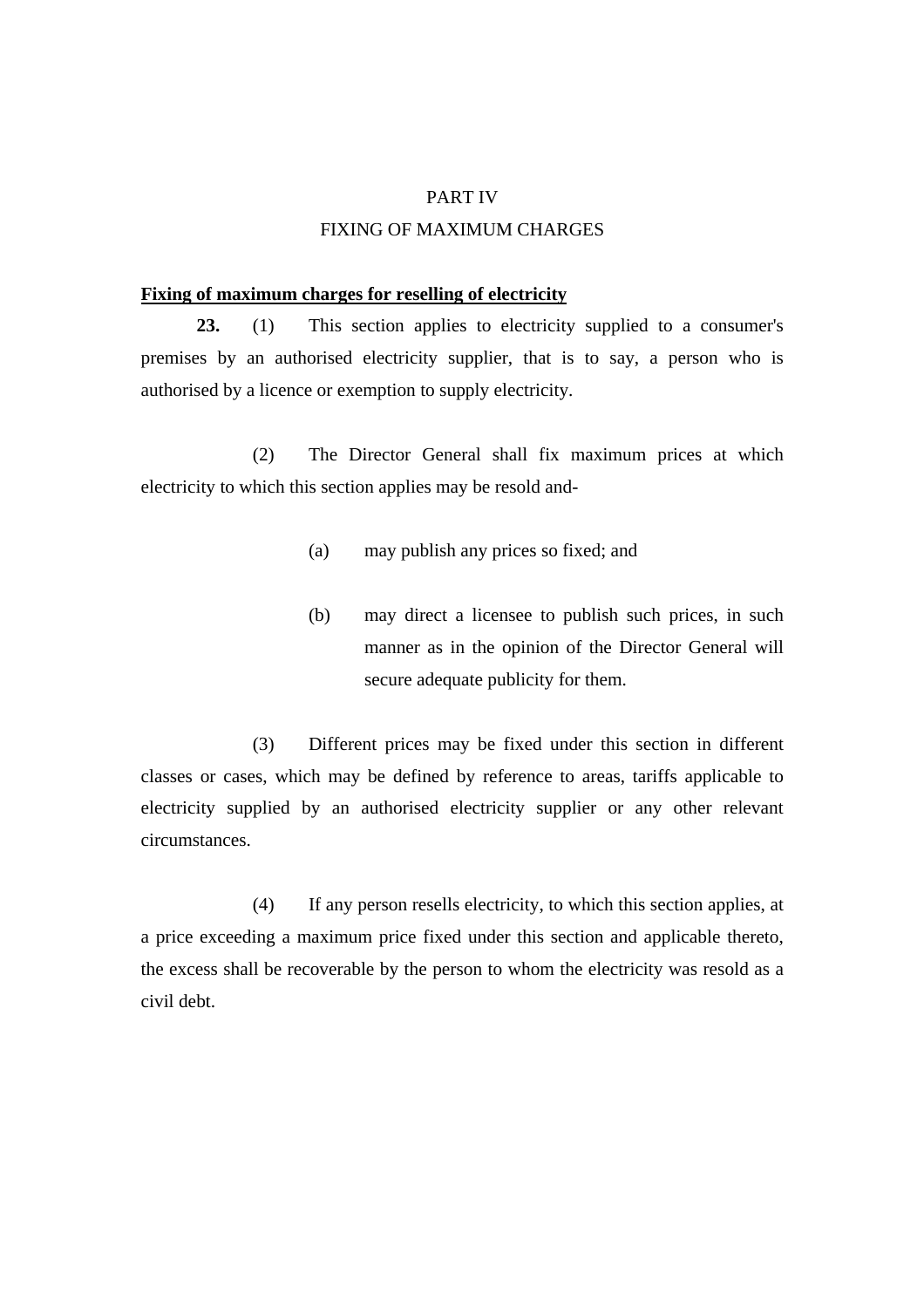## PART V

#### GENERAL OFFENCES

## **Offences in relation to unlicensed generation, etc of electricity.**

**24.** (1) A person who, knowing or having reason to believe that any electricity is generated, conveyed or supplied in contravention of this Law, -

- (a) uses that electricity;
- (b) conveys or supplies that electricity for use by another; or
- (c) performs any service incidental to the generation, conveyance or supply of that electricity;

shall, without prejudice to any other provision of this Law, be guilty of an offence and liable on summary conviction to imprisonment for a term not exceeding six months, or to a fine not exceeding level 5 on the uniform scale, or to both.

- (2) A person who does any of the following acts
	- (a) supplying, installing, repairing or maintaining any electric line, electrical plant, electricity network or any other item knowing or having reason to believe that the line, plant, network or item is or is to be used in connection with, or for the purpose of facilitating, the generation, conveyance or supply of electricity, in contravention of this Law; or
	- (b) rendering any other service to any person knowing or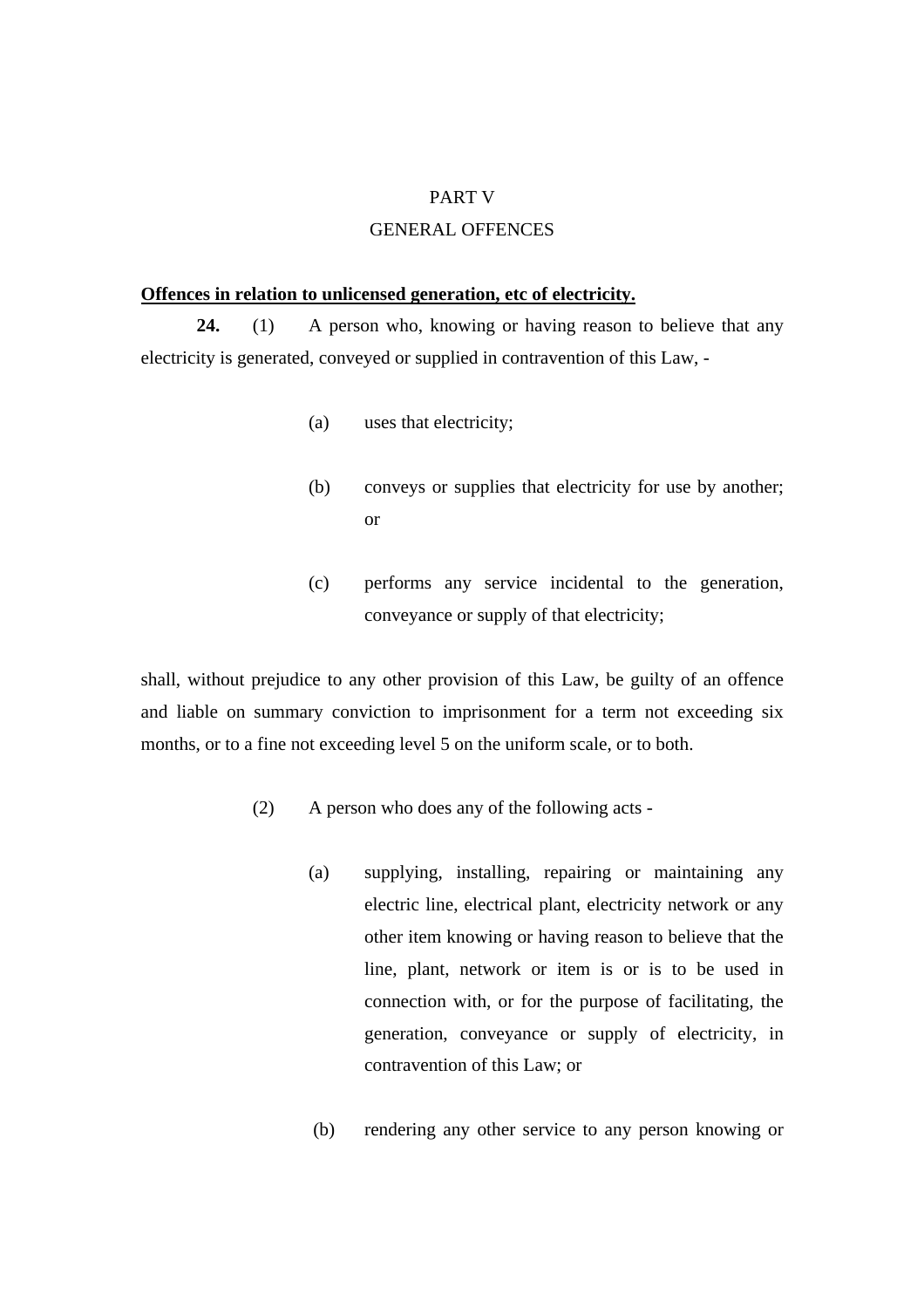having reason to believe that the rendering of that service to that person will facilitate the generation, conveyance or supply of electricity, in contravention of this Law;

shall, without prejudice to any other provision of this Law, be guilty of an offence and liable on summary conviction to imprisonment for a term not exceeding six months, or to a fine not exceeding level 5 on the uniform scale, or to both.

#### **Contraventions of directions under section 29.**

 **25.** A licensee who contravenes any provision of a direction under section 29 shall, without prejudice to any remedy, penalty, right or action referred to in that section, be guilty of an offence and liable -

- (a) on conviction on indictment, to imprisonment for a term not exceeding two years, or to a fine, or to both; or
- (b) on summary conviction, to imprisonment for a term not exceeding six months, or to a fine not exceeding level 5 on the uniform scale, or to both.

#### **Offences by bodies corporate.**

**26.** (1) Where an offence under this Law committed by a body corporate is proved to have been committed with the consent or connivance of, or to be attributable to any neglect on the part of, any director, manager, secretary or other similar officer of the body corporate, or any person purporting to act in any such capacity, he as well as the body corporate shall be guilty of the offence and may be proceeded against and punished accordingly.

 (2) Where the affairs of a body corporate are managed by its members, subsection (1) applies to a member in connection with his functions of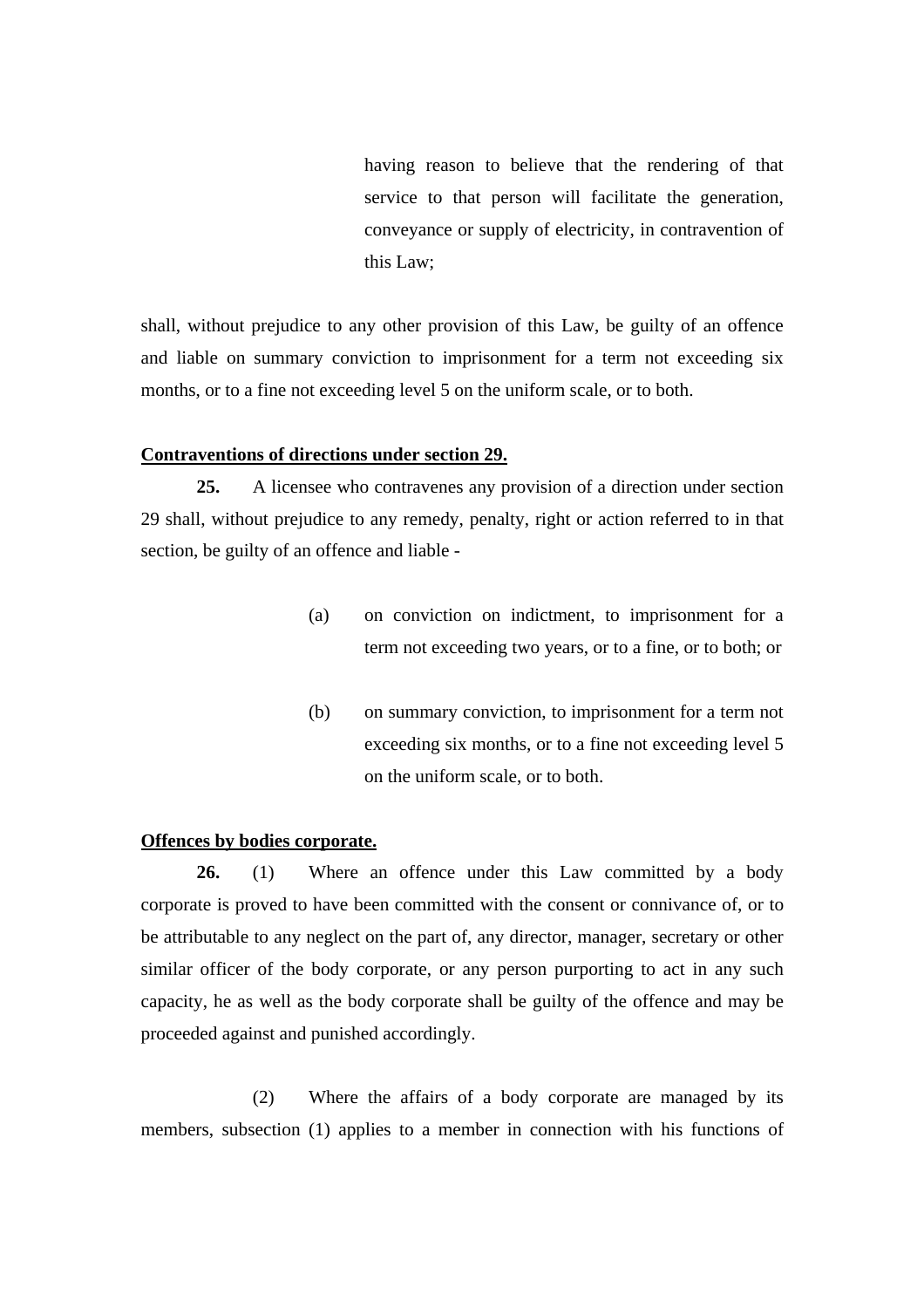management as if he were a director.

## **Aiding and abetting, etc.**

**27.** A person who aids, abets, counsels or procures the commission by another person of an offence under this Law shall be guilty of the like offence and may be proceeded against and punished accordingly.

## **Defence of due diligence.**

**28.** In any proceeding for an offence under this Law, it shall be a defence for the accused to prove that he took all reasonable precautions and exercised all due diligence to avoid the commission of such an offence by himself and by any person under his control.

#### PART VI

#### ENFORCEMENT

#### **Enforcement of licence conditions, directions, etc.**

**29.** (1) Where the Director General is satisfied that a licensee is or has been in contravention of -

- (a) any condition of a licence; or
- (b) any provision of, or any provision of a direction or regulation under, this Law or the Regulation Law;

he may give, and may publish, a direction under this section.

- (2) A direction under this section
	- (a) shall require the licensee to whom it is given to do, or not to do, any thing specified in the direction; and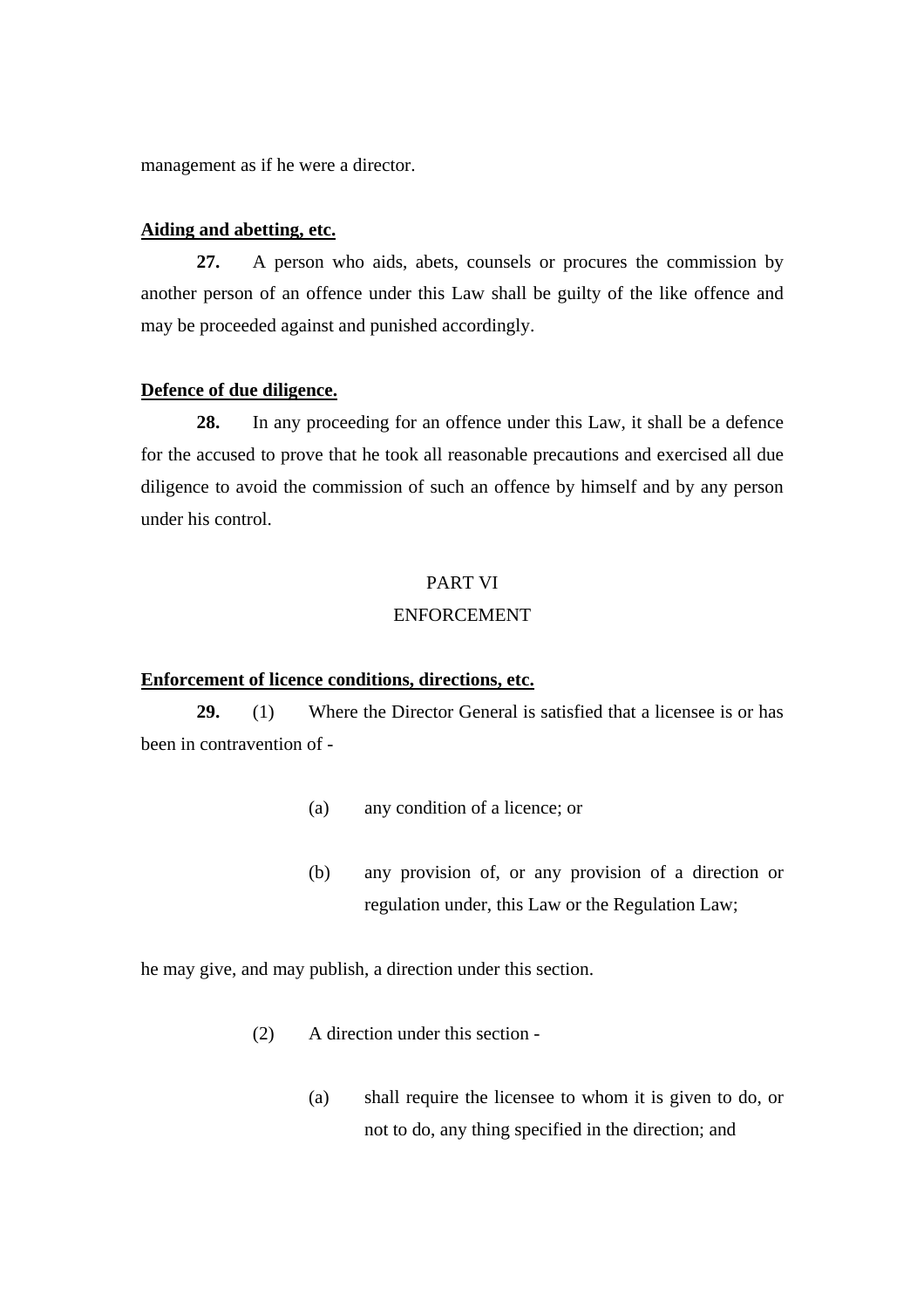- (b) shall take effect
	- (i) at such time (which may be immediately) as may be specified in the direction; or
	- (ii) if no time is so specified, at the earliest practicable time.

 (3) Before giving a direction under this section to a licensee, the Director General shall give to the licensee, and may publish, notice -

- (a) stating that he proposes to give a direction under this section to the licensee;
- (b) detailing the requirements of the proposed direction;
- (c) identifying
	- (i) the condition of the licence; or
	- (ii) the provision of the direction, of this Law or of the Regulation Law;

in respect of which, in the opinion of the Director General, the licensee is in contravention.

 (4) Notice under subsection (3) stating that the Director General proposes to give a direction under this section to a licensee shall specify the time (not being less that 7 days from the date of the giving of the notice, except in cases of exceptional urgency, in which case as much notice as is reasonably practicable shall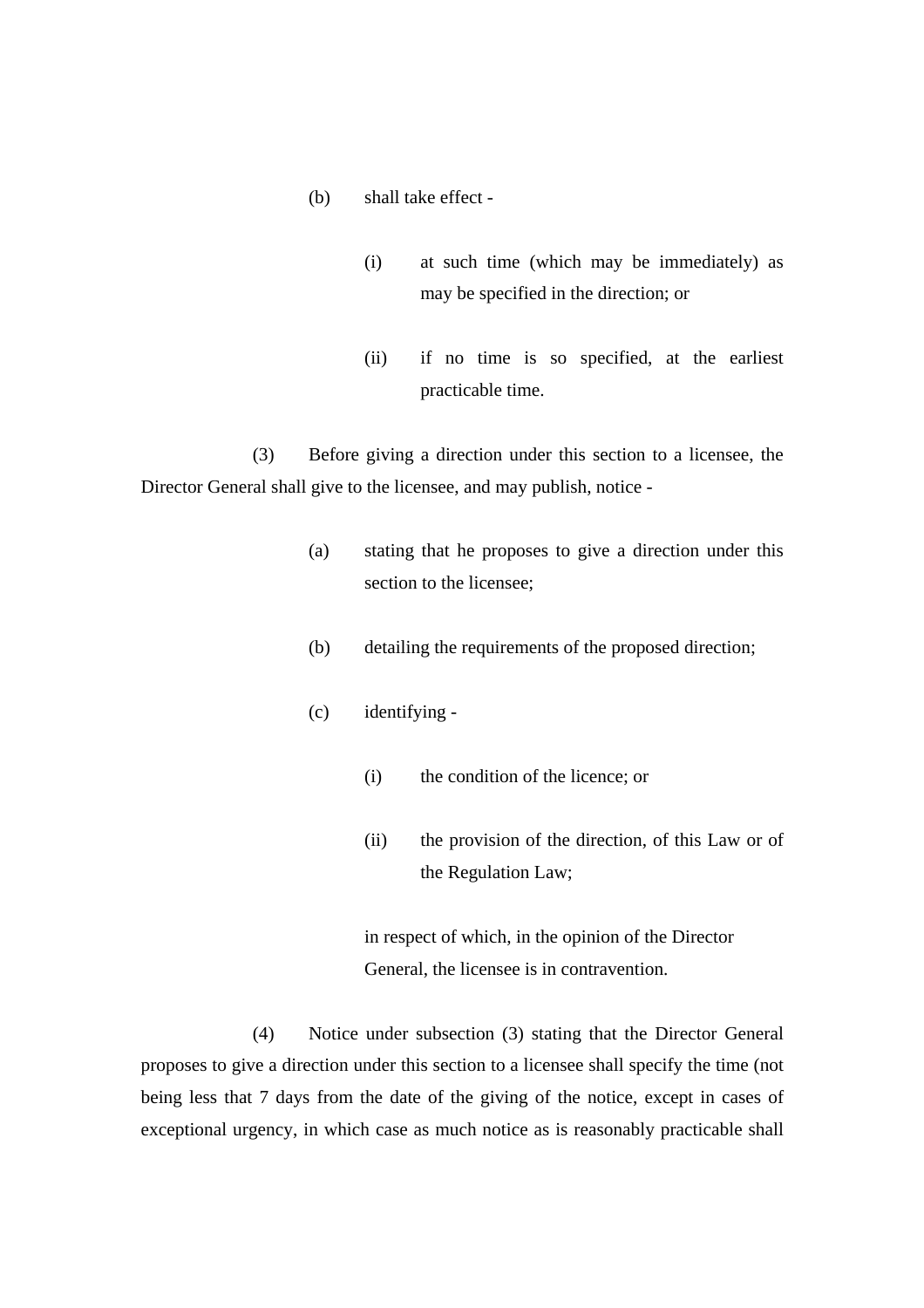be given) within which written representations or objections in respect of the proposed direction may be made by the licensee or (where the notice is published) by any interested party*;* and the Director General shall -

- (a) before giving the direction, consider any representations or objections received within the relevant period from the licensee or (where the notice was published) from any interested party;
- (b) having followed the procedure set out in subsection (3) and in this subsection, give the direction, or not give the direction, and publish notice of the fact.

 (5) Where a licensee contravenes any provision of a direction under this section, the Director General may, without prejudice to any criminal proceedings which may be instituted under section 25 in respect of the contravention

-

- (a) enforce any remedy available to him under the licence held by or applicable to the licensee, including (subject to the provisions of section 30) any remedy of suspension or revocation of the licence or imposition of a financial penalty;
- (b) apply to the Court for an injunction in accordance with the provisions of section 6 of the Regulation Law.

## **Provisions as to revocation and suspension of licences and imposition of financial penalties.**

**30**. (1) Before suspending or revoking a licence or imposing a financial penalty pursuant to section 29(5)(a), the Director General shall serve on the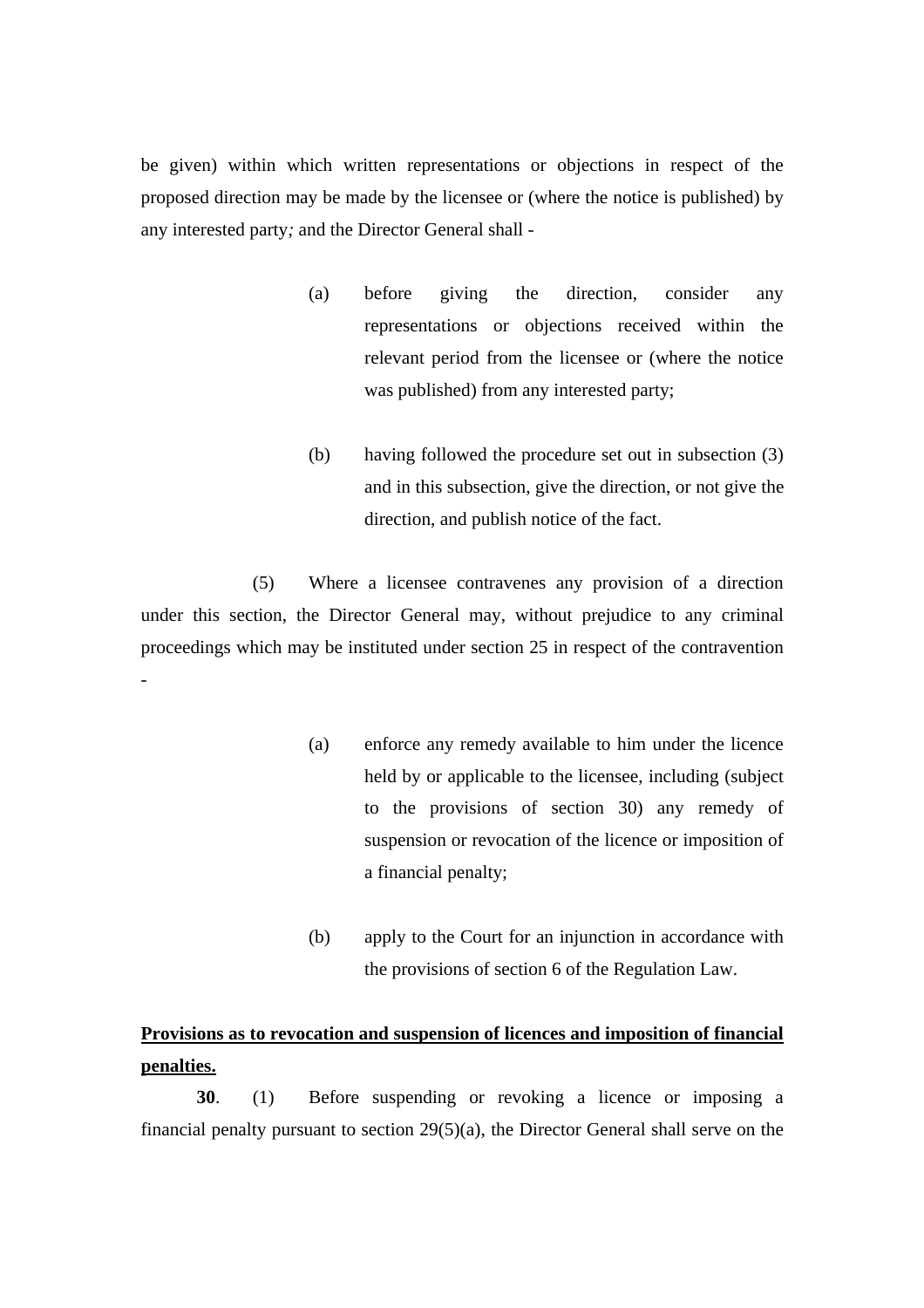licensee, and may publish, notice stating -

- (a) that he proposes to
	- (i) suspend or revoke the licence; or
	- (ii) impose a financial penalty of the amount stated in the notice; and
- (b) the reasons for the proposed suspension, revocation or imposition.

 (2) Notice under subsection (1) stating that the Director General proposes to suspend or revoke a licence or impose a financial penalty shall specify the time (not being less that 7 days from the date of the giving of the notice, except in cases of exceptional urgency, in which case as much notice as is reasonably practicable shall be given) within which written representations or objections in respect of the proposed decision may be made by the licensee or (where the notice is published) by any interested party.

 (3) Before making a decision as to whether or not to suspend or revoke a licence or impose a financial penalty, the Director General shall consider any representations or objections received within the relevant period under subsection (2) from the licensee or (where the notice under subsection (1) was published) from any interested party; and, having complied with this subsection, the Director General shall make his said decision and shall serve on the licensee, and may publish, notice thereof.

 (4) The Director General shall not suspend or revoke a licence or impose a financial penalty if satisfied that -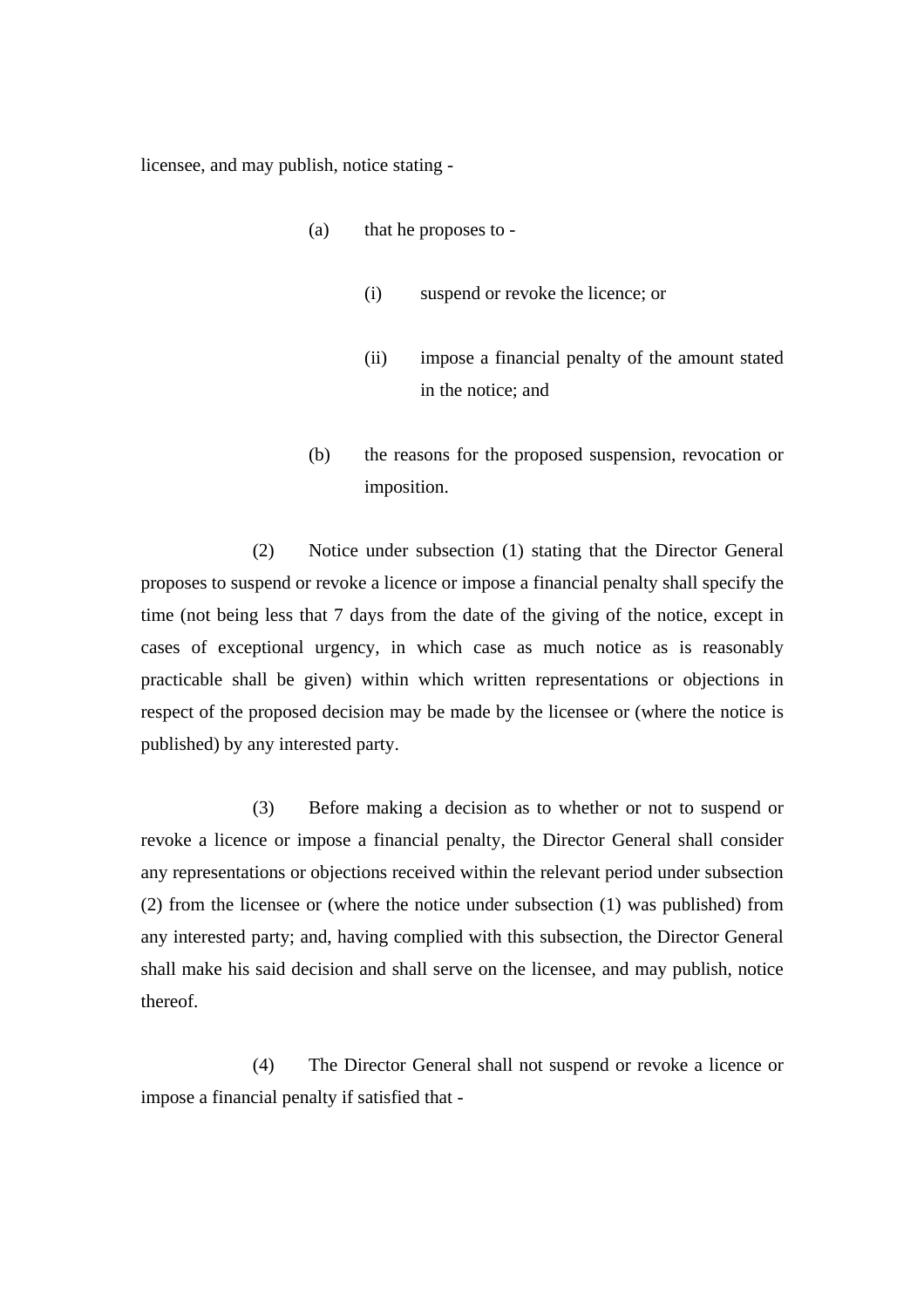- (a) the licensee is taking or has taken all such steps as may be reasonably necessary to secure compliance with the direction under section 29;
- (b) the suspension or revocation of the licence or the imposition of the financial penalty would be inconsistent with the objectives set out in section 2 of the Regulation Law or the provisions of any States' Directions; or
- (c) the contravention of the direction under section 29 is not, in his opinion, material.

 (5) Where the Director General decides to suspend or revoke a licence or impose a financial penalty, an appeal against the decision shall lie to the Utility Appeals Tribunal under and in accordance with the provisions of section 15 of the Regulation Law.

 (6) In this Law the expression "**financial penalty**" means a penalty of such amount, not exceeding 10% of the turnover of the licensee upon whom the penalty is imposed, as the Director General may determine, having regard to -

- (a) the seriousness of the contravention in respect of which the penalty is imposed;
- (b) the extent to which the contravention was deliberate or reckless;
- (c) the objectives set out in section 2 of the Regulation Law; and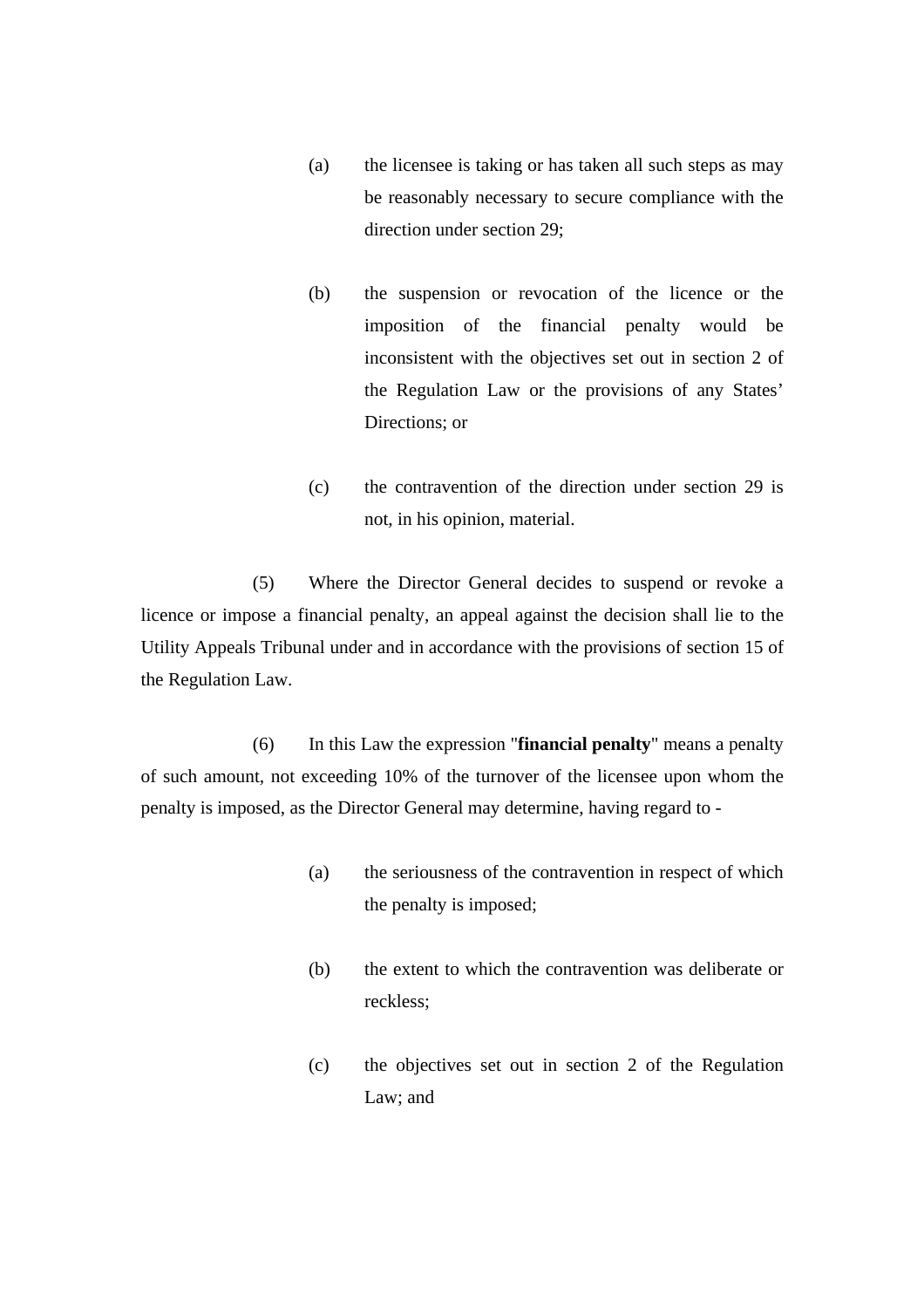(d) the enforcement of the Regulation Law and this Law.

 (7) A financial penalty shall, without prejudice to any other remedy in respect of any default in payment, be recoverable as a civil debt due to the Director General.

 (8) A financial penalty shall be paid into the Public Utilities Regulation Fund established under section 9(1) of the Regulation Law.

 (9) Notice under subsection (3) stating that the Director General has decided to impose a financial penalty upon a licensee may provide for the penalty to be paid by instalments of such number and amounts and at such times as may be specified in the notice.

#### **Variation of financial penalties.**

**31**. (1) The Director General may, of his own motion or on the application of the licensee concerned, vary -

- (a) the amount of a financial penalty imposed upon a licensee; or
- (b) the number, amounts and times of the instalments by which the financial penalty is to be paid.
- (2) The Director General shall, before
	- (a) making, of his own motion, a variation under subsection (1); or
	- (b) determining an application from a licensee for such a variation;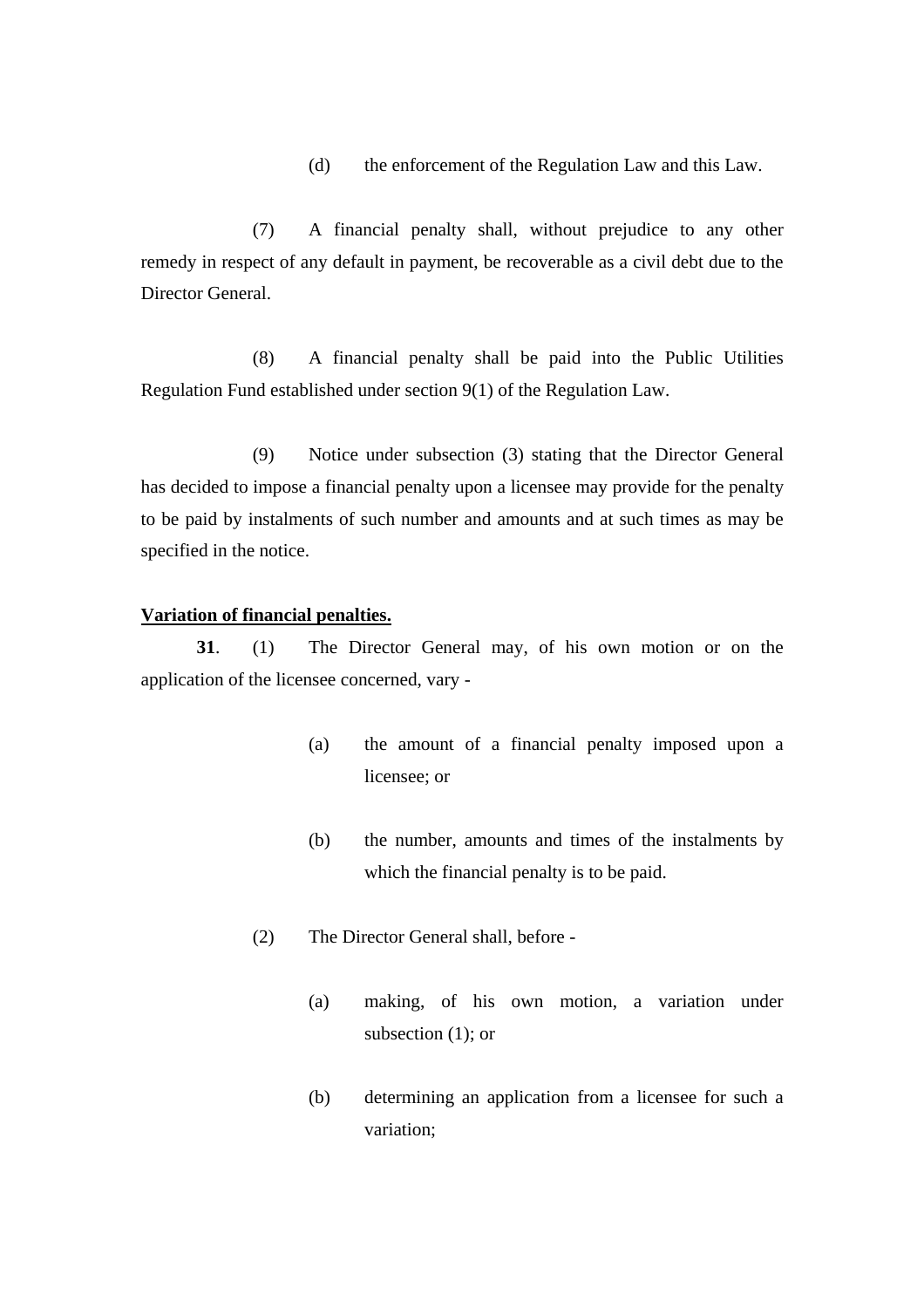serve on the licensee, and may publish, notice stating the terms of the proposed variation or determination and the reasons therefor; and such a notice shall specify the time (not being less that 7 days from the date of the giving of the notice, except in cases of exceptional urgency, in which case as much notice as is reasonably practicable shall be given) within which written representations or objections in respect of the proposed variation or determination may be made by the licensee or (where the notice is published) by any interested party.

 (3) Having served notice under subsection (2), the Director General shall consider any representations or objections received within the relevant period from the licensee or (where the notice was published) from any interested party; and, having complied with this subsection, the Director General shall -

- (a) decide whether or not to make, of his own motion, the proposed variation under subsection (1); or, as the case may be,
- (b) determine the application from the licensee for such a variation;

and the Director General shall serve on the licensee, and may publish, notice of his decision or determination.

 (4) An appeal shall lie to the Utility Appeals Tribunal under and in accordance with the provisions of section 15 of the Regulation Law against a decision or determination of the Director General described in subsection (3).

#### **Search warrants.**

**32.** (1) If, the Bailiff is satisfied by information on oath -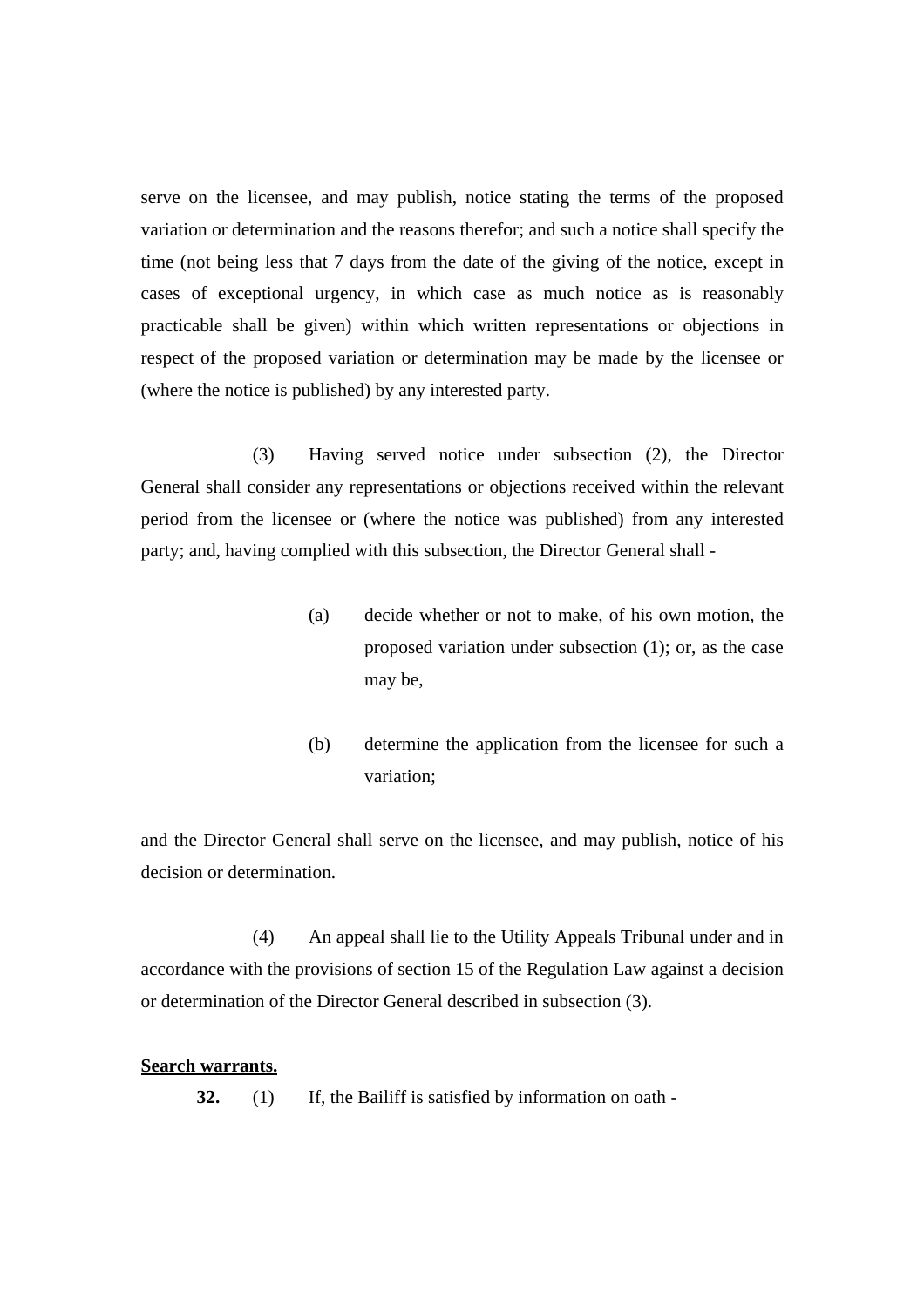- (a) that there are reasonable grounds for suspecting that an offence under this Law or the Regulation Law has been or is being committed; and
- (b) that evidence of the commission of the offence is to be found on any premises specified in the information;

he may grant a warrant authorising any person named in the warrant, with or without an officer of police, to enter, at any time within one month from the date of the warrant, the premises specified in the information and to search the premises and examine and take copies of any documents or information, and examine and test any equipment or apparatus, found therein.

 (2) Where under this section a person has a right to examine any document, information, equipment or apparatus on any premises, it shall be the duty of any persons on the premises to give him such assistance as he may reasonably require in the examination and copying of the document or information or, as the case may be, in the examination and testing of the equipment or apparatus.

- (3) A person who without reasonable excuse
	- (a) obstructs a person in the exercise of any power conferred on him under this section; or
	- (b) fails or refuses to give to a person any assistance which he is, under this section, under a duty to give him;

shall be guilty of an offence and liable -

(i) on conviction on indictment, to imprisonment for a term not exceeding 2 years, or to a fine, or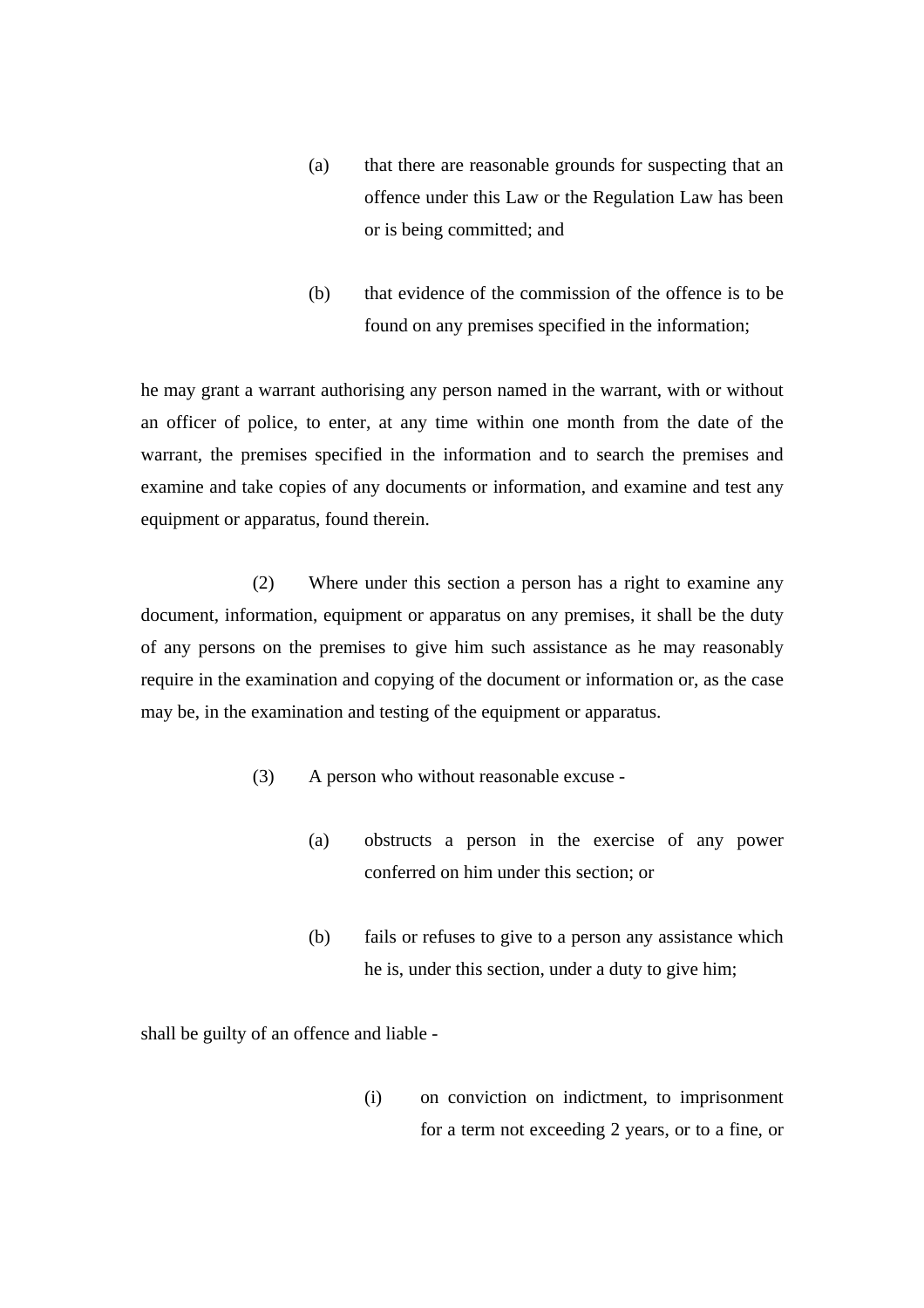#### to both; or

(ii) on summary conviction, to imprisonment for a term not exceeding six months, or to a fine not exceeding level 5 on the uniform scale, or to both.

 (4) Subject to the provisions of subsection (5), a person who discloses any document or information obtained by means of an exercise of powers conferred by this section shall be guilty of an offence and liable -

- (a) on conviction on indictment, to imprisonment for a term not exceeding 2 years, or to a fine, or to both; or
- (b) on summary conviction, to imprisonment for a term not exceeding six months, or to a fine not exceeding level 5 on the uniform scale, or to both.

 (5) Subsection (4) does not prohibit the disclosure of any information or document –

- (a) for the purposes of facilitating the performance by the Director General of his functions under this Law or the Regulation Law;
- (b) with the consent of the person to whom the information or document relates and (if different) the person from whom it was obtained;
- (c) for the purposes of-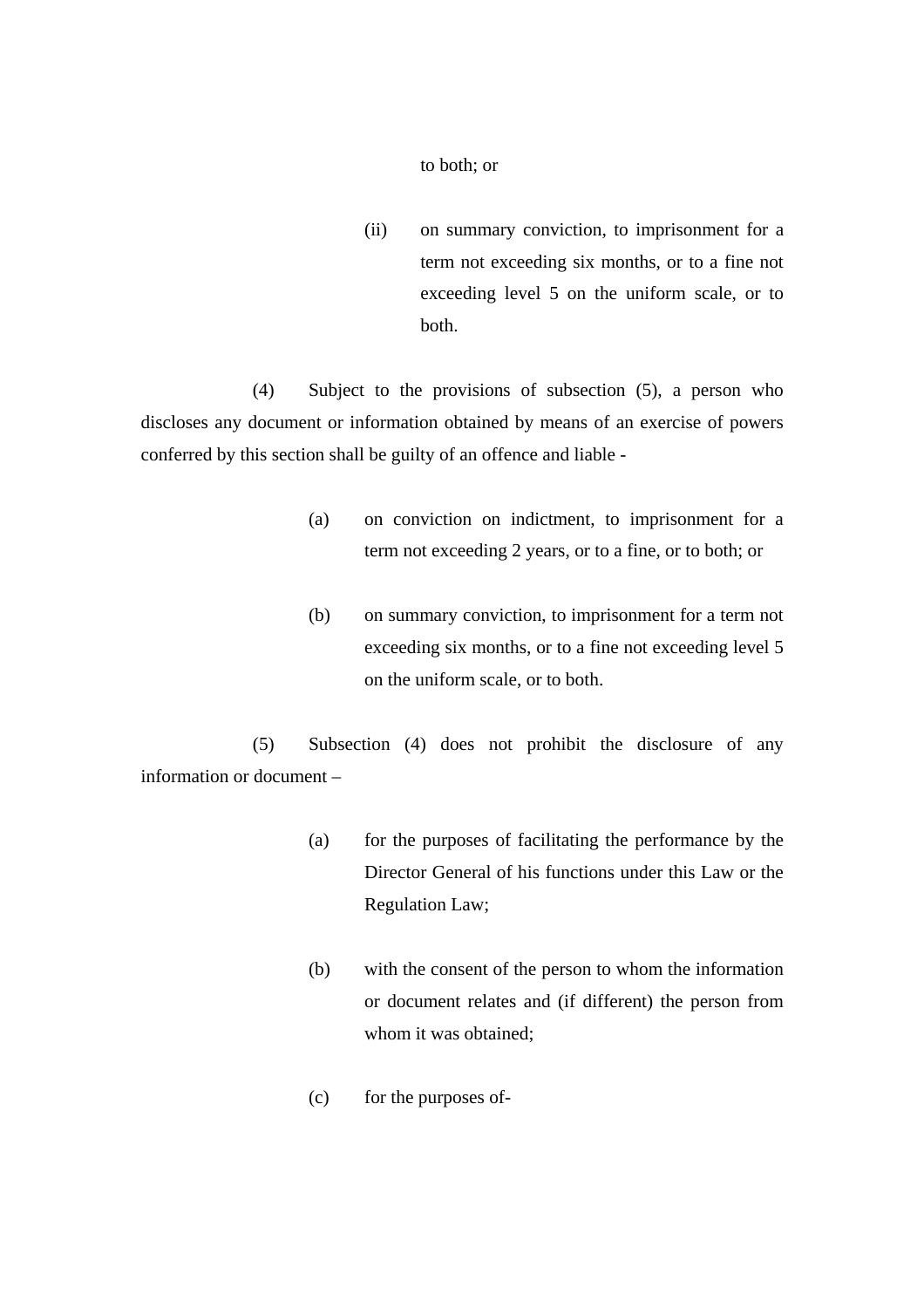- (i) the investigation, prevention or detection of crime; or
- (ii) any criminal proceedings or a report of such proceedings;
- (d) for the purposes of any civil proceedings brought under or arising out of this Law or the Regulation Law or a report of such proceedings;
- (e) in pursuance of any international obligation to which the Bailiwick may from time to time be subject; or
- (f) in pursuance of an order of a court.

## PART VII

## **MISCELLANEOUS**

## **Interpretation.**

**33.** (1) In this Law, unless the context otherwise requires -

"**Authorised Area**" means Guernsey or such other area as may be designated by the Director General;

"**Bailiwick**" means the Bailiwick of Guernsey;

**"Board of Industry"** means the States Board of Industry;

"**body corporate**" means a body of persons incorporated with or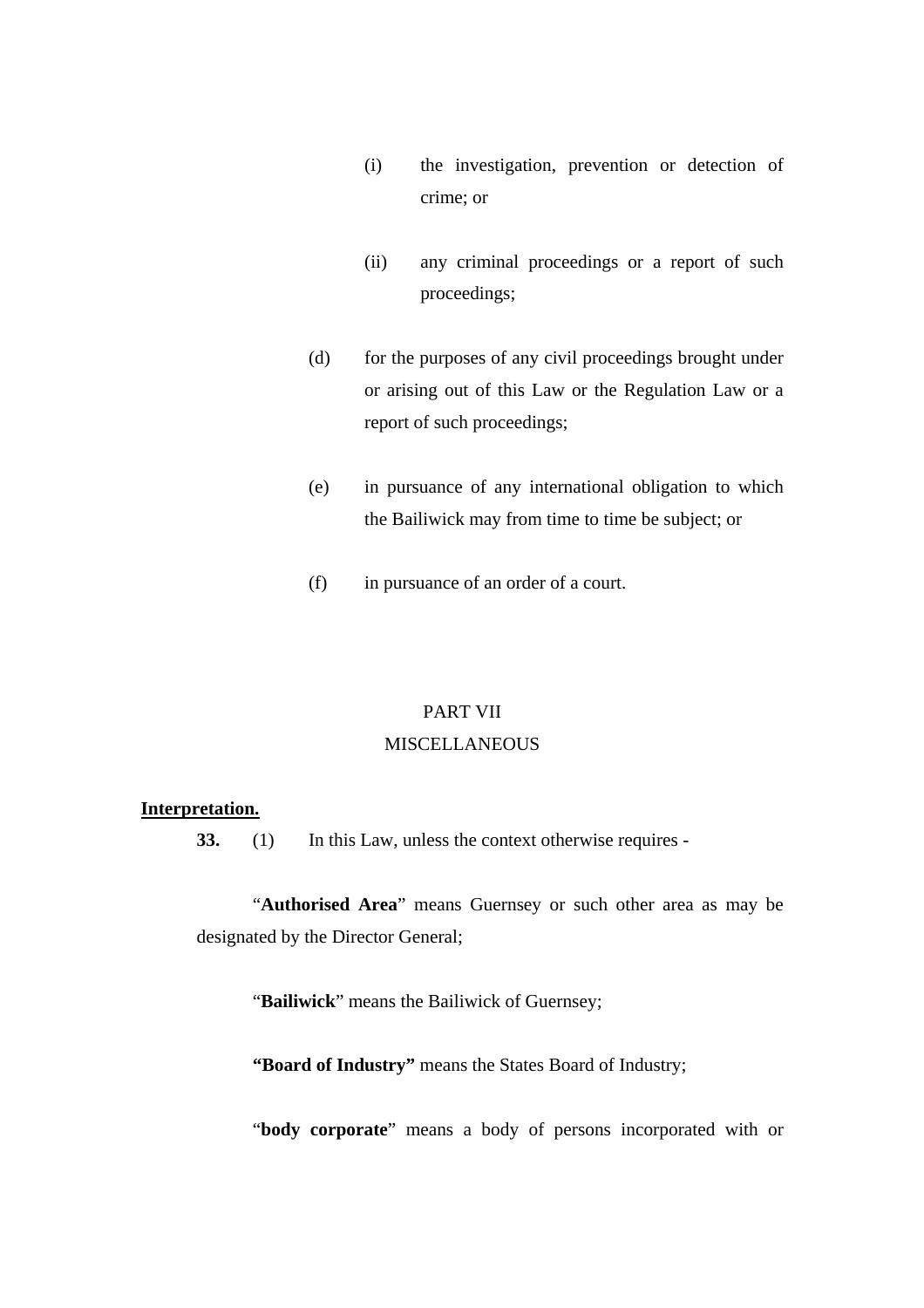without limited liability in any part of the world;

"**class licence**" means a licence granted by the Director General under Part I of this Law authorising -

- (a) all persons; or
- (b) all persons who are of a particular class defined by the Director General for the purposes of the licence;

to generate, convey or supply electricity in such manner or of such description specified in the licence; and for the purposes of such a licence the definition of a class of persons may be framed by reference to any circumstances or criteria whatsoever;

"**code**" means the code of rights, powers, duties and obligations set out in Schedule 1 to this Law;

"**contravention**" includes failure to comply, and cognate expressions shall be construed accordingly;

"**convey**"*,* in relation to electricity, means the transportation of electricity by means of an electricity network;

"**conveyance licence**" means a licence granted pursuant to section  $2(1)(a)(ii);$ 

"**Court**" means the Royal Court sitting as an Ordinary Court;

"**Director General**" means the holder of the Office of the Director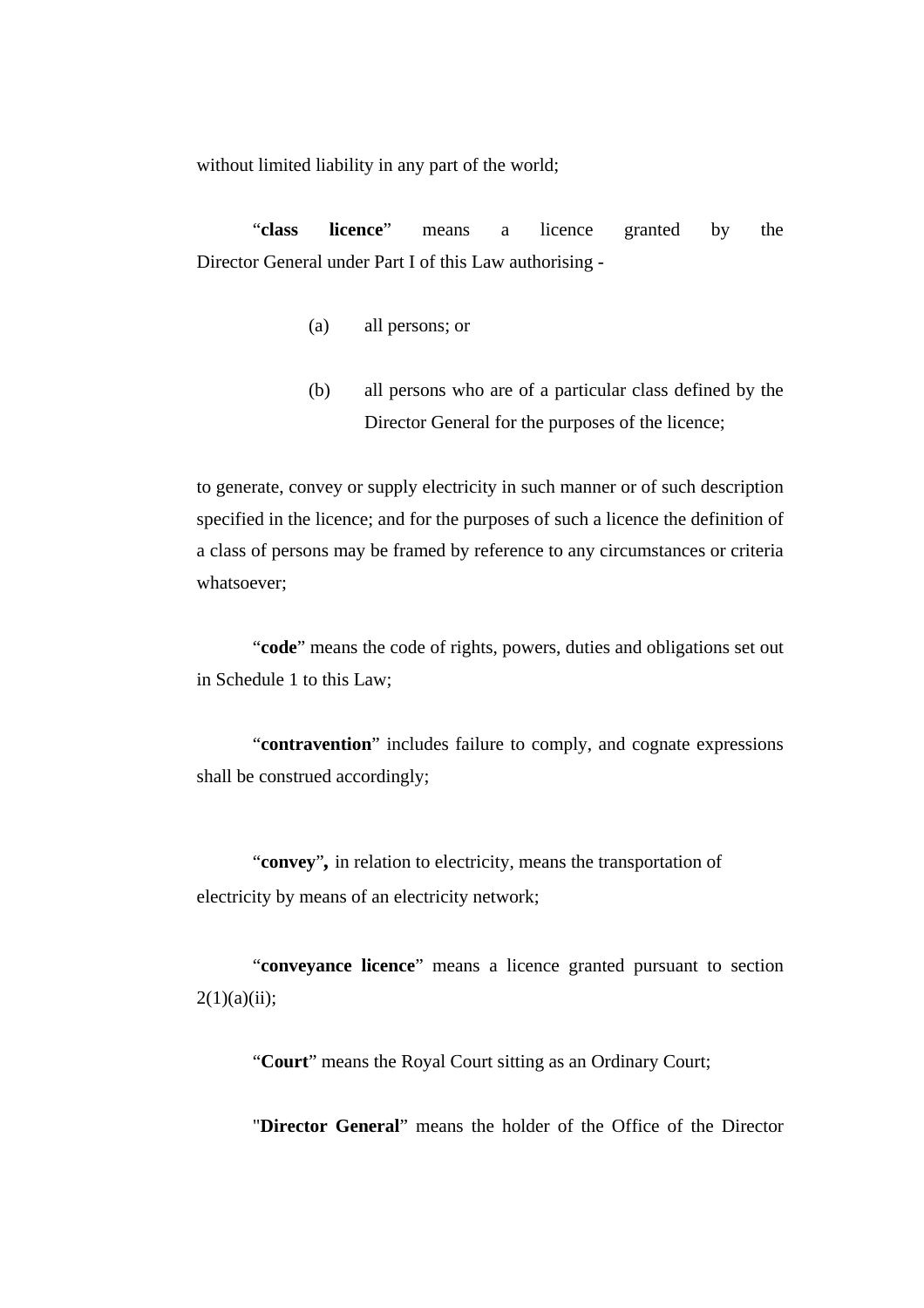General of Utility Regulation established by section 1 of the Regulation Law;

"**document**" includes information recorded in any form (including, without limitation, in an electronic communication) and, in relation to information recorded otherwise in legible form, references to its production, howsoever expressed, include references to the production of a copy of the information in legible form;

"**dominant position**" has the meaning given by section 22(1) of the Regulation Law;

"**economic purchase**" means the purchase on the best terms reasonably obtainable, having regard to the sources available;

"**electric line**" means any line which is used for carrying electricity for any purpose and includes, unless the context otherwise requires:-

- (a) any support for any such line, that is to say, any structure, pole or other thing in, on, by or from which any such line is or may be supported, carried or suspended;
- (b) any apparatus connected to any such line for the purpose of carrying electricity; and
- (c) any wire, cable, tube, pipe or other similar assembly (including its casing or coating) which surrounds or supports, or is surrounded or supported by, or is installed in close proximity to, or is supported, carried or suspended in association with, any such line;

"**electrical plant**" means any plant, equipment, apparatus or appliance used for, or for purposes connected with, the generation, conveyance or supply of electricity, other than:-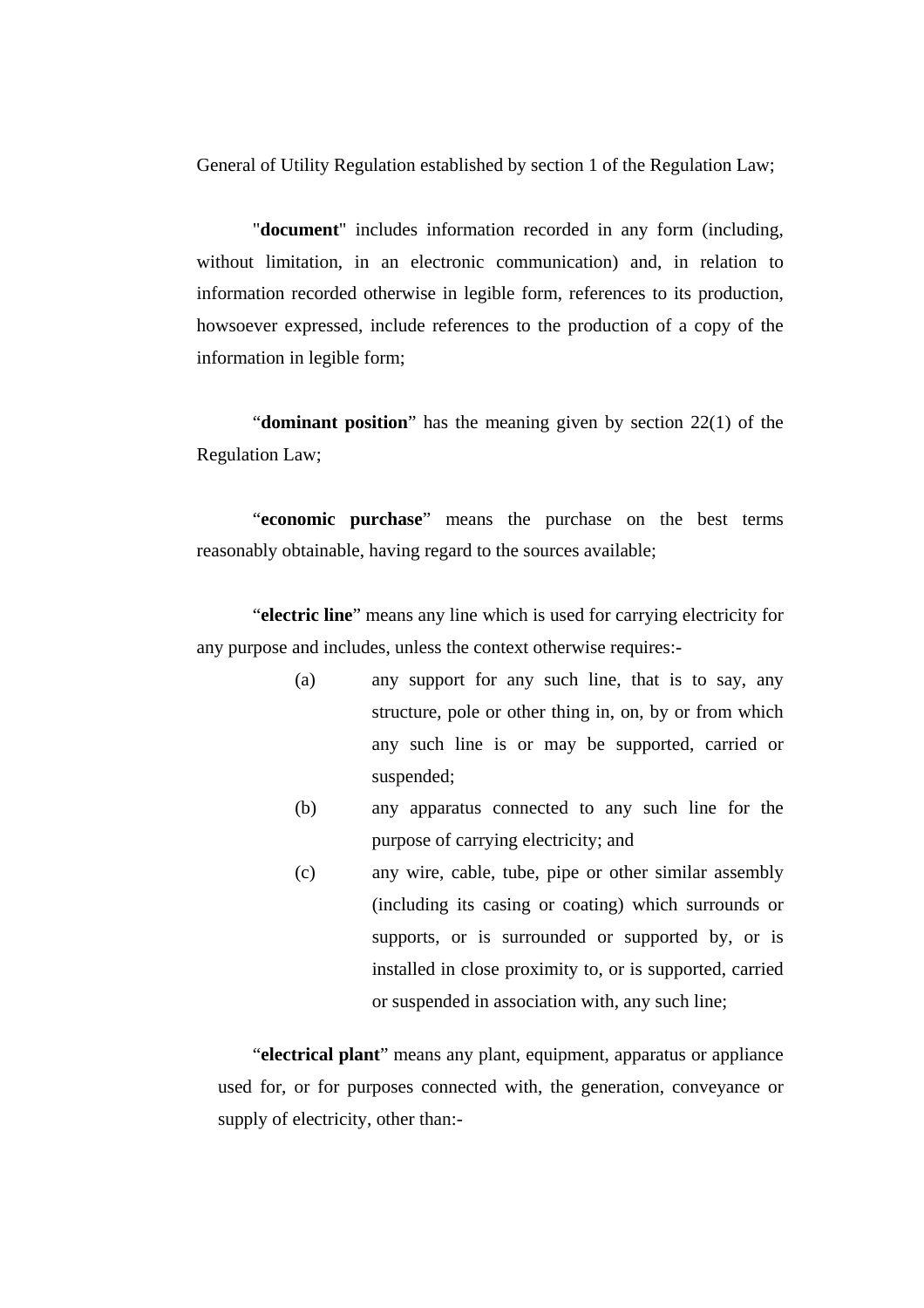- (a) an electric line;
- (b) a meter used for ascertaining the quantity of electricity supplied to any premises; or
- (c) an electrical appliance under the control of a consumer;

"**Electricity Board**" means the States Electricity Board;

"**electricity conveyance licensee**" means the holder of a conveyance licence;

"**electricity network**" means a system which consists of electric lines and electrical plant and is used for conveying electricity from a generating station to a substation, from one generating station to another or from one substation to another;

"**electricity undertaking**" means any person engaged in generation, conveyance or supply of electricity, including any holder of a licence under this Law;

"**financial penalty**" has the meaning given by section 30(6);

"**generation licence**" means a licence granted pursuant to section  $2(1)(a)(i);$ 

 "**individual licence**" means a licence granted by the Director General under Part I of this Law authorising the person to whom the licence was granted to generate, convey or supply electricity in a manner or of a description specified in the licence;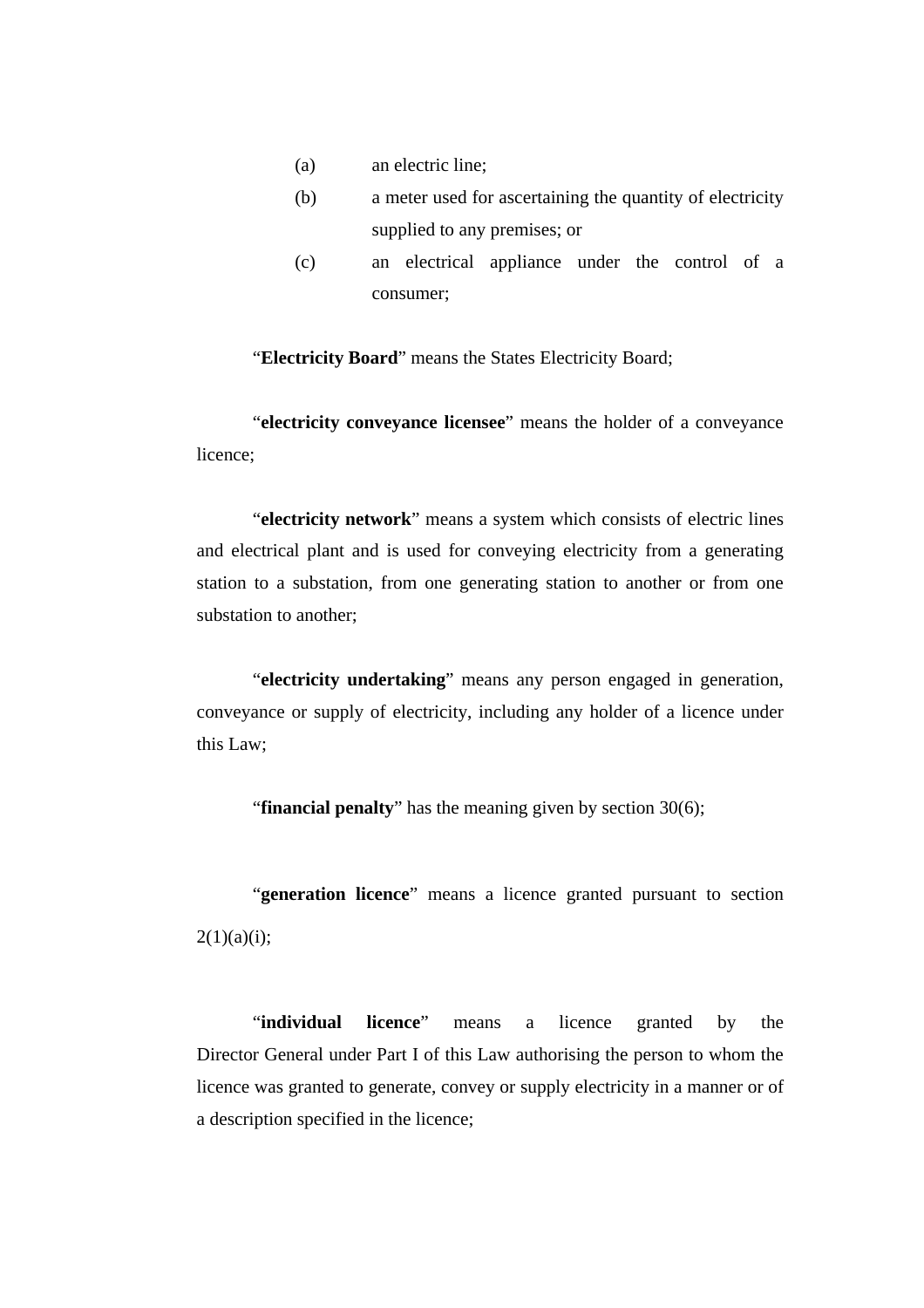"**licence**" means an individual licence or a class licence;

"**licensee**" means a person -

- (a) to whom an individual licence has been granted; or
- (b) who is authorised by a class licence to generate, convey or supply electricity in a manner or of a description specified in the licence;

and cognate expressions shall be construed accordingly;

 "**line**" means any wire, cable, pipe or other similar thing (including its casing or coating) which is designed or adapted for use in carrying electricity;

"**officer of police**" means a member of the salaried police force of the Island of Guernsey and, within the limits of his jurisdiction, a member of the special constabulary of the Island of Guernsey;

"**prescribed**" means prescribed by regulations made or directions given by the Director General;

"**public electricity supply licence**" means a licence granted pursuant to section  $2(1)(a)(iii)$ ;

"**public electricity supply licensee**" means the holder of a public electricity supply licence;

"**public land**" means any public highway or other place to which the public have access, whether on payment or otherwise;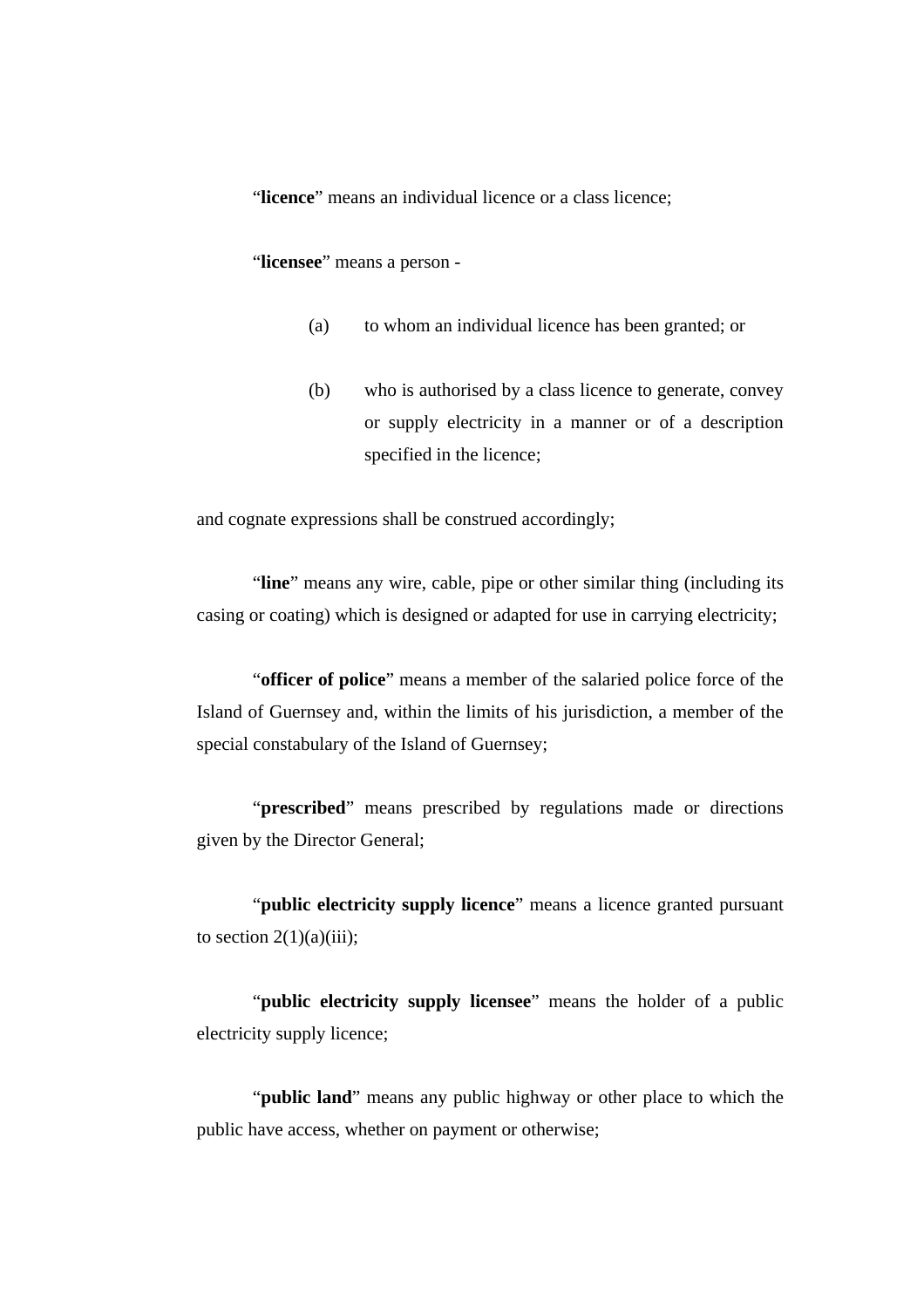"**publish**", in relation to a document, means -

- (a) publication in La Gazette Officielle; or
- (b) where the Director General thinks fit, publication of a notice in La Gazette Officielle of the availability of the document -
	- (i) on the official website of the Director General;
	- (ii) otherwise from the offices of the Director General;

and cognate expressions shall be construed accordingly;

"**Regulation Law**" means the Regulation of Utilities (Bailiwick of Guernsey) Law, 2001;

"**relevant market**" means any discrete market for the generation, conveyance or supply of electricity which is defined by the Director General from time to time by reference to factors that may include products, services, territorial extent, universal service or such other economic factors as may appear to the Director General to be appropriate;

"**Royal Court**" means the Royal Court of Guernsey;

"**special supply licensee**" means a person granted a licence under section  $2(1)(a)(iv)$ ;

"**States**" means the States of Guernsey;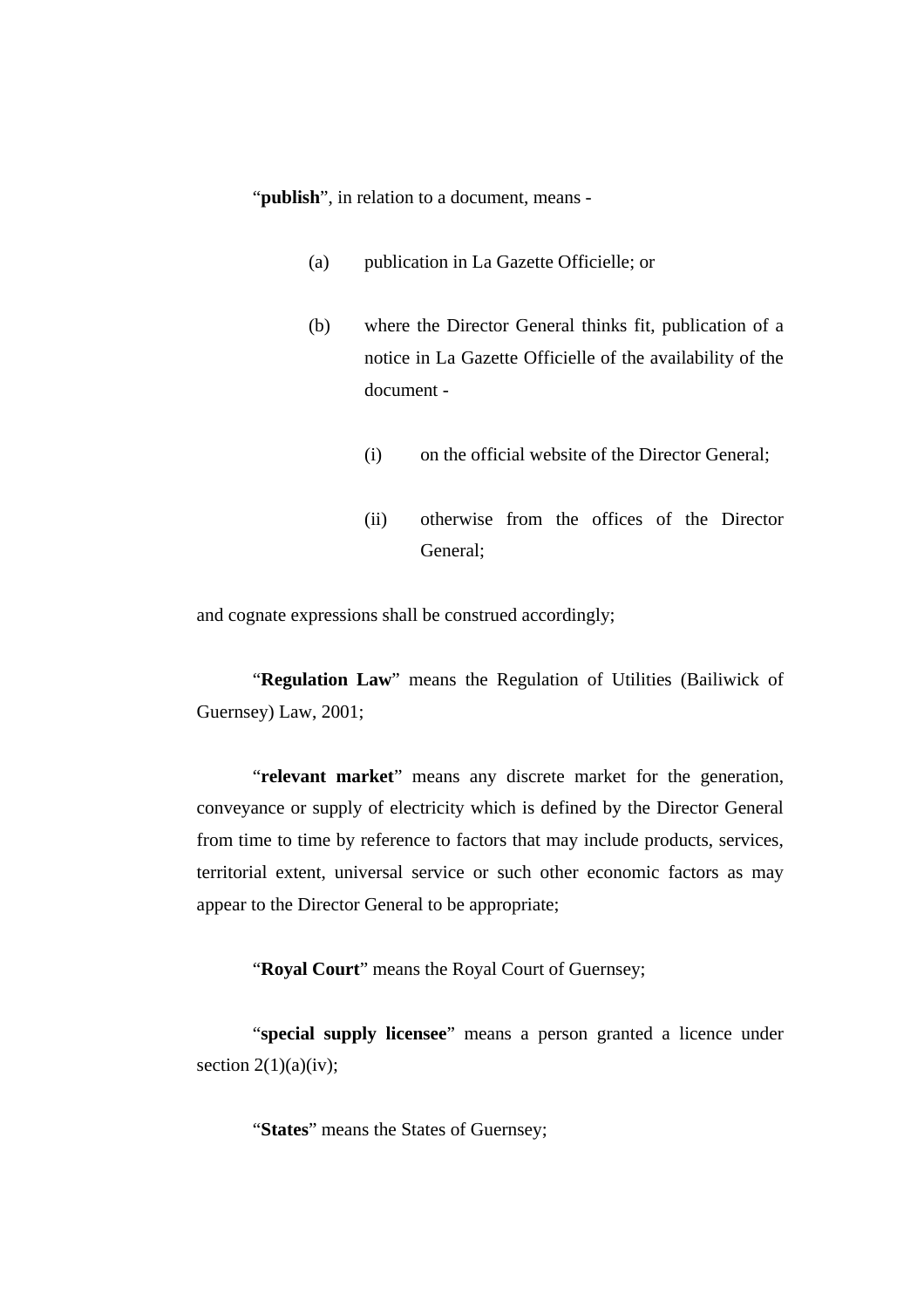"**States' Directions**" means directions given to the Director General by Resolution of the States under section 3(1) of the Regulation Law;

"supply", in relation to electricity, means supply through electric lines otherwise than to premises occupied by a licensee for the purpose of carrying on the activities which it is authorised by its licence to carry on, but shall not include the supply of electricity from a portable battery; and

"tariff customer" has the meaning given by section 16(3); and

"**turnover**", in relation to a licensee or other person, has the meaning for the time being given by regulations of the States Advisory and Finance Committee; and for the purposes hereof the provisions of section 23 of the Regulation Law shall apply to such regulations as those provisions apply to rules under that Law;

"**Utility Appeals Panel**" means the panel drawn up and maintained by the States under section 14(1) of the Regulation Law;

"**Utility Appeals Tribunal**" means the tribunal appointed from the membership of the Utility Appeals Panel under section 14(5) of the Regulation Law.

 (2) Any reference in this Law to an enactment (including an Act of Parliament) or statutory instrument is a reference thereto as from time to time amended, re-enacted (with or without modification), extended or applied.

 (3) In this Law any words importing the neuter gender shall include the masculine and the feminine, and any words importing the masculine gender shall include the feminine and the neuter.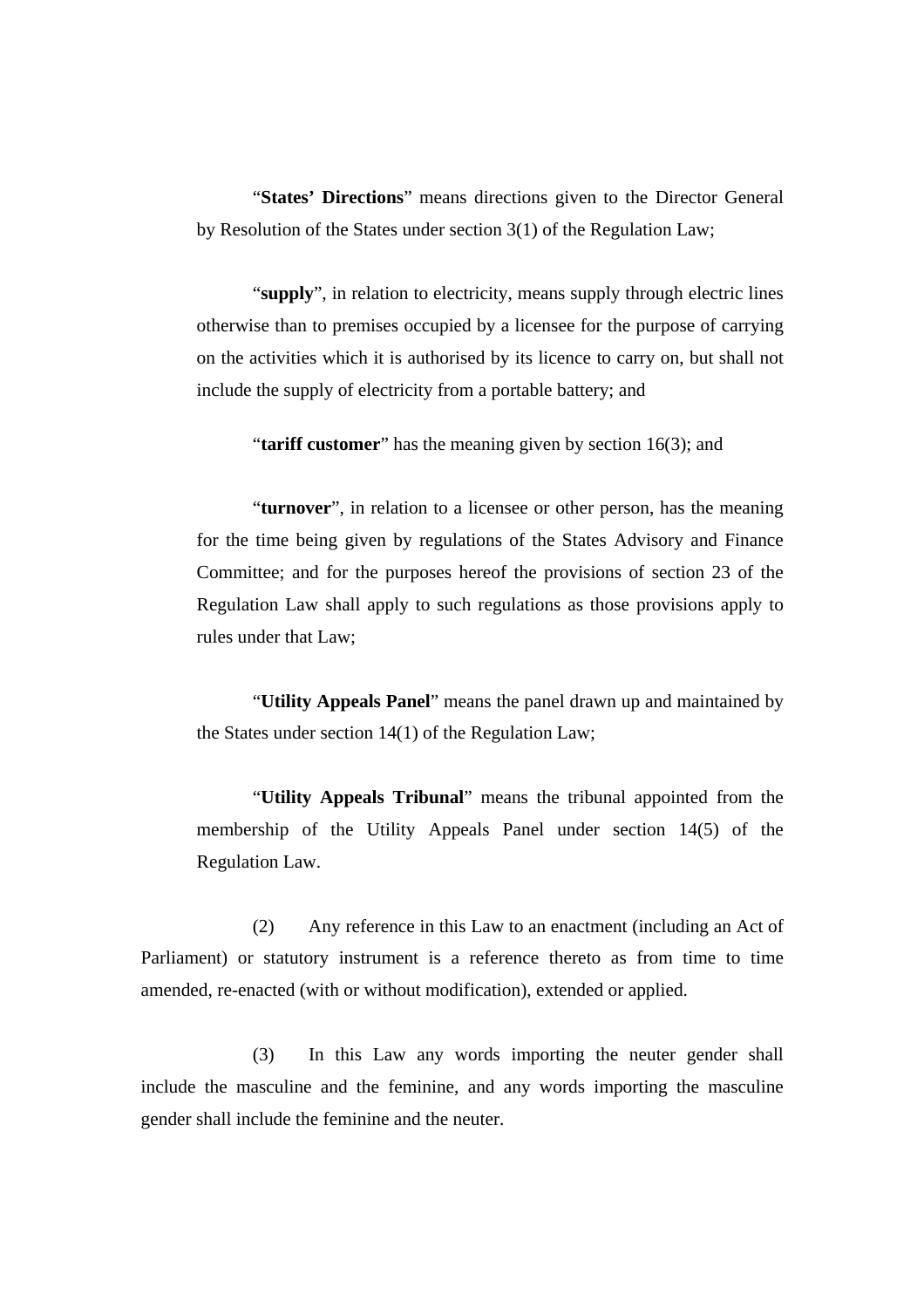- (4) Unless the context otherwise requires-
	- (a) a reference in this Law to a numbered or lettered Part, section, subsection, paragraph or Schedule is a reference to the Part, section, subsection or paragraph of, or Schedule to, this Law which is so numbered or lettered; and
	- (b) a reference in a provision of this Law to a numbered or lettered subsection or paragraph is a reference to the subsection or paragraph of that provision which is so numbered or lettered.

 (5) Any power conferred by this Law to make an Ordinance or regulation may be exercised-

- (a) in relation to all cases to which the power extends, or in relation to all those cases subject to specified exceptions, or in relation to any specified cases or classes of cases;
- (b) so as to make as respects the cases in relation to which it is exercised-
	- (i) the full provision to which the power extends, or any lesser provision (whether by way of exception or otherwise);
	- (ii) the same provision for all cases, or different provision for different cases or classes of cases,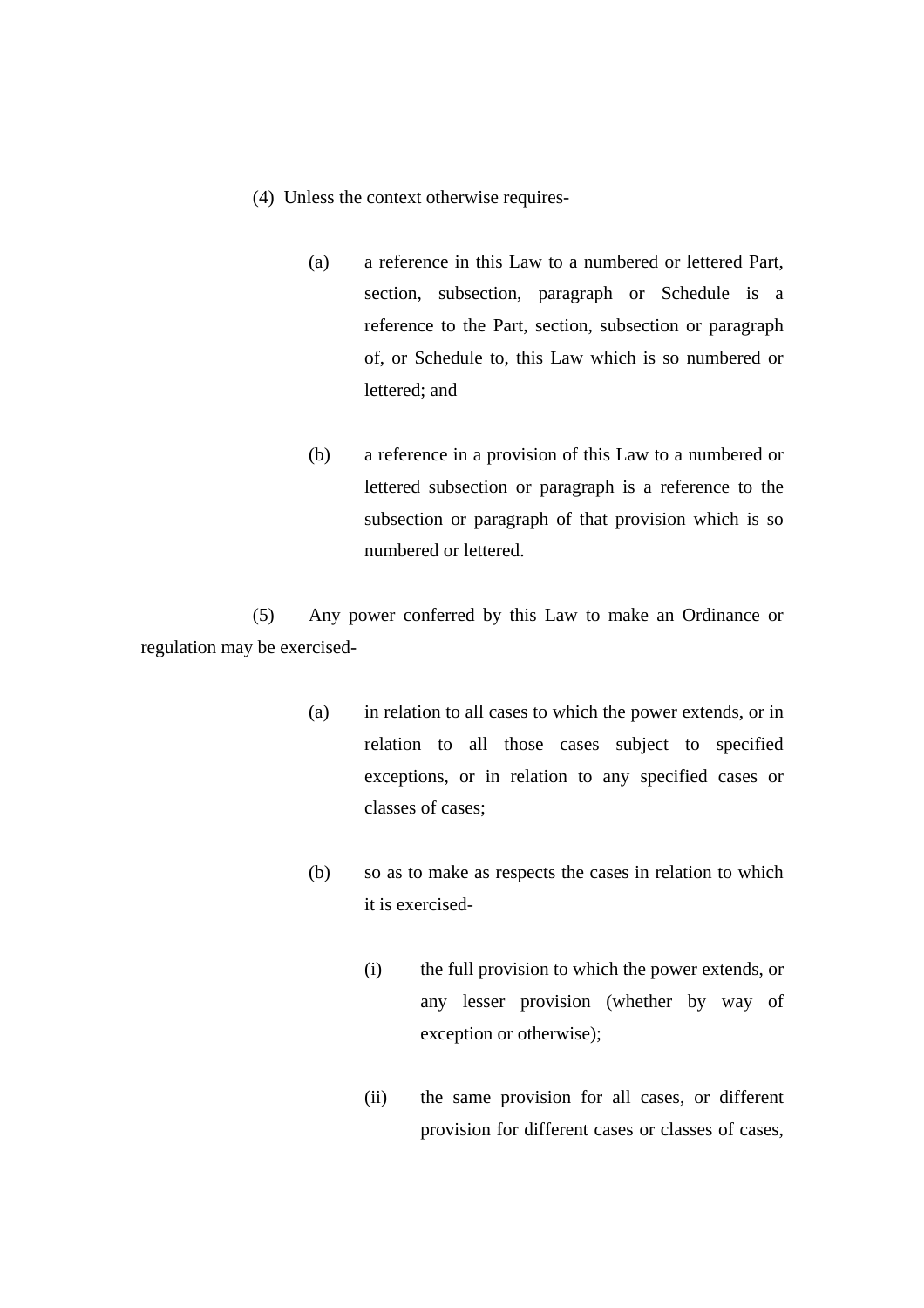or different provision for the same case or class of case for different purposes;

- (iii) any such provision either unconditionally or subject to any prescribed conditions; or
- (c) so as to prohibit the doing of anything in relation to which provision may be made by Ordinance or regulation, except under the authority of and in accordance with the conditions of a licence granted, subject to the satisfaction of such criteria and the payment of such fee as may be specified in the Ordinance or regulation, by such persons or body as may be so specified.

### **Transitional provisions as to licences.**

**34.** (1) Subject to the following provisions of this section, a licence -

- (a) granted by the States Electricity Board under section 2 of the Loi relative à la Fourniture de L'Électricité par les États, 1933**<sup>c</sup>** ; and
- (b) in force on the date of the commencement of this Law;

shall be deemed, for the period specified in subsection (2), to be -

**c** Ordres en Conseil Vol. IX, p. 346; Vol. XVI, p. 184; Vol. XVII, p. 308; Vol. XIX, p. 213; Vol. XX, p. 331; Vol. XXIV, p. 247; Vol. XXVII, p. 305; Vol. XXVIII, p. 5; Vol. XXIX, p. 140; Vol. XXIX, p. 324 and Vol. XXII, p. 102.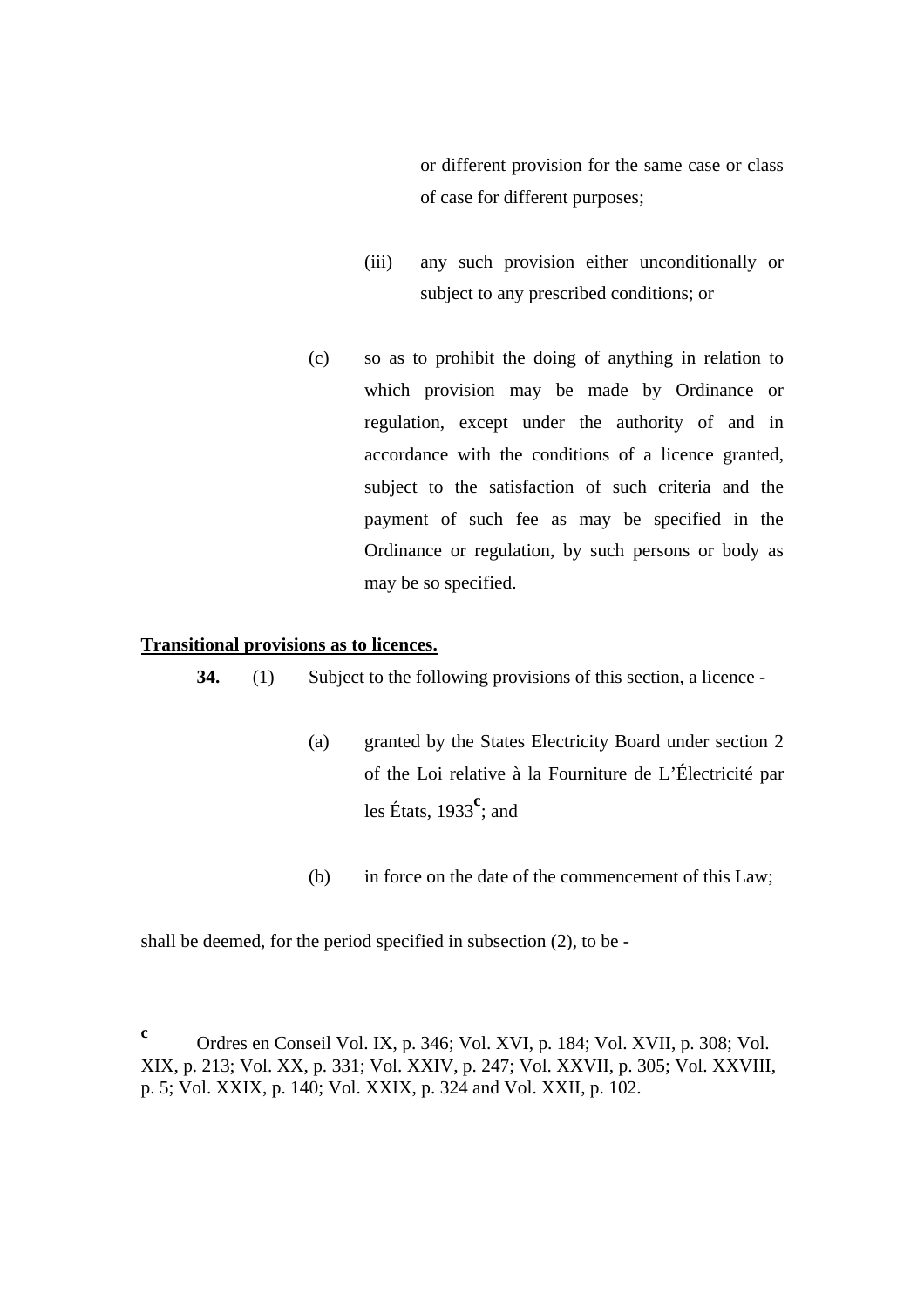- (i) an individual licence granted by the Director General under Part I (in cases where the licence under the said section 2 was granted to a particular person); or
- (ii) a class licence so granted (in any other case);

and the provisions of this Law shall apply in respect of any such licence accordingly.

 (2) Subject to the provisions of subsection (3), the period referred to in subsection (1) shall be -

- (a) subject to the provisions of paragraph (b), a period of six months from the date of the commencement of this Law;
- (b) in cases where the licence under the said section 2 provides that it will expire at a time which falls before the end of that six month period, the period ending at that time.

 (3) Within a period of two months from the date of the commencement of this Law, any person claiming to be the holder of a licence granted under section 2 of the Loi relative à la Fourniture de L'Électricité par les États, 1933, being a licence granted to a particular person, shall -

- (a) give the Director General notice that he holds such a licence; and
- (b) make an application to the Director General for an individual licence in accordance with the provisions of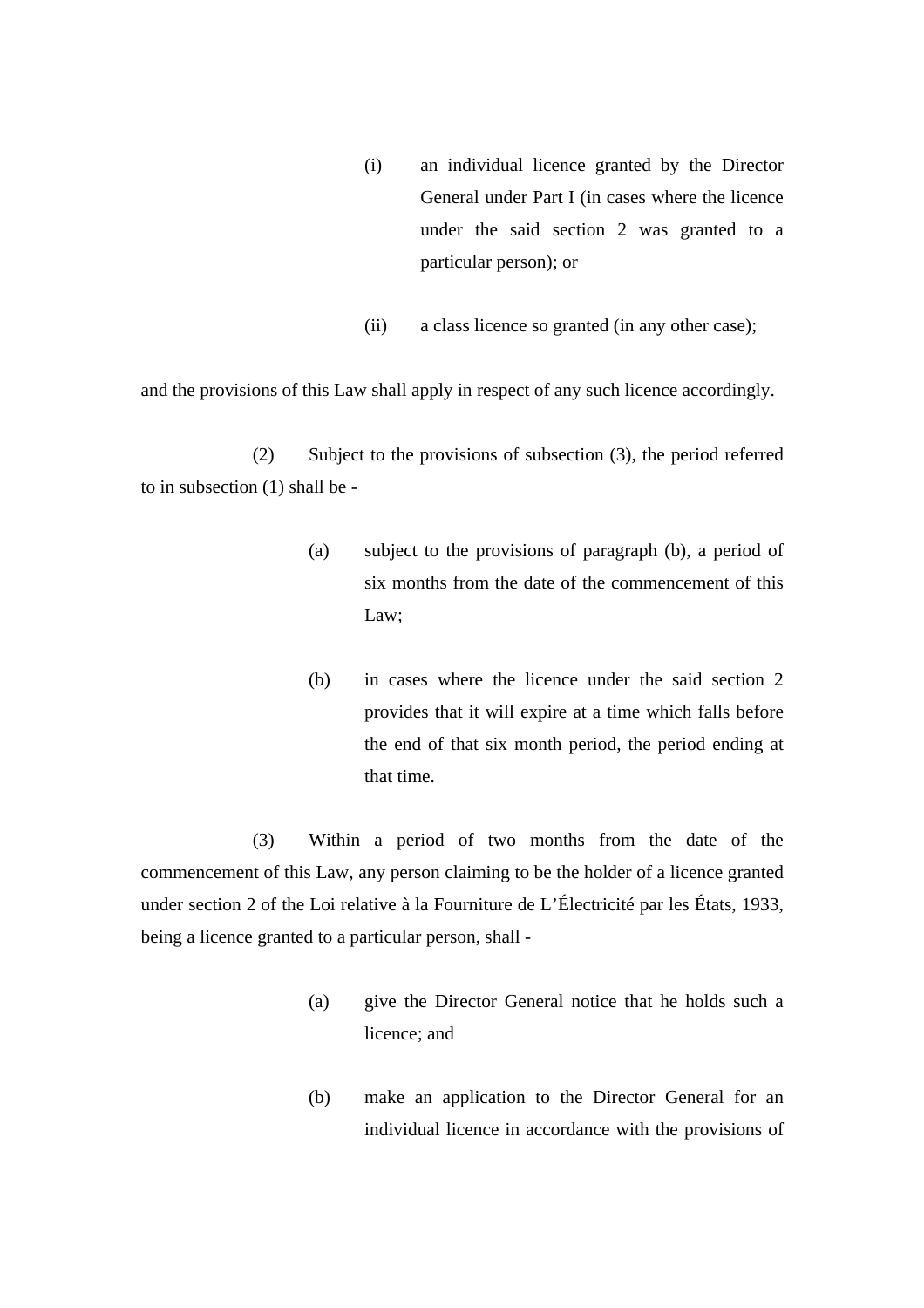#### this Law;

in default of which his licence shall expire at the end of the said period of two months.

## **Repeals, amendments and savings.**

**35.** (1) The enactments set out in Schedule 5 to this Law are repealed or amended as set out in that Schedule.

 (2) Any Ordinance or statutory instrument made under an enactment repealed by this Law shall, notwithstanding the repeal, continue in force and may be amended or revoked as if the repealed enactment were still in force, save that any power conferred on the Electricity Board by the repealed enactment to amend or revoke a statutory instrument may be exercised after the date of the repeal by the Board of Industry.

## **Power to amend by Ordinance.**

**36.** (1) The States may by Ordinance amend any of the provisions of this Law.

 (2) The provisions of section 23 of the Regulation Law shall apply to an Ordinance under subsection (1) as they apply to an Ordinance under that Law.

#### **Citation and commencement.**

**37.** (1) This Law may be cited as the Electricity (Guernsey) Law, 2001.

 (2) This Law shall come into force on the day appointed by Ordinance of the States; and different days may be appointed for different provisions or different purposes.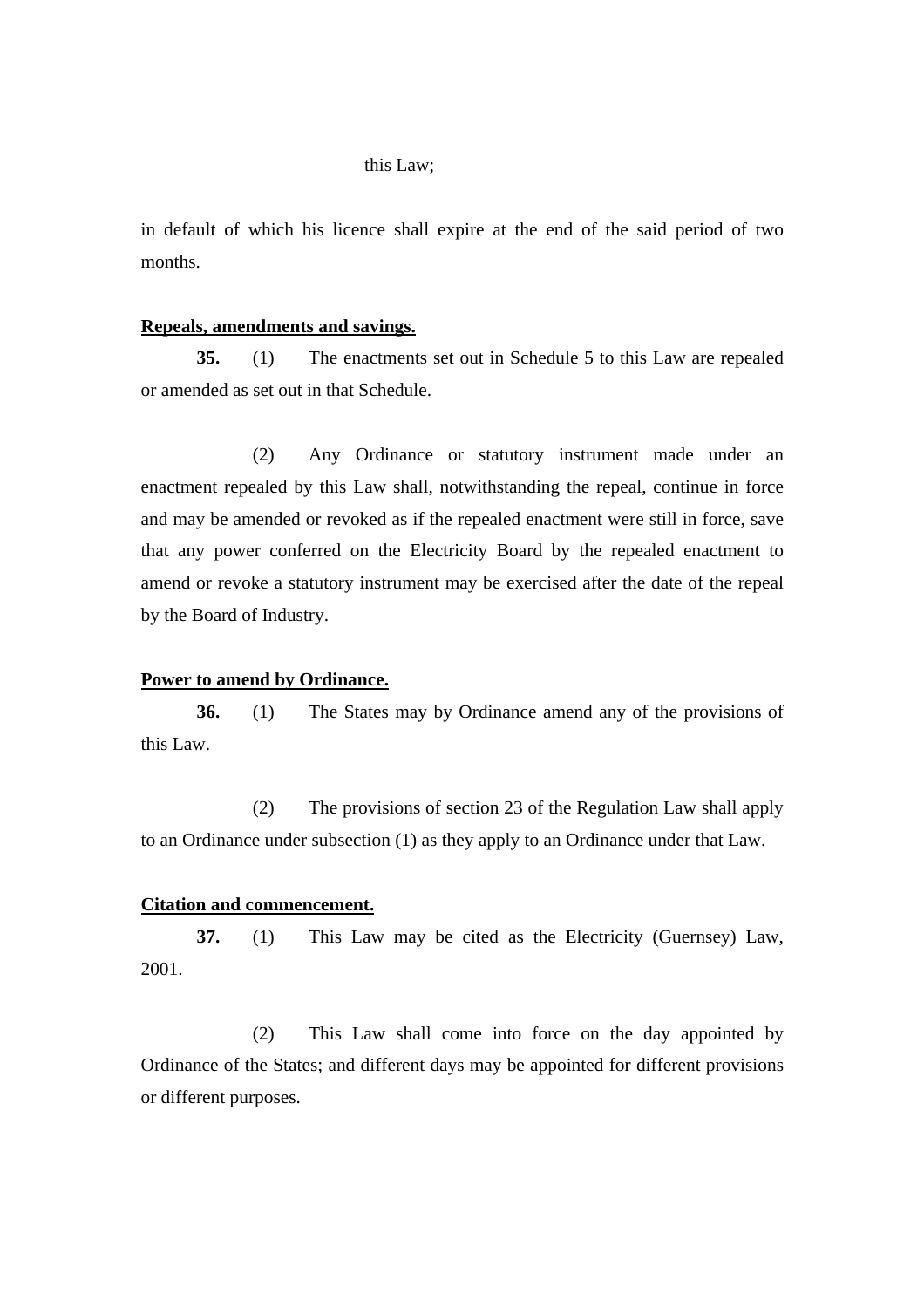# SCHEDULE 1 THE CODE

Section 9

## **Power to undertake works.**

**1.** (1) Subject to the succeeding provisions of this code, and subject also to the provisions of sections 2(4) and 9(5) of this Law<sup>d</sup>, a licensee may exercise any of the powers referred to in subparagraph (2) upon or in relation to any land where it decides that it is necessary or expedient to do so for the purposes of -

- (a) generating, conveying or supplying electricity;
- (b) providing electricity supply services to the inhabitants of Guernsey or any of them; or
- (c) supplying to any premises, heat produced in association with electricity and steam produced from, and air and water heated by, such heat.

 (2) The powers which a licensee may exercise upon or in relation to land are the following -

> (a) the licensee may install, place and subsequently use, establish, operate, maintain, repair, modify, replace, remove, extend or improve any electric line or electrical plant whatsoever;

**d** Section 2(4) enables the holder of a generation licence to use powers under the code, where the licence so provides, for the purpose of supplying heat to any premises and Section 9(5) provides that no right, power, duty or obligation conferred or imposed by or under the code shall be exercisable in relation to any property belonging to Her Majesty in right of the Crown except with the consent of Her Majesty's Receiver General.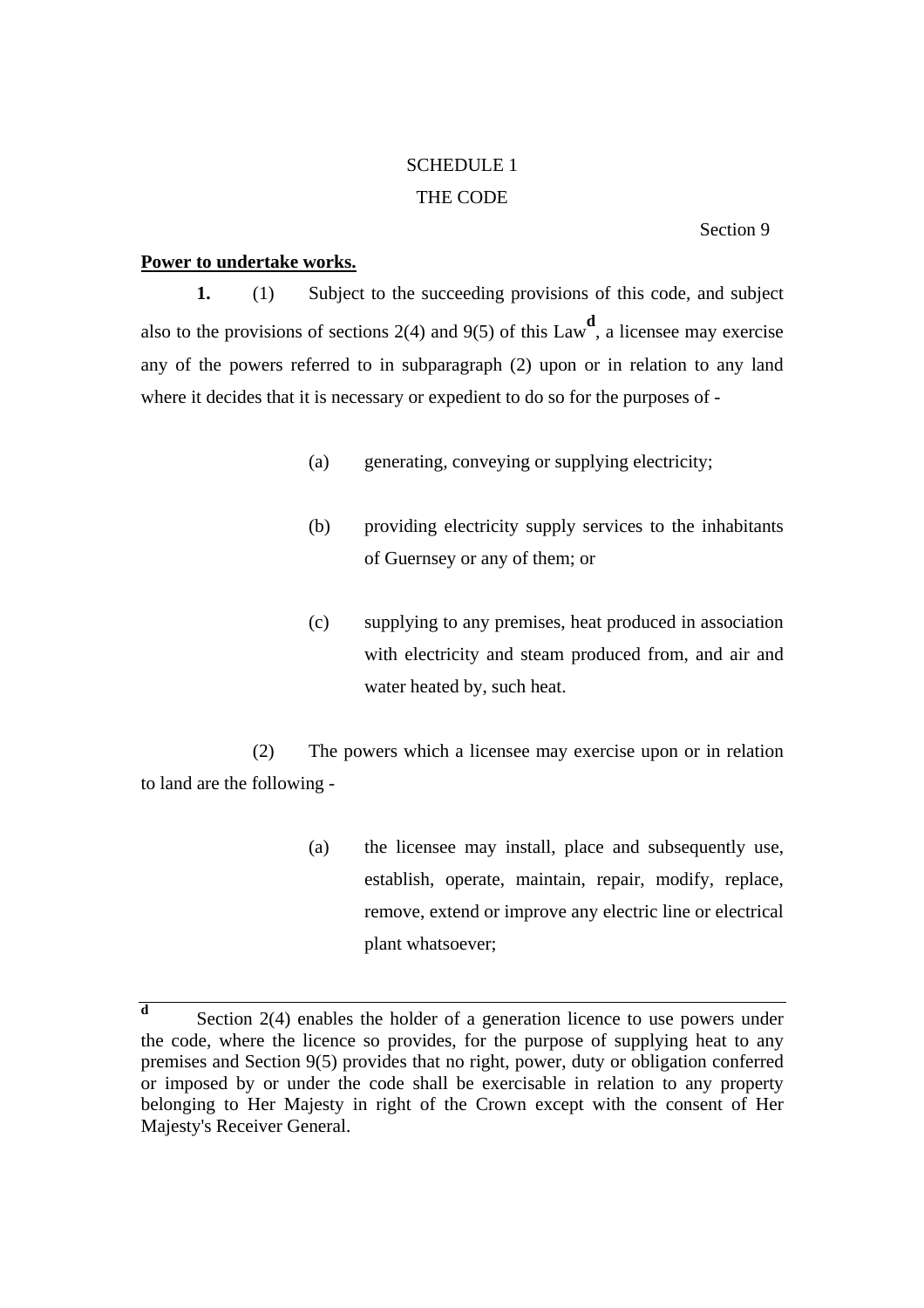- (b) for the purposes of exercising the powers mentioned in item (a) of this subparagraph or for any purpose ancillary or incidental thereto, the licensee may carry out and subsequently maintain, repair, modify, replace, extend or improve such works (whether of excavation, construction or otherwise) as the licensee may think fit; and
- (c) for the purposes of exercising the powers referred to in items (a) and (b) of this subparagraph, the licensee may, with its officers, servants, agents, workmen and contractors and all necessary equipment and materials, at all reasonable times enter and remain upon the land.

 (3) The powers referred to in subparagraph (2) are in addition to and not in derogation from the powers conferred upon the licensee by any other enactment.

 (4) Where a generation licence provides that the code shall have effect for the purposes set out in section 2(4), any reference in this code to electric lines or electrical plant includes a reference to pipes and associated works used or intended to be used for conveying heat produced in association with electricity and steam produced from and air and water heated by such heat and, in this section, "**associated works**", in relation to pipes, means any of the following connected with the pipes, namely any valve, filter, stopcock, pump, meter, inspection chamber and manhole and such other works as may be prescribed.

#### **Works to be carried out quickly, etc.**

**2.** A licensee shall, when exercising any power referred to in paragraph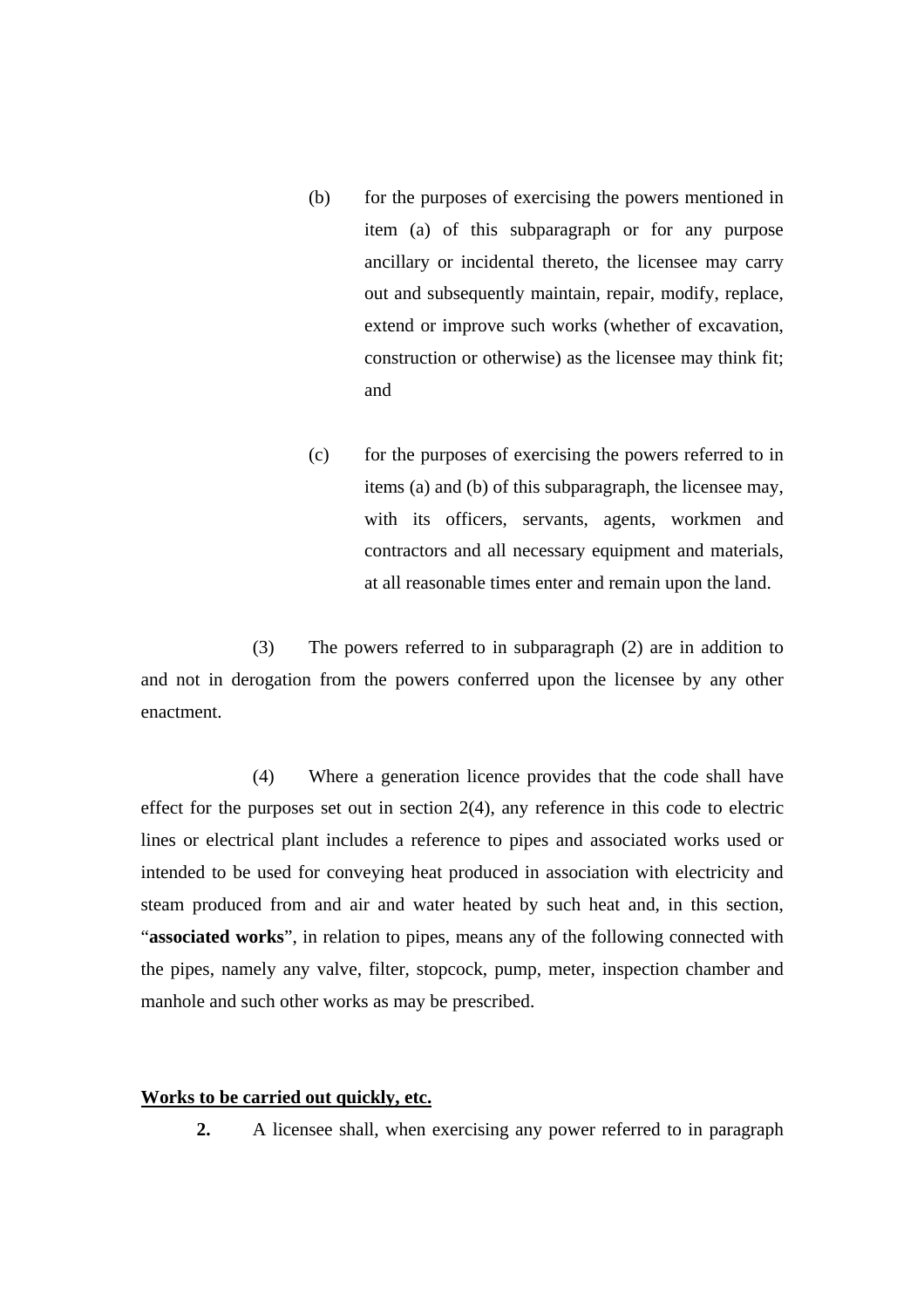1(2), take all reasonable steps to ensure that -

- (a) it causes the least possible inconvenience to the owner or occupier of the land in question;
- (b) it makes good any damage caused to the land; and
- (c) it carries out any works as quickly and efficiently as possible and in a good and workmanlike manner.

#### **Restrictions on works.**

**3.** (1) Before exercising any power referred to in paragraph 1(2) upon or in relation to any land, a licensee shall, except in cases of emergency, endeavour to enter into an arrangement with the owner or occupier of the land as to the terms of entry.

 (2) A licensee shall not install any electric line or electrical plant by the side of any land so as to stop, hinder or interfere with entry or exit for any purpose to or from the land without the previous consent of the owner and occupier of the land.

 (3) A licensee shall not place any electric line or electrical plant directly over any residential dwelling at a height of less than 6 feet above the roof if the owner or occupier thereof objects to the licensee placing it at a lesser height.

(4) Where an owner or occupier of land, upon which an electric line or electrical plant is installed or placed by a licensee in exercise of any power referred to in paragraph  $1(2)(a)$ -

> (a) proposes to construct, alter or extend any building on that land, and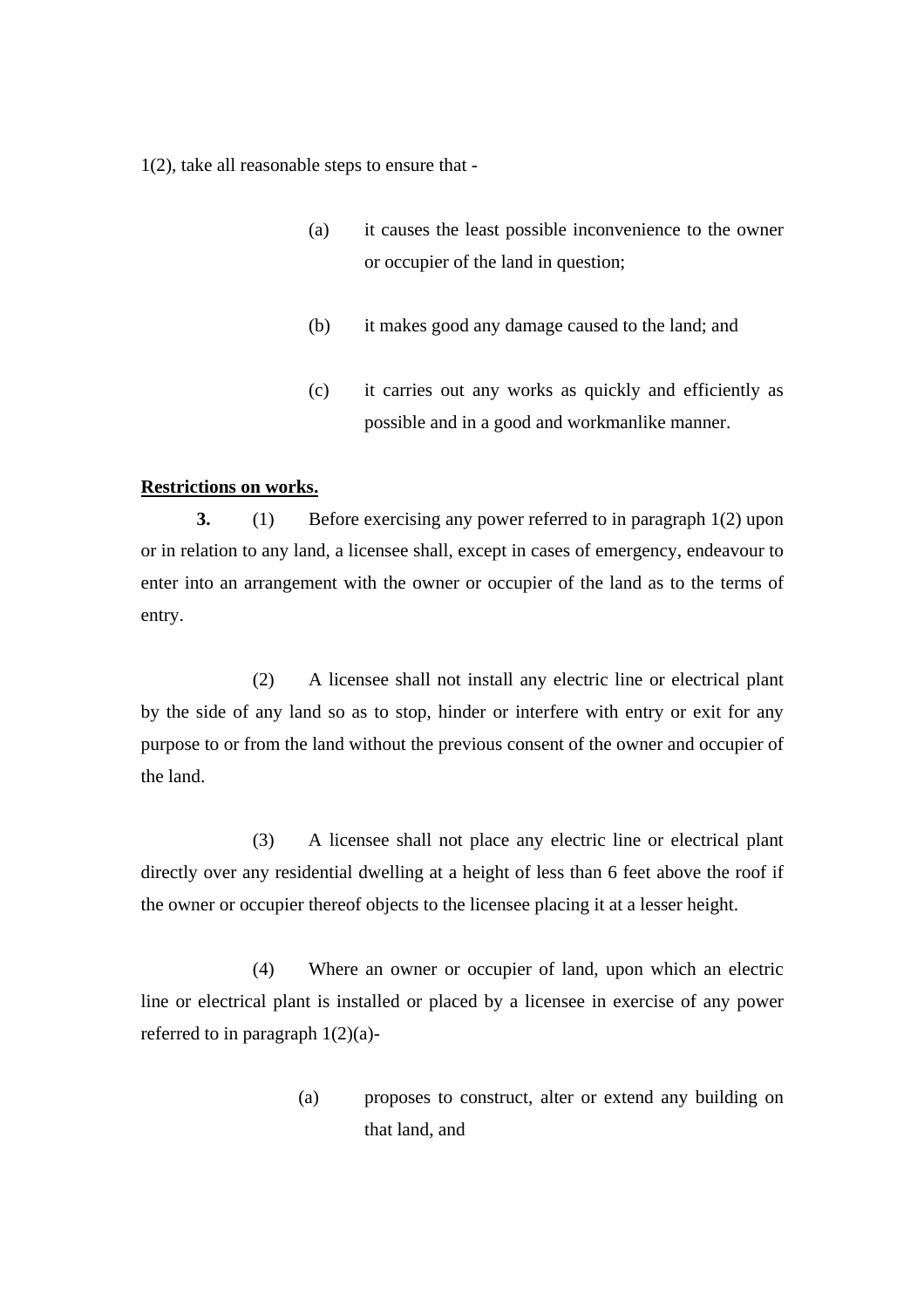(b) the proposed works of construction, alteration or extension (**"the proposed works"**) cannot reasonably be carried out due to the installation or placing of the electric line or electrical plant,

he may, by way of a written notice containing the details set out in and served upon the licensee in accordance with subparagraph (5), require the licensee to alter (either temporarily or permanently, whichever is more reasonable in the circumstances) the installation or placing of the electric line or electrical plant, within a period of not less than 28 days from the date of service of such notice, so that the proposed works may be carried out.

- (5) A notice under sub paragraph (4)-
	- (a) shall contain the following details-
		- (i) the full name and address of the owner or occupier of the land concerned,
		- (ii) a description of the location of the electric line or electrical plant concerned,
		- (iii) a description of the proposed works and the means by which it is intended that they are to be carried out,
		- (iv) a statement of the date when it is intended to commence the proposed works (being a date at least 28 days after the date upon which the notice is served upon the licensee),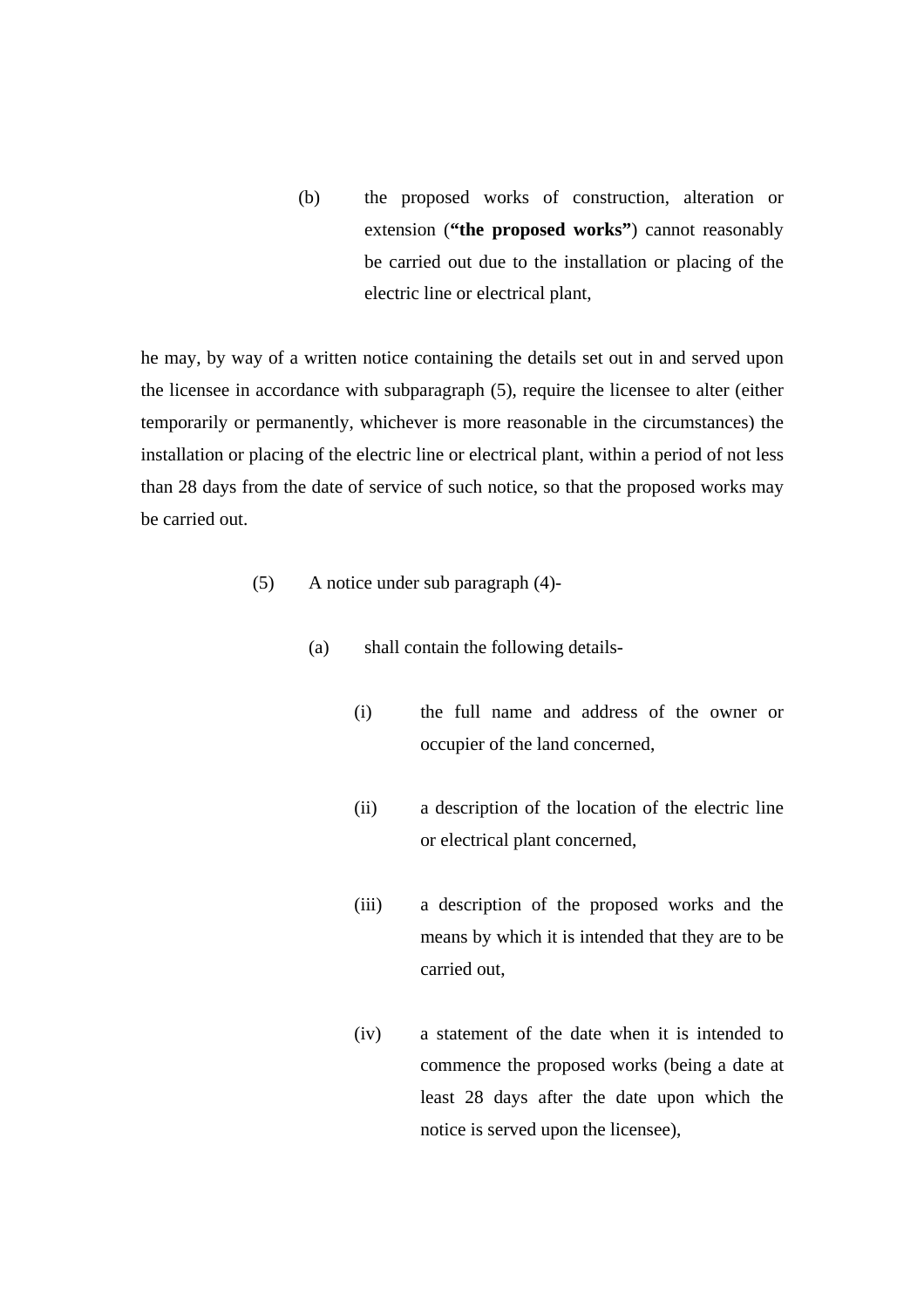- (v) a statement of the intended duration of the proposed works,
- (vi) a statement setting out the grounds upon which the owner or occupier of the land concerned claims that the proposed works cannot reasonably be carried out due to the installation or placing of the electric line or electrical plant concerned,
- (vii) a statement describing the alteration which the owner or occupier concerned requires the licensee to make to the installation or placing of the electric line or electrical plant concerned (**"the required alteration"**), and
- (vii) a statement of the dates (being dates at least 28 days after the date upon which the notice is served upon the licensee) when the owner or occupier concerned requires the required alteration to be commenced and completed (**"the specified period"**); and
- (b) shall be served upon the licensee-
	- (i) on the day upon which a copy of the notice is delivered to, or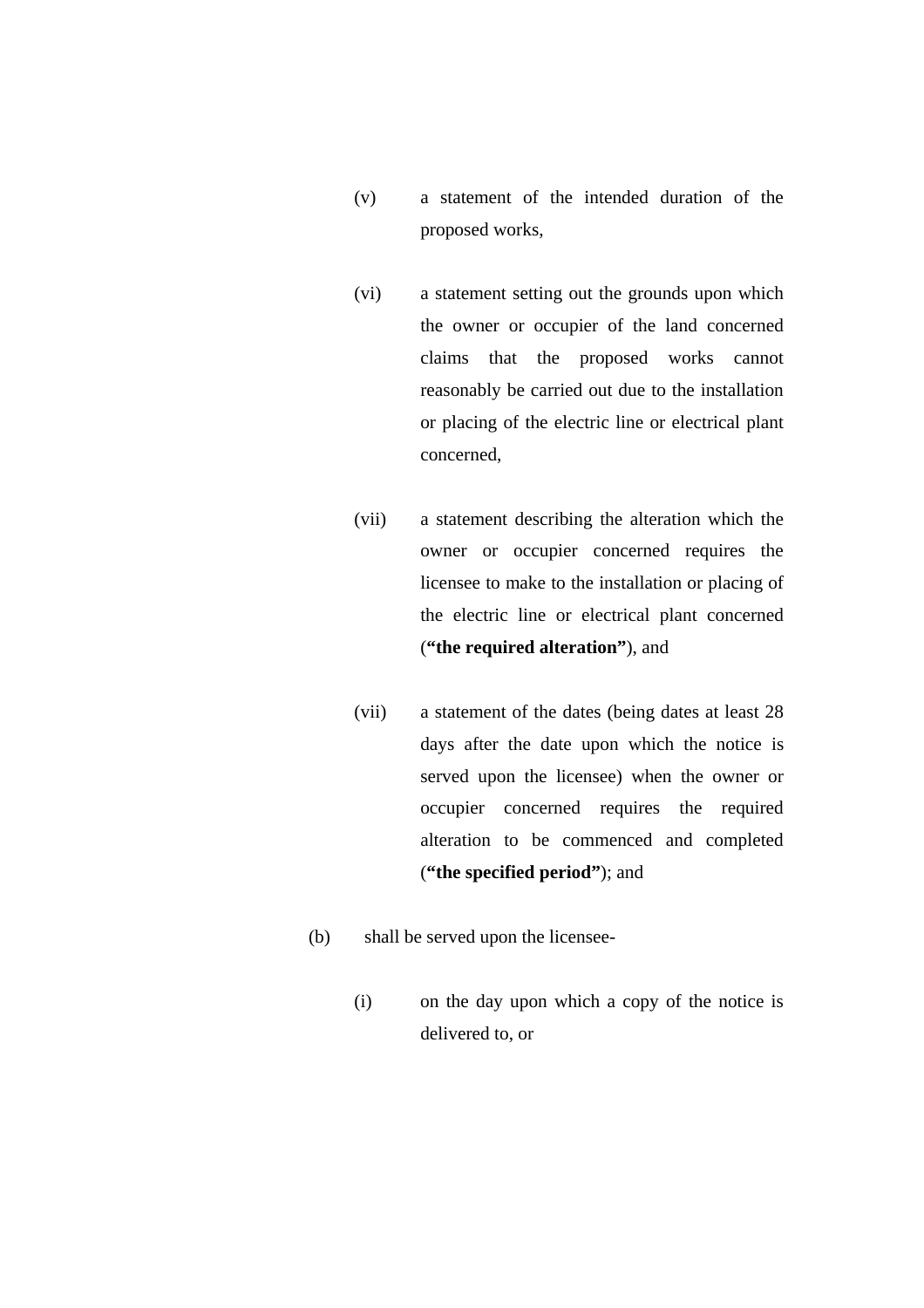(ii) on the business day following the day upon which a copy of the notice is sent by recorded delivery post to

the licensee at the address recorded in the register maintained by the Director General under section 7.

 (6) If, within 14 days of the date of service upon it of a notice complying with subparagraphs (4) and (5) (**"a valid notice"**), the licensee does not object, upon either or both of the grounds and in accordance with the procedure set out in subparagraph (7), to the contents of a valid notice, it shall, within the specified period undertake the required alteration.

 (7) A licensee, upon which is served a valid notice, within 14 days of the date of service-

- (a) may object to the terms of the notice on either or both of the following grounds-
	- (i) that the required alteration is unnecessary or unreasonable,
	- (ii) that the required alteration cannot reasonably be commenced or completed within the specified period; and
	- (b) shall serve (using a method of service set out in paragraph 5(b)) written notice (**"a counter notice"**) of any objection upon the owner or occupier of the land concerned at the address indicated in the valid notice, setting out or specifying in the counter notice-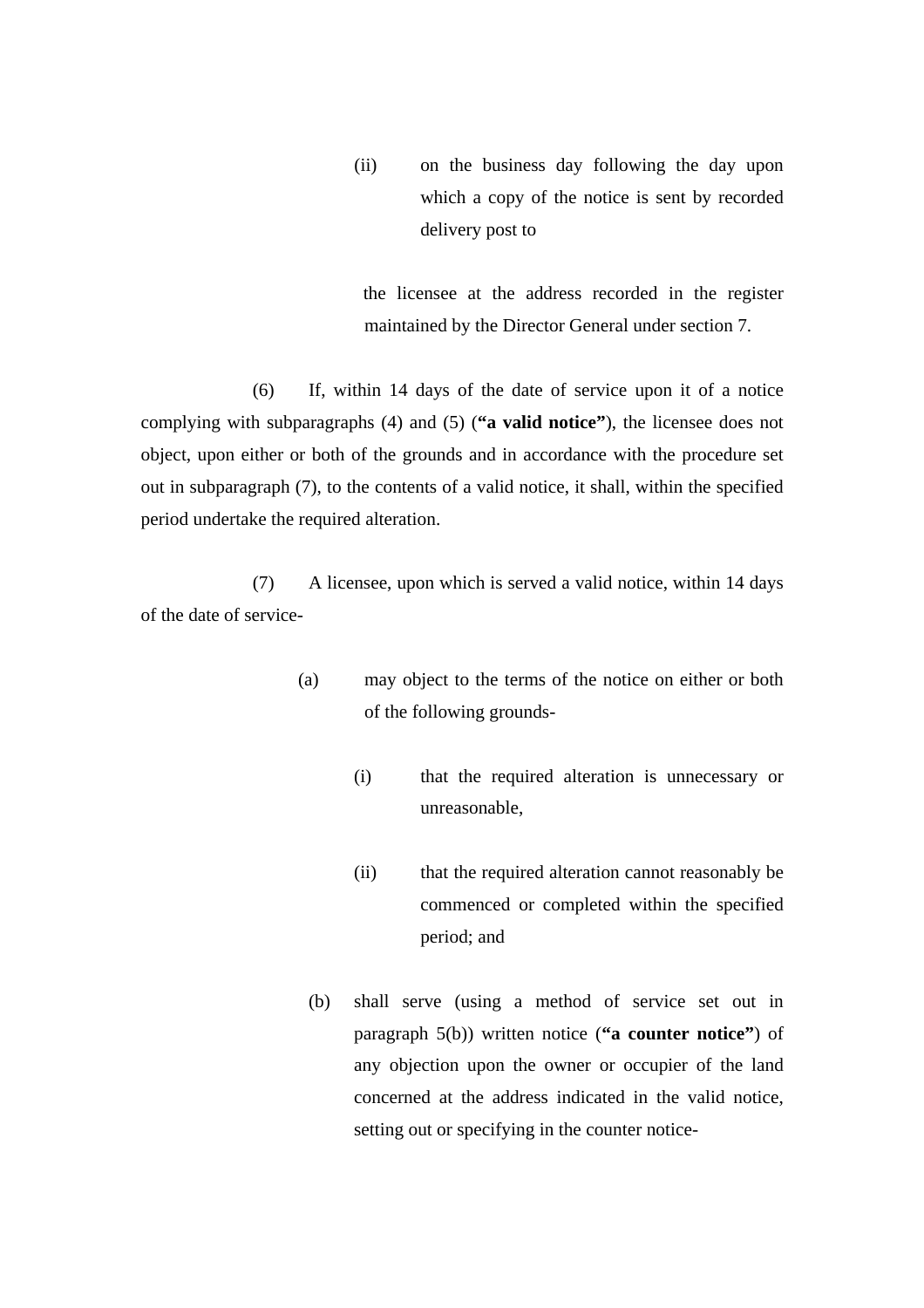- (i) the grounds of any objection,
- (ii) any alternative proposals so as to enable the proposed works to be carried out (**"alternative proposals"**),
- (iii) the period (being not less than 14 days from the date of service of the counter notice) within and the method by which the owner or occupier may accept or reject any alternative proposals, and
- (iv) the right of the owner or occupier to refer any issue arising from a valid notice or counter notice for arbitration under subparagraph (9).

(8) Where a licensee serves a counter notice upon an owner or occupier in accordance with subparagraph (7), the owner or occupier-

- (a) may within the period specified in the counter notice accept the alternative proposals, in which case the licensee shall carry out the alternative proposals within the timescale indicated in the proposals;
- (b) may within the period specified in the counter notice reject the alternative proposals; or
- (c) where he fails to accept or reject the alternative proposals within the period specified in the counter notice, shall be deemed to have rejected the alternative proposals.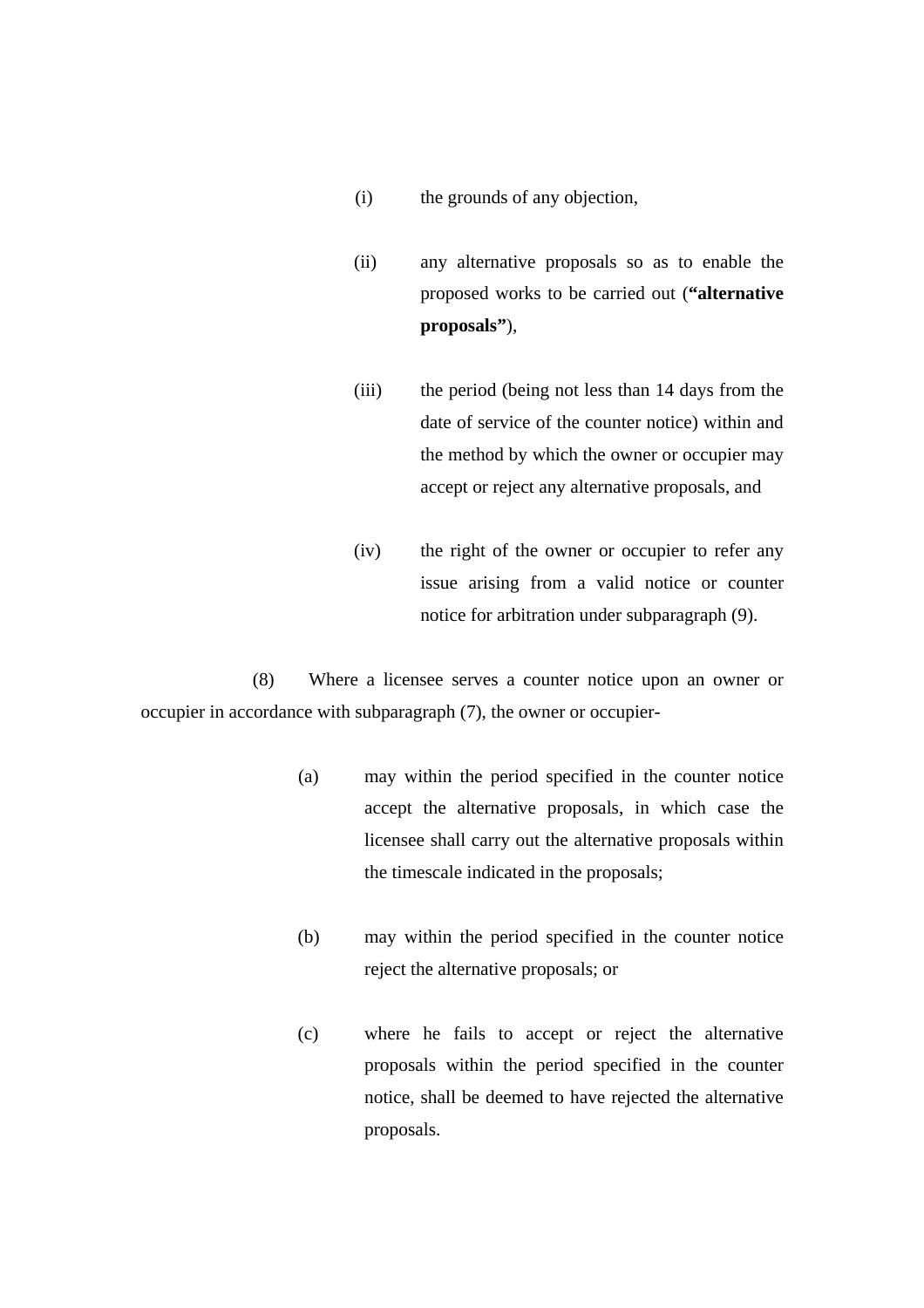(9) An owner or occupier who rejects or is deemed to have rejected any alternative proposals under subparagraph (8)(b) or (c) may, within 12 months from the date of service of the counter notice, refer any issue arising from a valid notice or counter notice for determination by a single arbitrator.

(10) The Arbitration (Guernsey) Law, 1982**<sup>e</sup>** shall apply to an arbitration under this paragraph; and for the purposes of that Law an arbitration agreement shall be deemed to exist between the licensee and the owner or occupier concerned.

## **Compensation.**

**4.** (1) A licensee shall, if it exercises any power referred to in paragraph 1(2) upon or in relation to any land, pay compensation in accordance with the provisions of this paragraph.

 (2) The amount of compensation under this paragraph shall be the sum of the following heads of loss to the extent only that such heads of loss are sustained by the owner or occupier of the land upon or in relation to which the power was exercised -

- (a) the amount of any diminution in the value of the land; and
- (b) compensation for any other loss, injury or damage;

and, in assessing the amount of compensation, there shall be taken into account the amount, if any, by which the value of the land has been enhanced by the works in question, which amount may be set off against the amount of compensation.

**e**

Ordres en Conseil Vol. XXVII, p. 525; Vol. XXIX, p. 178.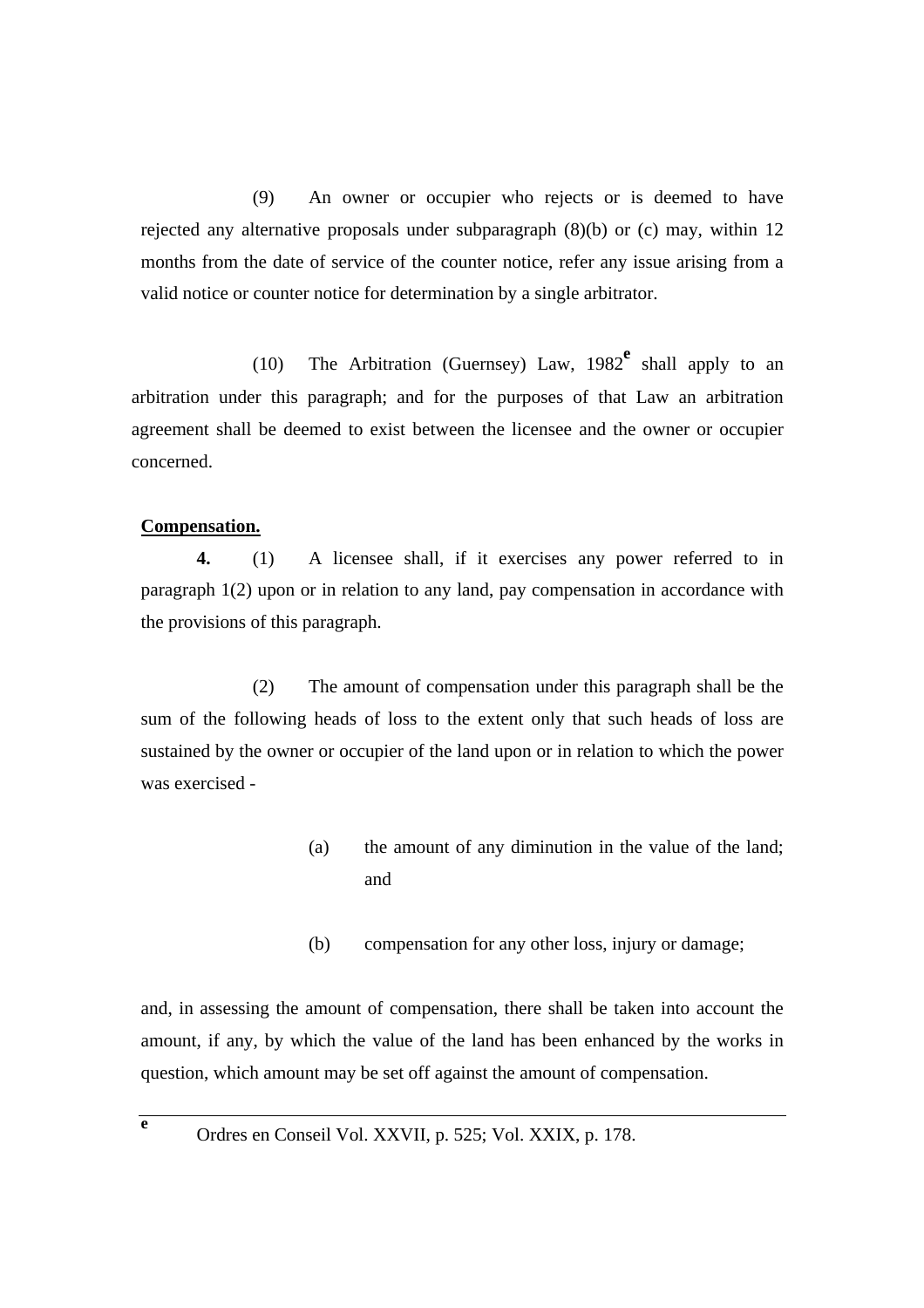(3) No compensation under this paragraph shall be paid in respect of any head of loss referred to in subparagraph (2) -

- (a) unless the loss was caused by the licensee in the exercise of the powers referred to in paragraph 1(2); or
- (b) if the loss is due wholly to the fault of the owner or occupier or his servants, agents or contractors.

 (4) For the purposes of the provisions of the Fatal Accidents (Guernsey) Laws, 1900 and 1960<sup>f</sup> and Parts I, II and IV of the Law Reform (Tort) (Guernsey) Law,  $1979^{\mathbf{g}}$ , the licensee's liability to pay compensation under this paragraph shall be deemed to have arisen by reason of its negligence; and those provisions shall apply accordingly.

 (5) In the absence of agreement, the amount of compensation under this paragraph shall be determined by a single arbitrator.

 (6) In determining compensation under this paragraph, the arbitrator may (without limitation) take into account the prejudicial effect (if any) of the exercise of the power in question on the enjoyment, by the person claiming compensation, of the land upon or in relation to which the right is exercised.

 (7) The Arbitration (Guernsey) Law, 1982 shall apply to an arbitration under this section; and for the purposes of those Laws an arbitration agreement shall be deemed to exist between the licensee and the person claiming

**<sup>g</sup>** Ordres en Conseil Vol. XXVII, p. 50.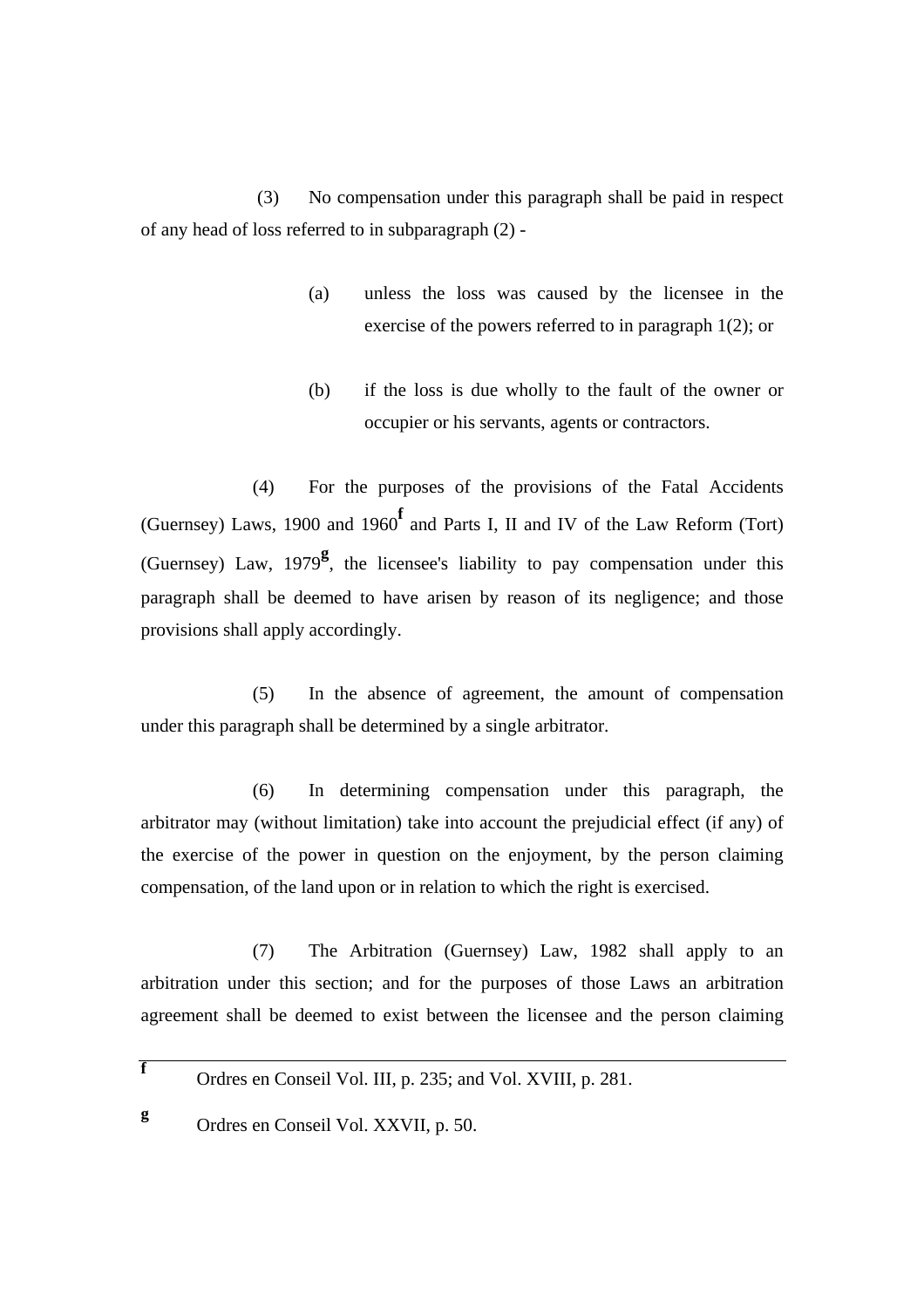compensation.

## **Appeals.**

**5.** (1) A person aggrieved by a decision of a licensee to exercise any power referred to in paragraph 1(2)(c) (hereinafter called "**the power in question**") may appeal to the Court against the decision.

 (2) The grounds of an appeal under this paragraph shall be that the exercise of the power in question would be ultra vires or unreasonable.

- (3) An appeal under this paragraph shall be instituted
	- (a) within a period of 21 days immediately following the date of the notice under paragraph 7(1) of the licensee's decision or, where pursuant to that paragraph less than 28 days' notice was given, then as soon as is reasonably practicable and in any case within a period not exceeding 21 days immediately following that date;
	- (b) by summons served on the licensee stating the grounds and material facts upon which the appellant relies.
- (4) On an appeal under this paragraph, the Court may
	- (a) dismiss the appeal; or
	- (b) quash the licensee's decision to exercise the power in question;

and, where the Court quashes the licensee's decision, it may remit the matter to the licensee with such directions as the Court thinks fit.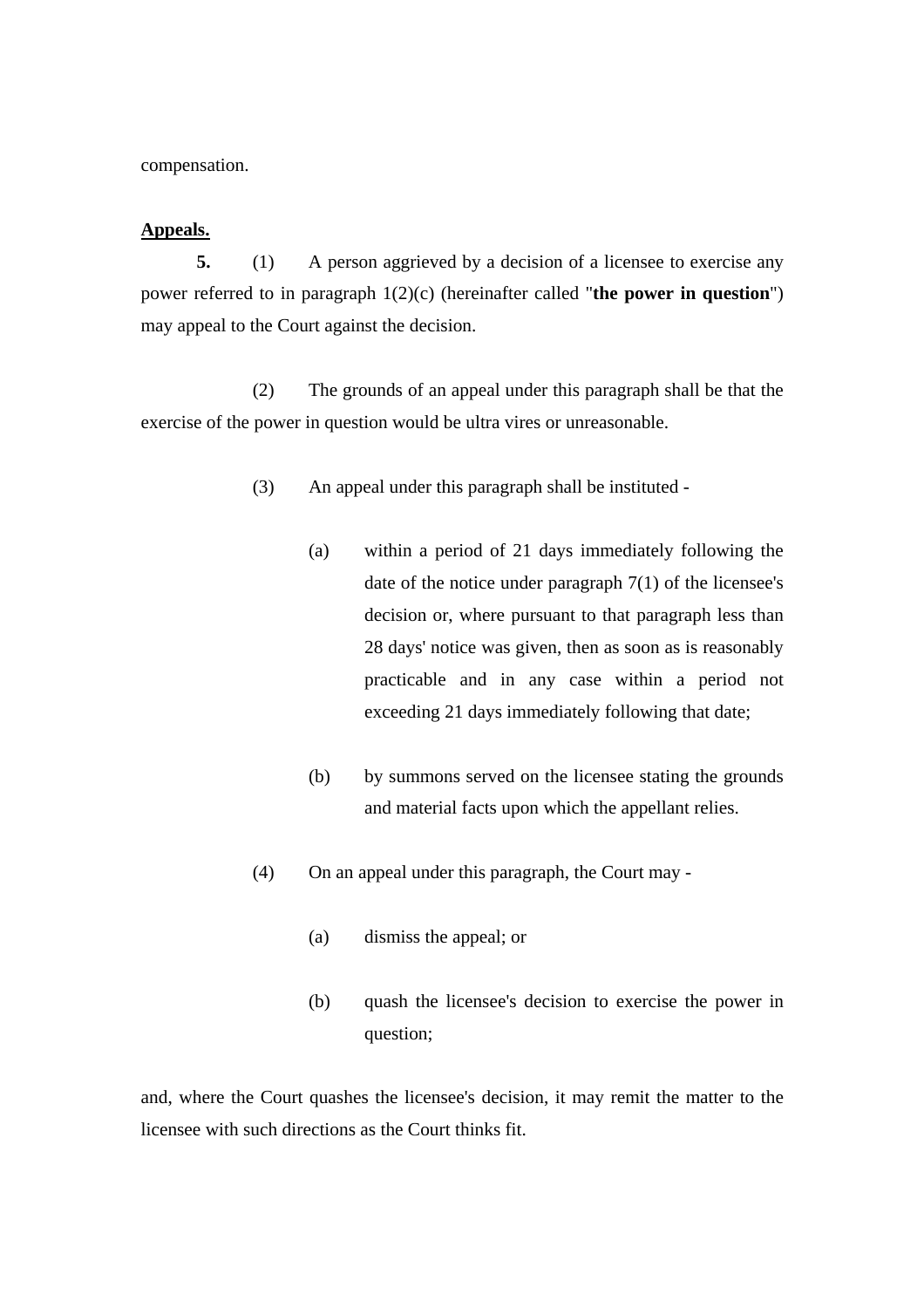(5) In determining an appeal under this paragraph, the Court may (without limitation) consider -

- (a) whether any prejudice caused by the exercise by the licensee of the power in question -
	- (i) can be adequately compensated for by money;
	- (ii) would be outweighed by the benefit accruing to the persons whose access to an electric line or electrical plant would be secured or facilitated by the exercise of that power;
- (b) whether the establishment, operation or maintenance of the licensee's electricity network would be materially prejudiced if the power in question were not exercised; and
- (c) the objectives set out in section 2 of the Regulation Law.

 (6) Where an appeal under this paragraph is instituted, the licensee may not, unless the Court directs otherwise, exercise the power in question until the appeal is determined or withdrawn.

 (7) The licensee may, where an appeal under this paragraph is not determined by the Court within a period of three months immediately following the date of the summons by which the appeal was instituted, apply to the Court, by summons served on the appellant, for an order that the appeal be dismissed for want of prosecution; and upon hearing such an application the Court may -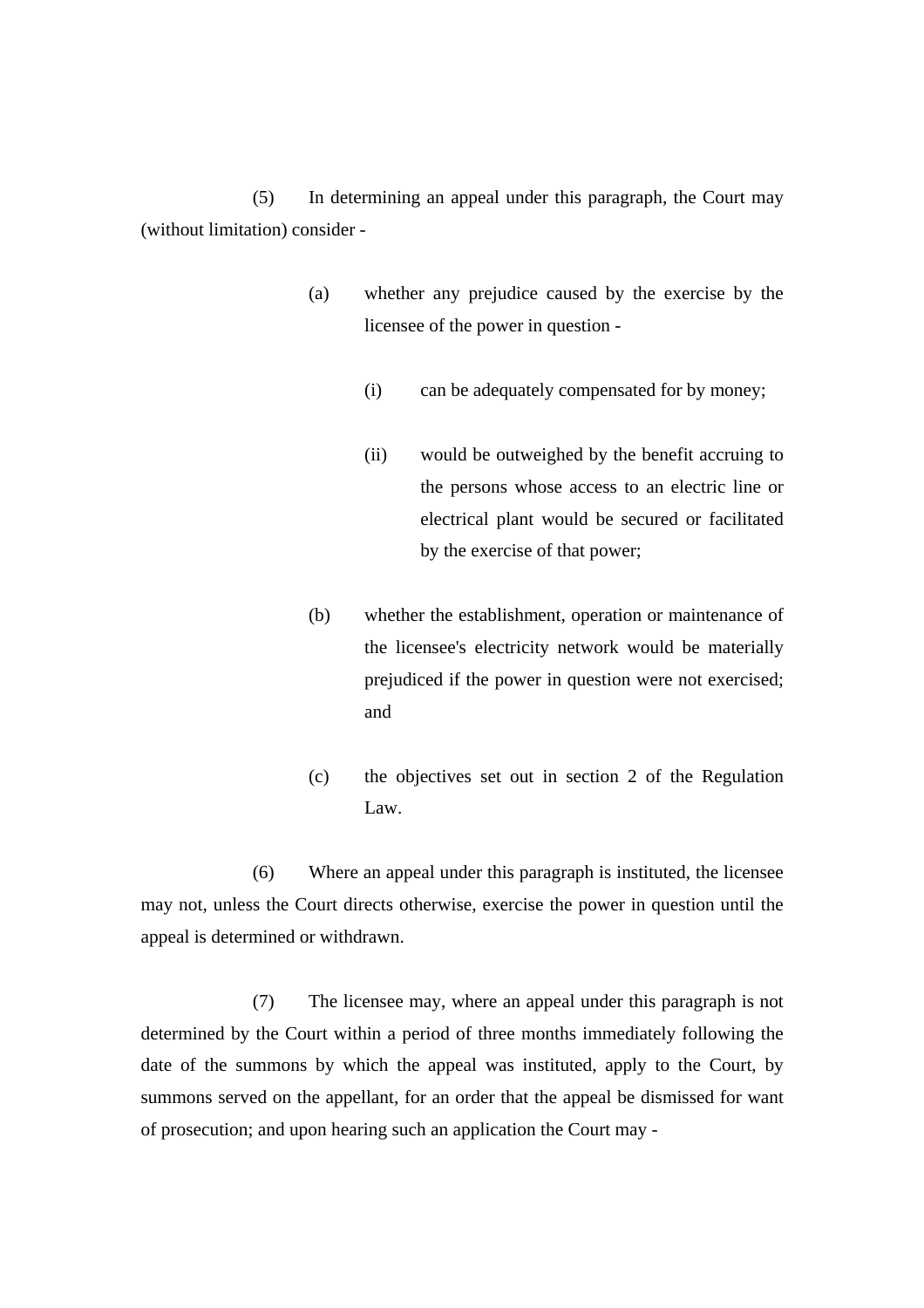- (a) dismiss the appeal or dismiss the application (in either case upon such terms and conditions as the Court may direct); or
- (b) make such other order as the Court considers just.

 (8) An appeal from a decision of the Court made in respect of an appeal under this paragraph shall lie to the Court of Appeal on a question of law.

## **Proof of identity.**

**6.** Any person seeking to enter or remain upon any land by virtue of the powers referred to in paragraph 1(2)(c) shall, whenever so requested by or on behalf of the owner or occupier of the land, furnish such proof of his identity as is necessary to establish that he is entitled to enter the land on behalf of the licensee concerned.

## **Notice to be served before works are carried out.**

**7.** (1) A licensee shall, not less than 28 days before exercising the powers referred to in paragraph  $1(2)(c)$ , except in cases of emergency, in which case as much notice as is reasonably practicable shall be given, serve notice in writing on the owner and occupier of the land in question -

- (a) specifying the land upon which, and the period during which it is anticipated that, the powers are to be exercised;
- (b) stating the purpose mentioned in paragraph 1(1) for which the powers are to be exercised and the action mentioned in paragraph 1(2) which the licensee intends to take; and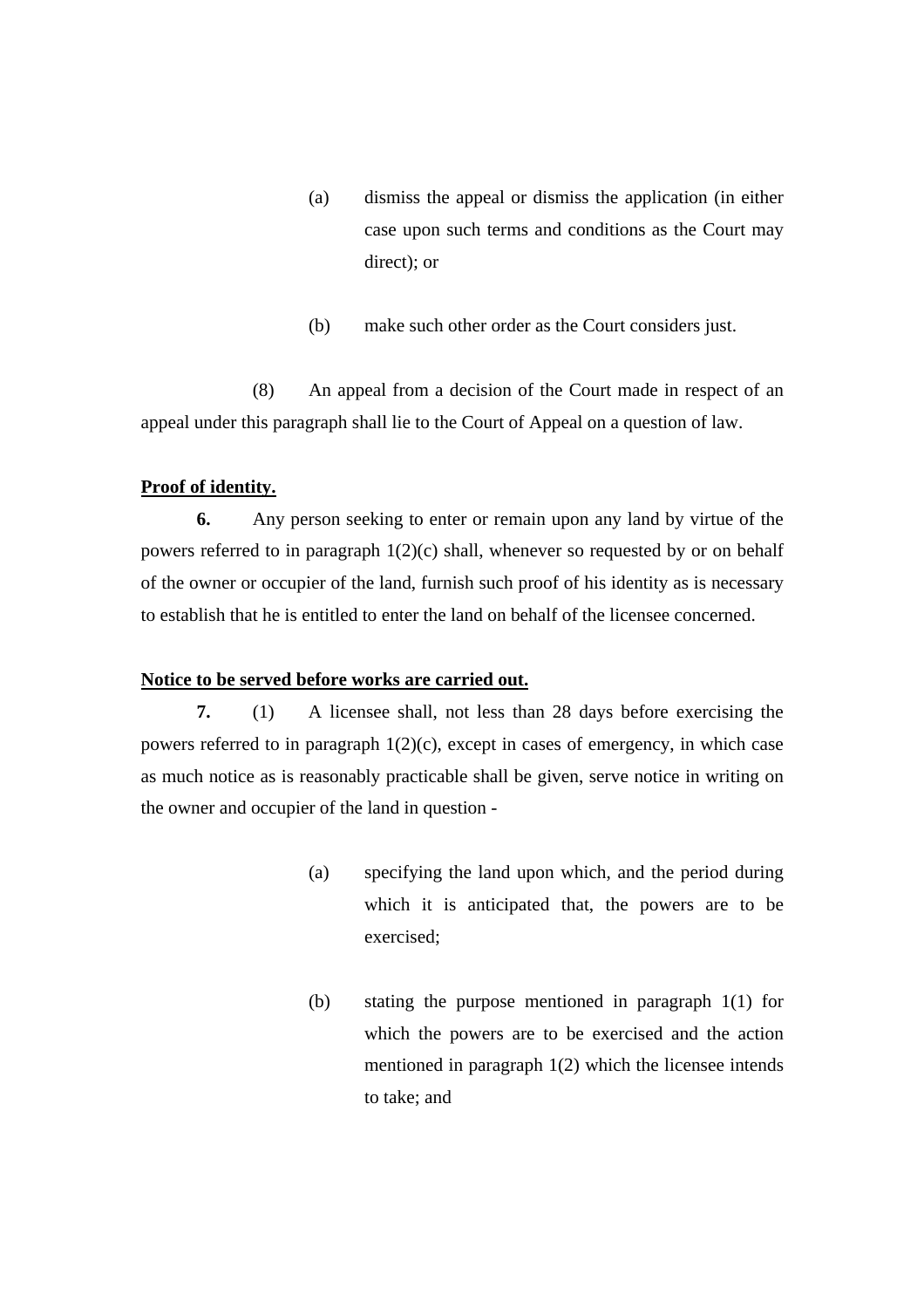(c) giving particulars of the right of appeal conferred by paragraph 5.

 (2) A licensee may at any time withdraw or vary a notice under subparagraph (1); and the licensee shall serve written notification of any such withdrawal or variation upon the owner and occupier of the land in question.

#### **Private agreements not affected.**

**8**. (1) Nothing in this code affects the right of a licensee to make any agreement which it could otherwise have made.

 (2) In the event of any conflict between the provisions of this code and the terms of any agreement made between a licensee and an owner or occupier of land, the terms of any such agreement shall take priority and apply as between the parties to the agreement in the absence of any contrary intention.

## **Offences.**

**9.** A person who without reasonable excuse obstructs any person acting or purporting to act in the exercise of any power referred to in paragraph 1(2) shall be guilty of an offence and liable on summary conviction to a fine not exceeding level 5 on the uniform scale.

#### **Service of notices.**

**10.** Unless otherwise provided in this code, any notice or document other than a summons to be given or served for the purposes of this code shall be given or served in accordance with the provisions of section 24 of the Regulation Law, the provisions of which shall apply accordingly.

#### **Interpretation.**

**11.** In this code, unless the context requires otherwise -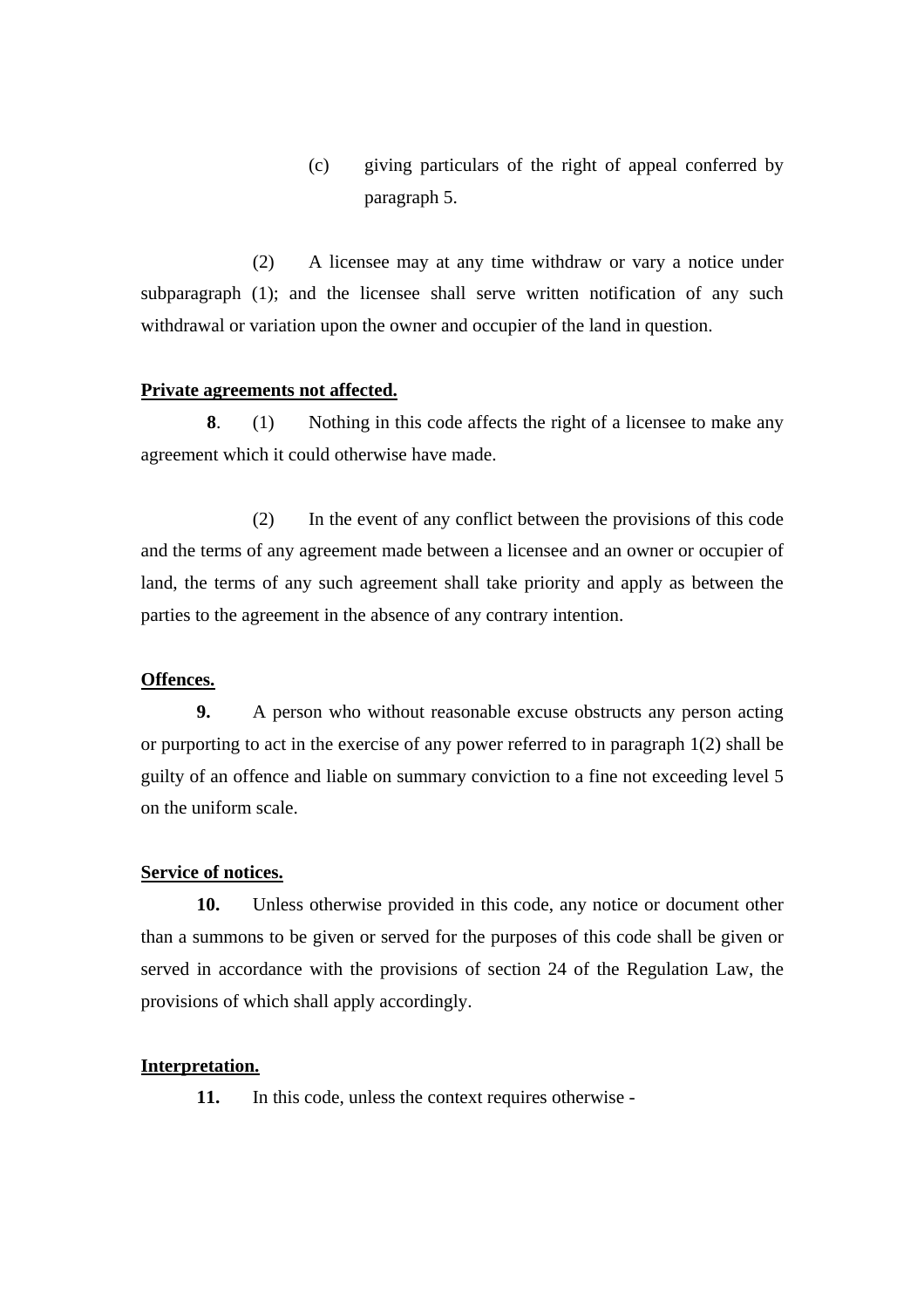"**emergency**" means a case where the exercise of the powers conferred by paragraph  $1(2)(c)$ , at the time when it is proposed to exercise them, is requisite in order to put an end to, or prevent the arising of, circumstances then existing or imminent which are likely to cause -

- (a) danger to persons or property;
- (b) the interruption of any electricity supply service provided by means of the licensee's electricity network; or
- (c) substantial loss to the licensee;

"**land**" includes houses and buildings and any interest (including any leasehold interest) in land and any right over land;

"**owner**", in relation to land, means -

- (a) where the land is the subject of saisie proceedings which have resulted in the making of interim vesting order, the person in whose favour the order has been made;
- (b) where the land is not the subject of such saisie proceedings but is the subject of a vested right of usufruct, the usufructuary;
- (c) where the land is not the subject of such saisie proceedings or vested right of usufruct -
	- (i) where the land is held in trust, the trustees;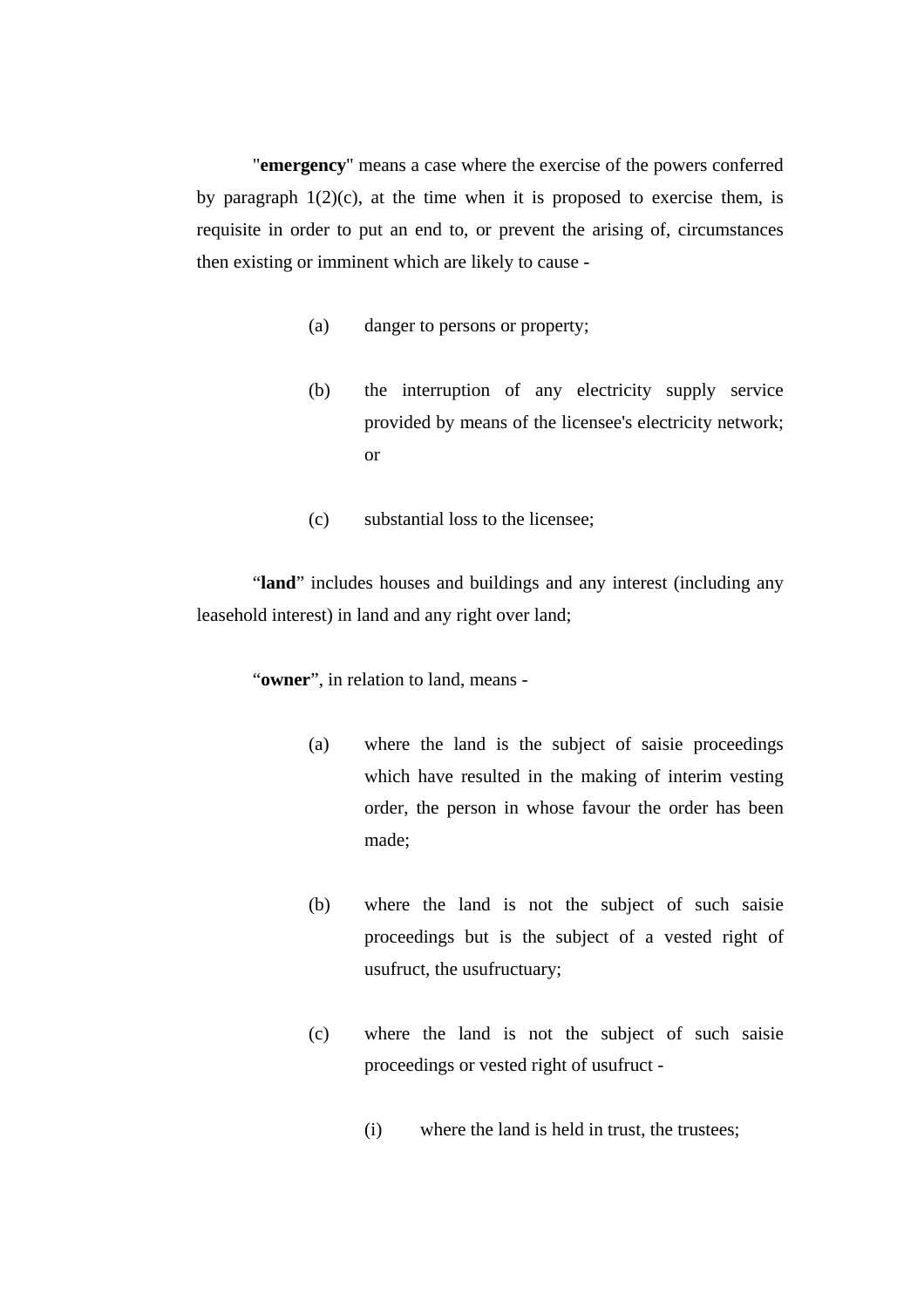(ii) where the land is not held in trust, the person in whom there is for the time being vested, whether solely or jointly with another person, the estate of inheritance therein;

and includes, in the case of a leasehold interest, the lessee;

"**residential dwelling**" means any premises, or any part of any premises, wholly or principally used or usable for the purposes of human habitation;

"**upon**", in connection with any land, includes under, in, over, upon, along or across that land.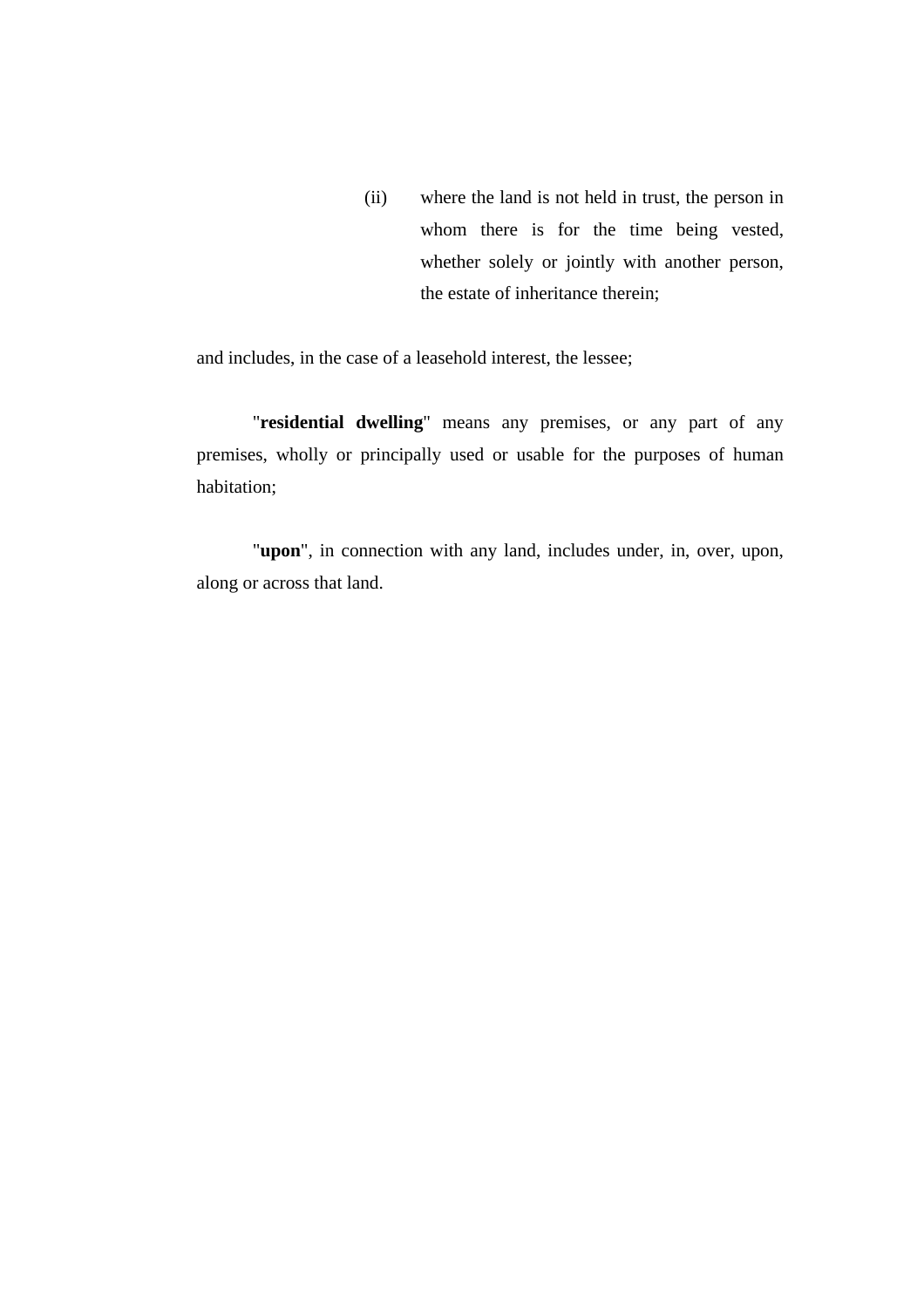#### Section 18

#### **SCHEDULE 2**

## THE ELECTRICITY SUPPLY CODE

#### *Recovery of electricity charges etc.*

- 1. (1) Subject to subparagraph (2), a public electricity supply licensee may recover from a tariff customer any charges due to it in respect of the supply of electricity, or in respect of the provision of any electricity meter, electric line or electrical plant.
	- (2) A public electricity supply licensee who, for the purpose of meeting the needs of a disabled person replaces any electricity meter which has been provided by it with one which has been specially adapted shall not make any charge for the replacement; and Schedule 1 of this Law shall apply in relation to any dispute arising under this subparagraph as if it were a dispute arising under Part II of this Law.
	- (3) If a tariff customer quits any premises at which electricity has been supplied to him by a public electricity supply licensee without giving notice thereof to the public electricity supply licensee so that it is received by the public electricity supply licensee at least two working days before he quits the premises, he shall be liable to pay the public electricity supply licensee all charges in respect of the supply of electricity to the premises accruing due up to whichever of the following first occurs, namely-
		- (a) the second working day after he gives such notice to the public electricity supply licensee provided that reasonable access to the premises has been granted;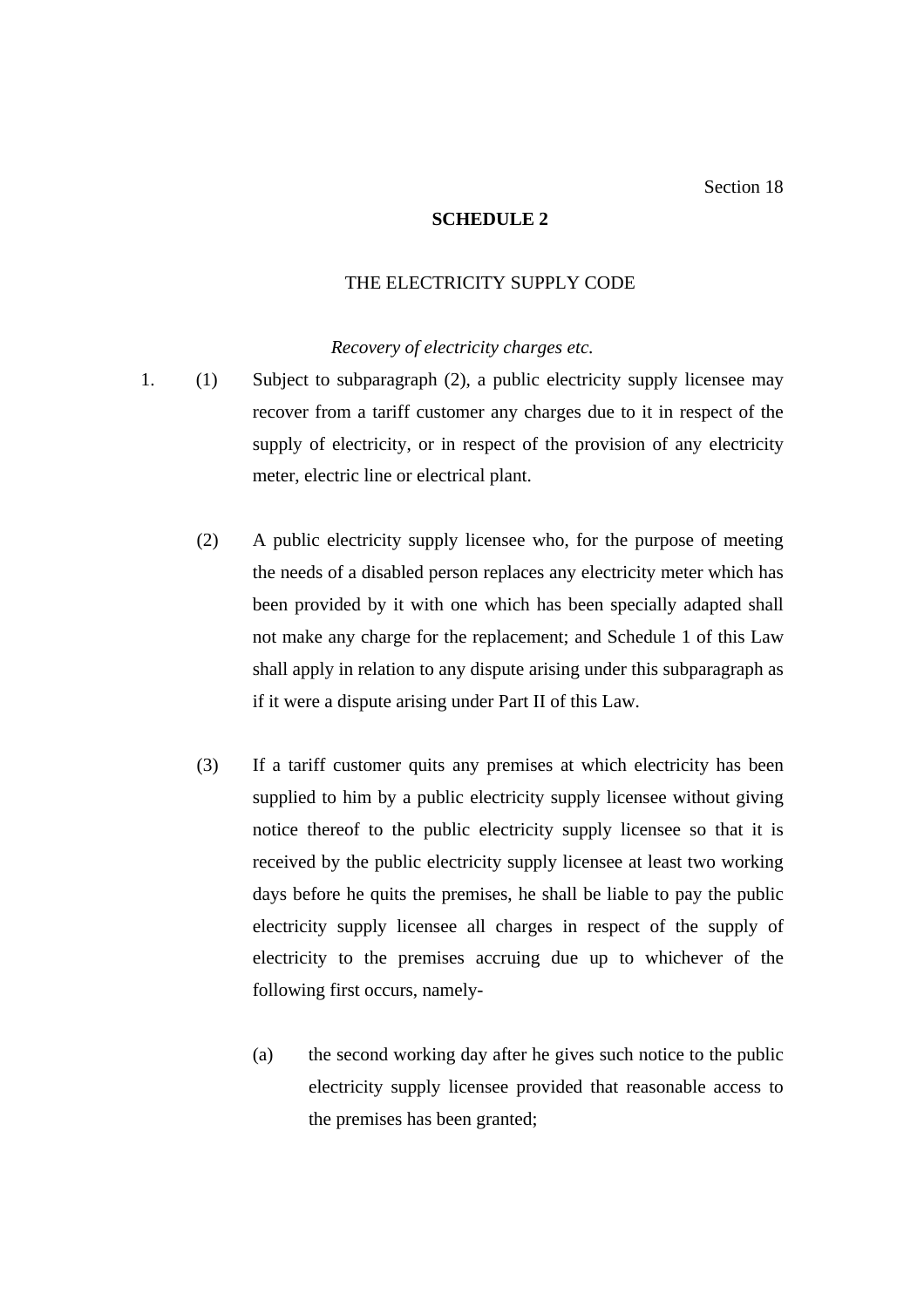- (b) the next day on which the register of any meter is ascertained; and
- (c) the day from which any subsequent occupier of the premises requires the public electricity supply licensee to supply electricity to the premises.
- (4) Subparagraph (3), or a statement of the effect thereof, shall be endorsed upon every demand note for electricity charges payable to a public electricity supply licensee by a tariff customer.
- (5) If a tariff customer quits any premises at which electricity has been supplied to him by a public electricity supply licensee without paying all charges due from him in respect of the supply, or the provision of any electricity meter, electric line or electrical plant for the purposes of the supply, the public electricity supply licensee-
	- (a) may refuse to furnish him with a supply of electricity at any other premises until he pays the amount due; but
	- (b) shall not be entitled to require payment of that amount from the next occupier of the premises.
- (6) If a tariff customer has not, within the requisite period, paid all charges due from him to a public electricity supply licensee in respect of the supply of electricity to any premises, or the provision of any electricity meter, electric line or electrical plant for the purposes of that supply, the public electricity supply licensee, after the expiration of not less than two working days notice of its intention, may-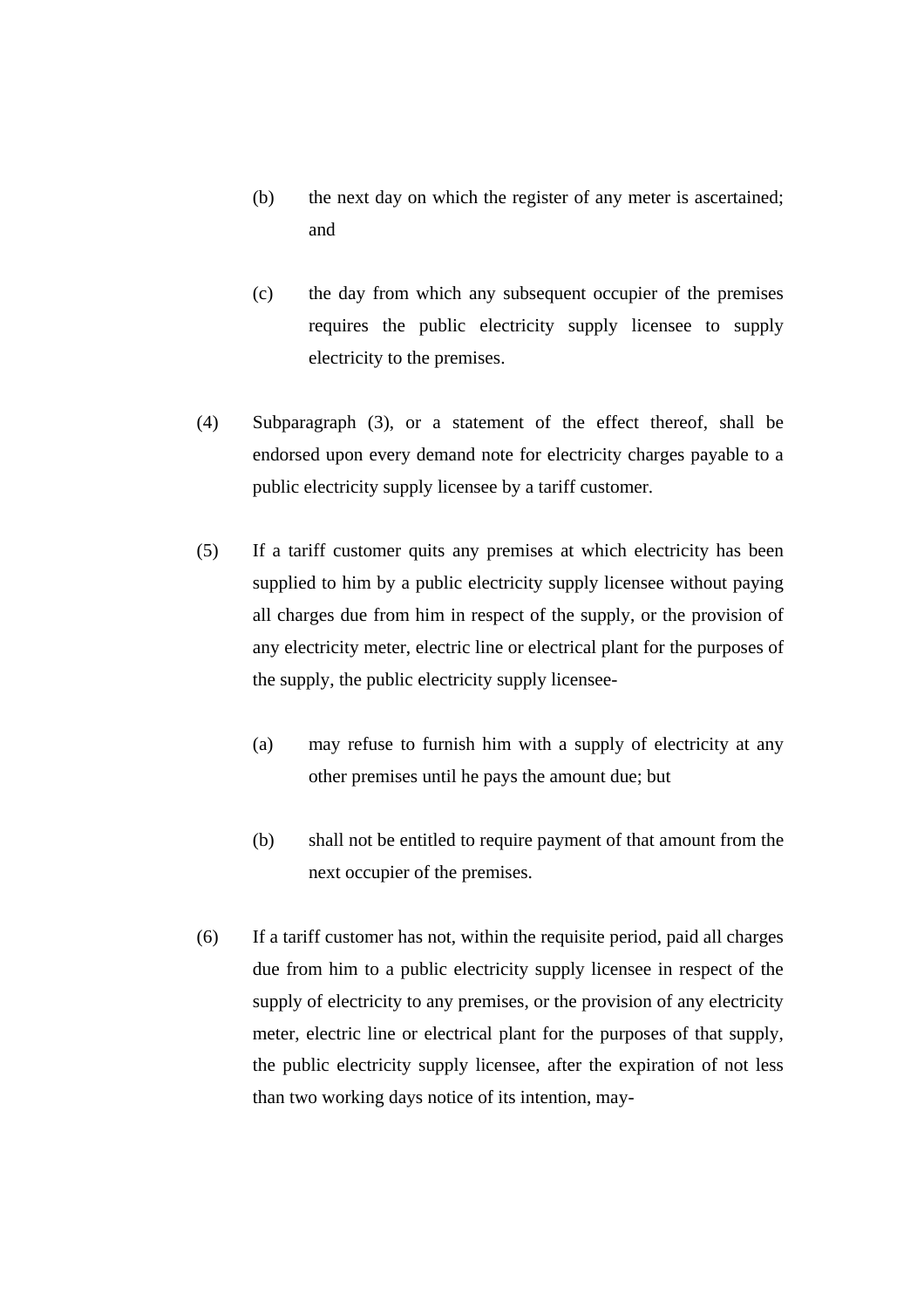- (a) cut off the supply to the premises, or to any other premises occupied by the customer, by such means as it thinks fit; and
- (b) recover any expenses incurred in so doing from the customer.

## (7) In subparagraph (6) **"the requisite period"** means-

- (a) in the case of premises which are used wholly or mainly for domestic purposes, the period of not less than 10 days after the making by the public electricity supply licensee of a demand in writing for the payment of the charges due; and
- (b) in the case of any other premises, the period of 10 days after the making of such a demand.
- (8) The powers conferred by subparagraph (6) shall not be exercisable as respects any amount which is genuinely in dispute.
- (9) In this paragraph a reference to the provision of any electric line or item of electrical plant is a reference to the provision of such a line or item by the installation of a new one or by the modification of an existing one.

### *Restoration of supply by Public Electricity Supply Licensee*

2. (1) Where a public electricity supply licensee has cut off the supply of electricity to any premises in consequence of any default on the part of a tariff customer, the public electricity supply licensee shall be under an obligation to resume the supply of electricity before the end of the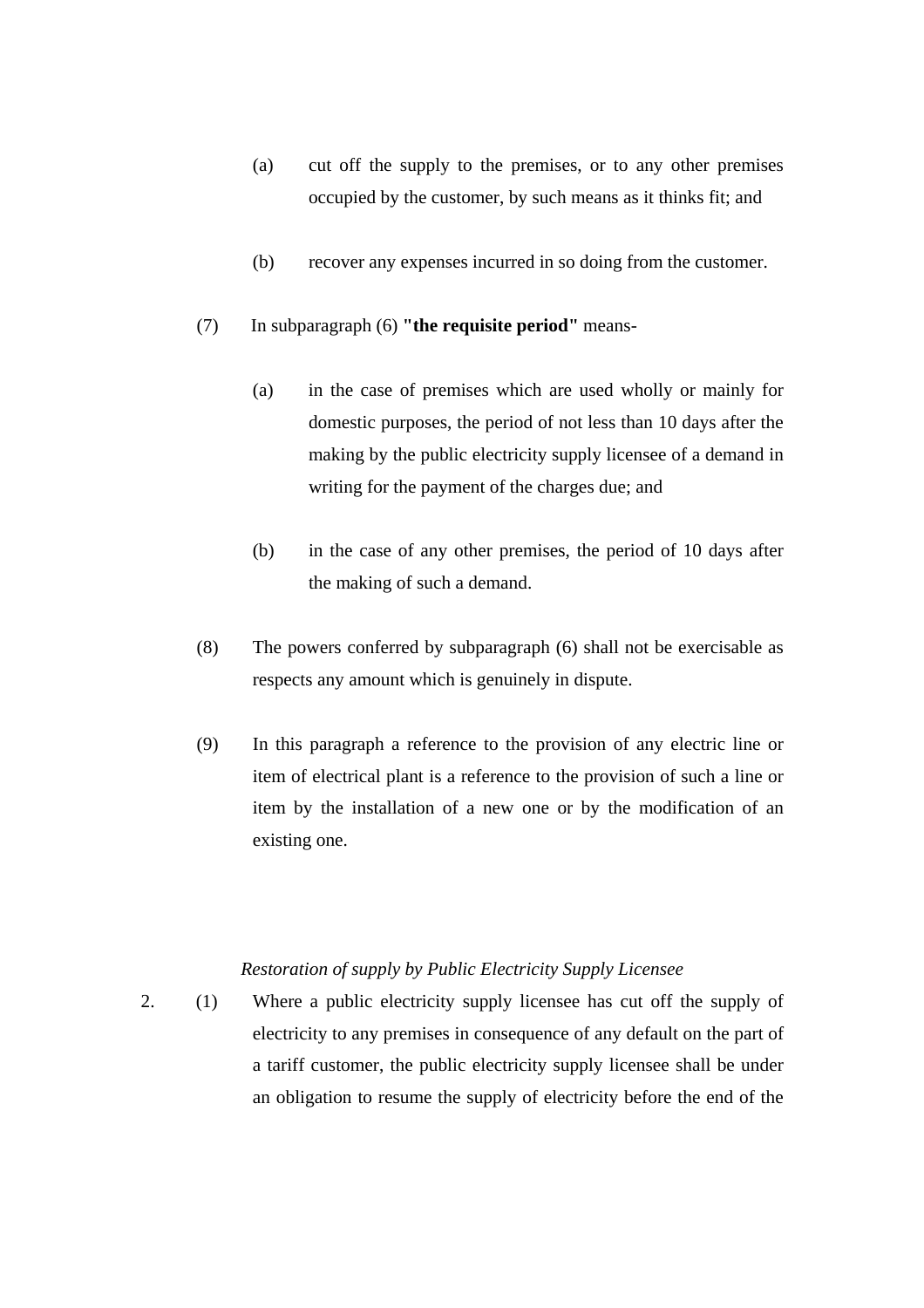period of two working days beginning with the time when the requirements of subparagraph (2) are satisfied.

- (2) The requirements of this subparagraph are that the customer in default-
	- (a) has made good the default;
	- (b) has paid the reasonable expenses of disconnecting and reconnecting the supply; and
	- (c) has given such security as is mentioned in section 14(1) of this Law.
- (3) The obligation imposed by subparagraph (1) shall be a duty owed to any person who may be affected by a failure to comply with the obligation.
- (4) Where a duty is owed by virtue of subparagraph (3) to any person any breach of the duty which causes that person to sustain loss or damage shall be actionable at the suit or instance of that person.
- (5) In any proceedings brought against a public electricity supply licensee in pursuance of subparagraph (4), it shall be a defence for the public electricity supply licensee to prove that it took all reasonable steps and exercised all due diligence to avoid failing to comply with the obligation imposed by subparagraph (1).

### *Restoration of supply without consent*

3. (1) Where a supply of electricity to any premises has been cut off by a public electricity supply licensee no person shall restore the supply except that public electricity supply licensee.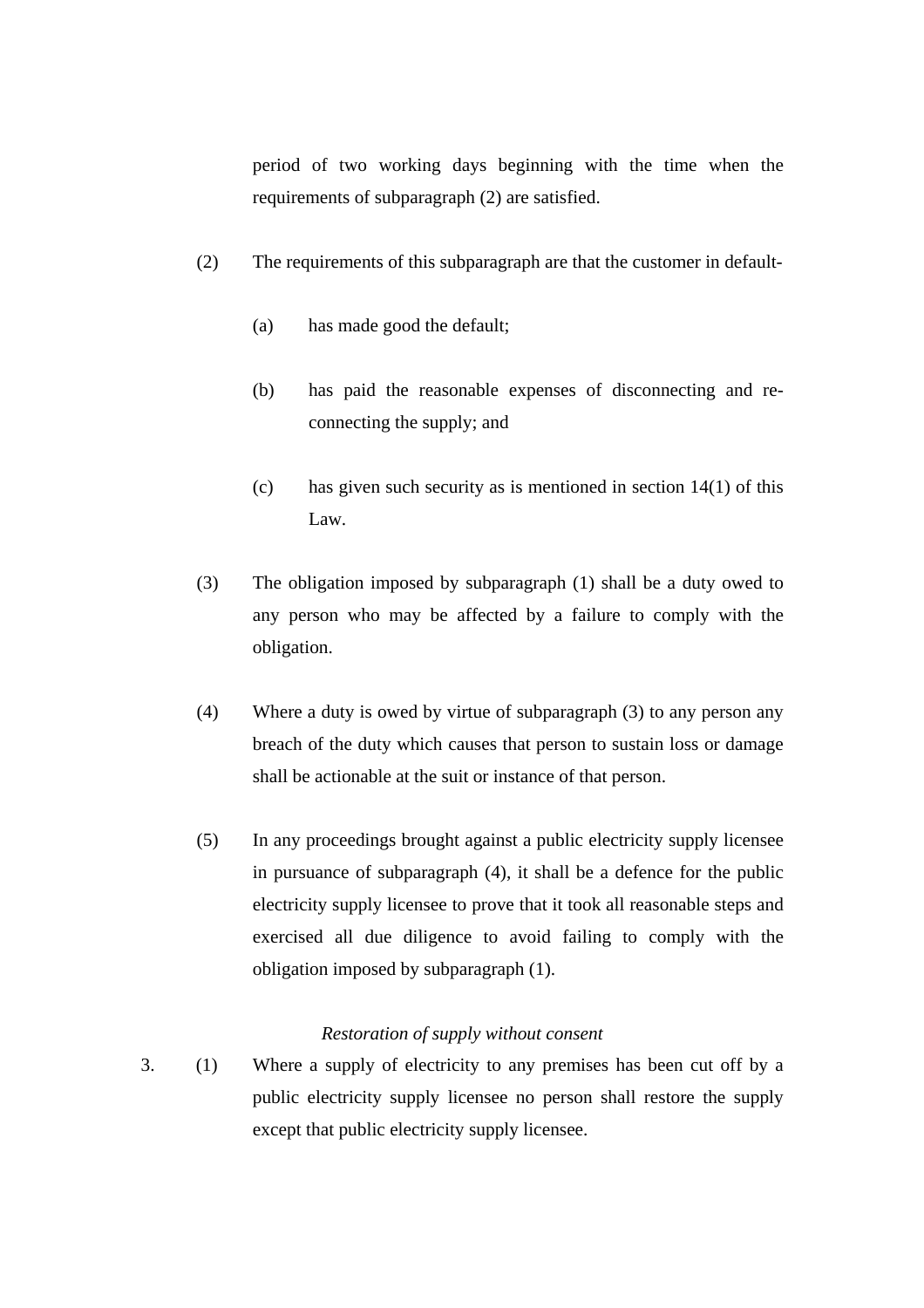(2) If any person acts in contravention of subparagraph (1), he shall be liable on summary conviction to a fine not exceeding level 5 on the uniform scale and the public electricity supply licensee may again cut off the supply.

### *Damage to electrical plants etc.*

- 4. (1) If any person intentionally or negligently damages, otherwise interferes with or allows to be damaged-
	- (a) any electrical plant or electric line belonging to or operated by a public electricity supply licensee; or
	- (b) any part of any domestic electricity supply equipment belonging to or operated by a public electricity supply licensee and situated upon that person's property;

he shall be liable on summary conviction to a fine not exceeding level 5 on the uniform scale.

- (2) Under this paragraph **"domestic electricity supply equipment"** means all electric line and electrical plant up to and including the meter, situated upon a consumer's property.
- (3) Where an offence has been committed under subparagraph  $(1)(a)$ , the public electricity supply licensee concerned may discontinue the supply of electricity to the person so offending until the matter has been remedied.
- (4) Where an offence has been committed under subparagraph (1)(b), the public electricity supply licensee concerned-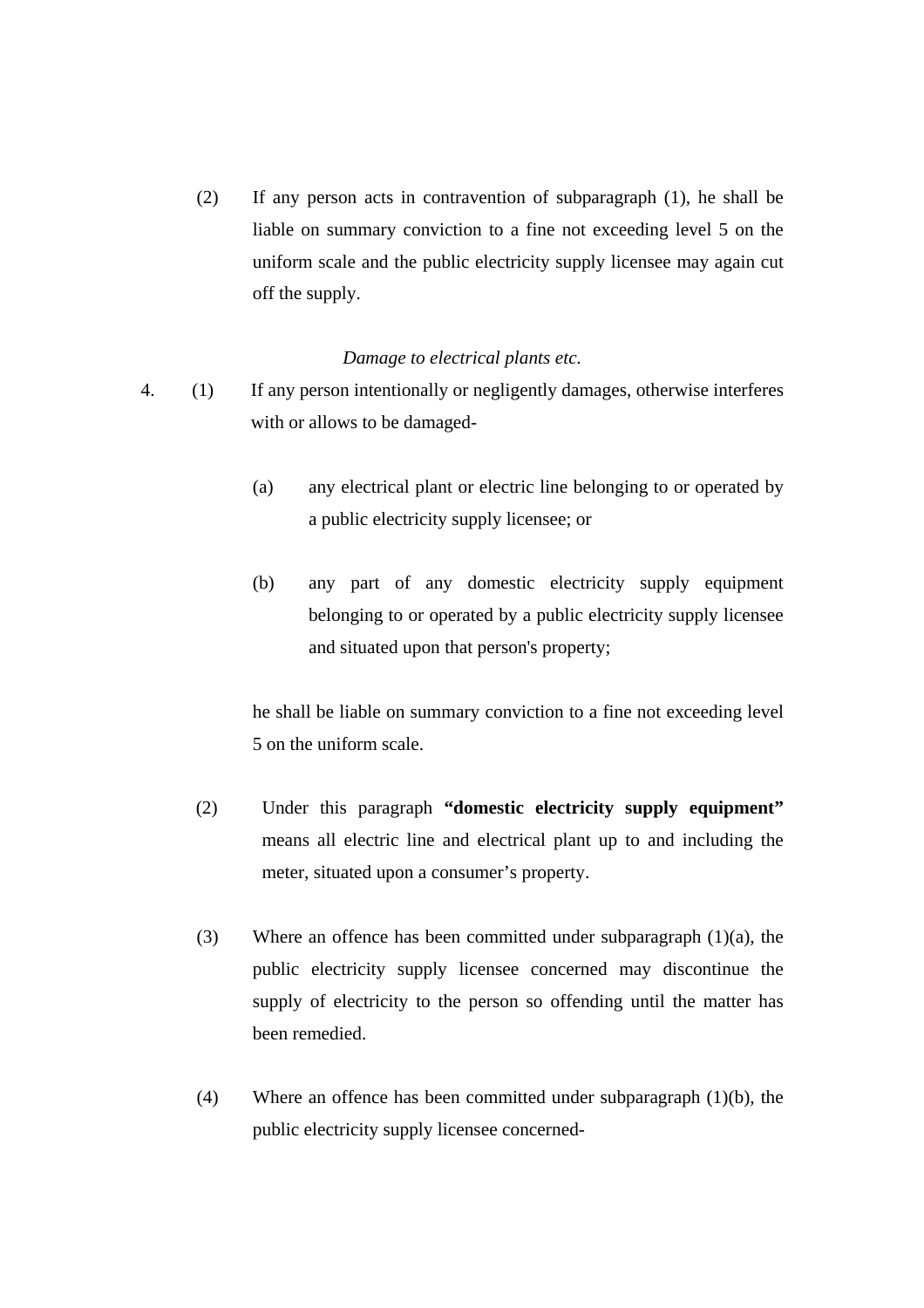- (a) may discontinue the supply of electricity to the person so offending until the matter has been remedied; and
- (b) may remove any meter in respect of which any offence is committed.
- (5) Where a public electricity supply licensee removes a meter under subparagraph (4), he shall keep it safely until the Director General authorises him to destroy it or otherwise dispose of it.
- (6) Where domestic electricity supply equipment is damaged through no fault of a public electricity supply licensee, its employees, servants or agents-
	- (a) the costs of repairing that damage may be charged to the consumer by the licensee; and
	- (b) the licensee may, at its discretion, refuse to carry out any repairs, until such time as adequate security for the costs of repair is provided by or on behalf of the consumer.

# *Entry during continuance of supply*

5. (1) Any officer authorised by a public electricity supply licensee may at all reasonable times, on the production of some duly authenticated document showing his authority, enter any premises to which a supply of electricity is being given by the public electricity supply licensee, or by a special supply licensee (wholly or partly) through the electric lines and electrical plant belonging to or operated by the public electricity supply licensee, for any of the following purposes, namely-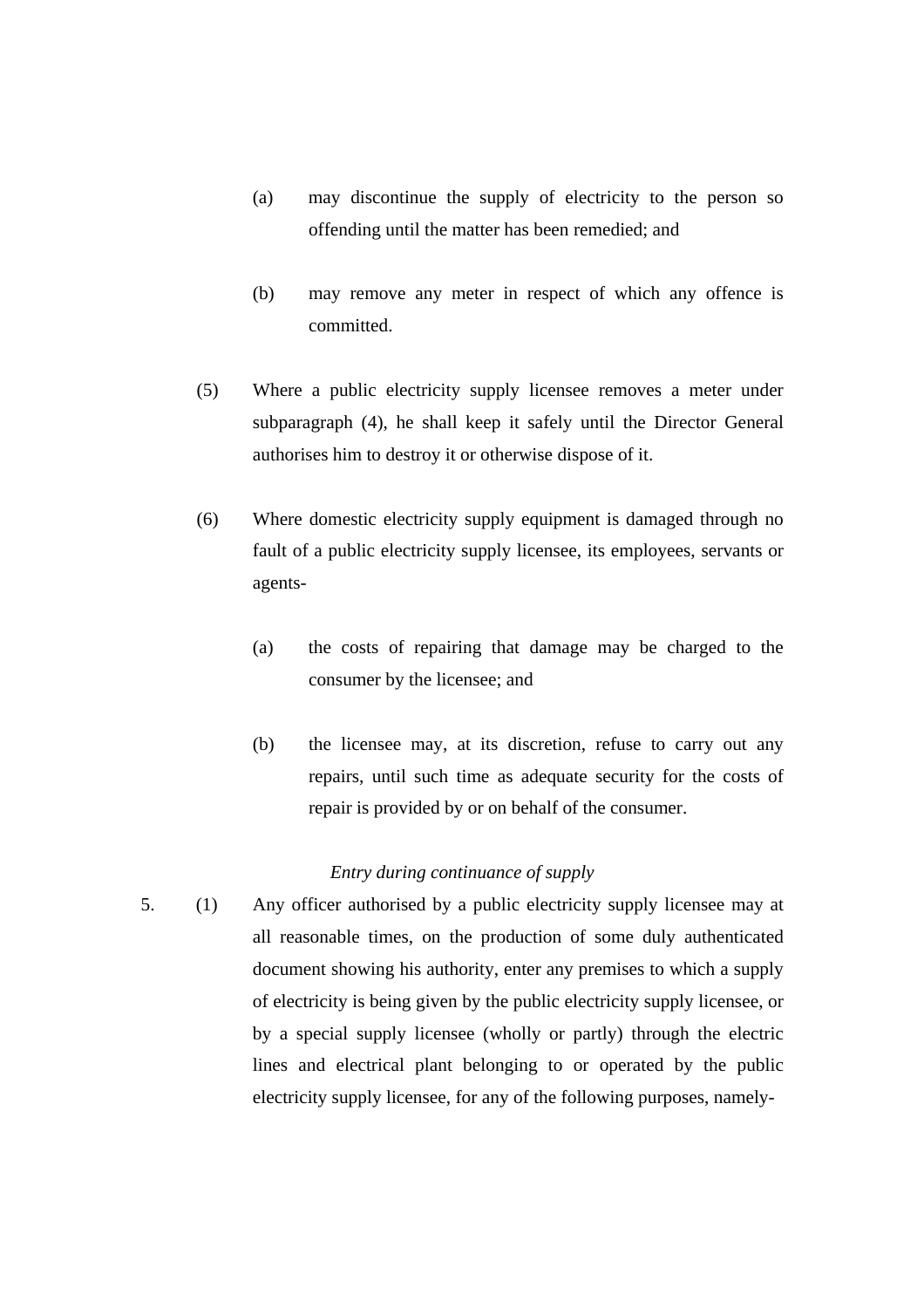- (a) inspecting any electric line or electrical plant belonging to or operated by the public electricity supply licensee;
- (b) ascertaining the register of any electricity meter and, in the case of a prepayment meter, removing any money or tokens belonging to or operated by the public electricity supply licensee; or
- (c) removing, inspecting or re-installing any electricity meter or installing any substitute meter or associated equipment.
- (2) Except where a supply of electricity is being given to the premises by a special supply licensee (wholly or partly) through the electric lines and electrical plant belonging to or operated by a public electricity supply licensee, subparagraph  $(1)(a)$  and  $(b)$  does not apply if-
	- (a) the consumer has applied in writing to the public electricity supply licensee for it to cease to supply electricity to the premises; and
	- (b) the public electricity supply licensee has failed to do so within a reasonable time.
- (3) Subparagraph (1)(c) does not apply in relation to the removal of a meter unless two working days notice is given to the occupier, or the owner of the premises if they are unoccupied.

# *Entry on discontinuance of supply*

6. (1) Where a public electricity supply licensee is authorised by paragraph 4(3) or paragraph 8(3) of Schedule 3 to this Law-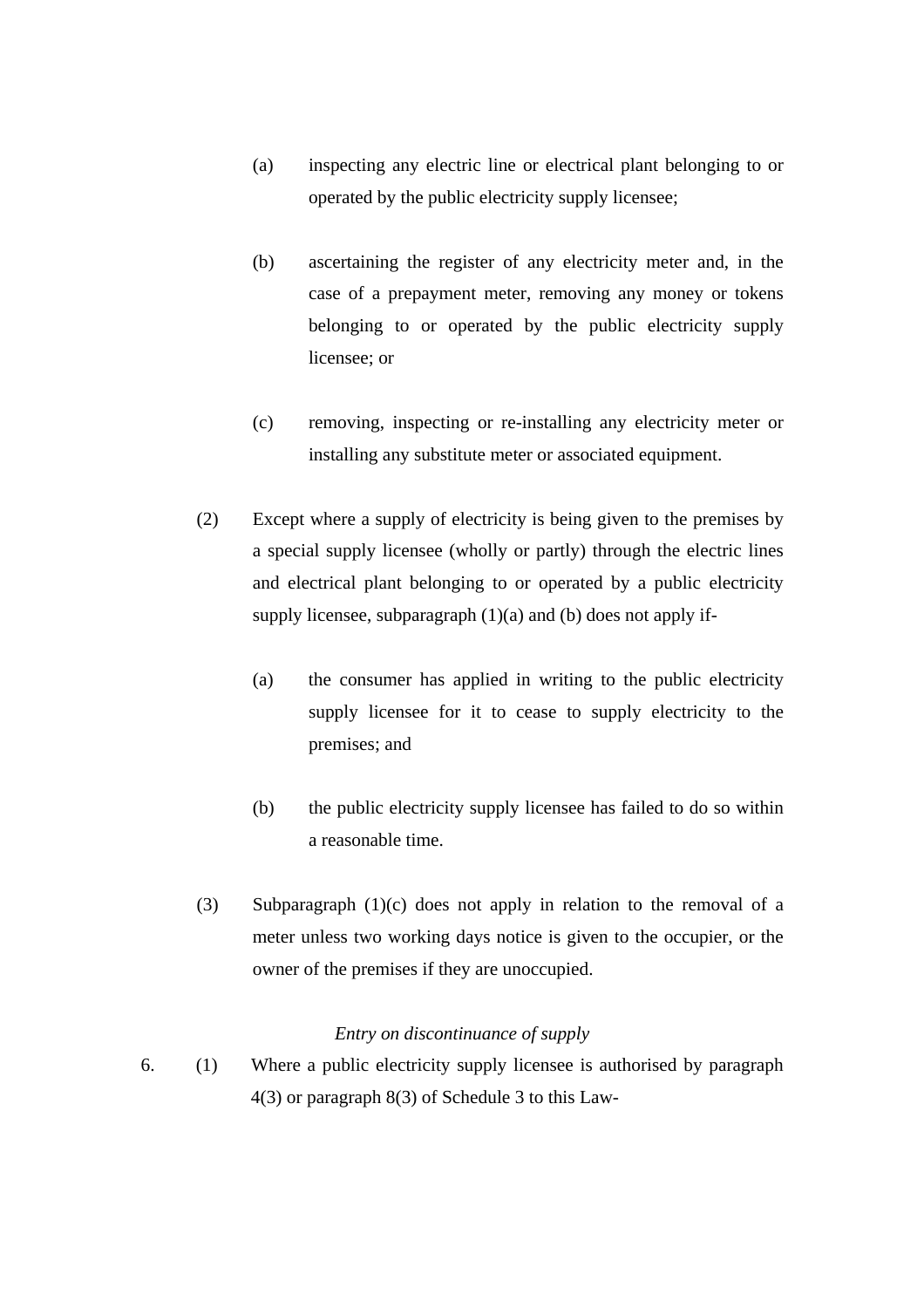- (a) to discontinue the supply of electricity to any premises; and
- (b) to remove the electricity meter as respects which the offence under that paragraph was committed,

 any officer authorised by the public electricity supply licensee may at all reasonable times, on production of some duly authenticated document showing his authority, enter the premises for the purpose of disconnecting the supply or removing the meter.

- (2) Where-
	- (a) a public electricity supply licensee is authorised by any other provision of this Law or of regulations made under it (including any such provision as applied by such an agreement as is mentioned in section 16(1) of this Law) to cut off or discontinue the supply of electricity to any premises;
	- (b) a person occupying premises supplied with electricity by a public electricity supply licensee, or by a special supply licensee (wholly or partly) through the electric lines and electric plant belonging to or operated by a public electricity supply licensee, ceases to require such a supply;
	- (c) a person entering into occupation of any premises previously supplied with electricity by a public electricity supply licensee, or by a special supply licensee (wholly or partly) through the electric lines and electrical plant belonging to or operated by a public electricity supply licensee, does not require such a supply; or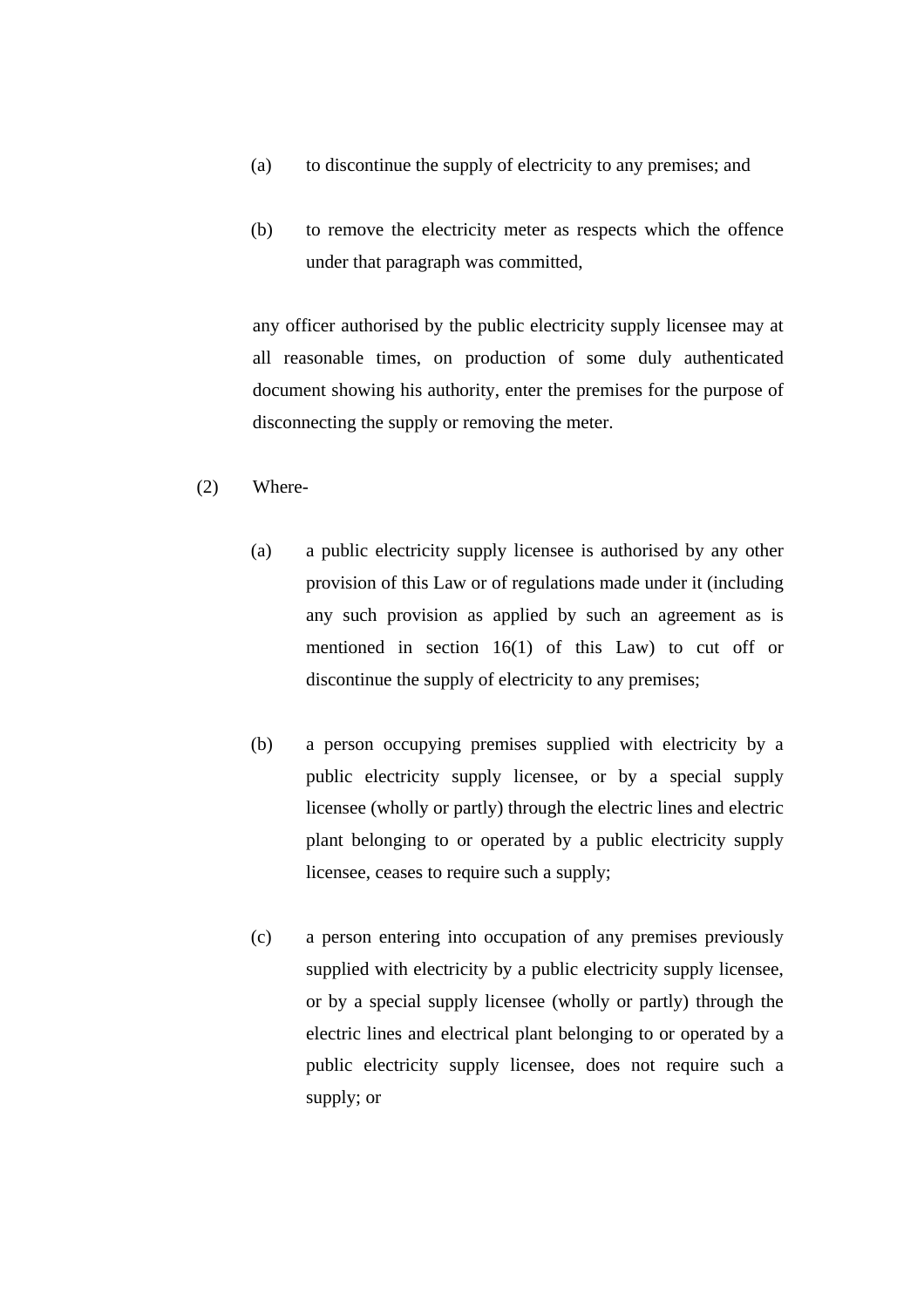(d) a person entering into occupation of any premises previously supplied with electricity through a meter belonging to or operated by a public electricity supply licensee does not hire or borrow that meter,

 any officer authorised by the public electricity supply licensee concerned, after one working day's notice to the occupier, or to the owner of the premises if they are unoccupied, may at all reasonable times, on production of some duly authenticated document showing his authority, enter the premises for the purpose of disconnecting the supply or removing any electrical plant, electric line or electricity meter.

### *Entry for replacing, repairing or altering lines or plant*

- 7. (1) Any officer authorised by a public electricity supply licensee, after one working day's notice to the occupier of any premises, or to the owner of any premises which are unoccupied, may at all reasonable times, on production of a duly authenticated document showing his authority, enter the premises for the purpose of-
	- (a) placing a new electric line or new electrical plant in place of or in addition to any existing line or plant which has already been lawfully placed; or
	- (b) repairing or altering any such existing line or plant.
	- (2) In the case of emergency arising from faults in any electric line or electrical plant entry may be made under subparagraph (1) without the notice required to be given by that subparagraph, but the notice shall then be given as soon as possible.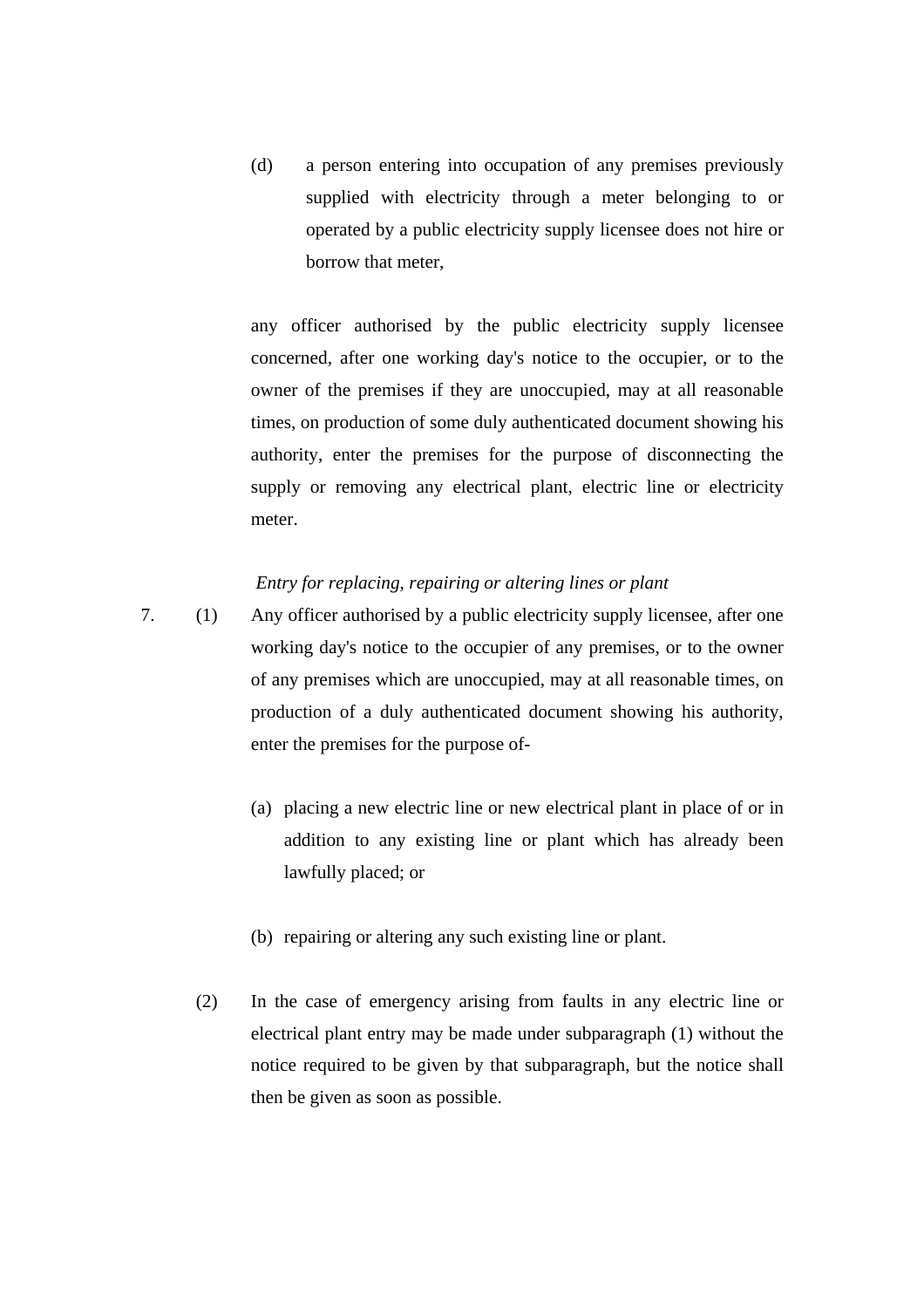### *Provisions as to power of entry*

- 8. (1) If, in attempt to exercise any of the powers of entry conferred by this Schedule, a public electricity supply licensee has-
	- (a) made all reasonable efforts, otherwise than by the use of force, to obtain entry to the premises; and
	- (b) those efforts have been unsuccessful;

 the Magistrate's Court may grant an order to the public electricity supply licensee authorising any officer authorised by the public electricity supply licensee to enter the premises by force.

- (2) An order granted under subparagraph (1) shall specify the action which may be taken by the public electricity supply licensee to effect the entry by force and may stipulate conditions to be observed by the public electricity supply licensee.
- (3) A public electricity supply licensee shall incur no liability to any person in respect of the entry by force to the premises provided that it-
	- (a) takes no action to effect entry other than is specified by the order;
	- (b) observes any condition stipulated by the order; and
	- (c) does as little damage as is reasonably practicable in taking the specified action and in observing any stipulated condition.
- (4) An application by a public electricity supply licensee for an order under paragraph 8(1) shall be made ex parte.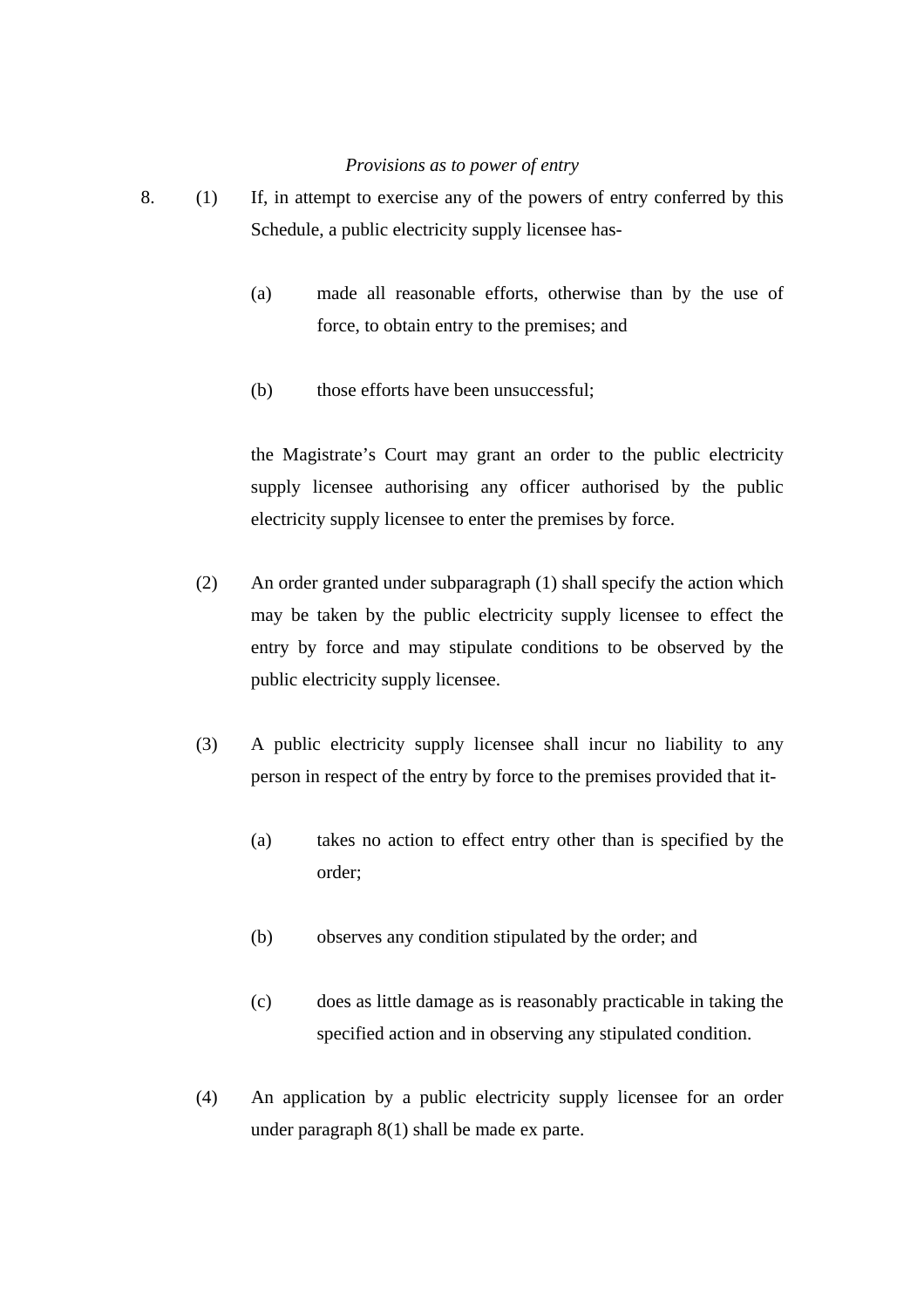- (5) No appeal shall lie from a decision of the Magistrate's Court-
	- (a) to grant or not to grant an order under subparagraph (1); or
	- (b) in respect of the terms of, or the conditions stipulated by the order.
- (6) Any costs incurred by a public electricity supply licensee in obtaining and executing an order under subparagraph (1) shall be recoverable as a civil debt from the owner or the occupier (as appropriate) of the premises to which the order relates.
- 9. (1) Where in pursuance of any powers of entry conferred by this Schedule, entry is made on any premises by an officer authorised by a public electricity supply licensee-
	- (a) the officer shall ensure that the premises are left no less secure by reason of the entry; and
	- (b) the public electricity supply licensee shall make good, or pay compensation for, any damage caused by the officer, or by any person accompanying him in entering the premises, in taking any action therein authorised by this Schedule, or in making the premises secure.
	- (2) Any officer exercising powers of entry conferred by this Schedule may be accompanied by such persons as may be necessary or expedient for the purpose for which the entry is made or for the purposes of subparagraph (1).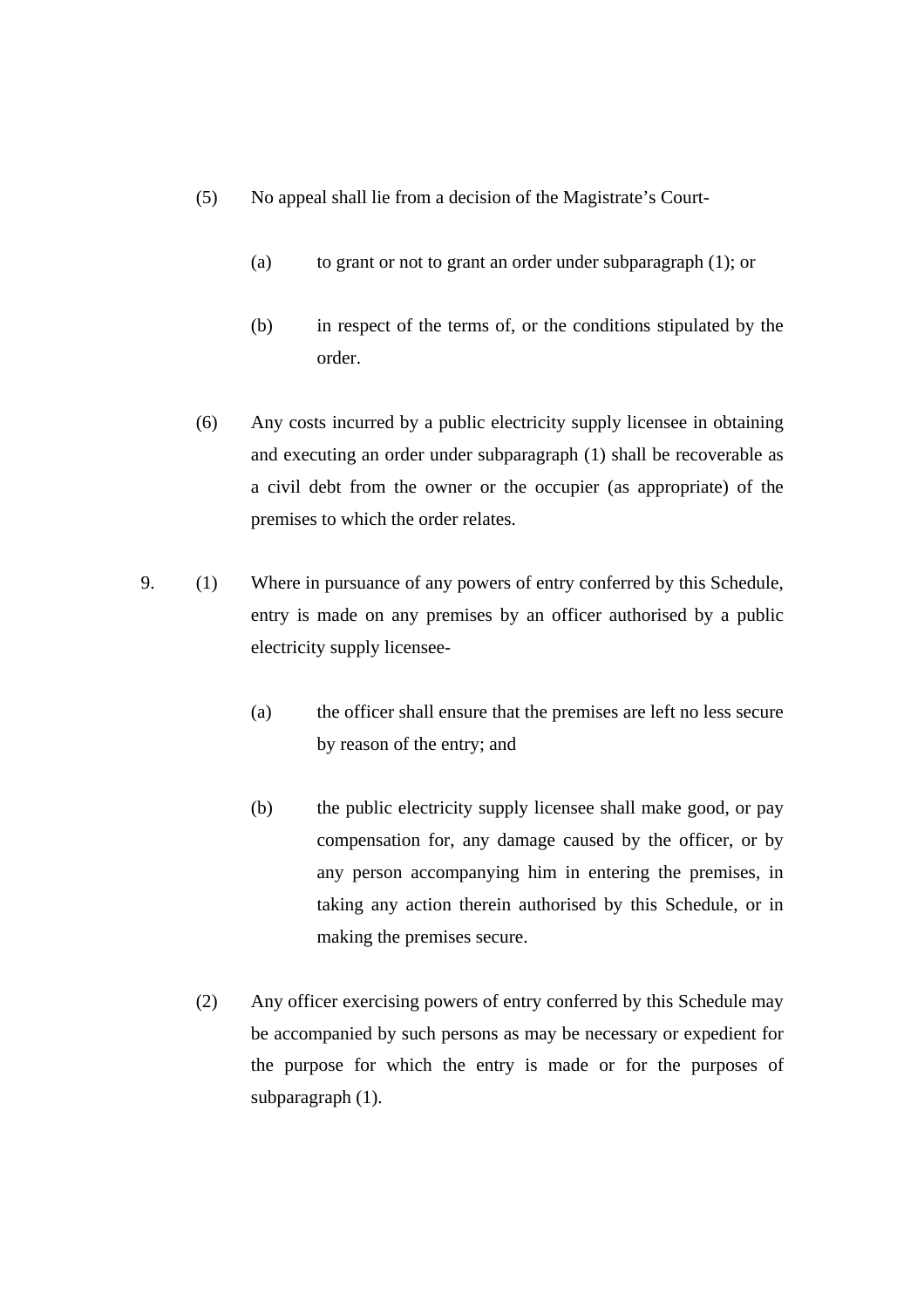(3) If any person intentionally obstructs any officer exercising powers of entry conferred by this Schedule, he shall be liable on summary conviction to a fine not exceeding level 5 on the uniform scale.

# *Electrical plant etc. not to be subject to distress*

- 10. Any electrical plant, electric line or electricity meter owned by or let for hire or lent to a consumer by a public electricity supply licensee and marked or impressed with a sufficient mark or brand indicating the public electricity supply licensee as the owner thereof-
	- (a) shall be deemed not to be landlord's fixtures, notwithstanding that they may be fixed or fastened to any part of the premises in which they may be situated; and
	- (b) shall not be subject to arrest or be liable to be taken in execution under-
		- (i) process of any court;
		- (ii) any proceedings in bankruptcy, insolvency or winding-up; or
		- (iii) any proceedings under the Loi Ayant Rapport aux Débiteurs et à la Renonciation 1929**<sup>h</sup>** ,

against a person in whose possession they may be.

**h**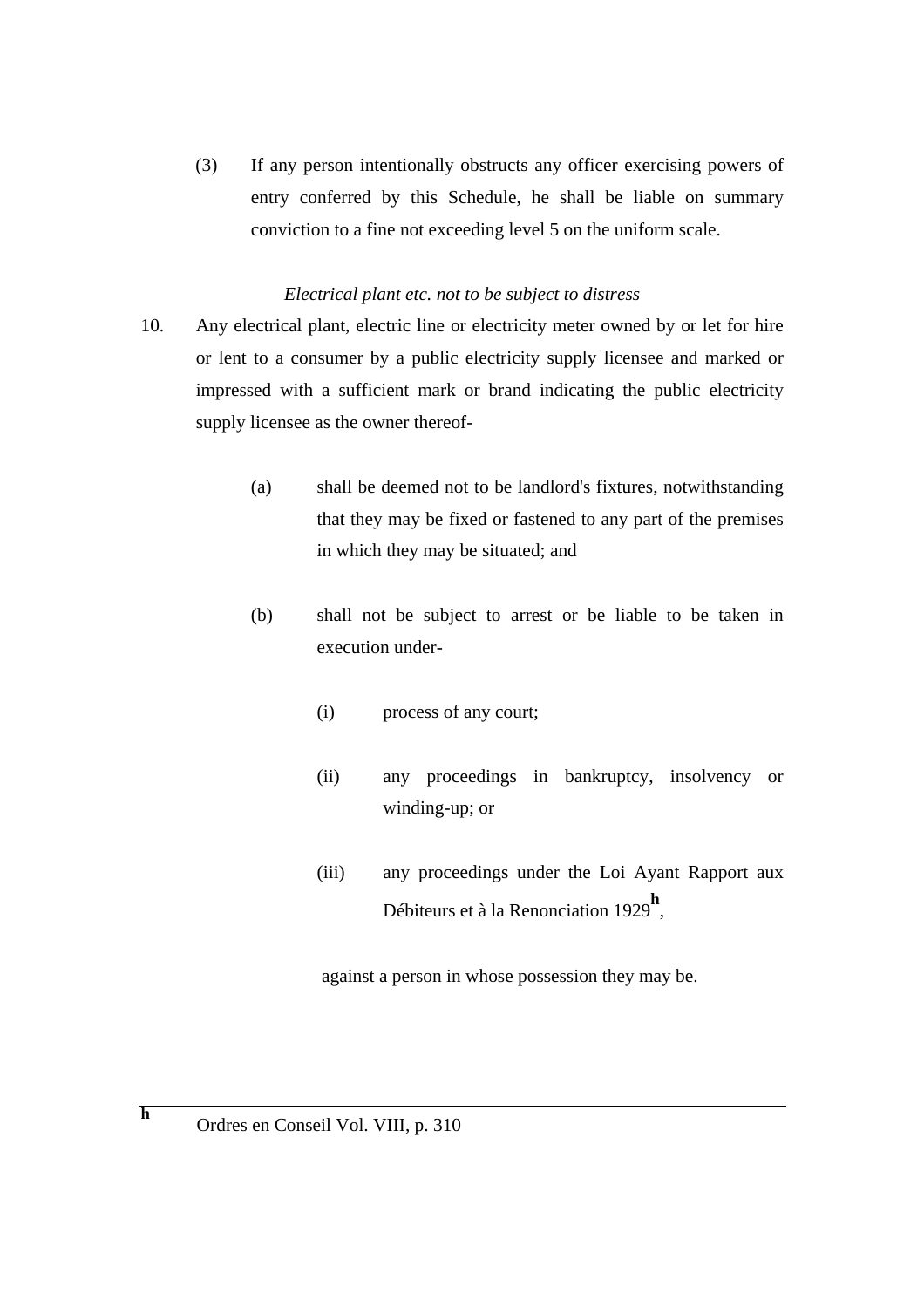Section 21

#### **SCHEDULE 3**

## USE ETC. OF ELECTRICITY METERS

*Consumption to be ascertained by appropriate meter* 

1. (1) Where a consumer of electricity is to be charged for his supply wholly or partly by reference to the quantity of electricity supplied, unless otherwise agreed between the consumer and public electricity supply licensee or special supply licensee, the supply shall be given through, and the quantity of electricity shall be ascertained by, an appropriate meter.

- (2) The meter shall be provided-
	- (a) by the relevant public electricity supply licensee or special supply licensee concerned, whether by way of sale, hire or loan; or
	- (b) if agreed by the parties in the case of a meter used or intended to be used in connection with an exempt supply, by the consumer.
- (3) The meter shall be installed on the consumer's premises in a position determined by the public electricity supply licensee or the special supply licensee, unless in all the circumstances it is more reasonable to place it outside those premises or in some other position.
- (4) A public electricity supply licensee or special supply licensee may require the replacement of any meter provided and installed in accordance with subparagraphs (2) and (3) where its replacement-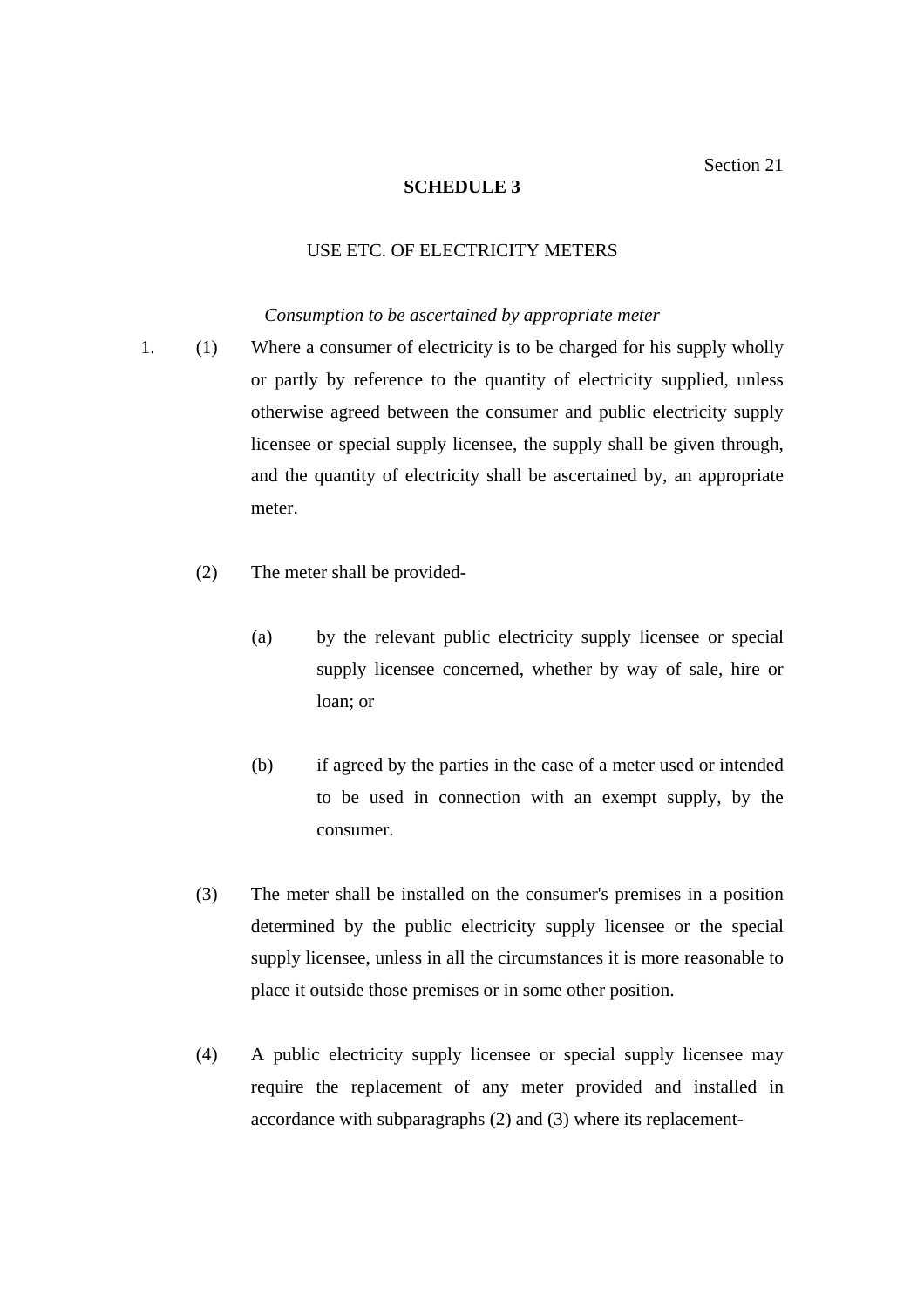- (a) is necessary to secure compliance with this Schedule or any regulations made under it; or
- (b) is otherwise reasonable in all the circumstances;

and any replacement meter shall be provided and installed in accordance with those paragraphs.

- (5) If a consumer refuses or fails to take his supply through an appropriate meter provided and installed in accordance with subparagraphs (2) and (3), the relevant public electricity supply licensee or special supply licensee may refuse to give or may discontinue the supply.
- (6) For the purposes of this paragraph a meter is an appropriate meter for use in connection with any particular supply if it is of a pattern or construction which, having regard to the terms on which the supply is to be charged for, is suitable for such use.
- (7) Section 17 of this Law shall apply in relation to any dispute arising under this paragraph between a person licensed under section  $2(1)(a)(iii)$  or (iv) and a consumer as if it were a dispute arising under Part II.
- (8) Pending the determination under section 17 of this Law of any dispute arising under this paragraph, the meter and its provision and installation shall be such as the Board of Industry may direct; and directions under this subparagraph may apply either in cases of particular descriptions or in particular cases.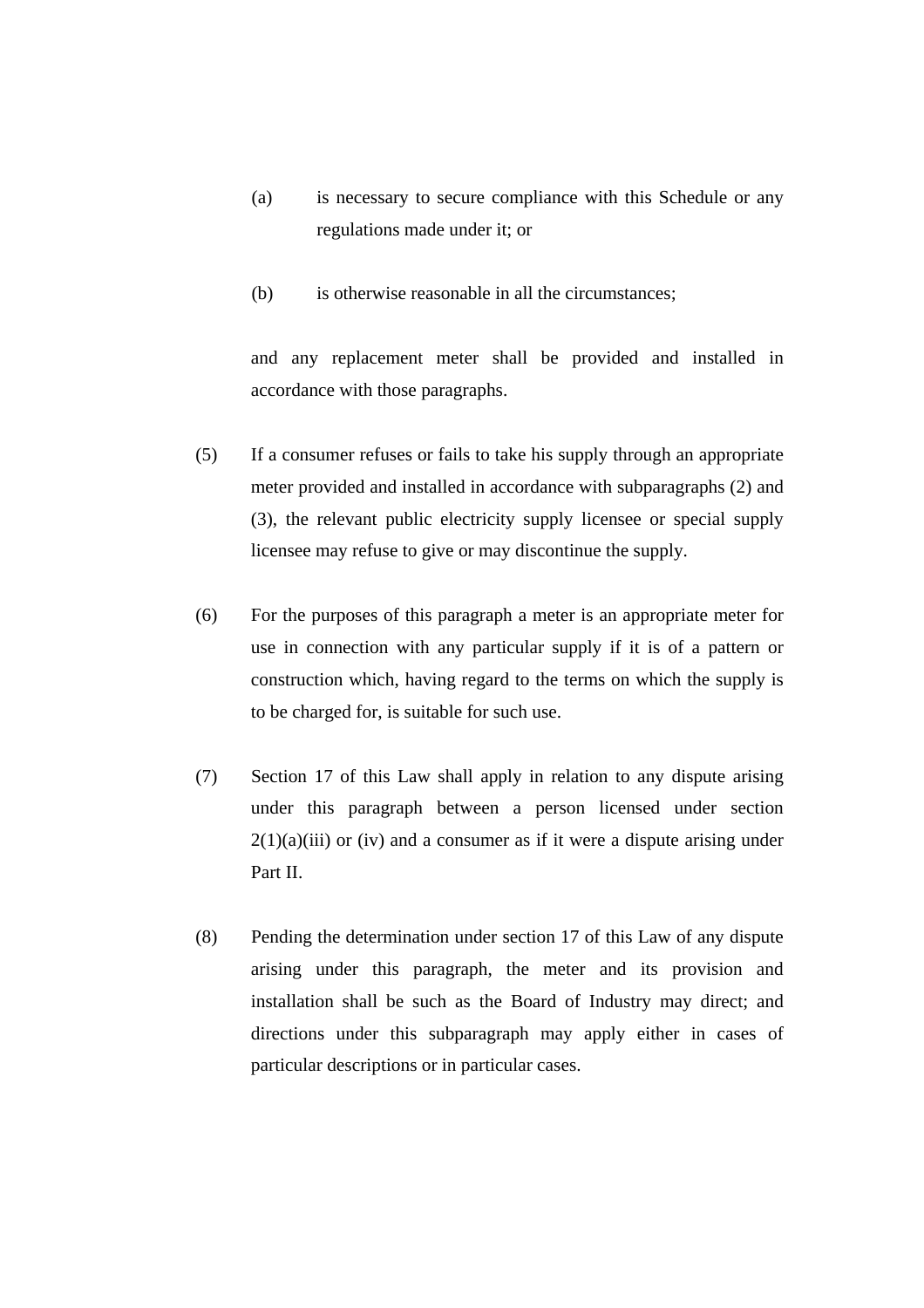- (9) Parts I and II shall apply as if any duty or other requirement imposed on a public electricity supply licensee by directions under subparagraph (8) were imposed by directions under section 17 of this Law.
- (10) In this Schedule **"exempt supply"** means a supply of electricity to any premises where-
	- (a) the premises are not premises used wholly or mainly for domestic purposes; or
	- (b) the special supply licensee or the consumer is a person authorised by an exemption to supply electricity to those premises.

### *Restrictions on use of meters*

- 2. (1) No meter shall be used for ascertaining the quantity of electricity supplied by a public electricity supply licensee or a special supply licensee to a consumer unless the meter-
	- (a) is of an approved pattern or construction and is installed in an approved manner; and
	- (b) subject to subparagraph (2), is certified under subparagraph (4);

 and in this Schedule **"approved"** means approved by the Board of Industry by or under regulations made under this paragraph.

 (2) Subparagraph (1)(b) shall not apply to a meter used in connection with an exempt supply if a public electricity supply licensee or special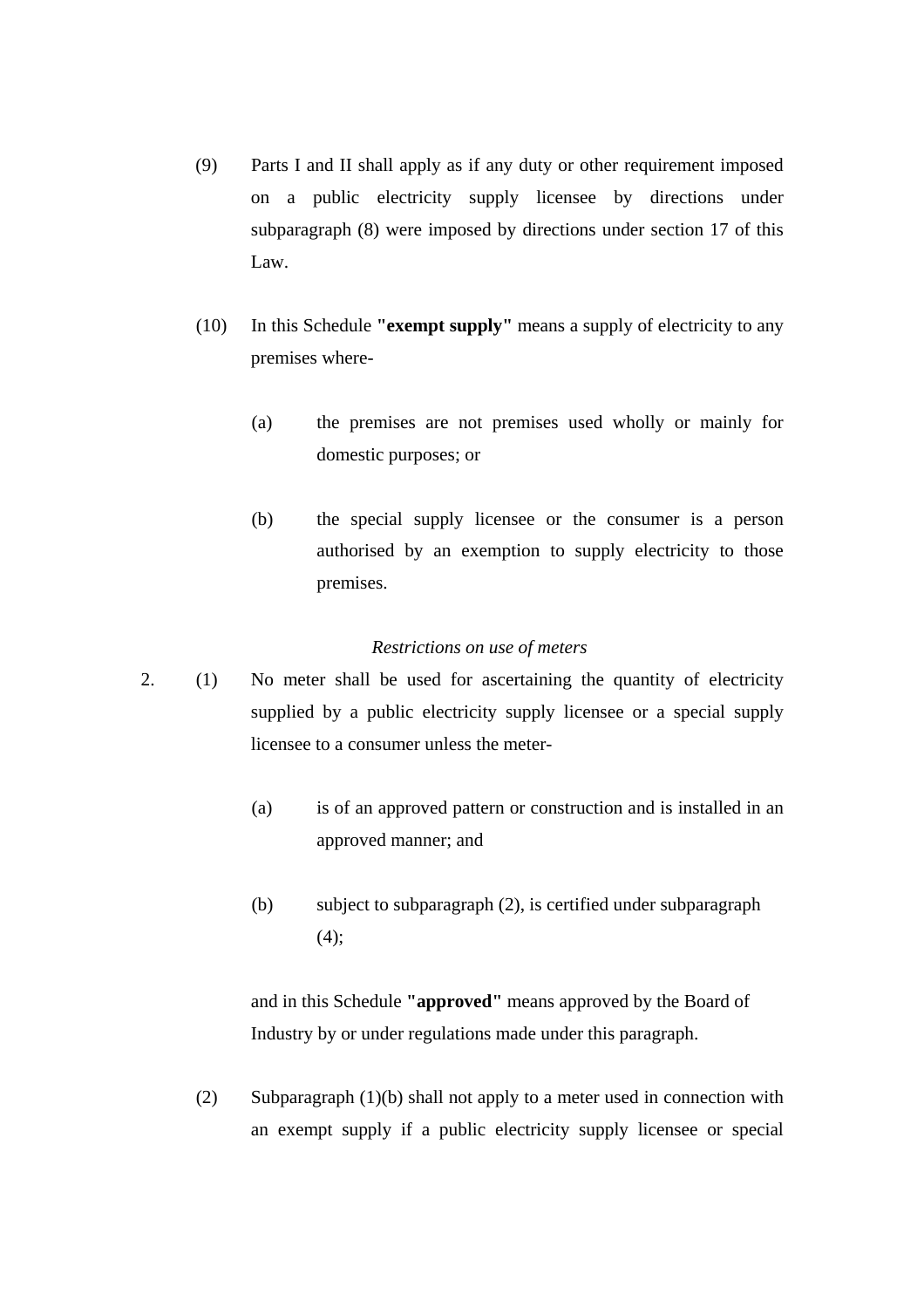supply licensee and a consumer have agreed in writing to dispense with the requirements of that paragraph.

- (3) Regulations under this paragraph may provide-
	- (a) for determining the fees to be paid for approvals given by or under the regulations;
	- (b) for revoking an approval so given to any particular pattern or construction of meter and requiring meters of that pattern or construction which have been installed to be replaced with meters of an approved pattern or construction within a prescribed period; or
	- (c) for revoking an approval so given to any particular manner of installation and requiring meters which have been installed in that manner to be installed in an approved manner within such a period;

 and may make different provision for meters of different descriptions or for meters used or intended to be used for different purposes.

- 3. (1) If a public electricity supply licensee or a special supply licensee supplies electricity through a meter which is used for ascertaining the quantity of electricity supplied and-
	- (a) is not of an approved pattern or construction or is not installed in an approved manner; or
	- (b) in the case of a meter to which paragraph  $2(1)(b)$  applies, is not certified under paragraph 4,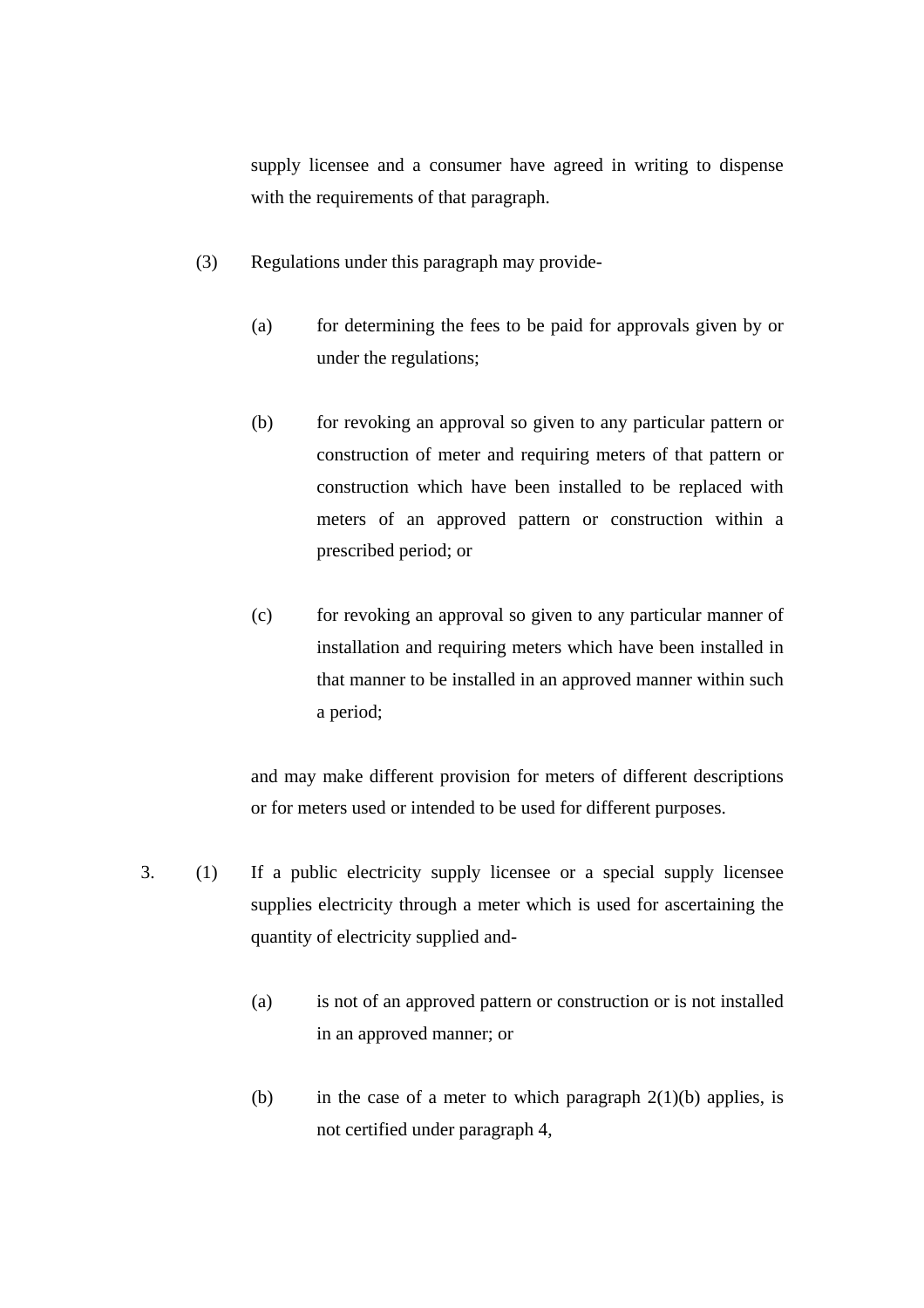it shall be guilty of an offence and liable on summary conviction to a fine not exceeding level 5 on the uniform scale.

- (2) Where the commission by any person of an offence under this paragraph is due to the act or default of some other person, that other person shall also be guilty of the offence; and a person may be charged with and convicted of the offence by virtue of this subparagraph whether or not proceedings are taken against the first-mentioned person.
- (3) In any proceedings in respect of an offence under this paragraph it shall be a defence for the person charged to prove that he took all reasonable steps and exercised all due diligence to avoid committing the offence.

### *Certification of meters*

- 4. (1) The Board of Industry may appoint any person to examine or certify meters and a meter shall be considered to be duly certified if it is certified by any such person.
	- (2) No meter shall be certified in accordance with subparagraph (1) unless-
		- (a) the meter is of an approved pattern or construction; and
		- (b) the meter conforms to such standards (including standards framed by reference to margins of error) as may be prescribed;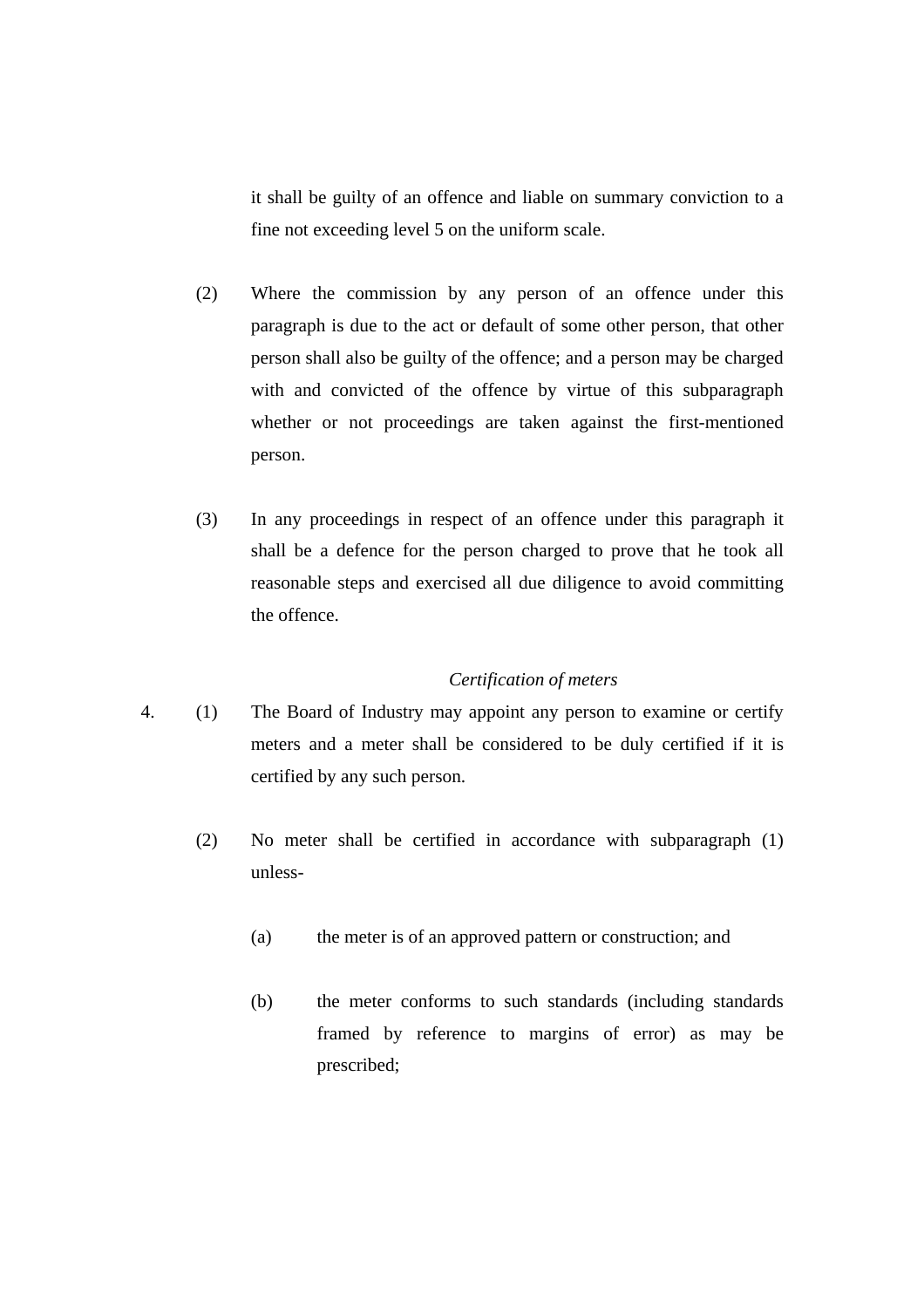and reference in this Schedule to prescribed margins of error shall be construed accordingly.

- (3) Regulations under this paragraph may make different provisions for meters of different descriptions or for meters used or intended to be used for different purposes and may include provision-
	- (a) for the termination of certification in the case of meters which no longer conform to the prescribed standards and in such other cases as may be prescribed;
	- (b) for determining the fees to be paid for examining, testing and certifying meters, and the persons by whom they are to be paid; and
	- (c) as to the procedure to be followed in examining, testing and certifying meters.
- 5. (1) Where a consumer of a public electricity supply licensee or a special supply licensee is to be charged for his supply wholly or partly by reference to the quantity of electricity supplied, the public electricity supply licensee or the special supply licensee may, in the normal course of business, estimate the amount of electricity consumed by the consumer and recover charges accordingly, so long as the estimated consumption is corrected by a meter reading within a reasonable period of time.
	- (2) In the event of-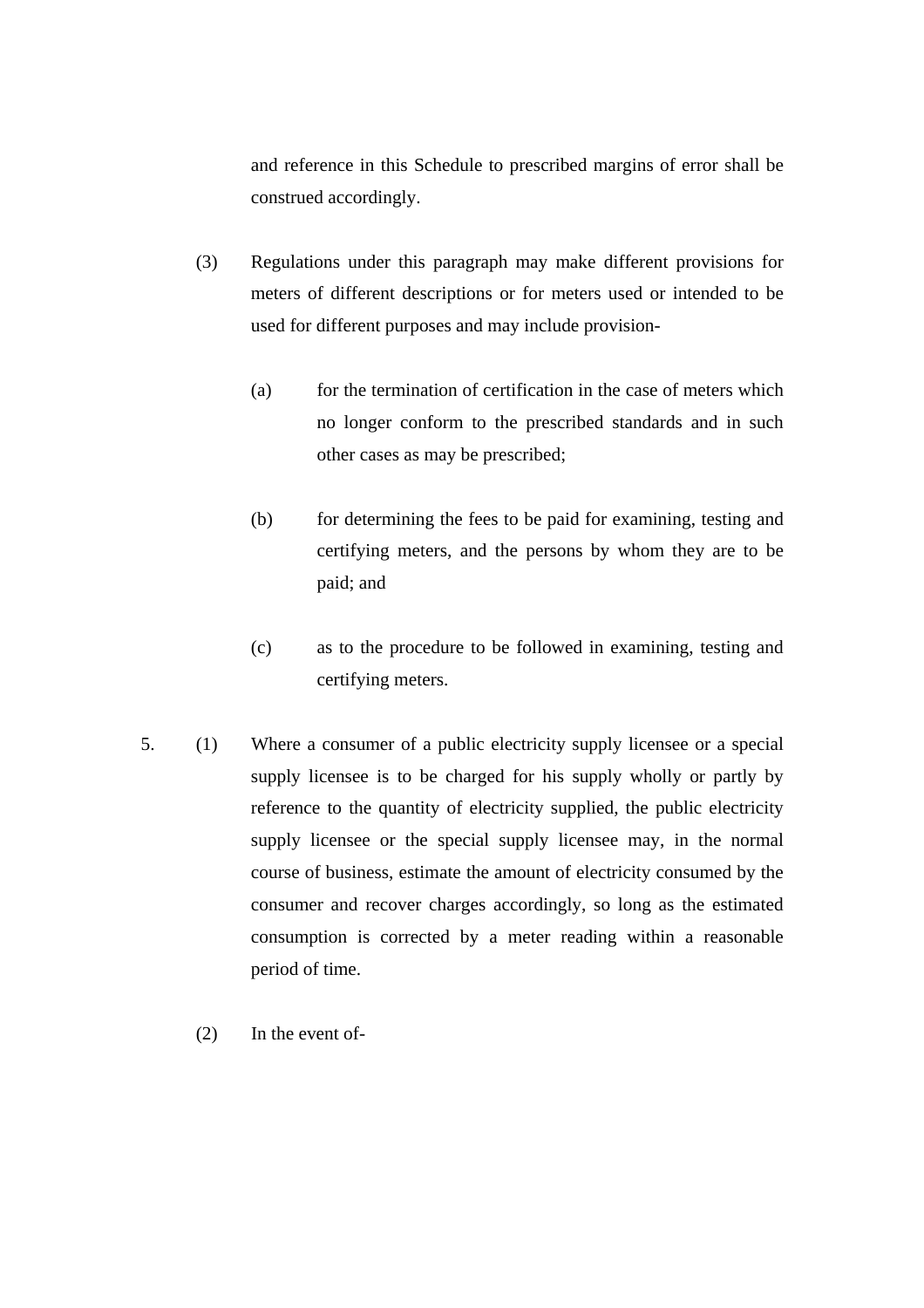- (a) a meter used to register the quantity of electricity supplied to any person, being proved to register consumption incorrectly; or
- (b) the malfunction of any meter; or
- (c) any person altering the register of any meter used for measuring the quantity of electricity supplied to any premises;

 a public electricity supply licensee or special supply licensee shall be entitled to estimate consumption and recover charges accordingly.

- (3) Any dispute arising under subparagraphs (1) or (2) which cannot be resolved between a public electricity supply licensee and the person requiring a supply of electricity-
	- (a) may be referred by either party to the Board of Industry or, if the Board of Industry think fit, to the Director General or an arbitrator appointed by the Board of Industry; and
	- (b) on such a reference, shall be determined by order made by the Board of Industry, or if the Board of Industry think fit, by the Director General or by an arbitrator appointed by the Board of Industry.
- (4) Where the consumption of electricity has been estimated by a public electricity supply licensee or a special supply licensee in accordance with subparagraphs (1) or (2), the consumer shall pay for any electricity consumed in accordance with the estimate prepared by the public electricity supply licensee or the special supply licensee or otherwise determined in accordance with paragraph (3).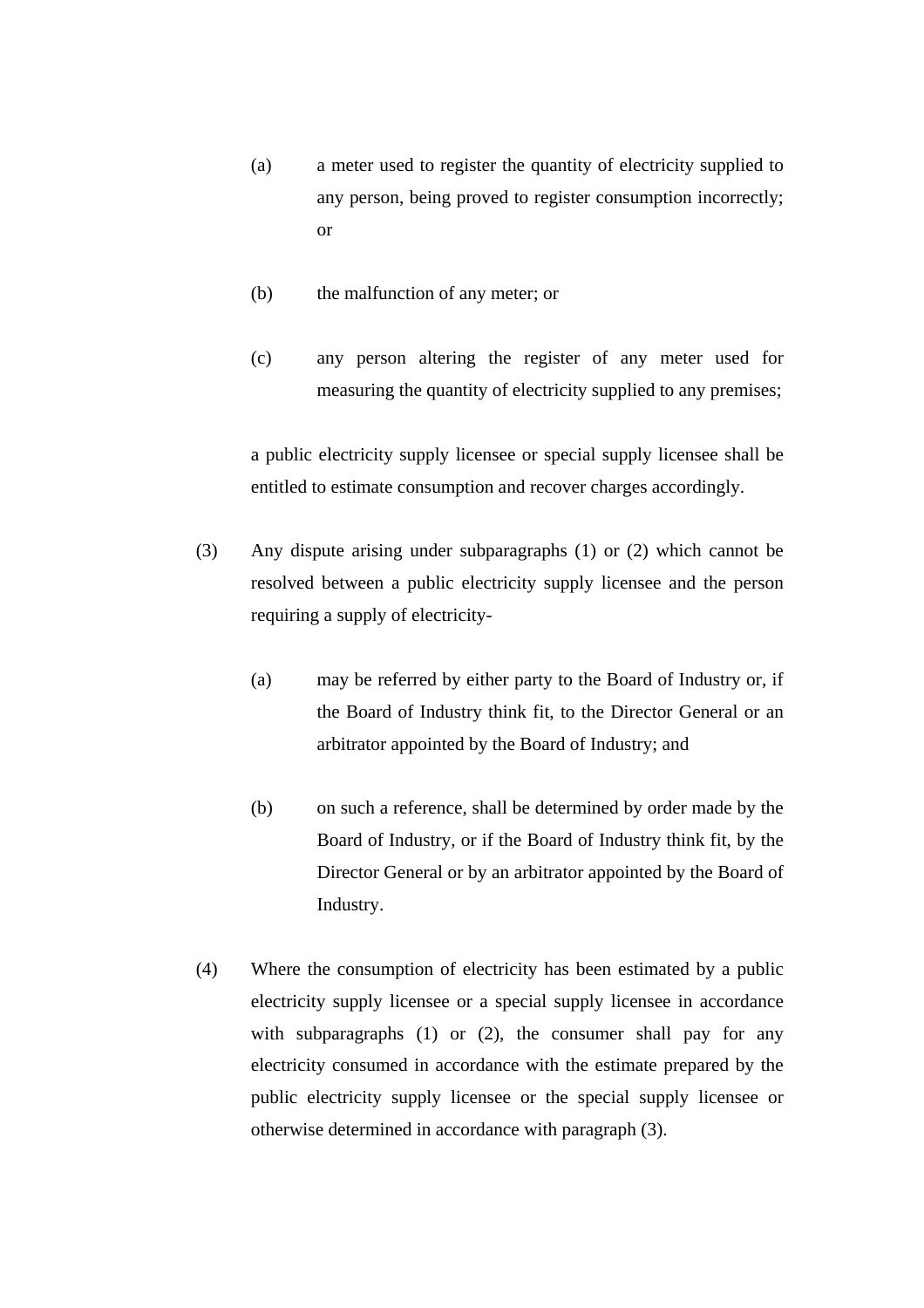# *Presumptions and evidence*

- 6. (1) This paragraph applies to meters used for ascertaining the quantity of electricity supplied to any premises.
	- (2) The register of a meter to which this paragraph applies shall be admissible in any proceedings as evidence of the quantity of electricity supplied through it.
	- (3) Where electricity has been supplied for any period through such a meter which is of an approved pattern or construction and is installed in an approved manner, the register of the meter shall be presumed to have been registering for that period-
		- (a) within the prescribed margins of error; and
		- (b) in the case of a meter used in connection with an exempt supply, within any agreed margins of error,

unless the contrary is proved.

- (4) Where a meter to which this paragraph applies has been operating for any period-
	- (a) within the prescribed margin of error; and
	- (b) in the case of a meter used in connection with an exempt supply, within any agreed margins of error,

 the meter shall be conclusively presumed to have been correctly registering for that period the quantity of electricity supplied through it.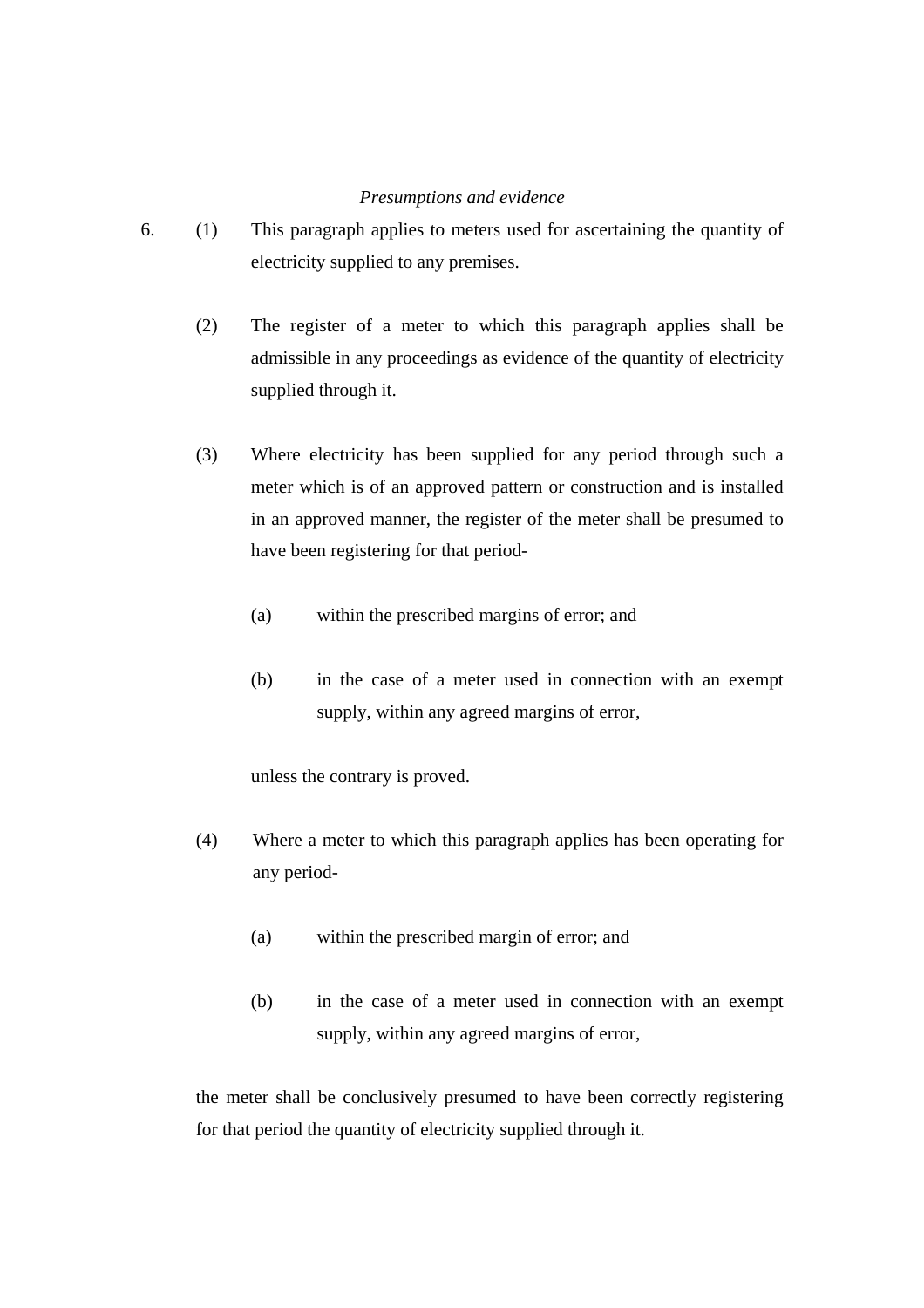# *Meters to be kept in proper order*

- 7. (1) A consumer of an electricity supply shall at all times, at his own expense, keep any meter belonging to him in proper order for correctly registering the quantity of electricity supplied to him; and in default of his doing so the public electricity supply licensee or the special supply licensee may discontinue the supply of electricity through that meter.
	- (2) A public electricity supply licensee or a special supply licensee shall at all times, at its own expense, keep any meter let for hire or lent by it to any consumer in proper order for correctly registering the quantity of electricity supplied and, in the case of pre-payment meters, for operating properly on receipt of the necessary payment.
	- (3) A public electricity supply licensee or a special supply licensee shall have power to remove, inspect and re-install any meter by which the quantity of electricity supplied by it to a consumer is registered, and shall, while any such meter is removed, fix a substituted meter on the premises; and the cost of removing, inspecting and re-installing a meter and of fixing a substituted meter shall be defrayed by the public electricity supply licensee or the special supply licensee.
	- (4) Subparagraphs (2) and (3) are without prejudice to any remedy the public electricity supply licensee or the special supply licensee may have against the consumer for failure to take proper care of the meter.

### *Interference with meters*

8. (1) If any person intentionally or negligently-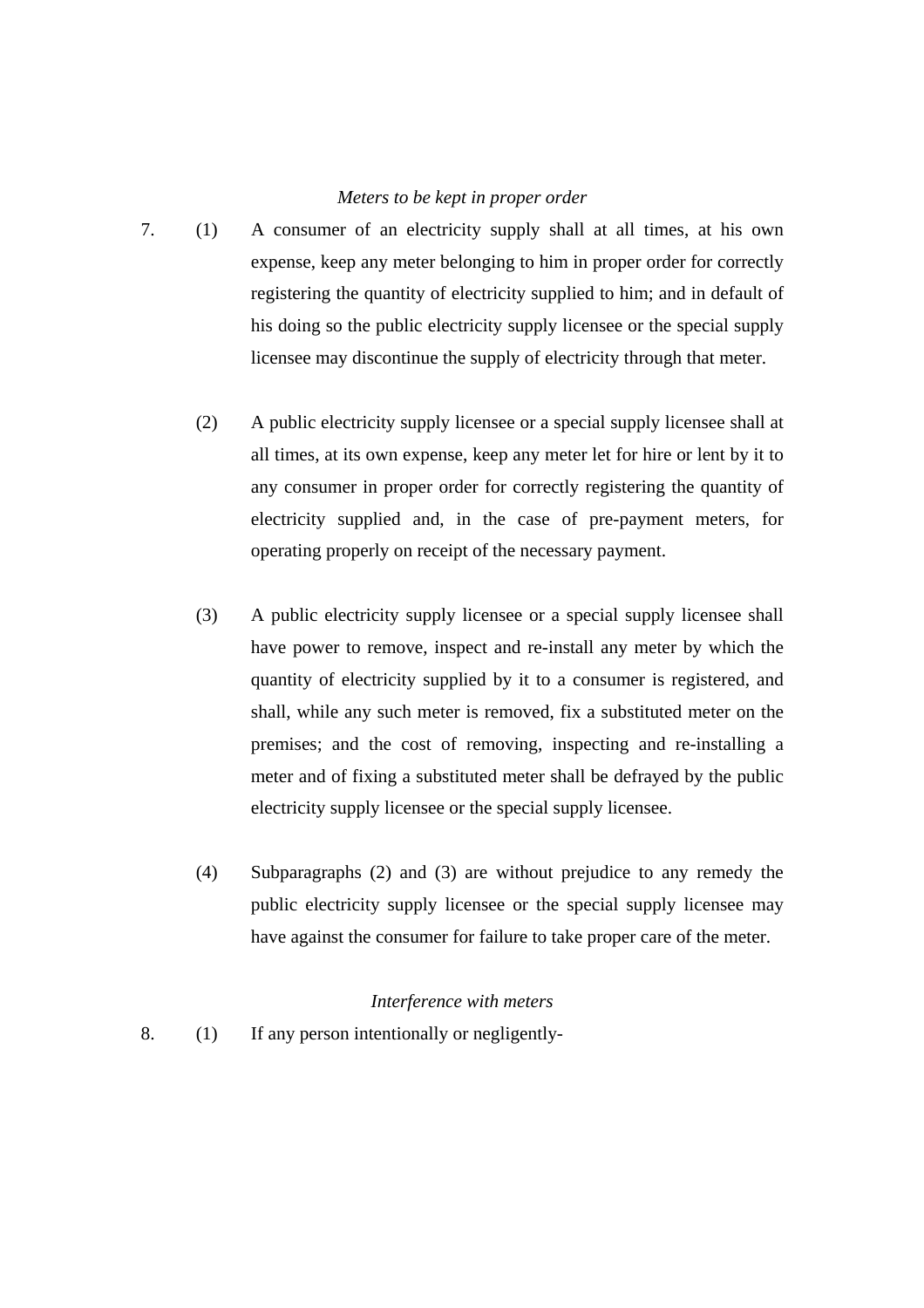- (a) alters the register of any meter used for measuring the quantity of electricity supplied to any premises by a public electricity supply licensee or a special supply licensee; or
- (b) prevents any such meter from duly registering the quantity of electricity supplied,

he shall be guilty of an offence and liable on summary conviction to a fine not exceeding level 5 on the uniform scale.

- (2) Where any person is prosecuted for an offence under subparagraph (1), the possession by him of artificial means for causing an alteration of the register of the meter or, as the case may be, the prevention of the meter from duly registering shall, if the meter was in his custody or under his control, be sufficient evidence that the alteration or prevention was intentionally caused by him.
- (3) Where an offence under subparagraph (1) has been committed, the public electricity supply licensee or the special supply licensee may discontinue the supply of electricity to the premises until the matter has been remedied and remove the meter in respect of which the offence was committed.

# *Special provision for pre-payment meters*

- 9. (1) A consumer of a public electricity supply licensee or a special supply licensee who takes his supply through pre-payment meter shall be under a duty to take all reasonable precautions for the safekeeping of any money or tokens which are inserted into that meter.
	- (2) Except with the permission of the consumer, a pre-payment meter shall not be used to recover any sum owing to a public electricity supply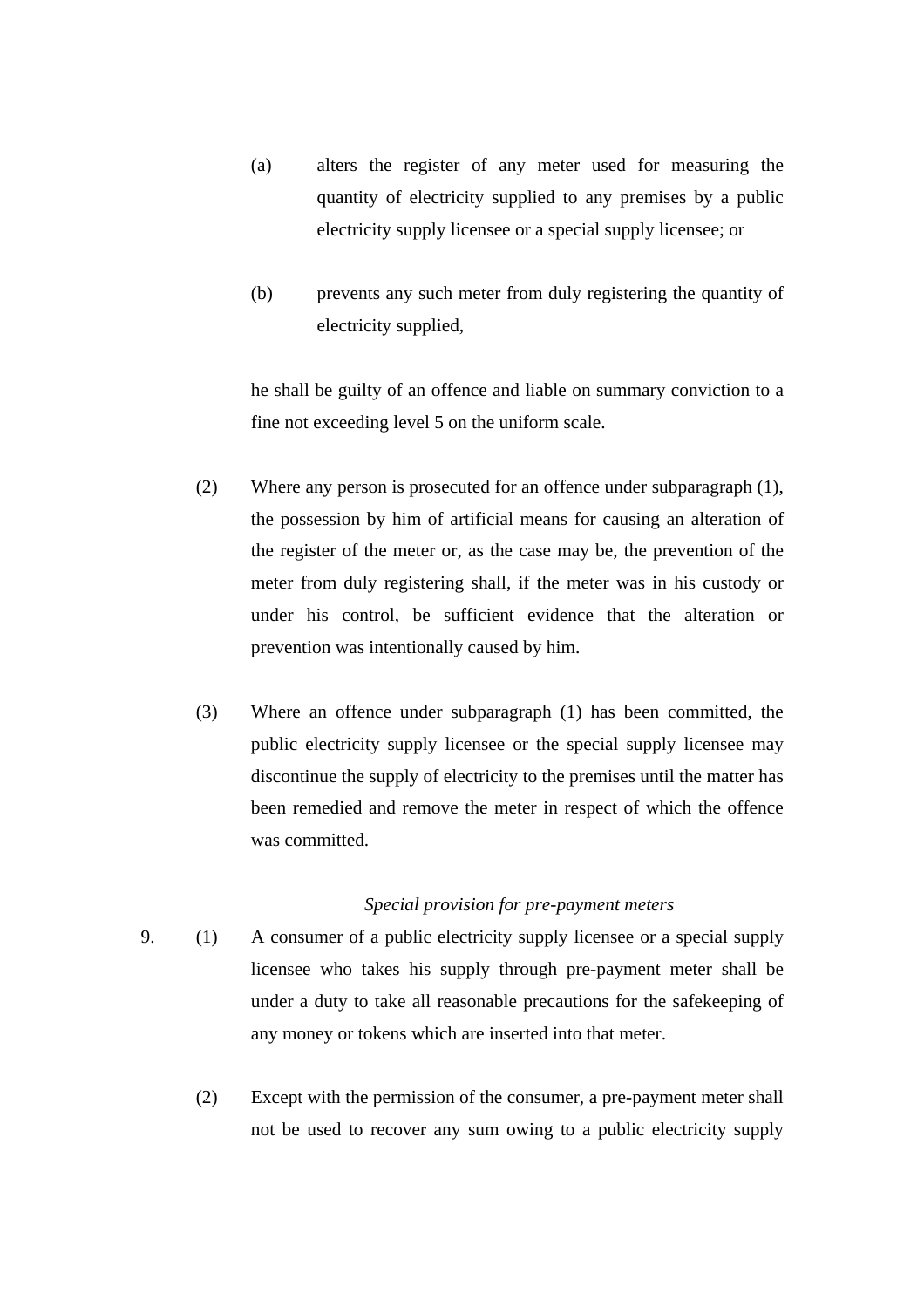licensee or a special supply licensee otherwise than in respect of the supply of electricity, the provision of an electric line or electrical plant or the provision of the meter.

10. In this Schedule-

**"exempt supply"** has the meaning given in paragraph 1(10);

**"prescribed"** means prescribed by regulations;

**"prescribed margins of error"** has the meaning given by paragraph 4(2); and

**"regulations"** means regulations made by the Board of Industry.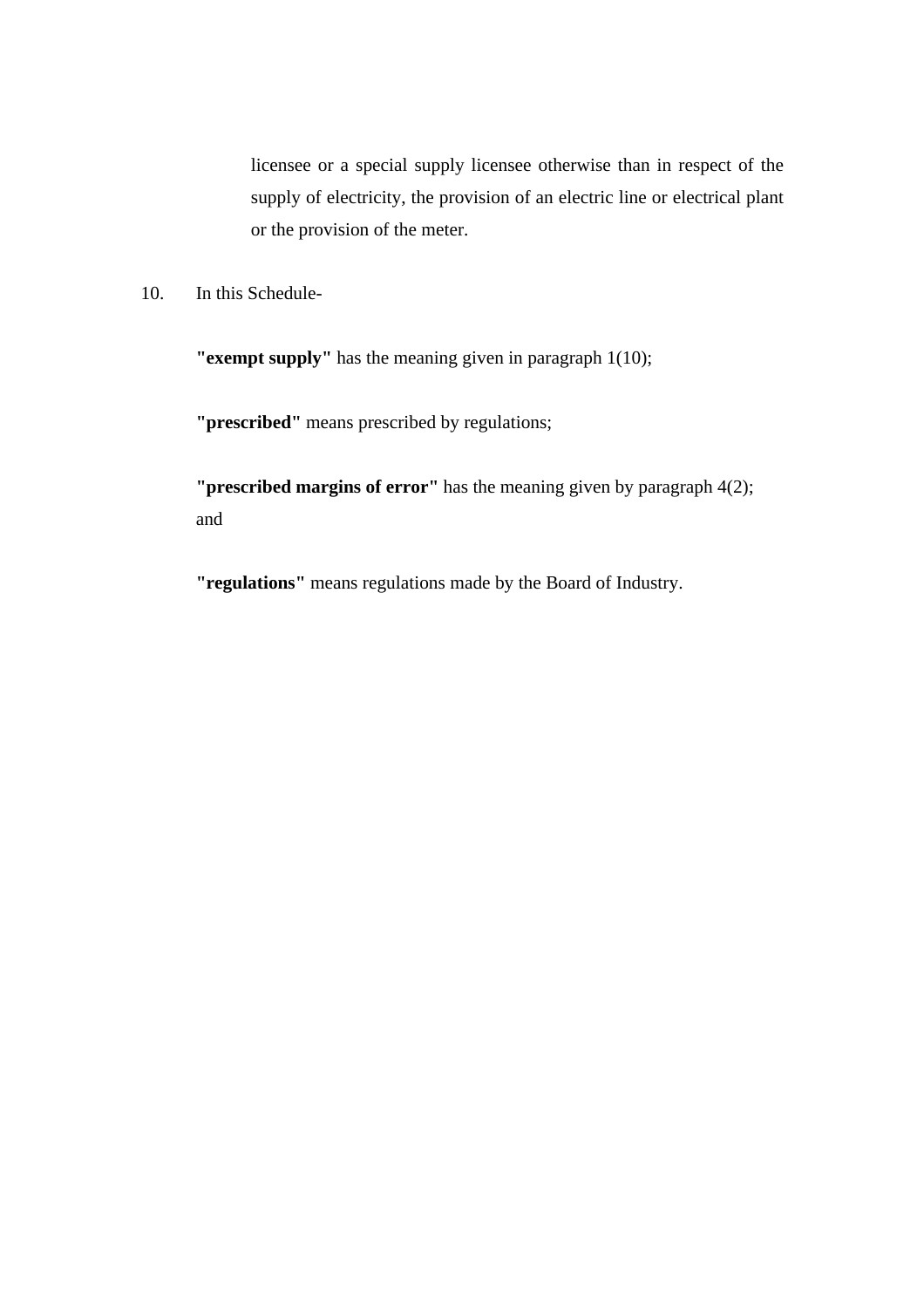Section 22

### **SCHEDULE 4**

#### PRESERVATION OF AMENITY AND FISHERIES

#### *Preservation of Amenity*

1. In formulating any relevant proposals, a licensee or a person authorised by an exemption to generate or supply electricity shall-

- (a) have regard to the desirability of preserving natural beauty, of conserving flora, fauna and geological or physiographical features of special interest and of protecting sites, buildings and objects of architectural, historic or archaeological interest; and
- (b) do what he reasonably can to mitigate any effect which the proposals would have on the natural beauty of the countryside or on any such flora, fauna, features, sites, buildings or objects.
- 2. Without prejudice to paragraph 1, in exercising any relevant functions each of the following, namely-
	- (a) a licensee, or
	- (b) a person authorised by an exemption to generate or supply electricity,

shall avoid, so far as reasonably practicable, causing injury or damage to the marine environment, fisheries or the stock of fish in any waters.

# 3. In this Schedule-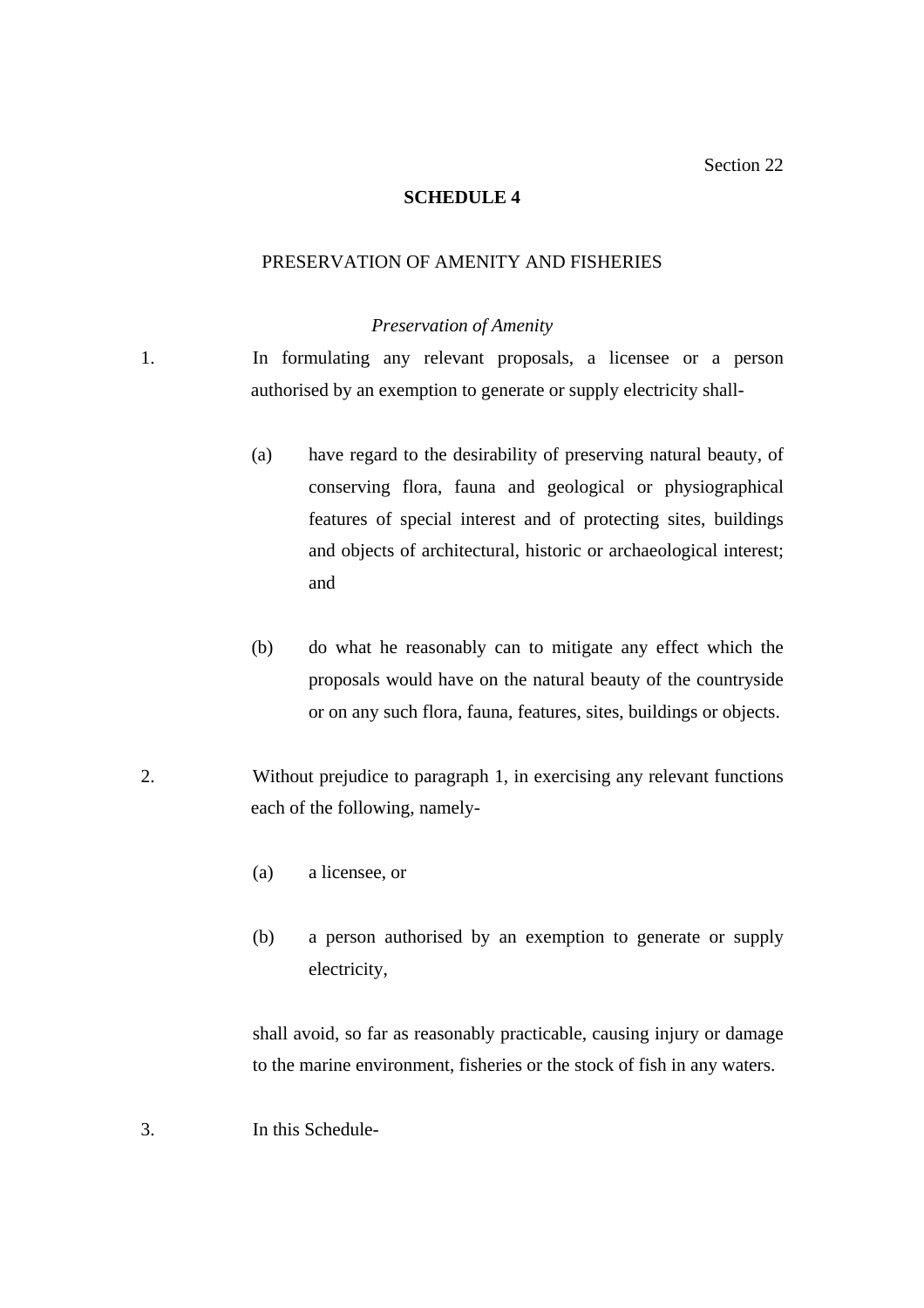"**relevant functions**" means any powers conferred and any duties imposed-

- (i) by or under this Law,
- (ii) by or under a licence granted by the Director General,
- (iii) by or under an exemption granted by the Director General under this Law, or
- (iv) by or under any direction or regulation made under this Law;

"**relevant proposals**" means any proposals-

- (i) for the construction or extension of a generating station, or for the operation of such a station in a different manner,
- (ii) for the installation (whether above or below ground) of an electric line, or
- (iii) for the execution of any other works for or in connection with the generation, conveyance or supply of electricity; and

**"fish"** includes crustaceans and molluscs.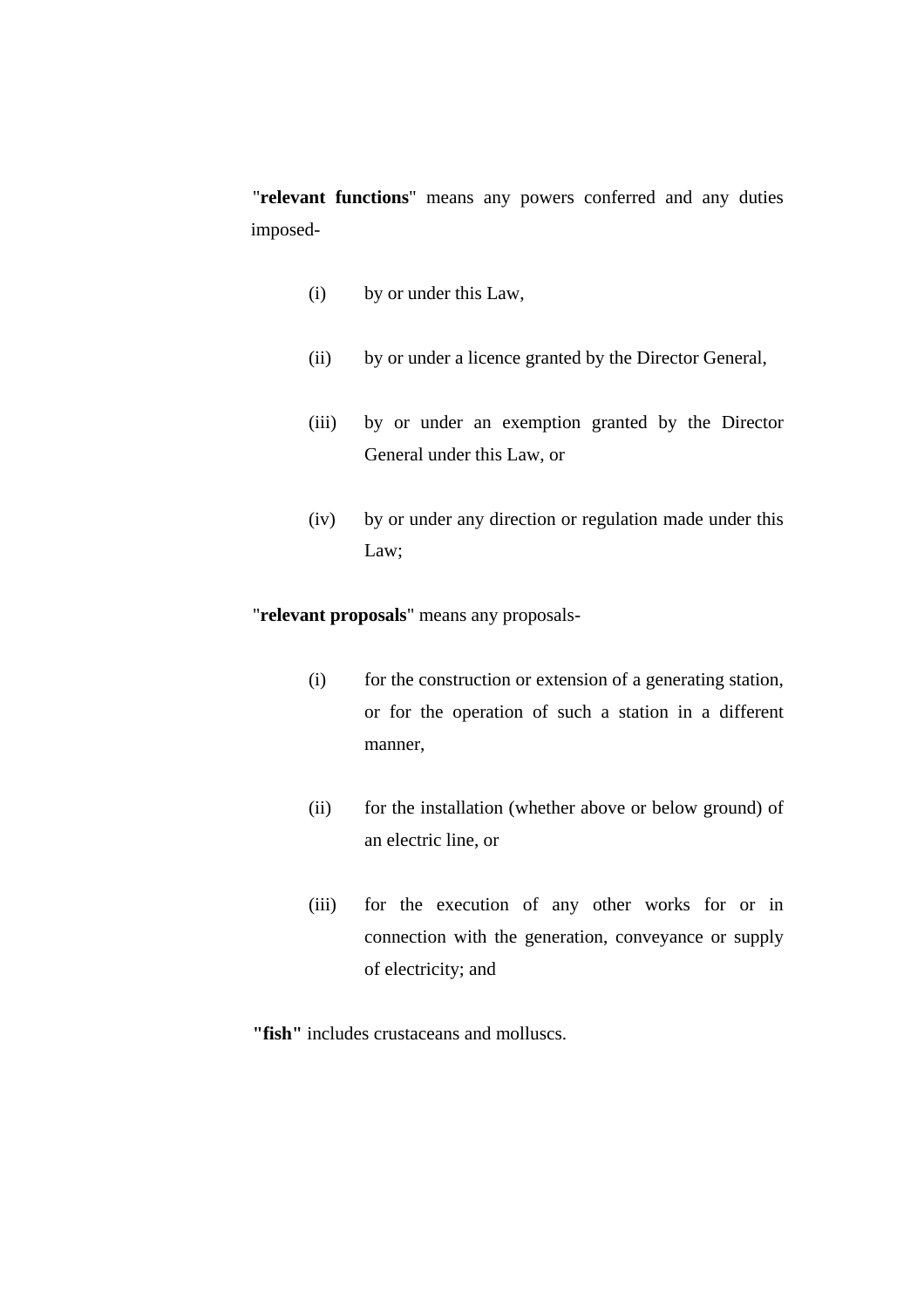### SCHEDULE 5

### REPEAL AND AMENDMENT OF ENACTMENTS

Section 35

# PART I REPEALS

**1.** The Loi relative à la Fourniture de l'Electricité par les Etats, 1933 is repealed.

**2.** The Electricity (Modification) (Guernsey) Law, 1955**<sup>i</sup>** is repealed.

**3.** The Electricity (Modification) (Guernsey) Law, 1955, (Commencement) Ordinance, 1956**<sup>j</sup>** is repealed.

**4.** The Electricity (Guernsey) Ordinance, 1956**<sup>k</sup>** is repealed.

**5.** The Electricity (Amendment) (Guernsey) Law, 1966<sup>1</sup> is repealed.

**i** Ordres en Conseil Vol. XVI, p. 184.

- **j** Recueil d'Ordonnances Tome XI, p. 183.
- **k** Recueil d'Ordonnances Tome XI, p. 193
- **l** Ordres en Conseil Vol. XX, p. 331.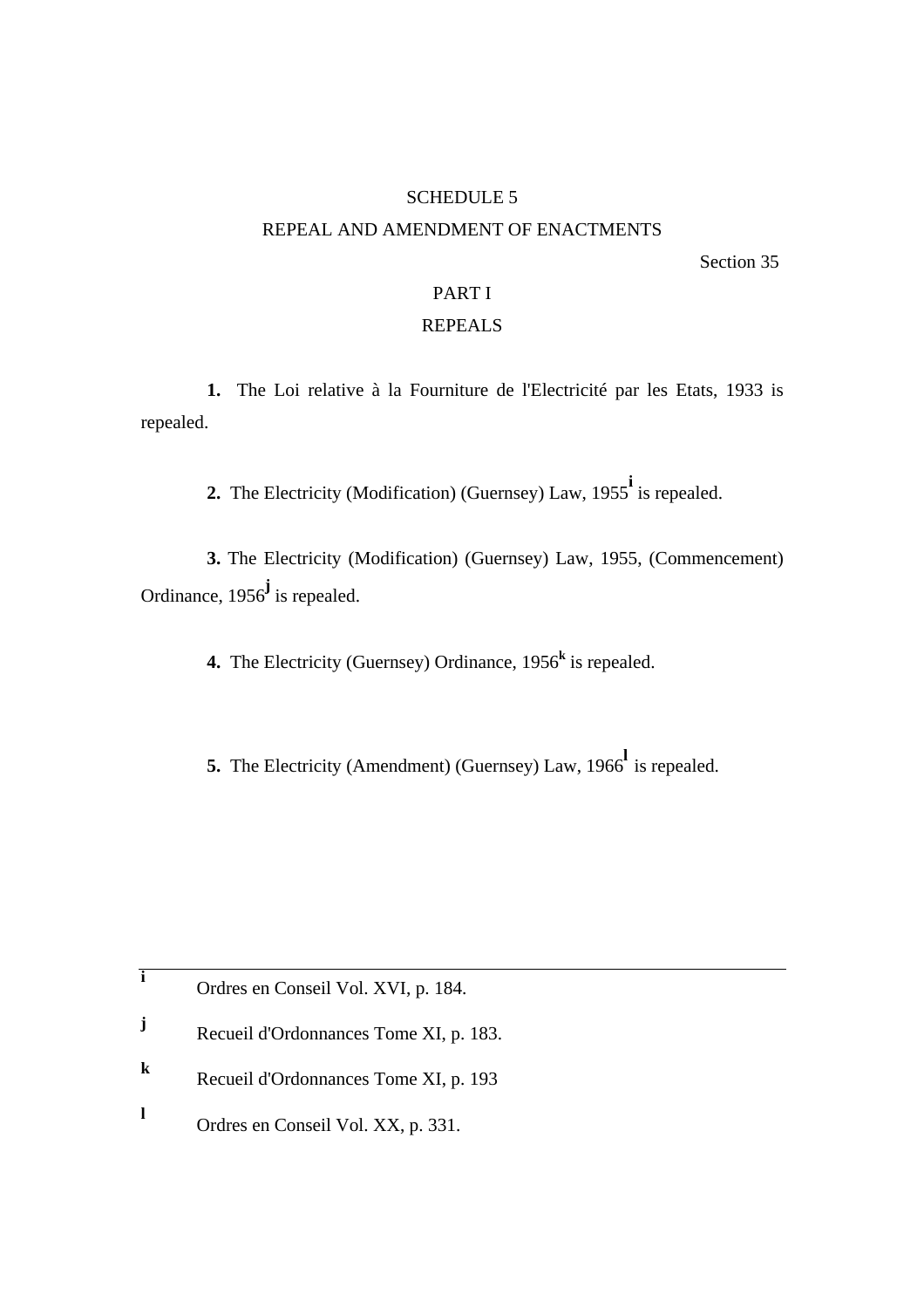**6.** The Electricity (Amendment) (Guernsey) Law, 1966, (Commencement) Ordinance, 1967**m** is repealed.

**7.** The Electricity (Amendment) (Guernsey) Law, 1974**<sup>n</sup>** is repealed.

**8.** The Electricity (Amendment) (Guernsey) Law, 1981<sup>°</sup> is repealed.

**9.** The Electricity (Guernsey) Ordinance, 1983<sup>P</sup> is repealed.

**10.** The Electricity (Amendment) (Guernsey) Law, 1986<sup>q</sup> is repealed.

**11.** The Electricity (Amendment) (No. 2) (Guernsey) Law, 1986**<sup>r</sup>** is repealed.

**12.** The Electricity (Amendment) (Guernsey) Law, 1990<sup>8</sup> is repealed.

| m           | Recueil d'Ordonnances Tome XV, p. 49.    |
|-------------|------------------------------------------|
| $\mathbf n$ | Ordres en Conseil Vol.XXIV, p. 247.      |
| $\bf{0}$    | Ordres en Conseil Vol.XXVII, p. 305.     |
| p           | Recueil d'Ordonnances Tome XXII, p. 586. |
| q           | Ordres en Conseil Vol. XXIX, p. 140.     |
| r           | Ordres en Conseil Vol. XXIX, p. 324.     |
| S           | Ordres en Conseil Vol.XXXII, p. 102.     |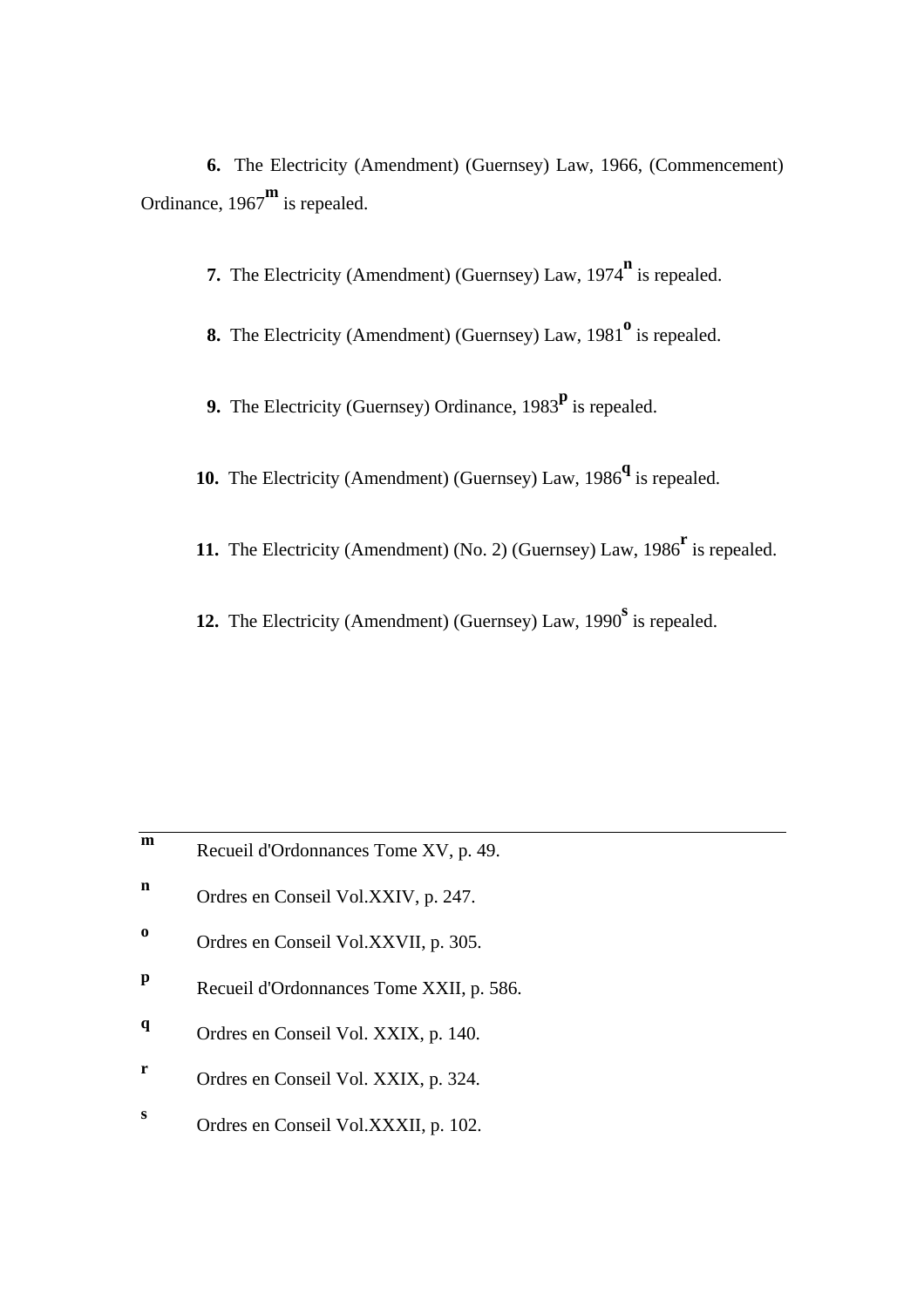# PART II

# **AMENDMENTS**

**13.** In the Ordonnance portant modification à l'Ordonnance provisiore par rapport à l'Installation de l'Éclairage Électrique**<sup>t</sup>** for the words "Comité des Etats" and the word "Comité" substitute "States Board of Industry" and "Board" respectively.

**14.** In the Ordonnance par rapport à l'Installation pour la Lumière ou l'Energie Électrique**<sup>u</sup>** for "The States Electric Lighting Committee" substitute the "States Board of Industry".

**15.** In the Ordonnance relative à la Fourniture de Électricité par les Etats<sup>v</sup>, section 1 is repealed and replaced with the following-

"1. In this Ordinance, unless the context otherwise requires-

**"the Board"** means the States Board of Industry; and

**"energy"** means electrical energy."

**16.** In section 1(1) of The Safety of Employees (Electricity) Ordinance, 1956**w** for the definition of "the Board" substitute the following-

Recueil d'Ordonnances Tome V, p. 95

**t**

- **u** Recueil d'Ordonnances Tome VI, p. 135.
- **v** Recueil d'Ordonnances Tome VII, p. 14.